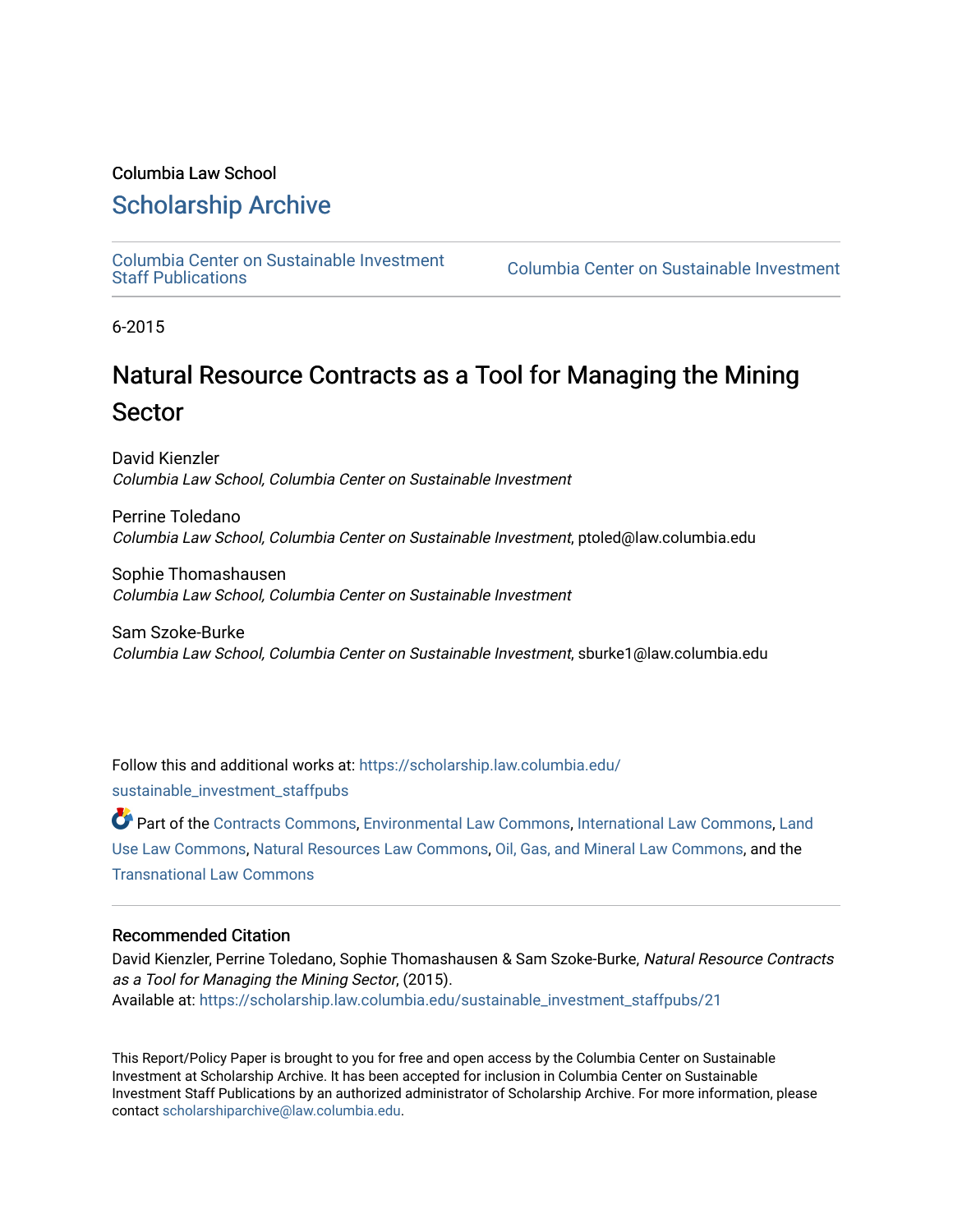

**Federal Ministry** for Economic Cooperation and Development

# Natural Resource Contracts as a Tool for Managing the Mining Sector

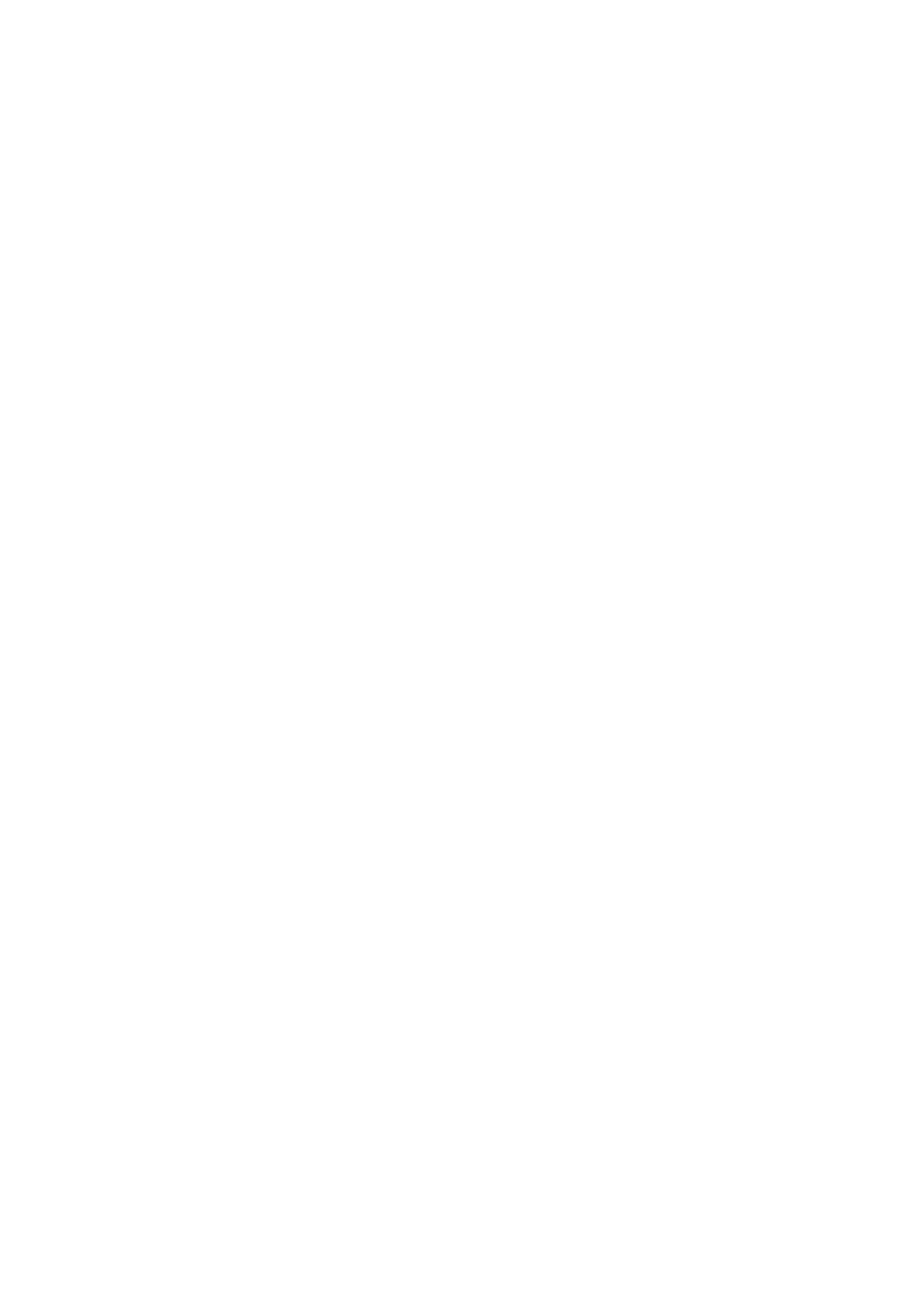# Table of Contents

| <b>ABBREVIATIONS</b>                             | 04 |
|--------------------------------------------------|----|
| <b>EXECUTIVE SUMMARY</b>                         | 05 |
| <b>INTRODUCTION</b>                              | 07 |
| <b>METHODOLOGY</b>                               | 09 |
| <b>REGULATORY REGIMES: LICENSING</b>             | 11 |
| The Challenges of Licensing Regimes              | 12 |
| <b>REGULATORY REGIMES: CONTRACTS</b>             | 15 |
| Different Contract Roles                         | 17 |
| Differences in Content                           | 19 |
| When are Contracts Used                          | 20 |
| Benefits and Challenges of Negotiating Contracts | 24 |
| <b>MODEL MINING AGREEMENTS</b>                   | 29 |
| <b>KEY TERMS</b>                                 | 32 |
| <b>Fiscal Provisions</b>                         | 33 |
| <b>Environmental and Social Provisions</b>       | 36 |
| Economic Linkages and Local Content              | 38 |
| <b>Other Provisions</b>                          | 40 |
| THE NEGOTIATION EXPERIENCE                       | 42 |
| Preparing for Contract Negotiations              | 43 |
| <b>Consultations with Stakeholders</b>           | 45 |
| Building a Negotiation Team                      | 45 |
| <b>Contract Negotiations</b>                     | 47 |
| <b>Issues Affecting Negotiations</b>             | 48 |
| After Negotiation: Implementation and Monitoring | 50 |
| Renegotiations and Arbitration                   | 52 |
| The Question of External Assistance              | 54 |
| <b>SUMMARY AND RECOMMENDATIONS</b>               | 57 |
| <b>LIST OF SOURCES</b>                           | 65 |
| APPENDIX A: STUDY COUNTRY SELECTION CRITERIA     | 68 |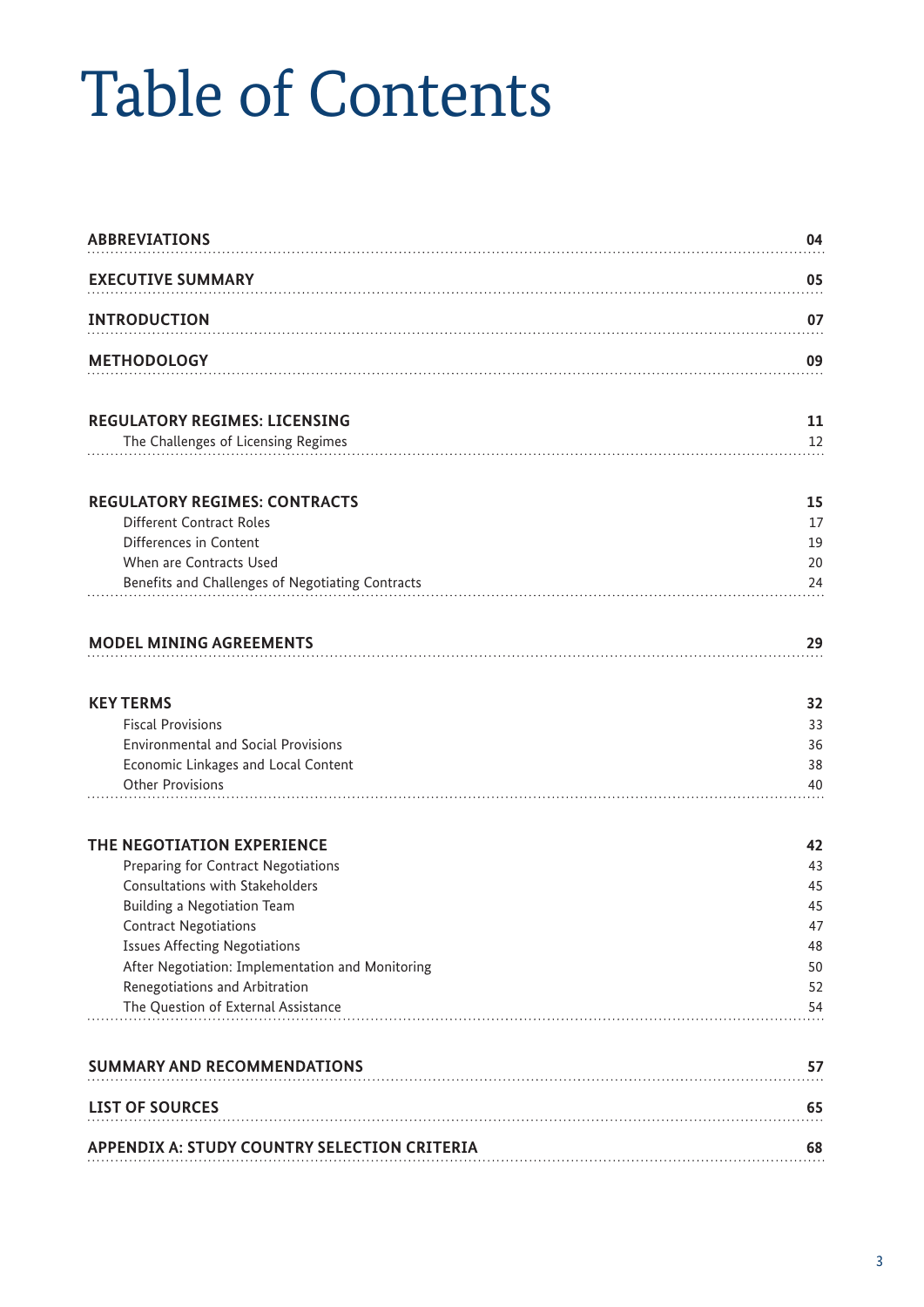# Abbreviations

| <b>AMV</b>      | African Mining Vision                                      |
|-----------------|------------------------------------------------------------|
| AU              | African Union                                              |
| <b>BGR</b>      | Bundesanstalt für Geowissenschaften und Rohstoffe          |
| CBG             | Compagnie des Bauxites de Guinée                           |
| CCSI            | Columbia Center on Sustainable Investment                  |
| <b>CDA</b>      | Community Development Agreement                            |
| CSO             | Civil Society Organization                                 |
| <b>DRC</b>      | Democratic Republic of Congo                               |
| <b>ESIA</b>     | Environmental and Social Impact Assessment                 |
| <b>EMP</b>      | Environmental Management Plan                              |
| <b>EPA</b>      | Environmental Protection Act                               |
| EITI            | Extractive Industries Transparency Initiative              |
| <b>FTAA</b>     | Financial or Technical Assistance Agreement                |
| <b>FOB</b>      | Free on Board                                              |
| <b>FPIC</b>     | Free, Prior and Informed Consent                           |
| <b>ICC</b>      | International Chamber of Commerce                          |
| <b>ICSID</b>    | International Centre for Settlement of Investment Disputes |
| <b>IMC</b>      | Inter-Ministerial Commission                               |
| <b>IFC</b>      | International Finance Corporation                          |
| NGO             | Non-Governmental Organization                              |
| <b>PSA</b>      | <b>Production Sharing Agreement</b>                        |
| <b>PPP</b>      | Public Private Partnership                                 |
| <b>UK</b>       | United Kingdom                                             |
| <b>UN</b>       | <b>United Nations</b>                                      |
| <b>UNCITRAL</b> | United Nations Commission on International Trade Law       |
| US.             | <b>United States</b>                                       |
| <b>WTO</b>      | World Trade Organization                                   |
|                 |                                                            |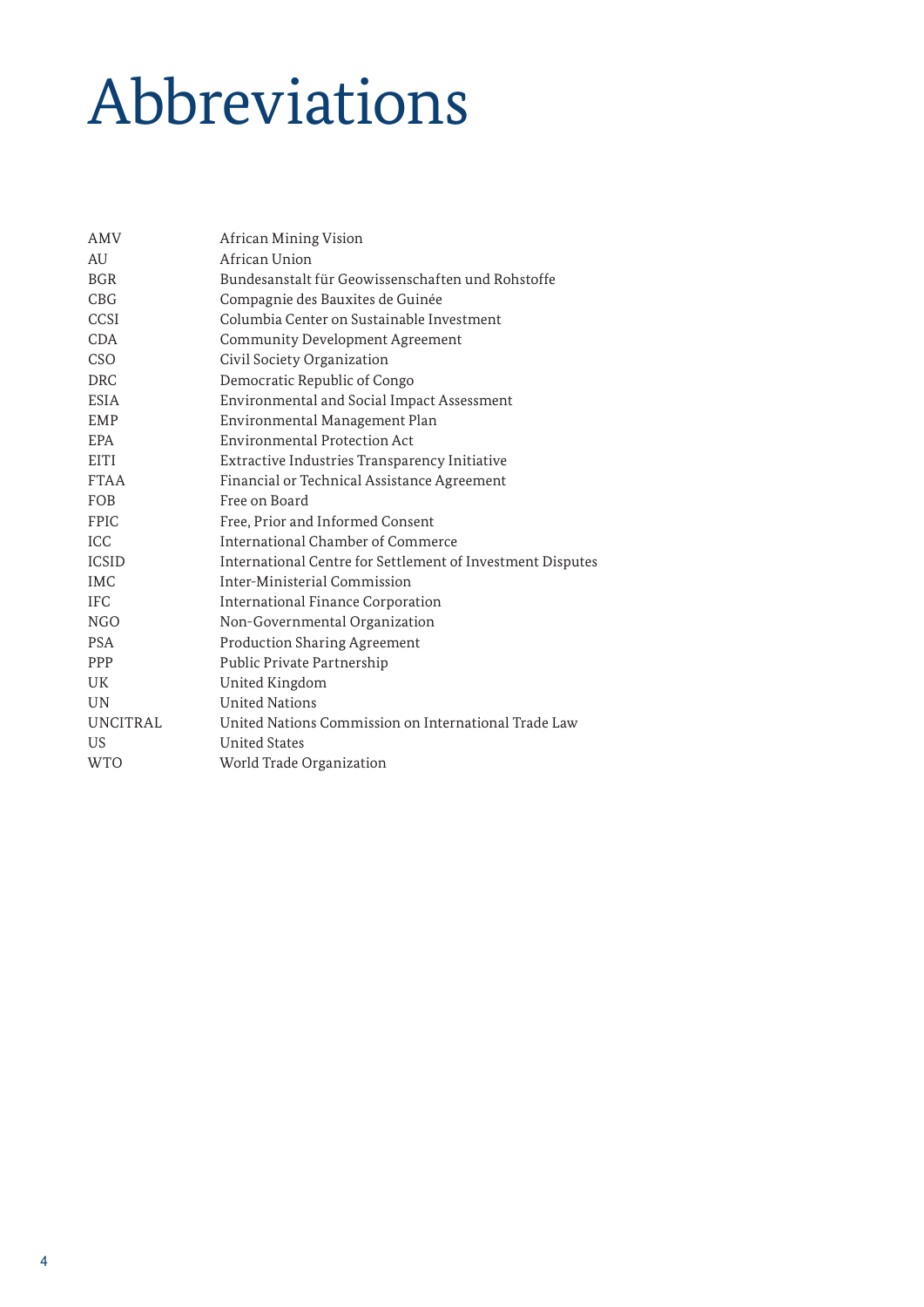# Executive Summary

In most countries natural resources are owned by the state, although the right to exploit the natural resource is typically granted to private companies – sometimes in partnership with a state mining company. Companies can be granted mineral rights in different ways. Countries with a well-developed legal system typically grant licenses through a legal framework that fully governs the rights and obligations of the state and the private entity. In such a licensing system, there is very little, if any room, for negotiation of key provisions. On the other end of the spectrum, however, and particularly in countries with a weak or inadequate legal framework, countries may grant mineral rights to companies through individually negotiated agreements that contain most, if not all the rights and obligations of the parties. In such cases, there is a wide variation of key contract provisions and countries regularly end up with poorly negotiated deals that confer limited benefits to the country and the communities affected by the mining investment and may even sit completely outside of the legal framework of the country. For this reason, which is more fully set out in this study, countries increasingly favor licensing regimes that limit the types of and extent to which terms can be negotiated.

This study examines the different types of legal regimes governing mining projects in 18 countries around the world with a particular emphasis on the key provisions in mining contracts as well as in law where countries have adopted a licensing regime. In so doing, it discusses some of the reasons for which some countries have adopted a licensing regime to fully or partially regulate the rights and obligations of the parties in a mining project, whereas other countries have opted to use mining contracts to do so. Where a country relies on contracts to govern some or all aspects of a mining project, the study further examines the relationship between a country's mining contracts and its legal framework, taking into account the trend – towards more legislated terms – that minerals regimes are taking. In addition, it analyzes the mining contract negotiation and implementation process and attempts to identify potential opportunities to support resource-rich, low-income countries in managing their mining investments from the planning and preparation for a contract negotiation or licensing round to the implementation and monitoring of the mining investment.

To answer these questions, the Columbia Center on Sustainable Investment (CCSI) compared the provisions

of 30 mining contracts from 13 countries, analyzed a selection of legislative texts related to mining from 18 countries, and surveyed the experiences of negotiating mining contracts through 44 interviews with 39 experts, government officials, company representatives, and civil society organization (CSO) members.

# FINDINGS

The comparative analysis of mining contracts, legal frameworks governing mining investments and the interviews illustrated clear issues and trends related to mining contract negotiations and suggested several potential opportunities for support.

Negotiated mining contracts, while capable of compensating for inadequate or underdeveloped legal regimes, far too frequently fail to achieve optimal results for a country. The benefits negotiated agreements provide in developing countries can also create the issues that frequently undermine their success. A lack of transparency, or accountability, the risks of corruption, and inconsistent terms creating difficulties in the implementation and monitoring of mining investments were all mentioned as concerns during the interviews.

The contract negotiation process itself was also credited with creating additional concerns. In particular, inexperience, asymmetrical information, external influences, and capacity limitations all contribute to suboptimal agreements for governments. The assistance of external advisors can help alleviate some of these issues but can also introduce its own. Poor coordination by donors, duplicated efforts and a disproportionate focus on negotiations at the expense of assisting in the entire negotiation process have hindered the effectiveness of these advisors.

These issues have contributed to the global trend away from negotiated mining contracts towards legislated terms to govern the rights and obligations of the parties in a mining project. There has also been an increasing use of interim mechanisms such as model mining agreements to limit the extent to which terms can be negotiated. These are positive trends and this report makes several recommendations on how to support these developments.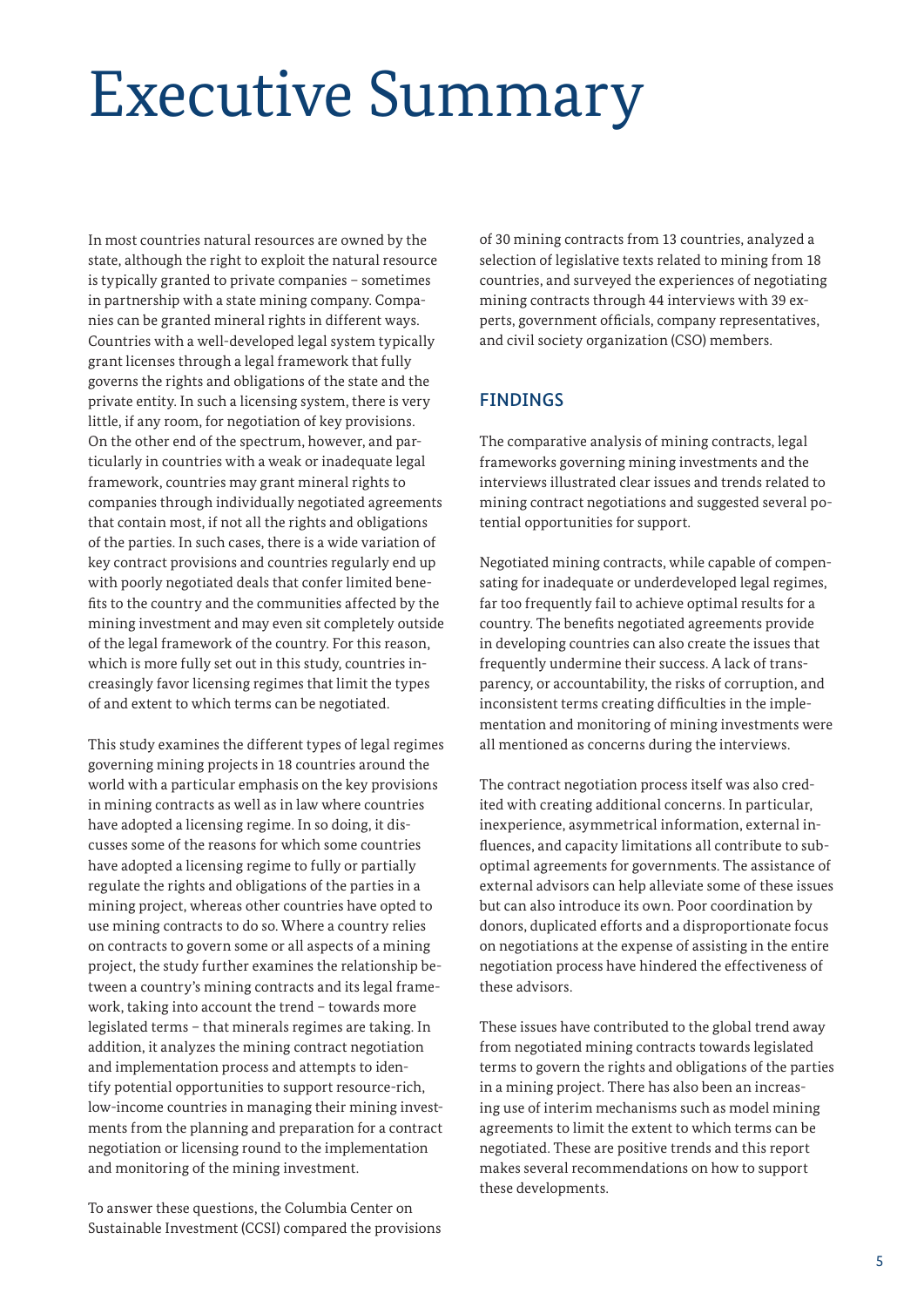# RECOMMENDATIONS

- Support the development of strong legal frameworks for mining and supporting model mining agreements as an interim measure.
- Support the negotiation of ancillary agreements, including those that govern the development of infrastructure for a mining project, the local content plans and community development agreements.
- Promote contract transparency.
- Better coordinate donor assistance.
- Provide support both before and after a contract negotiation.
- Provide non-legal support to the negotiation and implementation process.
- Support regional legal harmonization efforts.
- Build government capacity and understanding of commodity markets.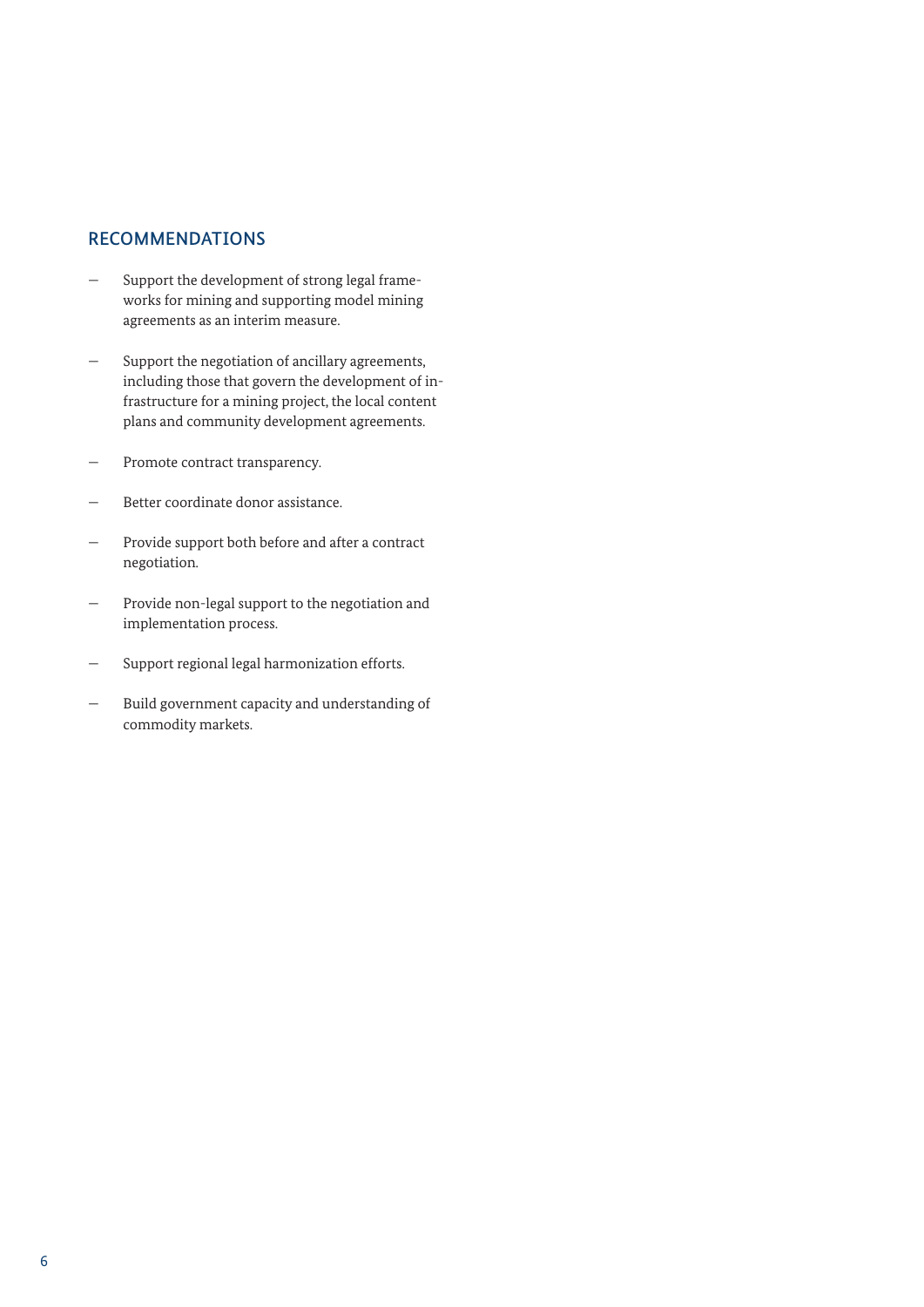# Introduction

Almost every country in the world has developed a distinct mining code, and the ones who have not, like Azerbaijan, have developed a body of law to govern the application, exploration, exploitation, and reclamation of their mineral resources. The granting of mineral rights is the point of entry for companies into a country's mining sector. A mineral right gives a company the exclusive ability to undertake mining-related activities within a designated area. The two primary regimes for granting and administrating mineral rights are contracts and licensing. 1

In contracts regimes, mineral licenses and the accompanying rights and obligations are negotiated for specific projects with each individual company. Contracts regimes are more prevalent in developing countries that have young or nascent mining sectors and are supported by less robust or reliable legal frameworks.<sup>2</sup> The contracts system fills the gaps created by a country's inadequate or underdeveloped mining laws and offers greater flexibility for dealing with the unique needs and issues of different mining projects. For countries eager for the anticipated economic benefits of mining projects, contracts are a much quicker way to move forward than the timeand capacity-heavy process of building a strong legal framework. Negotiated contracts also result in a body of agreements with different terms, putting additional monitoring and implementation burdens on already weak administrative institutions.

Pure or strict licensing regimes define the process of granting mineral licenses and all the accompanying rights and obligations in generally applicable laws. In this system, the fiscal provisions and environmental regulations are largely identical for all companies. Licensing regimes typically exist in countries with strong institutions and a developed mineral sector. Longstanding legal frameworks and transparent governance create a safer investment environment.3 Public participation through the legislative process in democratic states provides a venue for incorporating the public's concerns for the sector and decreases the likelihood of political volatility.4

Because the laws apply equally, the system is easier to administer and limits the opportunities for corruption in the process by allowing for stronger checks and balances.<sup>5</sup>

Historically, there has been a strong regional trend of contracts regimes for the mining sector in Africa. In this study alone, which was limited to countries that make at least some mining contracts publicly available, Burkina Faso, Cameroon, DRC, Guinea, Liberia, Mozambique, and Sierra Leone have all negotiated mining agreements in recent years. A number of Asian countries with young mining sectors also negotiate contracts, including Afghanistan, Azerbaijan and Mongolia.

The reliance on negotiated contracts occurs less frequently in Latin America where licensing regimes are more common, and there is often a long history of mining. Chile attributes its successful minerals-based development to a mining industry that dates back to the 1700s, a strong legal framework and its non-discretionary mineral rights regimes.<sup>6</sup> Like Chile, Peru too has a well-defined and unambiguous legal regime for its mineral sector.7 Ecuador, on the other hand, with its nascent mining industry negotiated a contract in 2012 for its first large-scale mining project.<sup>8</sup>

As legal frameworks and government capacity continue to develop, the general trend worldwide is towards less discretion in the granting of mineral rights.<sup>9</sup> Most developed mining countries, including study countries Australia, Brazil, Canada, and Chile, already use licensing regimes and in recent years, many developing countries have begun reviews and reforms of the legal frameworks governing their mineral sectors.<sup>10</sup> In 2008, Zambia

<sup>&</sup>quot;Mining Contracts: How to Read and Understand Them," (Creative Commons, 2013), p. 12.

<sup>2</sup> Ibid.

Ibid.

<sup>4</sup> Lisa Sachs, Perrine Toledano, Jacky Mandelbaum, with James Otto, "Impacts of Fiscal Reforms on Country Attractiveness: Learning from the Facts," in Karl Sauvant, ed., Yearbook on International Investment Law & Policy 2011-2012 (Oxford University Press, 2012), p. 367.

<sup>5</sup> Commonwealth Secretariat & International Council on Mining and Metals, "Minerals Taxation Regimes: A Review of Issues and Challenges in their Design and Application, The Challenge of Mineral Wealth: Using Resource Endowments to Foster Sustainable Development," (February 2009), p. 9.

<sup>6</sup> KPMG Global Mining Institute, "Chile: Country Mining Guide," (2014).

<sup>7</sup> EY Peru, "Peru's mining and metals investment guide 2014/2015,"  $(2014)$ 

That contract, the Ecuacorriente S.A. Agreement, was reviewed as part of this study.

 $\frac{9}{10}$  "International Advisor." Telephone interview. 11 March 2015.

The United States is unique among mining countries as mineral rights belong to the surface rights holder not the state. "Mineral Rights Ownership – What is it and why is it so unique in the USA?" International Energy Network, available at <http://www.ieneurope.com/pdf/Mineral.pdf> (last visited 29 April 2015).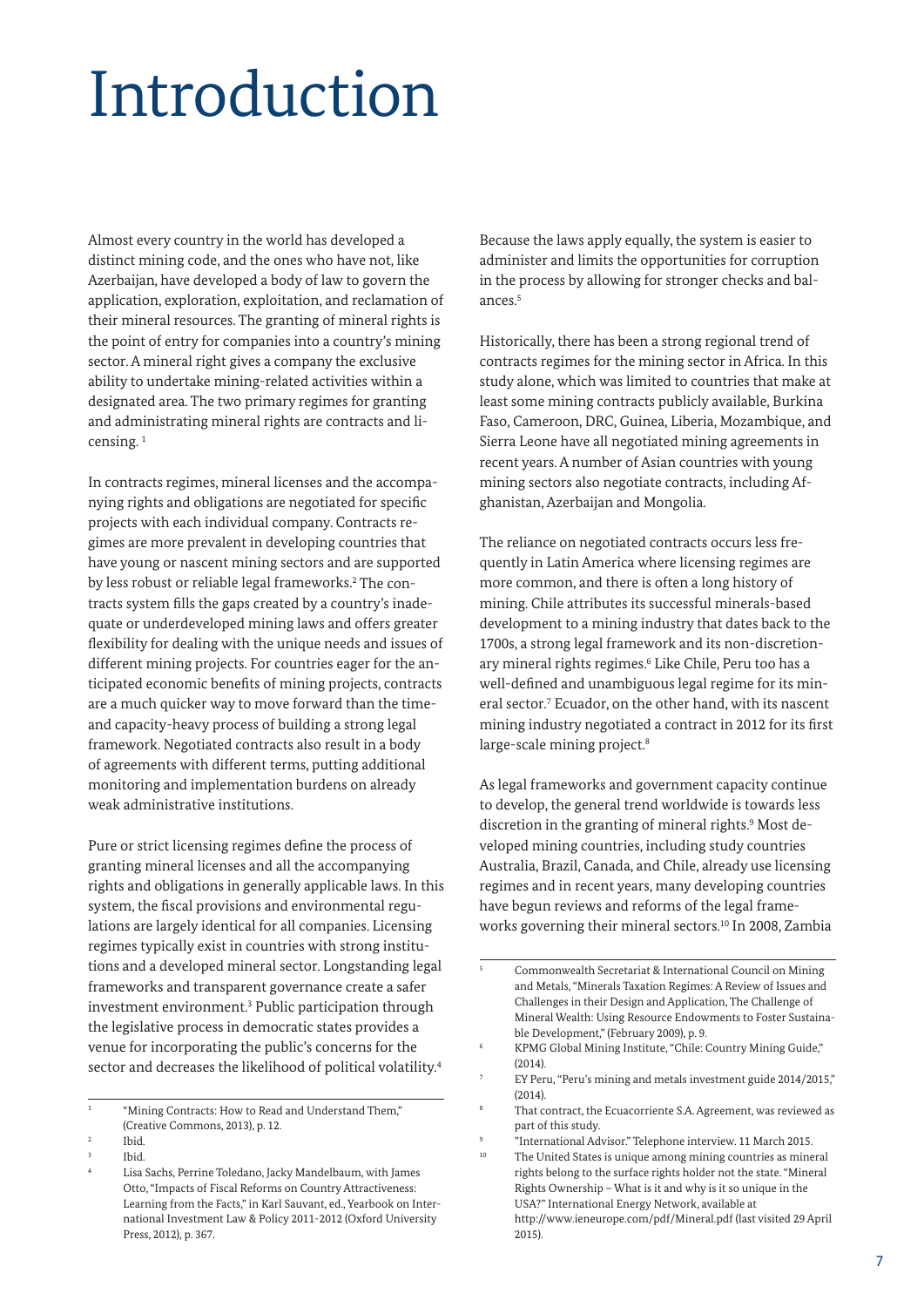replaced its previous mining law with a new Mines and Minerals Development Act which expressly prohibits the government from entering into any special agreements for large-scale mining licenses and which annulled any existing development agreements.<sup>11</sup> In 2012, Liberia began examining a switch from its contracts regime to a licensing regime.12 In 2013, Guinea amended its Mining Code to remove the ability to negotiate tax provisions in mining contracts and the new code will be generally applicable to all new mineral rights going forward.13 The DRC now technically grants mineral rights through a licensing regime, though a lack of retroactive application to previously existing rights means that negotiations still occur.14

 The transition from a contracts regime to a licensing regime can be slow and difficult. A popular trend in countries going through that process is the adoption of model mining agreements that establish a general structure for the agreement and provide most of its non-negotiable provisions, and clearly define the limited areas that are negotiable. Burkina Faso, DRC, Guinea, Mongolia, Mozambique and Sierra Leone are all either developing model agreements or have recently developed model agreements.

- <sup>13</sup> Mining Code, Guinea, Arts. 159, 161, 163 (2013).
- <sup>14</sup> "Civil Society Member," Telephone interview. 18 March 2015.

This report sets out to examine these trends. It first provides an overview of licensing regimes and the rationale driving their use. It goes on to examine contract regimes and the different types of investor-state contracts that can be used in a mining investment. The report then discusses why contracts have historically been used in some jurisdictions and not others, and the circumstances that might justify their continued use to regulate mining investments. A review of key mining provisions is then provided, with an analysis of how such terms are approached in the different regimes and how the different types of agreements in contract regimes address these provisions. Finally, the report analyzes the experiences of different parties involved in the planning, preparation, negotiation, implementation, and monitoring of mining contracts, with an assessment of the challenges faced in the process and an identification of best practices. The report ultimately seeks to provide a view of the best potential approaches for German Development Cooperation to support developing countries in granting and administering their mineral rights.

<sup>11</sup> Mines and Minerals Development Act, Zambia, Arts. 159-160 (2008).

<sup>&</sup>lt;sup>12</sup> Yann Alix, "The Liberian mining law reform and the impact of the Ebola crisis," Herbert Smith Freehills, (October 2014).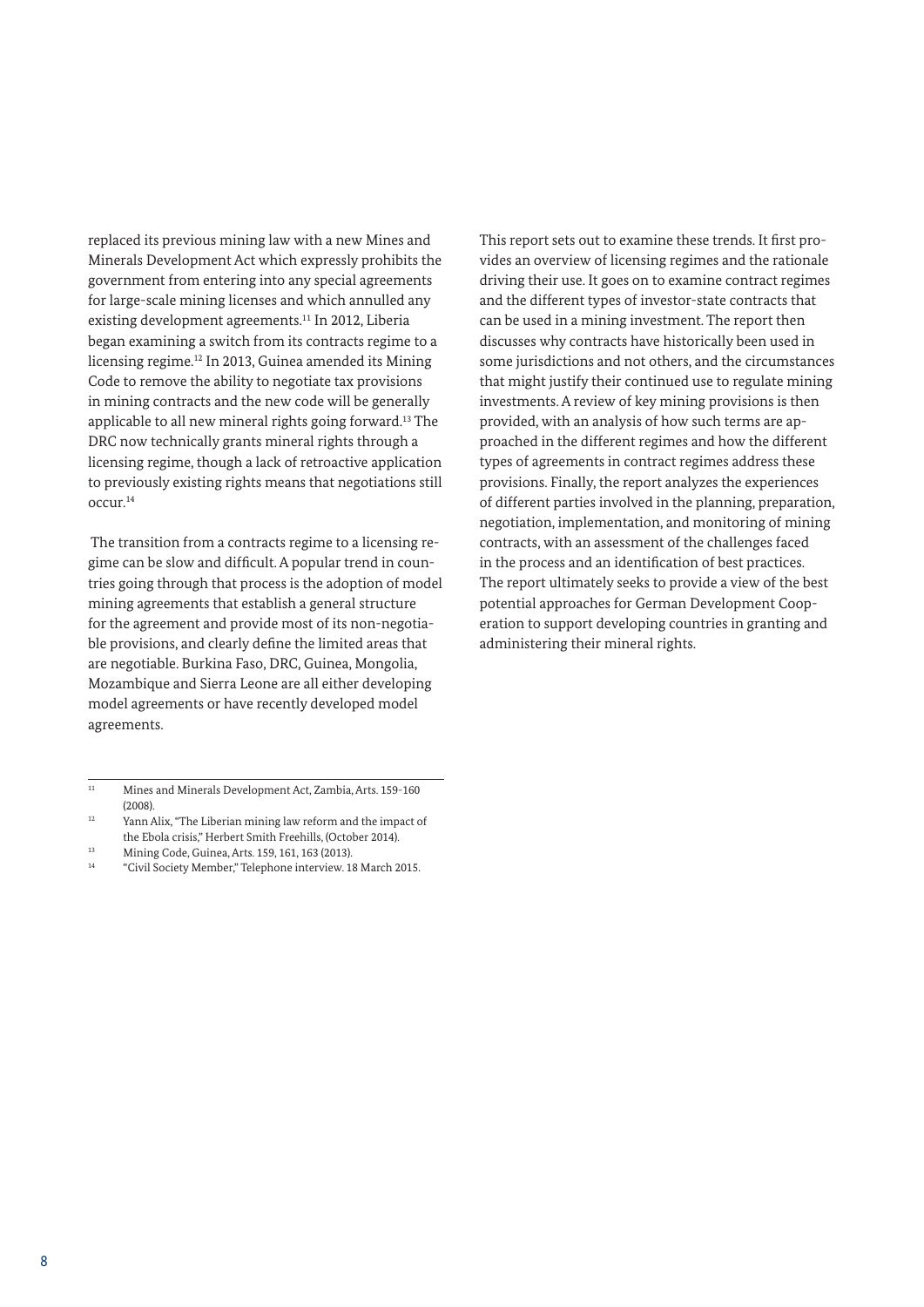# Methodology

In preparing this report CCSI developed a matrix to compare key contract terms. Additionally, we reviewed at least two mining-related legislative texts in each country. A literature review and additional open-source research complemented this process. The team selected the subject countries, contracts, and legislative texts in consultation with BGR.

To ensure that the study provides a representative overview of the legal regimes governing mining globally, care was taken to select countries representing the widest possible spectrum of experiences. The criteria used for the selection of sample countries<sup>15</sup> and contracts included:

- **Regulatory regime:** We selected countries representing a range of legal and regulatory systems generally, as well as in relation to mining-related contracts specifically. We included countries with both common law and civil lawsystems. In addition, we selected countries where (i) mineral rights are governed solely through a licensing regime under the existing legal framework, and (ii) mineral rights are governed under a contract regime that allows for agreements to supplement or supplant the existing legal framework.16
- **Contract type:** Different contract types were analyzed, including mining development agreements, concessions, investment promotion agreements, service agreements,<sup>17</sup> joint venture agreements, and production-sharing contracts.
- **Income level of the country:** Countries with different income levels and stages of development were chosen to show the impact of these factors on the contract negotiation process, particularly in relation to the fiscal and stabilization provisions.
- **Country's experience with the mineral sector:** Some countries have only recently become attractive to mining investors as a result of rising commodities prices over the past decade, whereas others have a longer, more established mining history and sector. Such differences in experience with mining can also impact the use, style, and content of contracts.
- **Era during which the contract was signed:** The content of contracts has gone through several phases over the past century, shifting from being development-oriented in the 1970s to being investment friendly in the 1980s and 1990s, and shifting yet again toward strengthened provisions for the host countries at the height of the commodities boom in the 2000s.

# **STUDY COUNTRIES WITH LAW-BASED REGIMES:** Australia Brazil Canada Chile Peru\* Zambia

### **STUDY COUNTRIES WITH REVIEWED CONTRACTS:**

| Afghanistan  | DRC.    | Mongolia     |
|--------------|---------|--------------|
| Azerbaijan   | Ecuador | Mozambique   |
| Burkina Faso | Guinea  | Philippines  |
| Cameroon     | Liberia | Sierra Leone |

*\* Peru grants mineral rights through a licensing regime; however, the country allows for investment promotion agreements which can exist outside the mining sector but can apply to mining projects. Several of those agreements were reviewed for this study. A fuller explanation of the role of investment promotion agreements in strict licensing regimes is provided later in this report.*

After identifying the sample of countries and contracts, CCSI formulated a list of experts to interview and drafted a comprehensive list of guiding interview questions in conjunction with BGR. CCSI conducted 44

<sup>&</sup>lt;sup>15</sup> The criteria fulfilled by each country selected for the study is detailed further in Appendix A.

<sup>16</sup> Lisa Sachs, Perrine Toledano, Jacky Mandelbaum, with James Otto, "Regulatory and Policy Developments Regarding FDI in Extractive Industries,"- Karl P. Sauvant, Yearbook on Int'l Investment Law and Policy (New York: Oxford University Press, January 2013).

While no service agreements are reviewed as part of this study, they are discussed in the context of the Philippines which uses a form of service agreement called Financial or Technical Assistance Agreements (FTAA).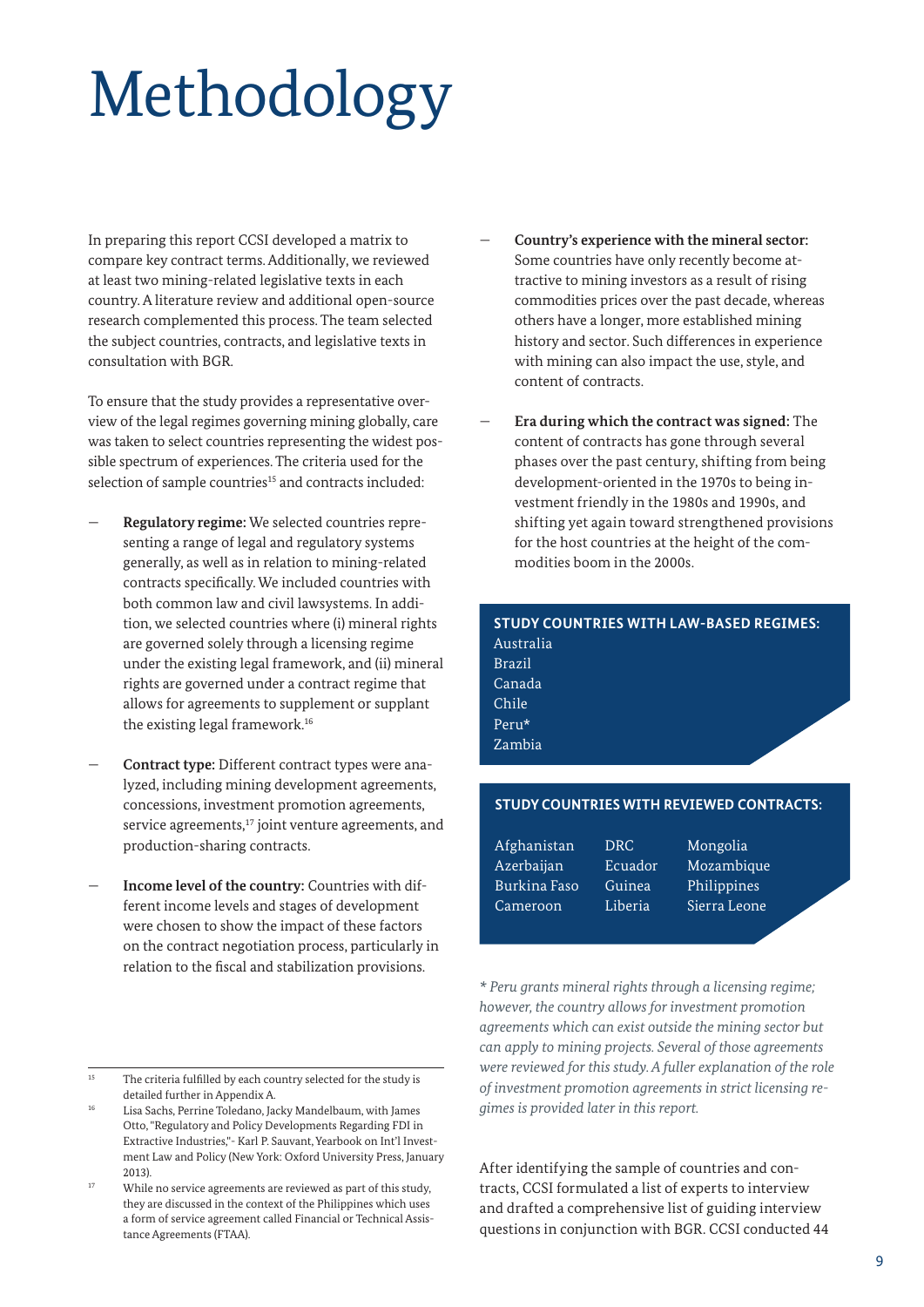interviews to supplement its analysis of each country's legal regime and associated mining contracts. For almost every country in its sample, CCSI interviewed two experts who have been involved in advising on the legal framework, or in the contract negotiations of some of the mining concessions with respect to that country.

The 39 interviewees included 13 external advisors, 11 government officials, 9 corporate representatives or corporate legal counsel and 6 CSO representatives.18 In general, most interviewees were closely involved with mineral contract negotiations and/or the drafting or review of at least one of the two pieces of legislation being reviewed. CCSI's comparative review and analysis of legislation and contracts in the study countries were used to inform the interviews. The insights gathered from those interviews were in turn used to give depth to CCSI's analysis and influence the direction of further research. CCSI later supplemented this work with a second round of targeted interviews. These seven additional interviews included both those previously interviewed and two new experts and were done to resolve outstanding questions and fill in any gaps revealed during later analysis.

<sup>18</sup> Several of those interviewed have worked for both governments and corporations in negotiations. For the purposes of this study if the focus of the interview was their work assisting governments they are considered external advisors and if the focus was their work for companies they are considered corporate legal counsel.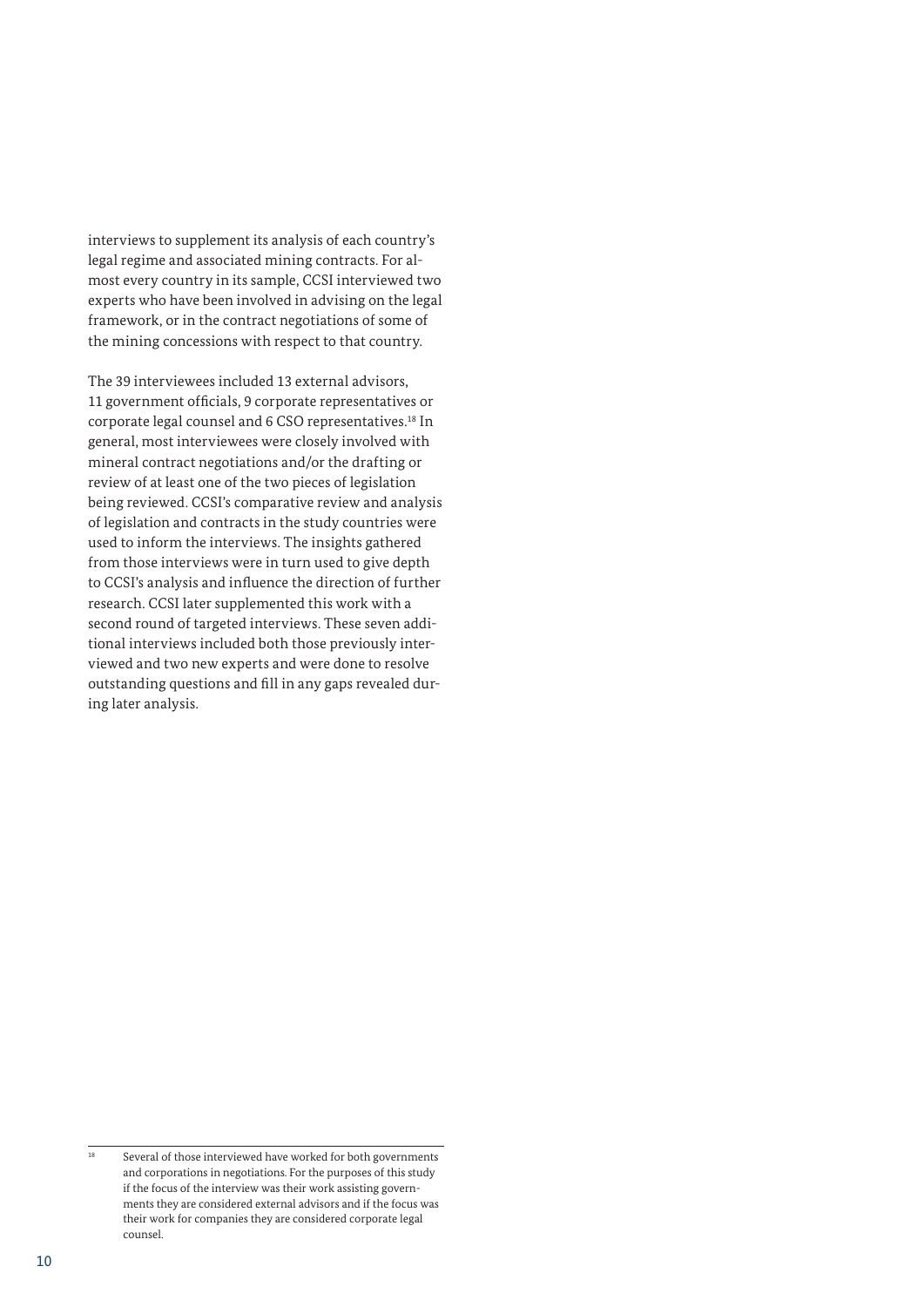# Regulatory Regimes: Licensing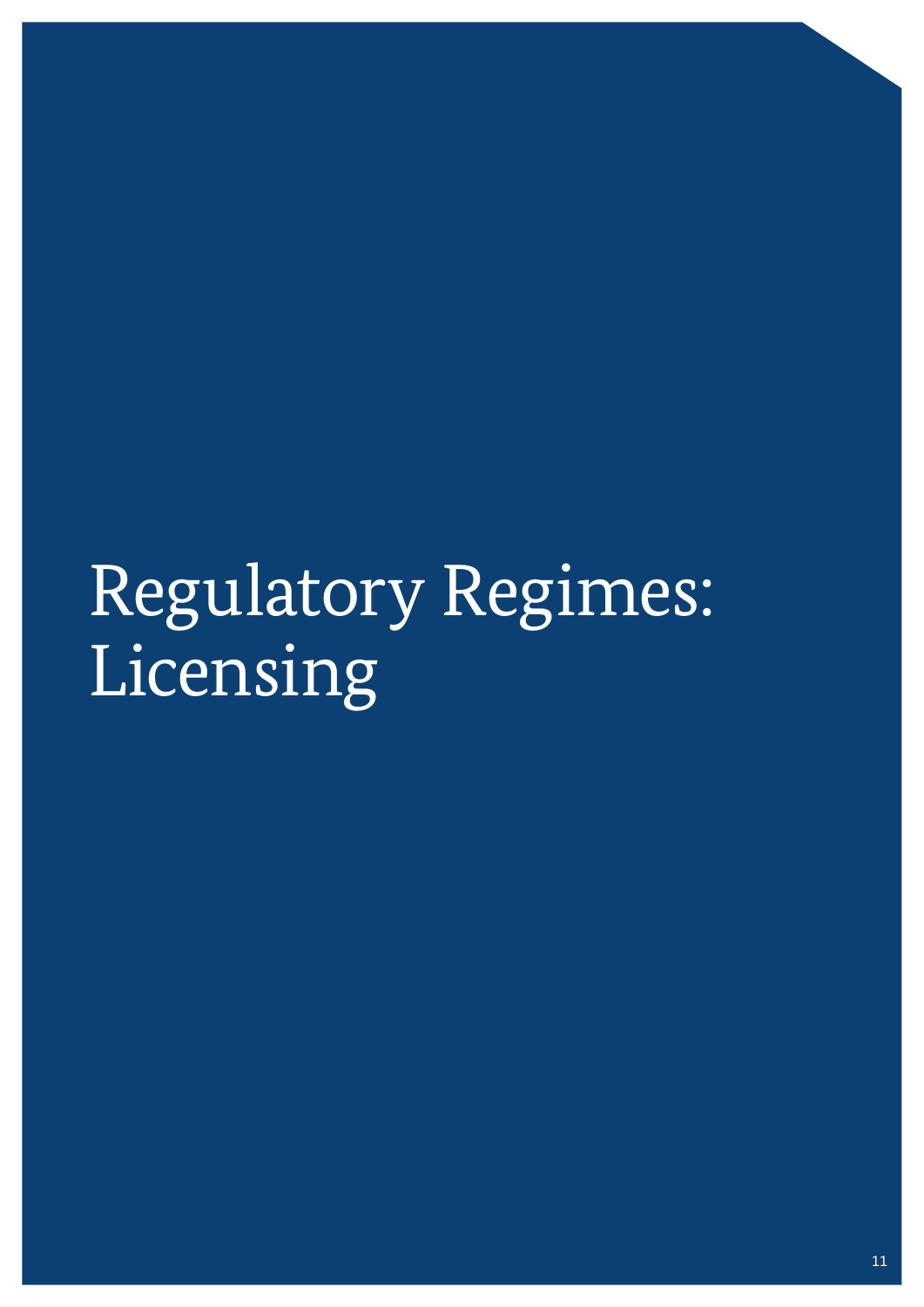*"Many countries with successful minerals-based development attribute it to their non-discretionary regimes. Chile, for example, would faint if you mention negotiation," International Advisor.* 

In a regulatory regime that is purely licensing-based, companies apply for mining licenses that are governed by generally applicable law. All major obligations relating to the project, including taxes, royalties, environmental protections and local content requirements are clearly established in legislation and regulations.19 Whatever the process of allocating mineral rights, all experts concur in appreciating the net benefits of licensing regimes (with benefits outweighing the costs).

For one, there are much **fewer opportunities for corruption** when a generally applicable law sets out the same requirements, obligations, and benefits for every company, than there are when negotiating directly between governments and companies.

Second, it **reduces** the damage that can be inflicted in negotiations by **information asymmetries** and government inexperience.

Third, there is **less of a burden on government administration** because generally applicable laws are significantly less labor intensive to implement and monitor than a series of different individual agreements with varying terms.<sup>20</sup>

Fourth, publication of both applications and decisions allows for **public sector oversight** as well.<sup>21</sup>

Fifth, a licensing regime typically places exclusive responsibility for granting mineral rights in one regulatory or administrative body backed by law which limits government discretion in awarding, suspending or cancelling those rights offering companies **greater security of tenure.**22 This contributes to a mining sec-

 $21$  Ibid.

#### **EXPLORATION/EXPLOITATION LICENSE**

A license (or tenement, permits or authority to mine depending on the country) is a form of "permit" in which the government grants to a company certain exclusive rights to mineral resources in exchange for compensation. Licenses convey the right to explore for and/or exploit specific minerals and the authority to carry out commercial operations, whether the regulatory regime is law-based or contract-based. The exploitation license can be awarded in several ways. They are frequently issued in the same license granting exploration rights with the exploration license providing for the right to an exploitation license. There can however be a period where the company has the exclusive right to apply for an exploitation license.

tor that is seen as attractive and safe for major investment by foreign companies.

# THE CHALLENGES OF LICENSING REGIMES

While all experts agree that the benefits of licensing regimes outweigh the costs, such regimes are not free from challenges, including some they share with contract regimes.

**Difficulties of Legislative Development:** Developing the strong legal framework necessary for a licensing regime can be a lengthy and difficult process for developing countries. Drafting, enacting and/or amending all the legislation and regulation needed can require the kind of significant expenditures of attention, capacity and political capital that is difficult for a government dealing with many other issues to provide.<sup>23</sup> The process can be interrupted or set back by political instability or changes in regime. Changing a single law can be a process that takes years. This is a challenge that decreases as a country and its legal framework develops.24

<sup>19</sup> "Mining Contracts: How to Read and Understand Them," (Creative Commons, 2013), p. 14.

<sup>20</sup> Commonwealth Secretariat & International Council on Mining and Metals, "Minerals Taxation Regimes," 2009, op. cit., p. 9.

<sup>&</sup>lt;sup>22</sup> World Bank Group, "Sector Licensing Studies: Mining Sector," (January 2009); San Bilal, "Regulatory Reform in the Liberian Mining Sector: Striking the Right Balance," GREAT Insights (July/ August 2014); "Government Official." Telephone interview. 17 March 2015.

<sup>23</sup> "International Advisor." Telephone interview. 29 April 2015.

<sup>24</sup> "International Advisor 1." Telephone interview. 28 April 2015.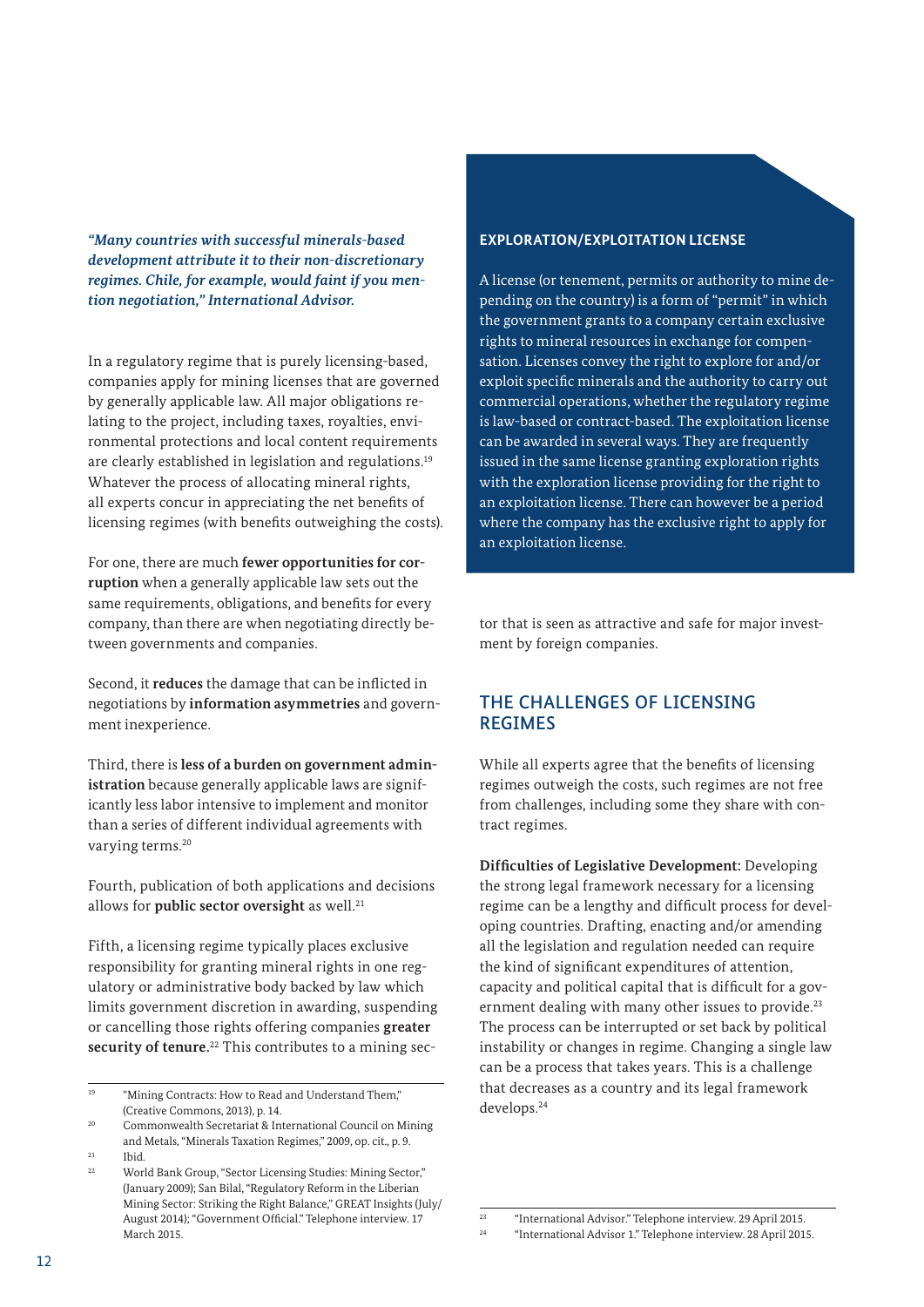**Less flexibility:** The general framework in licensing regimes is to be much more prescribed.<sup>25</sup> Removing that flexibility and making the country less attractive to investors is a concern for some governments when considering a licensing system. This is a concern generally seen in developing countries with a shorter proven history of successful mining projects.26 Mining companies are quick to point out that all mining projects are different. While there are serious issues with a system where everything is open to negotiation, from a corporate perspective it offers greater opportunity to tailor an agreement to fit specific needs and opportunities and maximize the viability of that individual project. One advisor observed that a negotiated agreement could allow for more specific periodic review clauses establishing events that trigger review or renegotiation.27 Agreements could establish which provisions could be adjusted, to what extent, and under what circumstances in much greater detail than would be capable in the law.

**Legislative inaction:** Changing licensing procedures set out in laws and regulations requires changing those laws and regulations. For almost all governments this is a slow process. This has caused problems in some countries where a moratorium is put on the approval of new licenses in anticipation of a new law being enacted. In 2014, Mongolia repealed the 2012 Law on Prohibition of Granting Exploration Licenses, which was just the last in a series of moratoriums issued by the government as it worked to develop its new minerals law.28 The possibility of a legislative change in Brazil has resulted in an unofficial moratorium on issuing mining licenses in that country since 2011. Some corporate representatives expressed concern about the impact that not having new exploration for several years will have on the mining sector in the future. They have also predicted further delays after a law is passed while the new system is implemented and the necessary capacity is developed, especially if the system changes to auctions, which are more labor intensive to administer.29 The ad hoc nature of contract negotiations, while raising issues of its own, can avoid these problems.

<sup>29</sup> "Company Executive." Telephone interview. 10 March 2015

**Tension between legal regimes:** While one of the benefits of a licensing regime is intended to be easier administration through use of consistent terms, these laws are generally not retroactive which can complicate the transition to a licensing regime. The DRC is a good example. The granting of mineral rights there is now regulated by the Mining Code, which prescribes a mandatory procedure for the granting of a mineral license. Applicants are generally not able to negotiate the terms under which a license is granted. Companies cannot contract out of any obligations of the Mining Code. However, if a mineral right was obtained prior to the commencement of the current Mining Code, the law allows for such rights to be alienated under terms negotiated by the parties. The majority of such rights were originally held by state-owned companies, which means that the DRC state does find itself negotiating the terms of transfer of mining agreements – potentially in ways that conflict with the terms of the Mining Code – to private parties, or to publicprivate joint ventures. This loophole does not extend to all contractual terms. For instance, the agreement cannot derogate from the Tax Code. Nonetheless, the ability to negotiate out of existing laws in this narrow circumstance undermines the intentions of a licensing regime and complicates its administration. Additionally, companies which entered into contracts for mineral rights prior to the introduction of the Mining Code and its associated licensing system in 2002 had the option of continuing to operate under the previous regime, which allowed for the negotiation of contractual terms.30

Despite the licensing provisions of the Mining Code, the DRC has also since signed a number of resourcesfor-infrastructure agreements. These agreements, arranged directly between the government and primarily Chinese or Korean investors, simply exchanged minerals for large infrastructural development projects.<sup>31</sup> The legality of these agreements was an open question until 2014 when the DRC legalized these arrangements as public private partnership (PPP) conventions. This new PPP law carved out a special legal environment and tax regimes for these projects.32

<sup>25</sup> "International Advisor." Telephone interview. 11 March 2015.

<sup>26</sup> "Government Official." Telephone interview. 17 March 2015.

<sup>&</sup>lt;sup>27</sup> "International Advisor 1." Telephone interview. 22 April 2015.<br><sup>28</sup> Chris Malville, "Note an the Amendment to the Law of Mangu

Chris Melville, "Note on the Amendment to the Law of Mongolia on Minerals dates 1 July 2014," Hogan Lovells (26 August 2014).

<sup>30</sup> "Civil Society Representative." Telephone interview. 18 March 2015.

<sup>31</sup> Global Witness, "China and Congo: Friends in Need," (March 2011). <sup>32</sup> Upio Kakura Wapol, "A New Legal Framework to Promote the Public-Private Partnership in the Democratic Republic of the Congo," Cabemery (29 April 2014).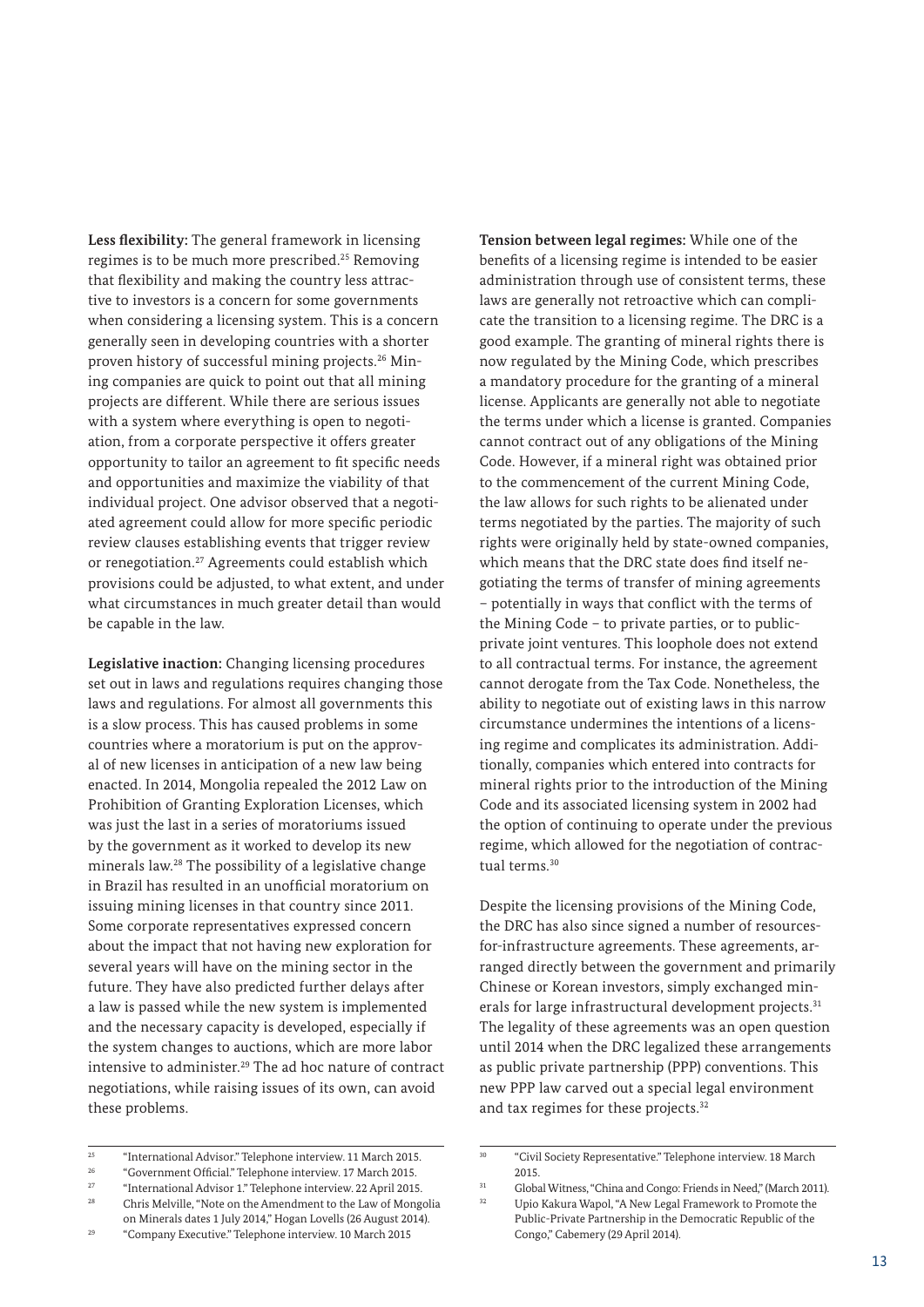|                     | <b>Licensing Regime</b>                                                                                                                             | <b>Contract Regime</b>                                                                                                                                                                                    |  |  |  |  |
|---------------------|-----------------------------------------------------------------------------------------------------------------------------------------------------|-----------------------------------------------------------------------------------------------------------------------------------------------------------------------------------------------------------|--|--|--|--|
| <b>Key Features</b> | - Terms governed by generally applicable law<br>- Frequently used in developed countries or<br>those with established mining sectors                | - Terms primarily established in individually<br>negotiated agreements<br>- Frequently used in developing countries or<br>those with young mining sectors                                                 |  |  |  |  |
| <b>Benefits</b>     | $-$ Less opportunity for corruption<br>$-$ Reduced information asymmetries<br>$-$ Easier to implement<br>- Public oversight<br>- Security of tenure | - Flexibility and specificity<br>- Supplements gaps in inadequate legal frame-<br>works<br>- Signals government commitment                                                                                |  |  |  |  |
| <b>Challenges</b>   | - Difficulties of legislative development<br>$-$ Less flexibility<br>$-$ Legislative inaction                                                       | - Often poorly negotiated<br>$-$ Discretion<br>- Varying contract terms can complicate<br>implementation<br>$-$ Undermining confidence in rule of law<br>$-$ Confidentiality<br>$-$ Sanctity of contracts |  |  |  |  |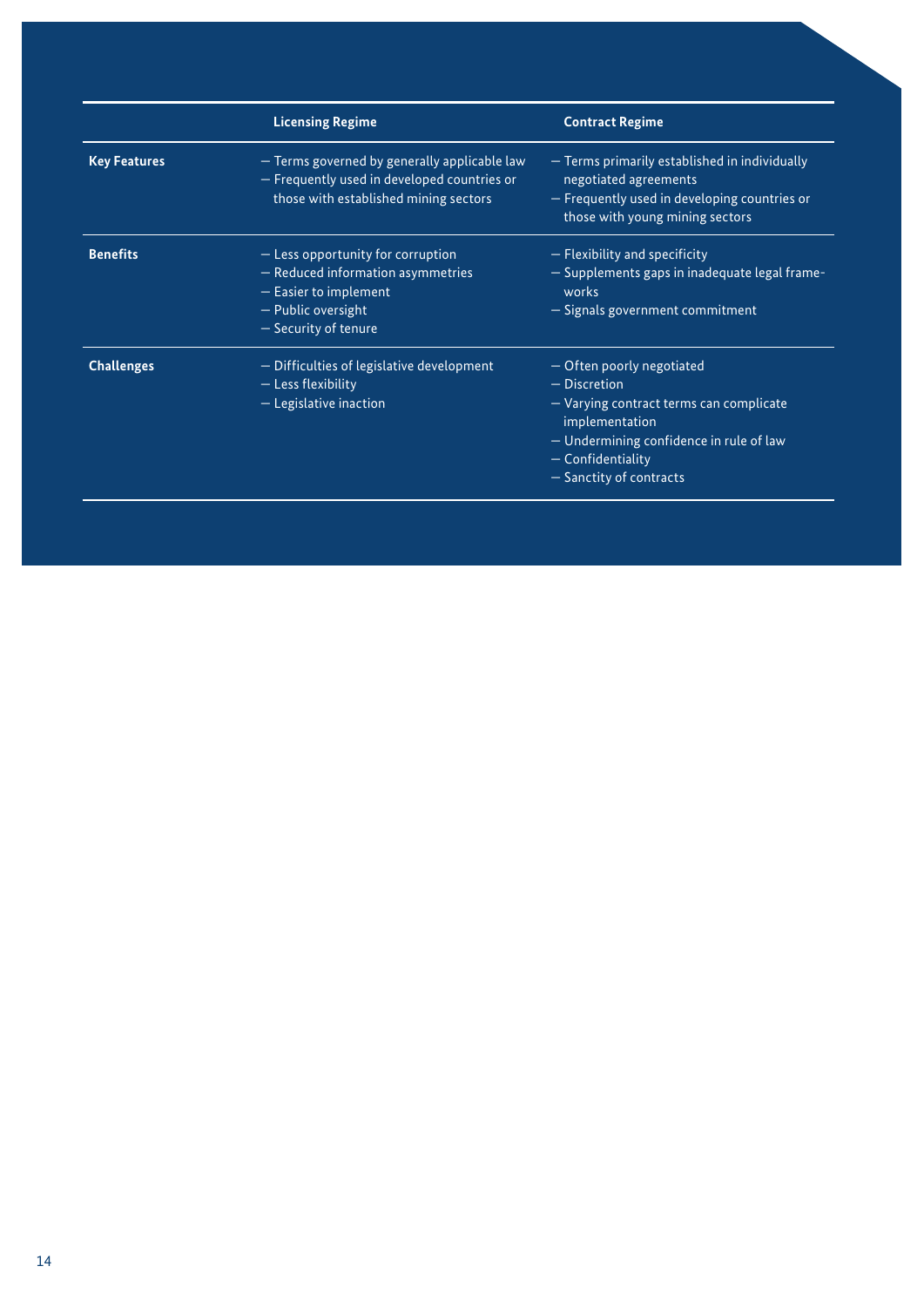# Regulatory Regimes: Contracts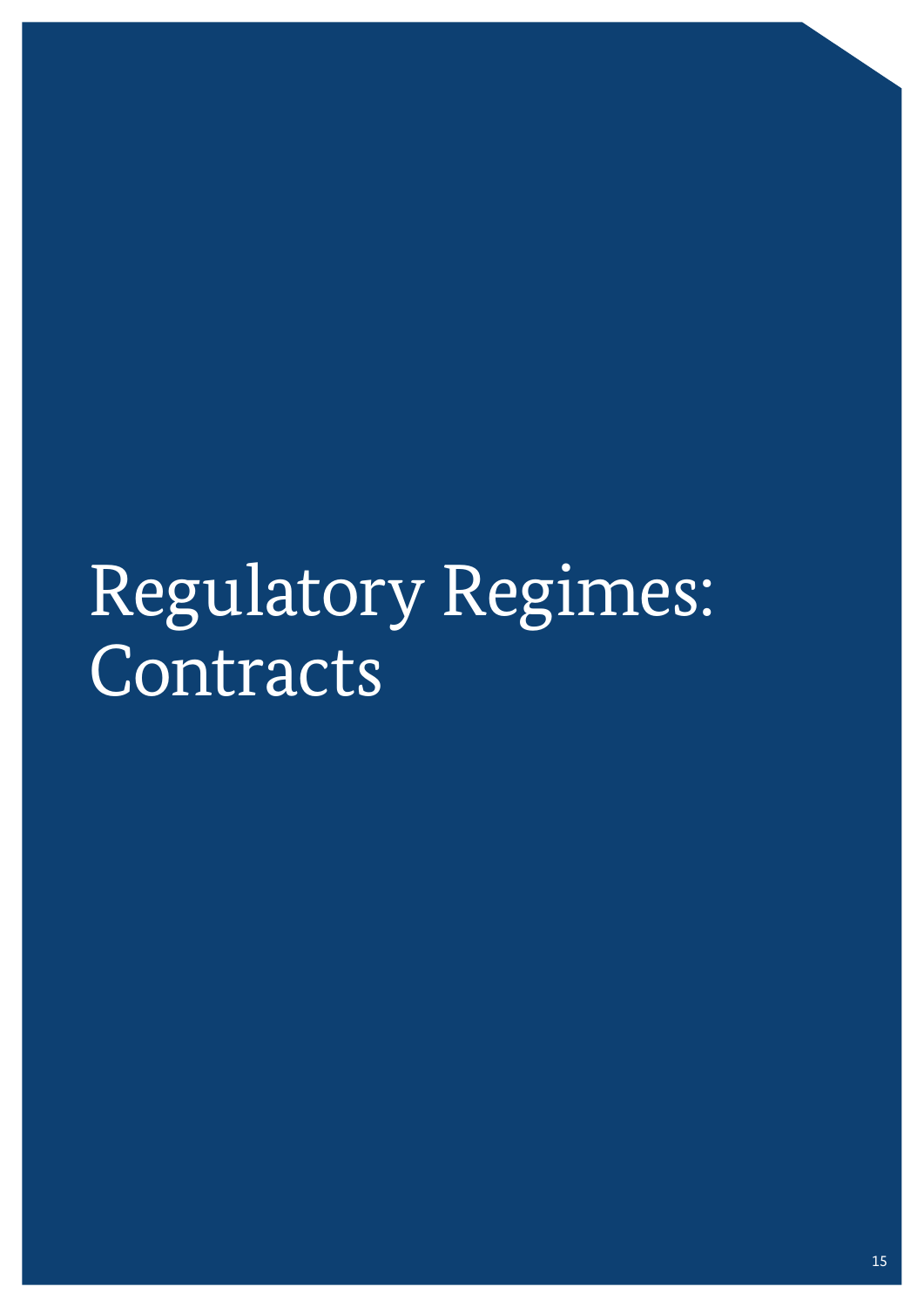Almost all countries in the world have a mining law – Azerbaijan being a notable exception – that they use to regulate their mining sector, but only some of them – including the 13 countries which have contracts reviewed in this study – allow for the possibility of negotiated state agreements creating special regulatory systems for mining projects.33 Contracts secure a company's right to explore and/or exploit mineral resources in exchange for the agreed upon compensation to the government. The difference between the licenses/ concessions in a pure licensing regime and contracts in a pure contractual regime is that in the latter the contract is the primary document establishing the terms and governing the project. Such contracts cover the same issue areas as those in a licensing regime, but the depth, detail and specificity with which they do so depends on the level of development and comprehensiveness of the country's legal regime.

Unlike in a pure licensing regime, negotiated contracts can supplement or even supplant existing laws.34 In many cases these contracts are then ratified by the legislature making them essentially laws unto themselves.35

Purely contractual regimes are less common now, and the overwhelming trend has been to regulate mining through clear, strong legislation and regulation and to rely on mining and tax codes, environmental laws, health and safety regulations, and other generally applicable laws rather than negotiating different terms for different parties.36 Liberia, for example, is in the process of updating its mineral law, in part to switch from its current contract-based regime to a licensing regime. This is an objective for the government because it expects the new regime to reduce the carveouts from the law currently being made through the use of negotiated agreements.<sup>37</sup> In addition to that government benefit, in interviews government officials expressed the belief that a licensing regime will provide greater security of tenure for companies by limiting

the government's discretion in awarding, suspending and cancelling a company's mineral rights.<sup>38</sup>

However, governments – generally in developing countries with young mining sectors – are still negotiating contracts with companies, and a number still heavily rely on them to establish a company's rights and obligations for a specific project. There are several reasons why contracts are still in use. First, countries generally do so because they are just beginning to develop their mineral sectors and have **existing legal regimes that are inadequate or insufficiently developed** to regulate mining projects without the help of negotiated contracts. Some have argued that this illustrates their value in establishing a stable framework for a project and overcoming market deficiencies.39 Other international advisors argue that the heightening expectations for the benefits mining projects will create will always make agreements necessary to supplement legislation, which is inherently slow to adapt to adequately address new issues.40

Similarly, negotiation can be useful in situations where even with well-developed laws and regulations a country needs the **flexibility** to accommodate a special mining project.41 This could occur in the context of greenfields – unexplored territory where it is unknown if minerals exist – or **new types of mining** where governments have an interest in encouraging investment but don't want those incentives to be permanent.<sup>42</sup> This is also seen with **exceptionally large or unusual projects** that require special tax provisions to be commercially viable.<sup>43</sup> This situation, which was most frequently invoked during interviews in regards to Australia, is discussed further below.44

<sup>33</sup> Sachs, Toledano, Mandelbaum, with Otto, "Regulatory and Policy Developments Regarding FDI," 2013, op. cit.

<sup>34</sup> The Study Country Selection Criteria matrix in Appendix A identifies which countries have contracts that supplement the law and those with contracts that supplant the law.

 $35$  Commonwealth Secretariat & International Council on Mining and Metals, "Minerals Taxation Regimes," 2009, op. cit., p. 33.

<sup>36</sup> Sustainable Development Strategies Group, "Model Mining Development Agreement – Transparency Template," (May 2012). <sup>37</sup> Alix, "The Liberian mining law reform," 2014, op. cit.

<sup>38</sup> Bilal, 2014, op. cit; "Government Official." Telephone interview. 17 March 2015

<sup>39</sup> Richard Hillman, "The Future Role for State Agreements in Western Australia," Australian Resources and Energy Law Journal 293  $(2006)$  p. 301.

<sup>40</sup> Sustainable Development Strategies Group, "Model Mining Development Agreement – Transparency Template," (May 2012).

<sup>41</sup> Commonwealth Secretariat & International Council on Mining and Metals, "Minerals Taxation Regimes," 2009, op. cit., p. 33

<sup>42</sup> "Government Official." Telephone interview. 21 April 2015.

<sup>43</sup> Commonwealth Secretariat & International Council on Mining and Metals, "Minerals Taxation Regimes," 2009, op. cit., p. 33.

<sup>44</sup> "Corporate Lawyer." Telephone interview. 4 March 2015; "Corporate Lawyer." Telephone interview. 13 March 2015.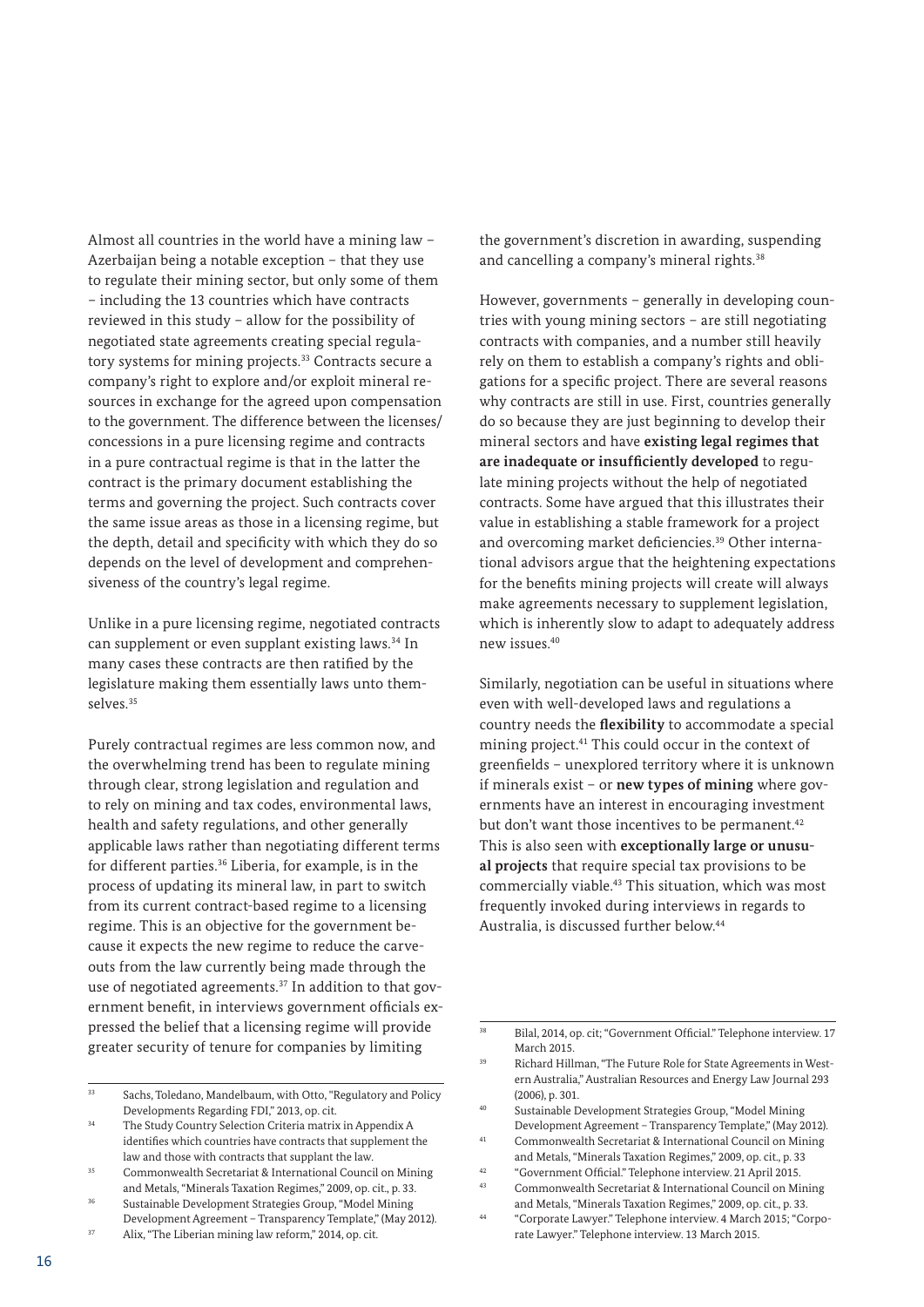# DIFFERENT CONTRACT ROLES

Consistent with expectations, interviews and reviewed contracts show that countries that negotiate ad hoc contracts tend to see substantial variation in contract terms across their mining sector. The variation can be attributed to the different types of contract, the circumstances under which it was negotiated, when it was negotiated, and how it interacts with existing law.

There is a range of different types of natural resource contracts45 and the type used depends on the stage of the mining process, the legal regime of the host country, the governments and companies involved and their needs, and even the political and economic dynamics of the era in which they were concluded.

**Mining (Development/Lease) Agreement:** Mining agreements (or "concession agreements" in civil law countries/"conventions" in French) are the most prevalent natural resource contracts. Traditional mining agreements date to the early 20th century before the development of integrated commercial law frameworks. They were frequently used in countries under colonial control to exempt investors from being bound by generally applicable law.46 In transition from traditional concession agreements that deferred key decisions to the company, these development agreements introduced work requirements and required government approval to undertake certain activities.47

The report found these agreements to generally be the most comprehensive in scope. They generally provide for the granting of exploration and exploitation licenses, though systems where licenses and contracts are concluded separately do exist. They may also include tax provisions, local procurement requirements, the right for the company to process, market and sell the minerals it extracts, a company's community development obligations, and provisions for state

participation and/or control.48 The reviewed mining agreement between the government of Cameroon and Cam Iron SA, for example, illustrates the agreement's breadth as it explicitly governs:

"the technical, legal, tax, customs, economic, administrative, land, employment and environment conditions with a view to the Parties' performance of this Project; and...the main terms and conditions for carrying out the Mining Operations within the Exploitation Area."<sup>49</sup>

For developing countries with immature legal regimes that are not yet able to fully regulate the mining sector, such mining development agreements may contain rules and regulations constituting the law of the project. *(The issues of negotiation are discussed in greater detail earlier in this section.)*

**Service Agreement:** While an example was not publicly available from the countries selected for this report, a service agreement, as the name implies, is a contract in which the government hires a company to perform its mining operations, but the government retains control and ownership of the minerals. These agreements were common in the post-colonial era as newly independent countries nationalized industries like mining that were previously dominated by foreign-owned companies. The decision to nationalize the mining sector and create a national mining company to run it was very political; it signaled a separation from the colonial system and was an assertion of sovereignty by reclaiming ownership of national assets. However, practically, these newly created national companies frequently lacked the experience and knowledge necessary to run actual operations, so they hired foreign mining companies to do so. The scope of these service agreements was frequently less all-encompassing than mining agreements and often divided services between different providers. The country owned the minerals, infrastructure and equipment and the companies were compensated either in cash or a share of production for their services.50 These types of agreements have been less common since the 1990s as the shift towards re-privatization of the mining industry began industry

op. cit.

 $45$  This discussion is limited to agreements between the state and mining companies. Partnership or joint venture agreements without state partners, agreements between companies and their lenders or sub-contractors, and other such agreements are beyond the scope of this report.

James Otto and John Cordes, "The regulation of mineral enterprises: A global perspective on economics, law and policy," Chapter 4 (Westminster, Colorado: Rocky Mountain Mineral Law Foundation, 2002).

<sup>48</sup> Commonwealth Secretariat & International Council on Mining and Metals, "Minerals Taxation Regimes," 2009, op. cit., pp. 41-42.

<sup>49</sup> Cam Iron S.A. and Cameroon, Cam Iron Project, Art. 3.1(a) (2012).

<sup>50</sup> Otto and Cordes, "The regulation of mineral enterprises," 2002,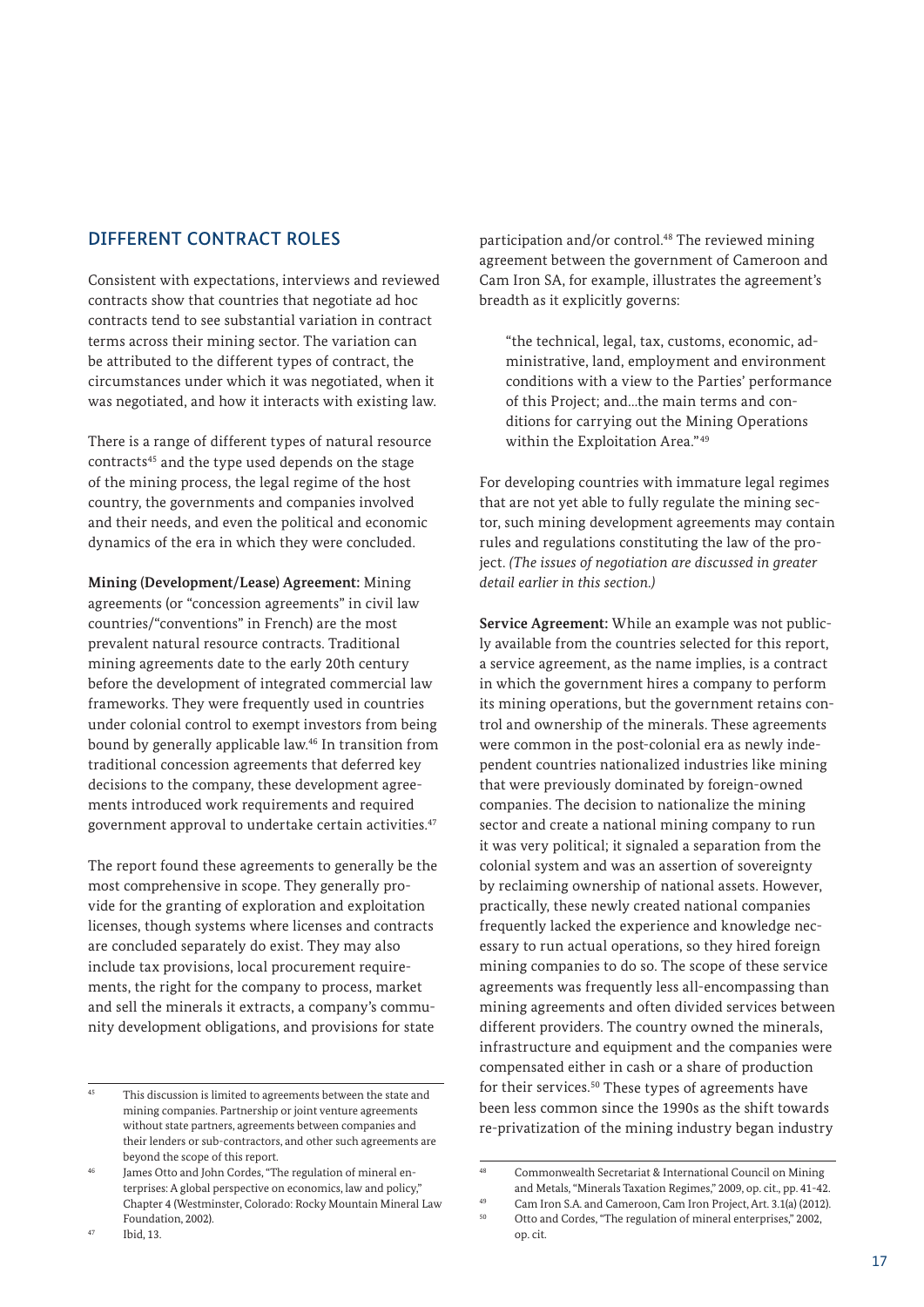led to governments giving up their role as miners and only taking on the role of regulator.<sup>51</sup>

Some countries still utilize service agreements, typically for retaining foreign companies to provide technological and other support to the national mining company that operates the project.52 In the Philippines, full state control and supervision in the exploration and development of mineral resources are fundamental to the country, so the law prohibits the government from partnering with mining companies that are not at least 60% Filipino owned.53 But since the country lacks the necessary capital for large-scale mining operations, it created the Financial or Technical Assistance Agreement (FTAA) which, as a service agreement, is not covered by the restriction and allows the government to enter into agreements with wholly foreign-owned companies.54

**Investment Promotion Agreement:** As service agreements were becoming less common, some countries began shifting from mining development agreements to investment promotion agreements. After the economic crises of the 1970s – 1980s, countries began to reconsider the state-run approach to management, and in the 1990s, there was a legislative shift away from such systems towards pre-privatization. This was mirrored in the mining sector in a move from the previous developmental focus of mining contracts toward investment promotion. These shifts coincided with a period of low commodity prices that created competition between countries for foreign investment, leading to investment promotion agreements.

These agreements, designed to promote investment, were a way of supplementing or supplanting the law. Stabilization provisions are a notable focus of these agreements because protection for companies from arbitrary legislative changes is seen as a key to creating an investor-friendly climate.<sup>55</sup> Because these agreements can exist outside of the legal regime governing mining, they are used even in countries with strict mineral licensing systems. Both Peru and Chile have

<sup>55</sup> EY Peru, "Peru's mining and metals investment guide 2014/2015," (2014).

signed a number of investment promotion agreements supplementing the law and stabilizing fiscal terms in exchange of the companies paying a higher royalty rate than the statutory one. A 2009 agreement between Peru and the company Minera Chinalco S.A. analyzed for this study guaranteed the company:

"tax stability in accordance with Art. 80(a) and (e) of the general mining law...Moreover, the income tax, the method of determining tax rates and the tax rates, the compensation for and/or return of taxes, customs duties, municipal taxes, exemptions, incentives, and any other benefits relating to stabilized taxes and schemes are governed by the rules applicable at the date of the signing of the contract...The company is not bound by any law passed after the date of signature of the contract that might directly or indirectly alter the guarantees set out in [this article] of the contract." <sup>56</sup>

**Joint Venture:** In the context of this report, joint venture agreements are contracts where a government (often through its national mining company) partners with one or more private companies on a mining project. Mining companies also frequently form initial joint ventures among themselves that then sign agreements with governments.<sup>57</sup> The partnership can be an alternative to a debt or equity financing for a company trying to raise capital for, or a government lacking the expertise necessary for, a mining project.<sup>58</sup> The Manomin tin mine in the DRC is operated by a joint venture between DBB Resources Corporation and La Congolaise d'Exploitation Miniere, a private limited liability company 50% owned by the state.<sup>59</sup>

Joint venture agreements were originally one approach to asserting a country's sovereign right over its minerals as a post-colonial reaction to the previous regimes. In them, government typically exercised control of the joint venture via board membership or some other contractually defined management system.<sup>60</sup>

<sup>51</sup> Commonwealth Secretariat & International Council on Mining and Metals, "Minerals Taxation Regimes," 2009, op. cit., p. 31.

 $\frac{52}{53}$  Ibid

<sup>&</sup>lt;sup>53</sup> Mining Act, Philippines, Sec 3(aq) (1995).<br>"Compare Penness tative" Email inter-

<sup>54</sup> "Corporate Representative." Email interview. 18 March 2015.

<sup>56</sup> Summary of Art. 9 in the Investment Promotion Agreement between Minera Chinalco S.A. and Peru, Chinalco project (2009).

<sup>57</sup> Allen & Overy, "Guide to Extractive Industries Documents – Mining," 2013, op. cit., p. 19.

<sup>58</sup> Adam Wanke, "Financing in Difficult Times: Joint Ventures," Mining Prospects (13 March 2013).

<sup>59</sup> DBB Resources Corporation and DRC, Manomin project (2009).

<sup>60</sup> Otto and Cordes, "The regulation of mineral enterprises," 2002, op. cit.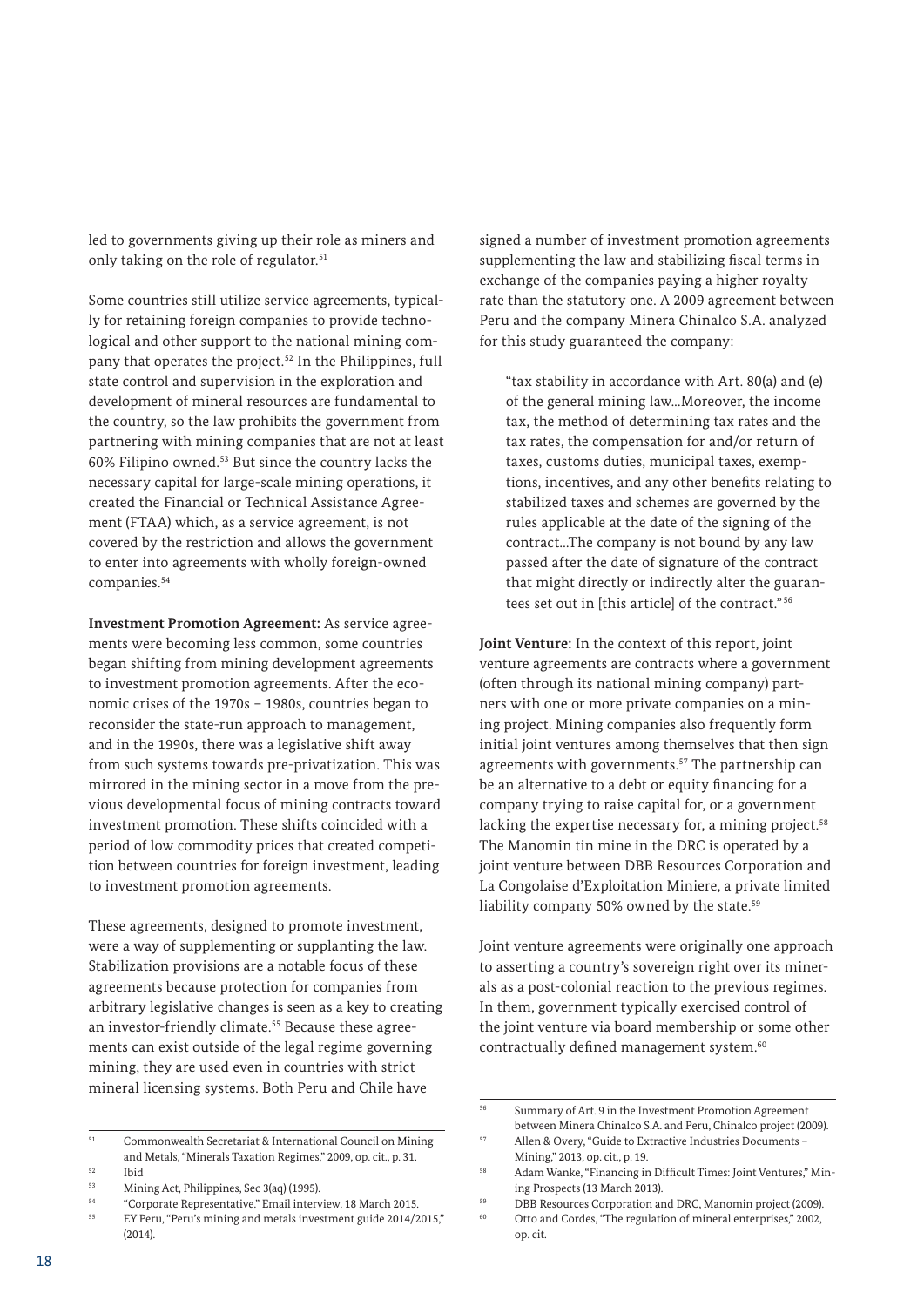**Production Sharing Agreement:** Production sharing agreements (PSAs) are fairly rare in the mining sector, particularly compared to the petroleum sector where they are very common. Their front-loaded nature, allowing higher cost recovery by the company, as well as the continuous need for additional capital investment as the mineral deposits become more difficult to access and extract, makes the production sharing aspect of PSAs a poorer fit for mining than for petroleum.<sup>61</sup> Production limits are another common feature of PSAs that does not align well with solid mineral mining. Only a few countries, such as the Philippines, still use them.62 This study reviewed several of the PSAs currently in force in that country.

### DIFFERENCES IN CONTENT

Given the range of factors influencing the decisionmaking around mining projects, it can be difficult to attribute differences in contract terms to the type of agreement. However, agreements often reflect the political and economic priorities of the era in which they were drafted, both in terms of their type and content, allowing for the designation of a few identifiers.63 For example, service agreements allow for a reassertion of state sovereignty in the post-colonial period, while investment promotion agreements spur foreign direct investment in the mining sector. In turn, joint venture agreements can help to facilitate the financing of expensive mining projects. Analysis of the contracts in this study suggests that the differences between agreement types are more readily observable in the priority given to or the inclusion/exclusion of, certain terms than in the precise substance of the terms themselves.

Guinea provides an illustrative example. This study reviewed a concession for a bauxite mine the government of Guinea signed with the Fria company in 1958, the same year it became independent. The concession included no provisions for state participation. A second agreement reviewed in this study, signed with Compagnie des Bauxites de Guinée (CBG) in 1963, five years after independence, while still a concession agreement, required a 49% minority ownership share for the government and clearly asserted government ownership of mining-related infrastructure even if built by the company.64 These provisions clearly reflected the post-colonial movement for newly independent countries to assert their sovereignty over their resources. Similarly, the content and focus of joint venture and service agreements emphasize the country's ownership and control.

Mining development agreements came into fashion in the 1970s and 1980s and, as befits their name, emphasized provisions requiring upstream and downstream economic linkages. While these agreements would all include provisions for development, such as infrastructure development, the terms themselves could vary substantially, in breadth, form, and level of detail.<sup>65</sup> Many, if not most, mining development agreements include local content provisions of some kind, giving preference to local goods and services.

In this area, investment promotion contracts sharply differ from other types of agreements. Local content provisions, like most development objectives, can be seen as discouraging investment, and thus, such provisions tend not to appear in investment promotion contracts.66 Additionally, in these contracts, government control of the resources, so important in joint venture, service, and often development agreements, is deemphasized due to concerns about discouraging investment. These contracts often include provisions limiting the discretion of the government to exercise its statutory authority in an effort to limit the risks of arbitrary decision-making.67

In the last two decades there has been a return towards the development agreement emphasis on mining as

<sup>61</sup> Commonwealth Secretariat & International Council on Mining and Metals, "Minerals Taxation Regimes," 2009, op. cit., p. 31.

<sup>62</sup> In the case of the Philippines, the country's Constitution (1987) provides for the government to have full control and supervision of the mineral sector, and that the government may enter into co-production, joint venture, or production sharing agreements to undertake mineral activities where it does not wish to do so directly itself. Art. 12(2) of the Constitution of the Republic of the Philippines (1987) available at: [http://www.gov.ph/constitutions/](http://www.gov.ph/constitutions/the-1987-constitution-of-the-republic-of-the-philippines/the-1987-constitution-of-the-republic-of-the-philippines-article-xii/. ) [the-1987-constitution-of-the-republic-of-the-philippines/the-](http://www.gov.ph/constitutions/the-1987-constitution-of-the-republic-of-the-philippines/the-1987-constitution-of-the-republic-of-the-philippines-article-xii/. )[1987-constitution-of-the-republic-of-the-philippines-article-xii/.](http://www.gov.ph/constitutions/the-1987-constitution-of-the-republic-of-the-philippines/the-1987-constitution-of-the-republic-of-the-philippines-article-xii/. )

<sup>63</sup> James Otto, "Mineral Agreements," in The Regulation of Mineral Enterprises: A Global Perspective on Economics, Law and Policy (Institute for Global Resources Policy and Management Colorado School of Mines, 2002).

<sup>64</sup> Fria Company and Guinea, Fria project (1958), Harvey Aluminium Company and Guinea, CBG project (1963).

<sup>65</sup> Otto and Cordes, "The regulation of mineral enterprises," 2002, op. cit. <sup>66</sup> Xstrata Las Bambas S.A. and Peru, Xtrata Las Bambas project (2011); Minera Chinalco S.A. and Peru, Chinalco project (2009).

<sup>67</sup> Otto and Cordes, "The regulation of mineral enterprises," 2002, op. cit.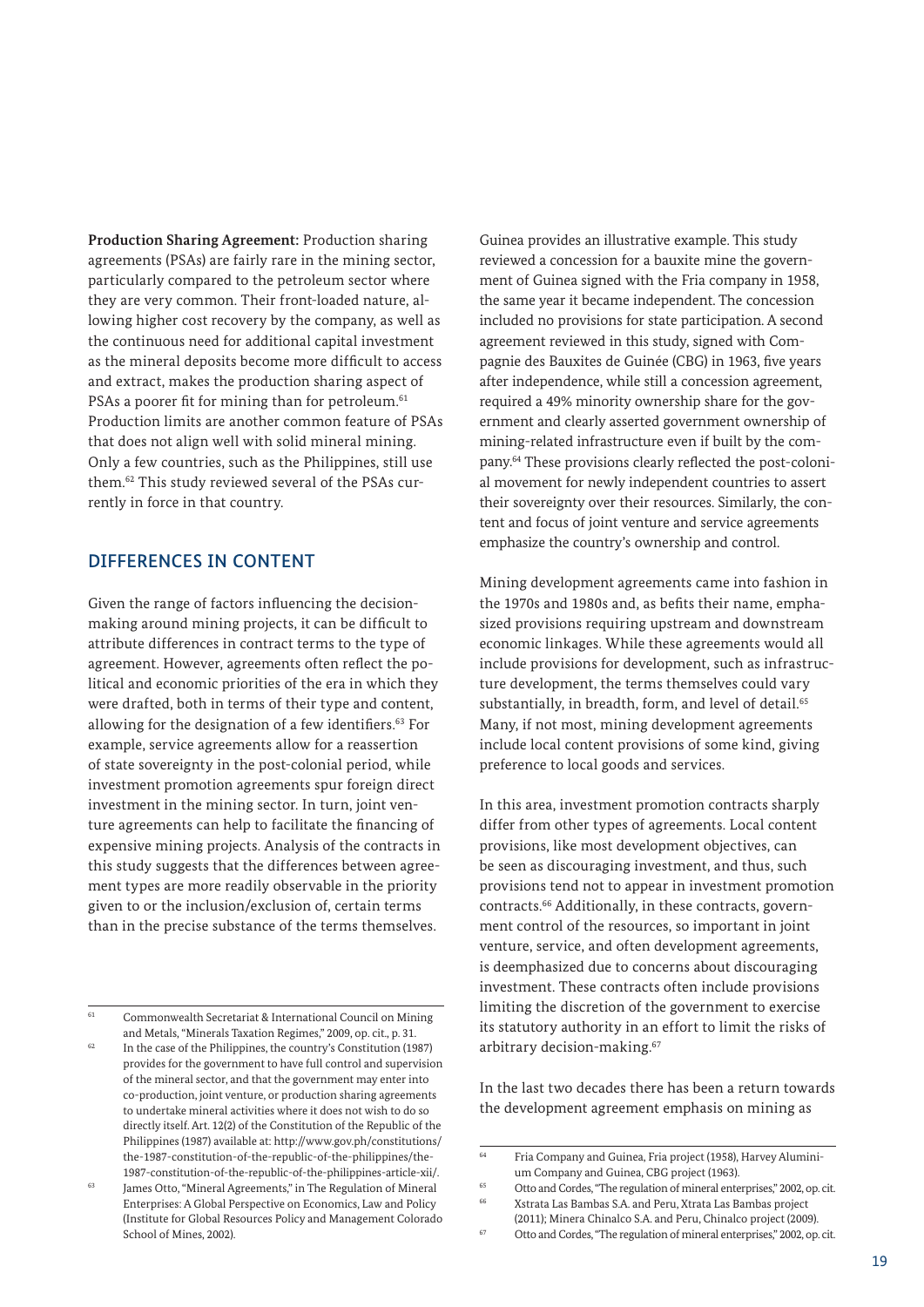an engine of economic development and diversification. Decried as "resource nationalism" by companies, it is driven by a boom in commodity prices and the perception by governments that mining had not been producing sufficient in-country benefits. Older agreements are being renegotiated and new agreements now might include higher royalty rates, windfall and capital gains provisions to ensure countries receive their fair share of the benefits of their natural resources.<sup>68</sup>

# WHEN ARE CONTRACTS USED

*"People negotiate agreements because they want concessions in the law. The moment the government says 'Let's talk,' the government is saying it is ready to go outside the law." – Government official*

A strict hierarchy of legislation exists in the legal framework of a country with a licensing regime. A country's supreme law is its constitution, followed by its laws, the regulations promulgated pursuant to the laws, and then contracts. However, in countries with less robust legal regimes and a strong reliance on negotiated mining contracts as a result, contracts may be specifically designed to supplant all legislation.<sup>69</sup> The implication of this practice is that such contracts should not be necessary if and when a country develops a more mature and sophisticated legal regime. However, some international advisors have speculated that this system of negotiated contracts actually hinders progress towards such a regime.<sup>70</sup> For example, those interviewed suggest that the law is most often supplanted in relation to fiscal terms. Frequently, the tax laws are among the most robustly developed laws relevant to the project in developing countries, but companies regularly negotiate exceptions to the law to profit from better fiscal terms than provided for in the country's legislation.71

Contracts that supplement or supplant a country's legal framework can differ in content from each other. Where contracts supplement the law, the provisions being supplemented will be detailed and specific, but

other provisions may still make reference to existing applicable law. The reviewed agreement between Mongolia and Ivanhoe Mines for the Oyu Tolgoi Project, for example, supplements the scant local content provisions of Mongolia's mining law with substantially more detailed local content provisions.72 However, in other provisions the agreement explicitly defers to Mongolia's applicable law. An example of this is the following provision in the agreement:

"The investor shall comply with the international treaties in relation to environmental protection matters to which Mongolia is a party and Articles 35 and 37 of the Minerals Law and shall obtain detailed environmental impact assessment reports (the "EIA Reports") in accordance with the Law on Environmental Impact Assessment prepared by a competent, independent, professional firm."73

In contracts that supplant the law, the provisions can be detailed and specific or scant, but they will not defer to the general law. Additionally, agreements supplanting the law usually – and particularly in common law jurisdictions – need to be codified into law in order to legally take precedence over the law.74 One international lawyer noted that the use of such agreements can also provide clarity on the rules governing the project in countries with weak governments. Where a country's general law is outdated and needs to be updated to reflect current practices, such contracts can provide an ad hoc solution until the relevant laws are updated.75 As countries develop deeper and more robust legal frameworks and it becomes increasingly difficult to justify supplanting the law, negotiated agreements could still be useful in supplementing the law to fill in gaps, or where greater specificity is required.76

<sup>&</sup>lt;sup>68</sup> "Mining Contracts: How to Read and Understand Them," (Creative Commons, 2013), p. 73.

<sup>69</sup> Ibid.

<sup>70</sup> Commonwealth Secretariat & International Council on Mining and Metals, "Minerals Taxation Regimes," 2009, op. cit., p. 32. <sup>71</sup> "International Advisor 2." Telephone interview. 22 April 2015.

<sup>72</sup> Minerals Law, Mongolia, Art. 43 (2006); Ivanhoe Mines Ltd, Rio Tinto International Holdings Ltd. and Mongolia, Oyu Tolgoi project, Art. 8 (2009). The agreement was signed under the 2006 Mining Law which was replaced in 2014; however, both laws contain the same local employment requirements.

<sup>73</sup> Ivanhoe Mines Ltd, Rio Tinto International Holdings Ltd. and Mongolia, Oyu Tolgoi project, Art. 6.1 (2009).

 $74$  The necessity of this is less clear in civil law countries where there is a lot of variance on the issue and in some jurisdictions non-statutory agreements can supplant general law. James Otto, "Mineral Agreements," in The Regulation of Mineral Enterprises: A Global Perspective on Economics, Law and Policy (Institute for Global Resources Policy and Management Colorado School of Mines, 2002).

<sup>75</sup> "International Advisor 2." Telephone interview. 28 April 2015.

<sup>&</sup>quot;Mining Contracts: How to Read and Understand Them," (Creative Commons, 2013), p. 14.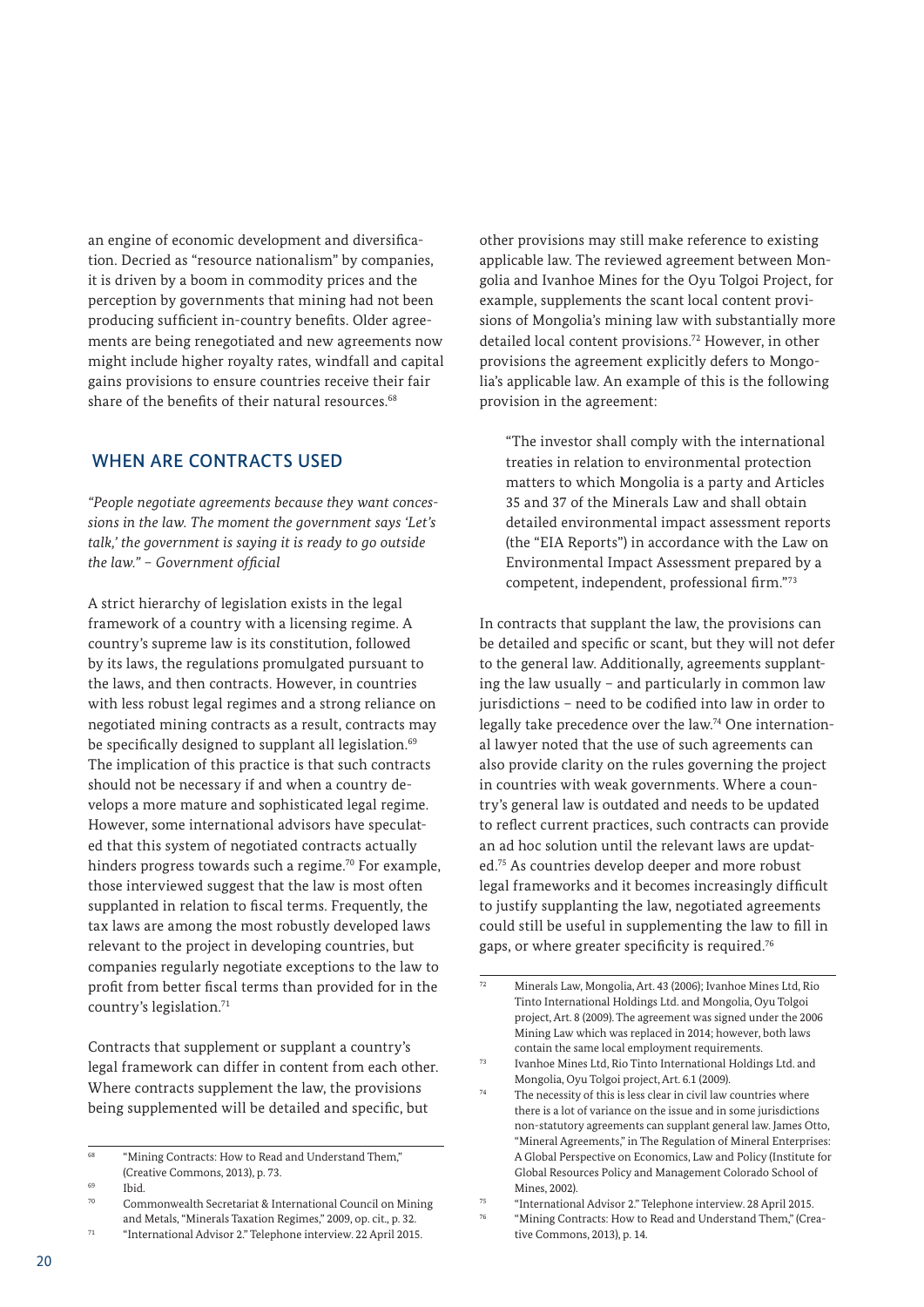Infrastructure provisions were frequently cited by interviewees as benefiting from supplementary provisions in agreements. The mining sector can have unique infrastructure needs depending on the location and size of a mining development that would be difficult to address in a general law.77 Liberia's mining law merely states that mineral rights holders have "the right to install any and all industrial infrastructure necessary for and incidental to mine or quarry operations, in accordance with prevailing standards of the mining and quarry industries worldwide, this law and the regulation."<sup>78</sup> The agreement for the Western Cluster iron ore project is used to go into much more specifics, requiring the company to build a two-lane, asphalt paved, all-weather road connecting Tubmanburg and the Mano River and a railroad from the mines to the port. It also reserves ownership for the roads and the fixed assets of the railroad for the government, while requiring the company to maintain them.<sup>79</sup>

Similarly, third-party usage of infrastructure is often dealt with through such supplementary agreements.<sup>80</sup> Liberia's mining law again merely states that company infrastructure "within the area subject of the mineral rights may be used by government or third parties provided however, that fair compensation shall be paid and that such use does not interfere with or hinder the [company's] operations." 81 The Western Cluster agreement then again supplements that with substantial provisions detailing third party access to the project's port, railways and power supply, how fees for use will be set and the costs and revenues divided.82 As addressed later in this paper in the discussion of key terms, the specificity of these provisions to the project, its needs and location make it infeasible to establish them in a generally applicable law.<sup>83</sup>

Project specificity can also require supplementing agreements establishing the minimum mineral output level a company is required to maintain. This is an example of a provision that can be difficult to set out in legislation because it will depend on factors specific

to the mine site, the mineral being mined, the market, etc.<sup>84</sup> Local community provisions, from development to resettlement, were also mentioned as often needing supplementing agreements due to their specificity.<sup>85</sup> One expert interviewed also raised the debt-to-equity ratio as a provision that, due to weak laws and the dangers of tax avoidance, could often benefit from a supplementing agreement.<sup>86</sup>

Several experts with experience advising developing country governments noted that, in practice, once a country allows the possibility of negotiating an agreement with supplementary provisions, it can easily find itself with a final agreement that supplants the law.<sup>87</sup> Companies, seeing that there is room to negotiate can often use political pressure or political connections to expand what is available for discussion, and achieving terms that are in conflict with the law.<sup>88</sup> Strong political will, clear limits on the discretion of the negotiating team, as well as strong public accountability can all help guard against such scenarios.<sup>89</sup> The agreement with Ivanhoe Mines for the Oyu Tolgoi Project is one such example. At the time, the mining law allowed for the negotiation of an agreement on tax stabilization only, but the company made additional requests such as investment allowances not foreseen by the law. However ultimately parliament refused those changes and the contract only supplements the law.<sup>90</sup>

**Stabilization Clauses:** Both the research and the interviews found that one of the most frequent (and contentious) mechanisms for supplanting the law is including stabilization provisions in the contracts.<sup>91</sup> The study's contract matrix shows stabilization clauses take one of two forms. First, there are those that exempt the company from being bound by new laws or regulations that might be enacted that negatively impact the company's rights and obligations under the agreement. This is the type of clause the study found Sierra Leone still negotiating, even as it builds its mineral governance including the passage of the Mines and Minerals Act of 2009. The government's agreement with London

<sup>77</sup> "International Advisor 2." Telephone interview. 22 April 2015.

<sup>78</sup> Minerals and Mining Act, Liberia, Art. 20.10 (2000).

<sup>79</sup> Western Cluster Ltd. And Liberia, Western Cluster project, Arts. 6.1, 6.6, 6.7 (2011).

<sup>80 &</sup>quot;International Advisor." Telephone interview. 23 April 2015.

<sup>81</sup> Minerals and Mining Act, Liberia, Art. 12.1 (2000).<br> $N^2$  Mestern Cluster Ltd, And Liberia, Mestern Cluster

Western Cluster Ltd. And Liberia, Western Cluster project, Arts. 6.1, 6.6, 6.7 (2011).

<sup>83</sup> "International Advisor." Telephone interview. 23 April 2015.

 $84$  Ibid.

<sup>85</sup> "International Advisor 2." Telephone interview. 22 April 2015.

<sup>86</sup> "International Advisor." Telephone interview. 23 April 2015.

<sup>87</sup> "International Advisor 1." Telephone interview. 28 April 2015.

<sup>&</sup>lt;sup>88</sup> "International Advisor." Telephone interview. 12 March 2015.

 $\begin{array}{cc}\n\text{89} & \text{Ibid.} \\
\text{90} & \text{``In this}\n\end{array}$ 

<sup>90</sup> "International Advisor 1." Telephone interview. 28 April 2015.

<sup>&</sup>lt;sup>91</sup> "Mining Contracts: How to Read and Understand Them," (Creative Commons, 2013), p. 102.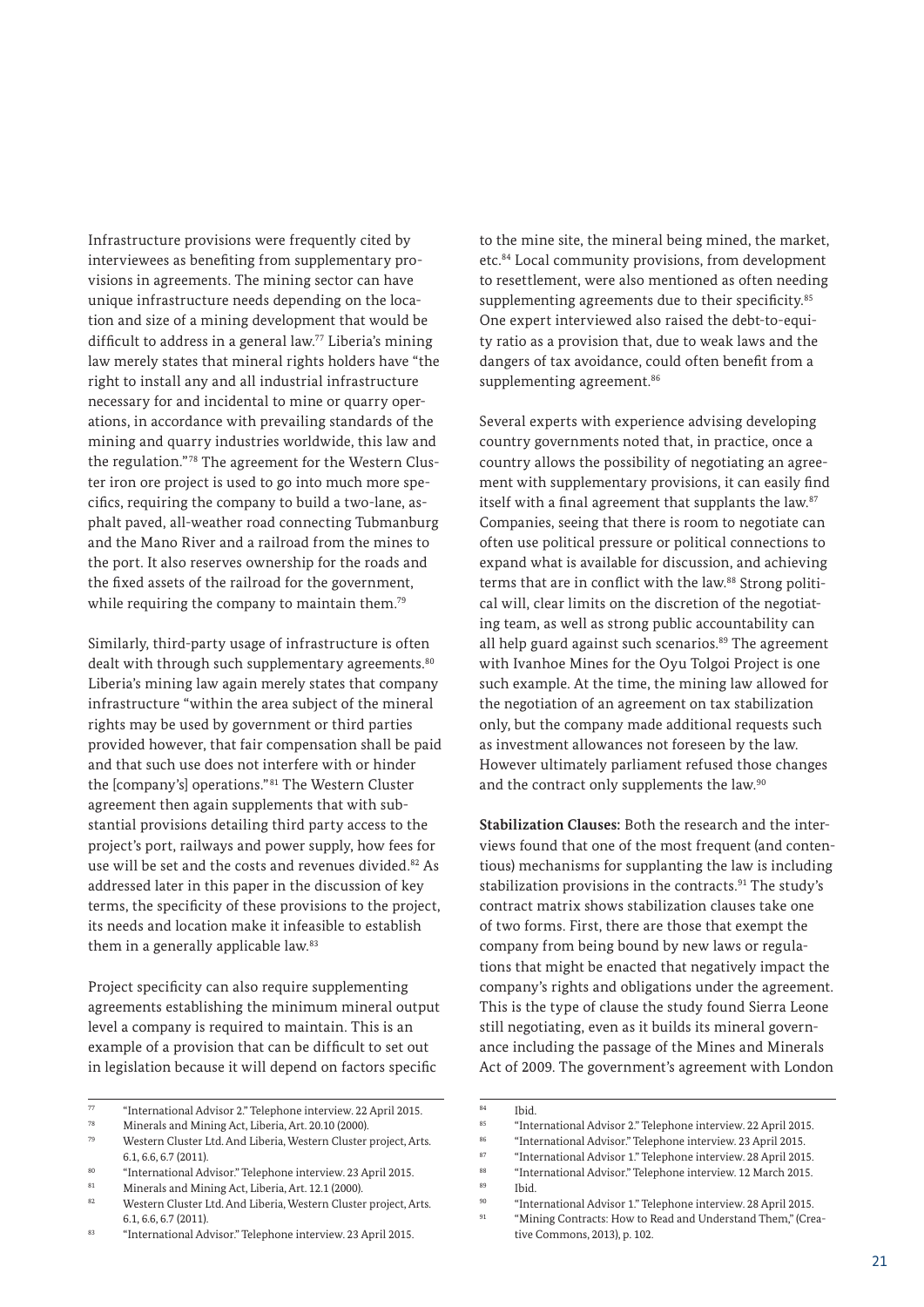Mining for an iron ore project exempted it from paying the statutory tax rate.<sup>92</sup> Meanwhile the stabilization clauses in agreements negotiated prior to the law, such as the one with Sierra Rutile Limited specifically supplanting any laws (including the subsequent 2009 Act) in instances where the provisions of law are inconsistent with those of the agreement, remain in effect.<sup>93</sup>

A typical example of this type of clause comes from Guinea's Zogota agreement:

"The government warrants the company from the date of grant of the concession and throughout its full duration the stabilization of current legislation and of all provisions, particularly fiscal and concerning customs and excise, stipulated in this agreement. Accordingly, all changes to current legislation, particularly fiscal and/or concerning customs and excise, after the date of grant of the concession that would as a result increase, whether directly or indirectly, the company's tax and/or customs and excise charges would not be applicable for it.

On the other hand, the company may validly take advantage of such changes if their effect is to reduce its tax and/or customs and excise charges."<sup>94</sup>

This type of stabilization clause can be a politically contentious issue as it is seen as inhibiting a country's sovereignty by restricting the government's ability to make and pass laws. Such far-reaching exemptions from the application of new laws and regulation includes environmental and social regulations, potentially preventing the government from adopting and requiring current environmental best practices for all of the country's mining projects.<sup>95</sup>

The second type of stabilization attempts to establish economic equilibrium. It does not exempt the company from application of new laws or regulations, but entitles it to be compensated by the government for any materially adverse financial effects it suffers as a result. Typically, if changes favor the company, it is allowed to enjoy those benefits.<sup>96</sup> See the RV Investment agreement in Azerbaijan:

"The rights and interests accruing to [the company] under this agreement and its sub-contractors under this agreement shall not be amended, modified or reduced without the prior consent of [the company]. In the event that any governmental authority invokes any present or future law, treaty, intergovernmental agreement, decree or administrative order which contravenes the provisions of this agreement or adversely or positively affects the rights or interests of [the company] hereunder, including, but not limited to, any changes in tax legislation, regulations, or administrative practice, or jurisdictional changes pertaining to the contract area, the terms of this agreement shall be adjusted to re-establish the economic equilibrium of the parties, and if the rights or interests of [the company] have been adversely affected, then [the state-owned mining company] shall indemnify [the company] for any disbenefit, deterioration in economic circumstances, loss or damages that ensue therefrom." <sup>97</sup>

Increasingly, stabilization clauses, when used at all, are heavily circumscribed to apply only to specific fiscal provisions and only for specific lengths of time tied to the time necessary for a company to repay its financing. Guinea recently limited stability to tax provisions and for a maximum of 15 years and Burkina Faso is considering limiting tax stability to no more than 20 years.98 Shorter, more focused stabilization also helps address the administrative difficulties these provisions can cause by creating varying contracts with varying tax provisions that must be overseen and enforced by institutions frequently operating under severe capacity limitations.

In some countries stabilization clauses require companies to accept higher tax rates. In Chile and Peru, two countries with strong legal frameworks and where mineral rights are granted through a strict licensing regime, both allow for stabilization agreements to supplement the law. Companies that want such agreements are required to pay additional taxes or royalties,

<sup>92</sup> London Mining Company and Sierra Leone, London Mining project (2012).

<sup>93</sup> Sierra Rutile Ltd. and Sierra Leone, Rutile project (2001).

<sup>94</sup> BSG Resources and Guinea, Zogota project, Art. 32 (2009).

<sup>&</sup>lt;sup>95</sup> "Mining Contracts: How to Read and Understand Them," (Creative Commons, 2013), p. 102.

Allen & Overy, "Guide to Extractive Industries Documents -Mining," 2013, op. cit., p. 12.

<sup>97</sup> RV Investment Group Services, LLC and Azerbaijan, Kedabek gold mining project, Art. 21 (1997).

Norton Rose Fulbright, "West Africa's wave of mining reform," (January 2014).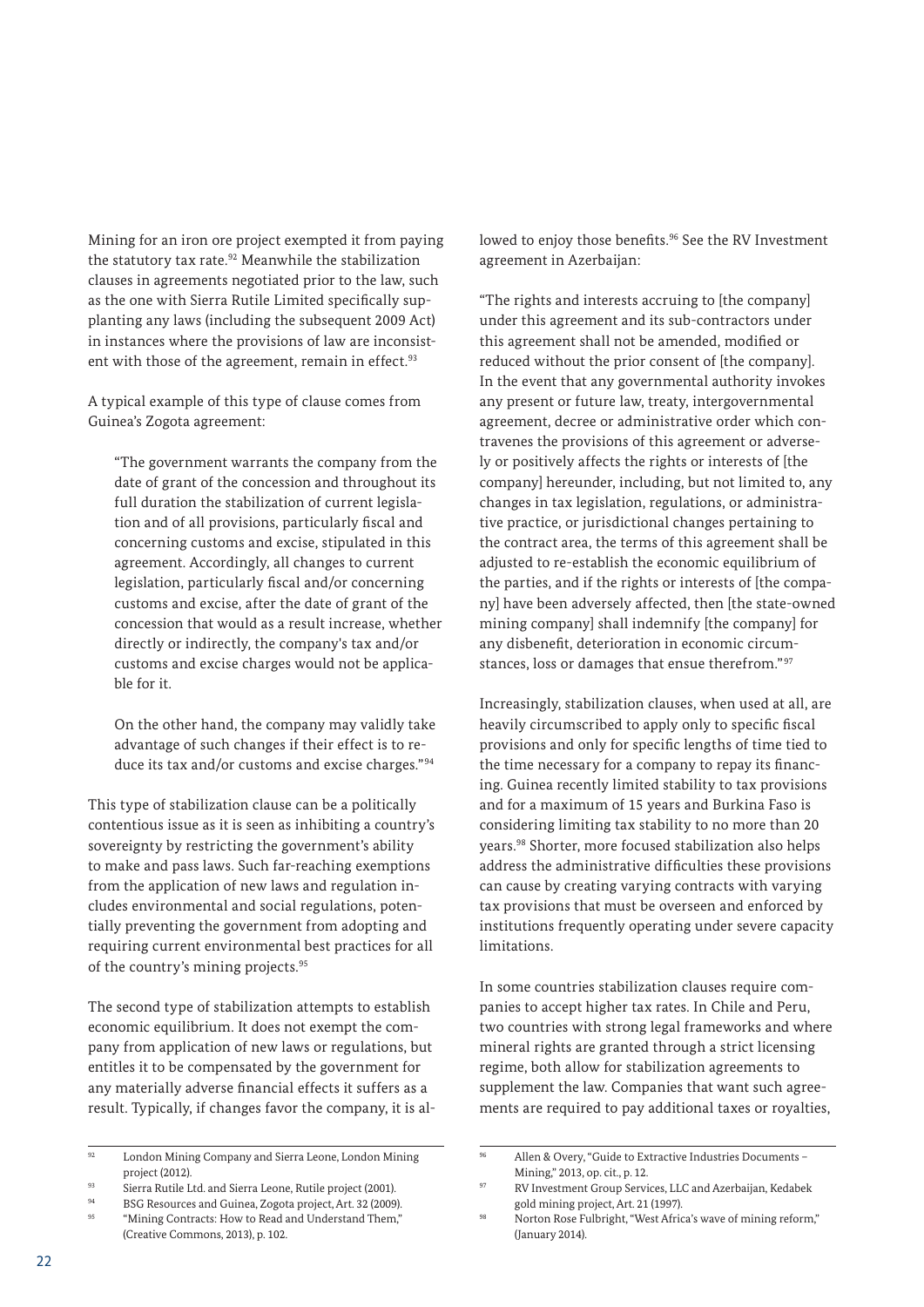essentially a fee for the increased fiscal protection. No companies in Chile have as of yet been willing to do so.<sup>99</sup>

**Contracts for Exceptional Circumstances:** Experts say there can be rare occasions where a project is so large it warrants the exceptional regulation of a negotiated agreement,<sup>100</sup> though some international experts point out the criteria for what constitutes an exceptional project is not clearly defined.101 Generally speaking, they would be projects of such significant scale that the existing legal regime related to mining, taxation, transportation, etc. proves inadequate. For instance longer leases than provided by existing law might be required; special provisions around water rights or power generation might be necessary. In these circumstances, a negotiated agreement could allow the needed flexibility to make the project feasible.

The clearest examples of such situations are in Australia. The use of negotiated agreements, which were then enacted into law through special agreement acts, in Australia really began in the 1950s when its legislation was largely outdated or inadequate for dealing with large-scale mining projects, particularly those involving substantial construction of infrastructure. The agreements allowed for terms suited to the circumstances of such projects without requiring immediate legislative reforms, which would have been a time consuming process of piecemeal amendment of numerous statutes. They were generally used for massive projects of major economic importance. Restrictions on the state's ability to borrow money prevented them from financing the infrastructure, requiring a mechanism for securing private investment. The required scale and infrastructure investment were typically the determinative factors in the decision to negotiate an agreement.102 In 1968 for example, the government of Queensland passed the Central Queensland Coal Associates Agreement Act which ratified the agreement establishing four mines to develop coal deposits in the Bowen Basin which would eventually supply more than half of the country's coal exports. An agreement was used because the mines required the construc-

in the Australian Minerals Sector", Prospect Media, p. 8 (2001).

tion of towns, railways and a coal port. In contrast, the Blackwater mine in that same Bowen Basin was licensed under the Coal Mining Acts because it had access to existing infrastructure.<sup>103</sup> Other rationales for negotiated agreements in Australia include the infeasibility of granting the necessary access to the land, to water resources or providing the certainty of tenure the project requires through generally applicable legislation.

Agreements can also facilitate the obtaining of better financing for companies by signaling the government's commitment to and support for the project.<sup>104</sup> Project costs in developing countries or in remote locations can be quite high, necessary infrastructure often doesn't exist, higher operating costs mean higher initial capital expenditures and the country's rule of law and bankruptcy protections may be weak. In those circumstances companies, their investors and financiers desire reassurance they can recover their investment.105 An agreement, not only stabilizing fiscal provisions or signaling the government's support for the project but also implicitly endorsing the company's ability to develop and manage it, mitigates some of the risk and can lower the cost of financing. They provide even greater authority and security if they are codified into statutory law.106

Australia has been criticized for lacking clear criteria on when it is appropriate to negotiate, and the agreements have been subject to many of the criticisms leveled at negotiated agreements in developing countries. An independent review commissioned by the government in 2002 found public concern about the lack of public involvement in negotiations and the committee recommended a substantially reduced role for state agreements.<sup>107</sup> In practice they have already become much rarer.<sup>108</sup> One expert interviewed suggested that because tax laws are federal, these provincial government agreements did not provide sufficient guarantee for companies or benefits for government

<sup>99</sup> Sachs, Toledano, Mandelbaum, with Otto, "Impacts of Fiscal Reforms on Country Attractiveness," 2012, op. cit., p. 360

<sup>100</sup> "International Advisor." Telephone interview. 9 March 2015; "Corporate Lawyer." Telephone interview. 4 March 2015.

<sup>101</sup> "International Advisor 1." Telephone interview. 22 April 2015 <sup>102</sup> Anne Fitzgerald, "Mining Agreements: Negotiated Frameworks

 $\overline{103}$  Ibid, 42.

<sup>104</sup> Hillman, "The Future Role for State Agreements," 2006, op. cit., p. 298.

<sup>105</sup> "Government Official." Telephone interview. 21 April 2015.

<sup>106</sup> "Corporate Lawyer." Telephone interview. 29 April 2015; Otto, 2002, op. cit.

<sup>107</sup> Hillman, "The Future Role for State Agreements," 2006, op. cit., p. 294.

<sup>108</sup> "Corporate Lawyer." Telephone interview. 29 April 2015.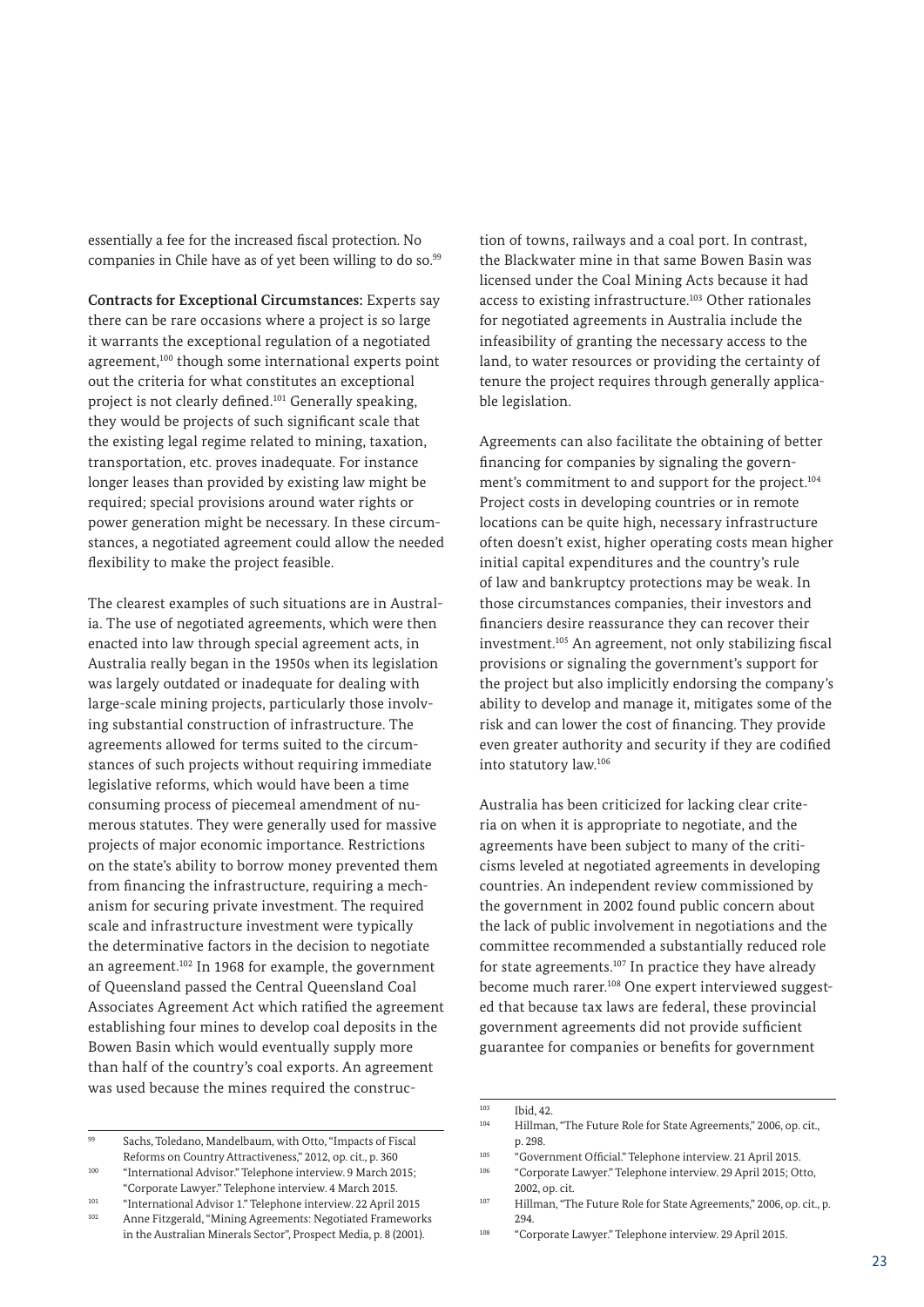and so have been largely discontinued.109 Of the two major mining states, Queensland has not entered into any such agreements since the 1980s, and according to several experts Western Australia has also not done so in a number of years.<sup>110</sup>

### BENEFITS AND CHALLENGES OF NEGOTIATING CONTRACTS

Among those interviewed, negotiating agreements is generally not a well thought of approach to natural resource management at the moment. When asked about recommended best practices for negotiating mining contracts, one mining lawyer with extensive experience advising governments quipped, "avoid negotiated agreements."111 As more and more countries move towards licensing regimes you hear very few justifications for negotiation. One is to facilitate extremely large mining projects requiring special accommodation as discussed above. Those instances are rare.112 The other situation where negotiation is still widely used is in countries with a nascent mining sector and/or an underdeveloped legal framework for minerals.

Sierra Leone offers one such example. After it emerged from its civil war in the early 2000s it was a post-conflict country, with little infrastructure, weak institutions and a desperate need for investment and development. The government faced a difficult choice. It could wait to open the country to mining and spend years and resources it didn't have trying to develop its capacity, its mining, environmental, tax and labor legal frameworks, and its governance mechanisms with no guarantees it would pay off or it could forge ahead knowing it is not an ideal scenario in the hope that a successfully negotiated mining project would help them develop that capacity while also providing economic growth, revenue, development and employment opportunities. Given the intense need, the public pressure to show results and the country's political

### **STUDY COUNTRIES RANKED ON TRANSPARENCY INTERNATIONAL'S CORRUPTION PERCEPTION INDEX (2014)**

| Country                        | Rank | <b>Score</b> |
|--------------------------------|------|--------------|
| Australia                      | 11   | 80           |
| Canada                         | 10   | 81           |
| <b>Chile</b>                   | 21   | 73           |
| <b>Brazil</b>                  | 69   | 43           |
| Mongolia                       | 80   | 39           |
| <b>Burkina Faso</b>            | 85   | 38           |
| Peru                           | 85   | 38           |
| Philippines                    | 85   | 38           |
| Zambia                         | 85   | 38           |
| Liberia                        | 94   | 37           |
| Ecuador                        | 110  | 33           |
| Mozambique                     | 119  | 31           |
| Sierra Leone                   | 119  | 31           |
| Azerbaijan                     | 126  | 29           |
| Cameroon                       | 136  | 27           |
| Guinea                         | 145  | 25           |
| <b>DRC</b>                     | 154  | 22           |
| Afghanistan                    | 172  | 12           |
| <b>Bold: Licensing Regimes</b> |      |              |

instability the government made the decision to negotiate agreements.<sup>113</sup>

Unfortunately, the research suggests the same circumstances forcing governments to negotiate contracts make negotiation a dangerous proposition. Inexperience and a desperate need for investment and development put governments in very poor bargaining positions. Asymmetrical information and a poor understanding of the complexities of the agreement undermine negotiations. Weak central government and public institutions hamper government coordination and management. Capacity restraints and the high cost of enforcement hinder effective oversight.114 In these contexts, negotiated agreements can create their own issues:

<sup>109</sup> "International Advisor 1." Telephone interview. 28 April 2015. <sup>110</sup> Fitzgerald, "Mining Agreements," 2001, op. cit; "The Future Role for State Agreements," Hillman, 2006, op. cit; "Corporate Lawyer." Telephone interview. 13 March 2015; "International Advisor 1." Telephone interview. 28 April 2015.

<sup>111 &</sup>quot;International Advisor 1." Telephone interview. 28 April 2015.<br>"Corporate Lawyer" Telephone interview. 4 March 2015: "Inte

<sup>&</sup>quot;Corporate Lawyer." Telephone interview. 4 March 2015; "International Advisor." Telephone interview. 11 March 2015.

<sup>113</sup> "Government Official." Telephone interview. 19 March 2015.

<sup>114</sup> Commonwealth Secretariat & International Council on Mining and Metals, "Minerals Taxation Regimes," 2009, op. cit., p. 34.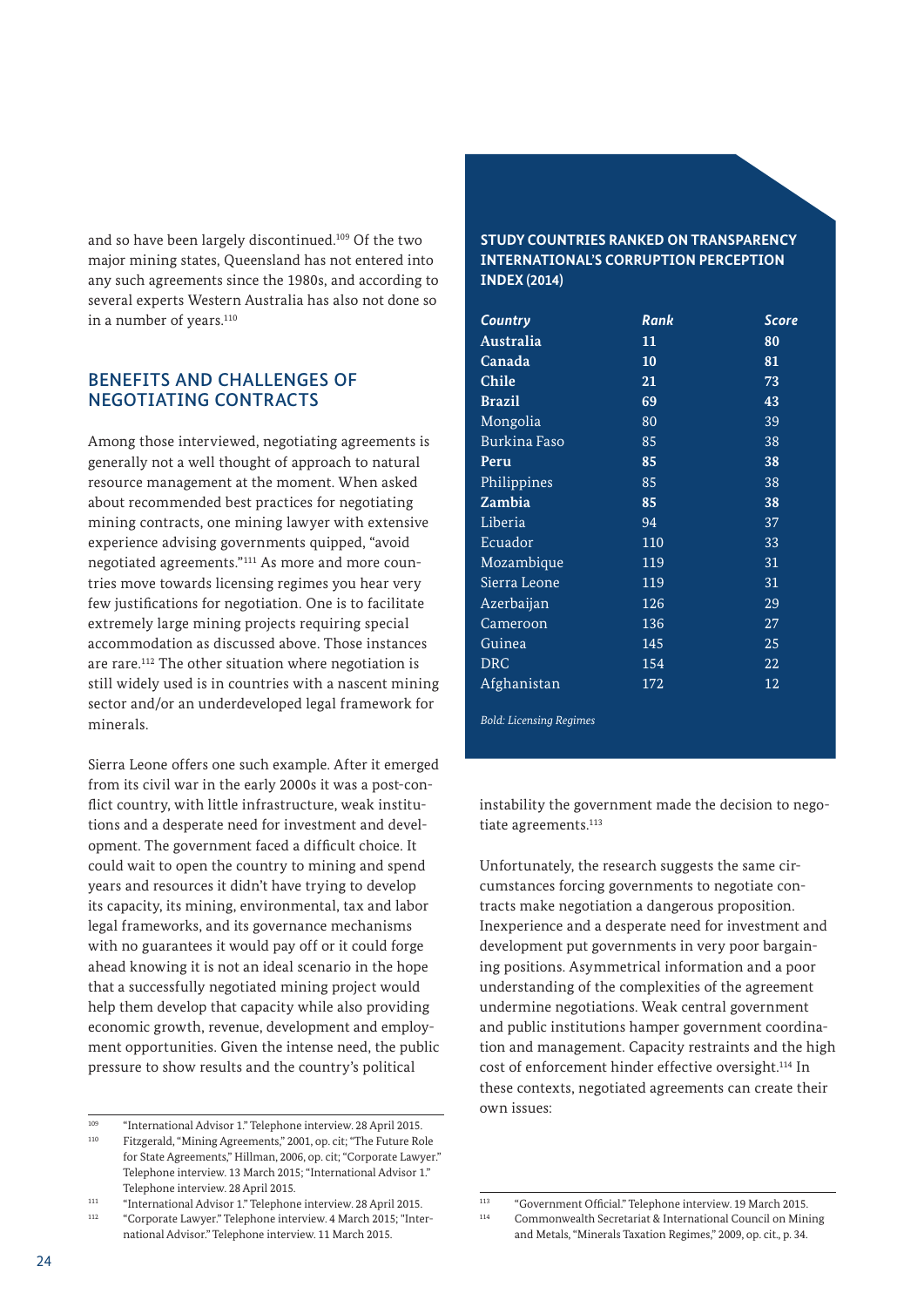**Discretion:** One of the most common criticisms of negotiated agreements is the significant discretion it gives to a small number of people to conclude wide ranging and potentially lucrative deals, often with little to no oversight, public consultation, or transparency. Oftentimes negotiations are conducted by someone at the ministerial level or higher, and these are political appointees who may lack the necessary knowledge in this area.115 These are fertile conditions for corruption. If negotiations are going to be conducted, the government needs an advisory board or an inter-ministerial commission that includes high-ranking representatives from all relevant ministries.<sup>116</sup> Its composition, mandate and decision-making process should be enshrined in legislation to give added weight to its authority, but even then it is no guarantee of success.

The current laws in Sierra Leone allow less discretion than they did a decade ago. Its legal framework has evolved.117 Yet the licensing process is vague, companies negotiate directly with the Ministry responsible for mining and the Minister still appears to be able to grant mining licenses at his discretion.<sup>118</sup>

Countries that negotiate contracts are increasingly dealing with the issue by narrowing the scope of that discretion. Both legislation restricting the terms that are open to negotiation and using model mining agreements can limit the risks that go along with wide-ranging discretion. A model mining agreement is currently being developed in Sierra Leone for these reasons.119 (The trend towards model mining agreements is discussed further later in this report.)

While strong correlations should not be drawn between the rankings of the study countries on Transparency International's Corruption Perception Index (see Box) and their choice in mineral rights regimes, it does show that the study countries with the lowest levels of corruption in their public sectors also tend to use licensing regimes. We note here that *discretion and corruption are not issues exclusive to contracts.* A licensing regime might restrict discretion through standard terms set out in the generally applicable mining laws,

but that does not necessarily extend to the ancillary agreements related to the project. Several interviewees from Australia mentioned preferential treatment for a company in the form tax breaks or exemptions in infrastructure agreements related to mining projects as a past issue.<sup>120</sup>

**Confidentiality:** Given that mining agreements involve publicly owned resources and can have significant repercussions for a country's development, mining agreements are not just contracts concluding commercial terms; they are public policy documents as well. Yet, they have historically been seen as strictly confidential, and in some past instances, they were not shared with even the ministries that had responsibilities and obligations stemming from the agreement's terms.121 The stability of an agreement requires those subject to it to accept it as legitimate. That, in turn, requires knowledge of what it contains.122

In the last decade, there has been a powerful movement away from that approach and towards the transparency of agreements between governments and mining companies. The Extractive Industries Transparency Initiative (EITI), an initiative promoting the open and accountable management of natural resources has gained tremendous traction. Forty-eight countries now implement EITI and another 32 comply with its requirements, including the countries publishing detailed reports on the mining revenue they receive. EITI also encourages its members to publish their mining contracts.<sup>123</sup>

Countries increasingly are now publishing their mineral agreements, including a number in this study. Afghanistan, DRC, Guinea, Liberia, Mozambique and Sierra Leone all now publicly release their mining agreements. Peru, which uses a licensing regime for its mineral rights, does publish its investment promotion agreements which are sometimes used for mining projects (see explanation above). This transparency can be due to legislative requirement (Liberia

<sup>115</sup> "International Advisor 1." Telephone interview. 28 April 2015. <sup>116</sup> "Mining Contracts: How to Read and Understand Them," (Creative Commons, 2013), p. 23.

<sup>117</sup> "Government Official." Telephone interview. 19 March 2015.

<sup>118</sup> "Government Official." Telephone interview. 10 March 2015.

Ibid.

<sup>120</sup> "Corporate Lawyer." Telephone interview. 4 March 2015; "Corporate Lawyer." Telephone interview. 16 March 2015.

<sup>&</sup>lt;sup>121</sup> "Mining Contracts: How to Read and Understand Them," (Creative Commons, 2013), p. 204.

<sup>122</sup> Sachs, Toledano, Mandelbaum, with Otto, "Impacts of Fiscal Reforms on Country Attractiveness," 2012, op. cit., p. 380.

<sup>123</sup> Extractive Industries Transparency Initiative, available at: eiti.org (last visited on 31 March 2015).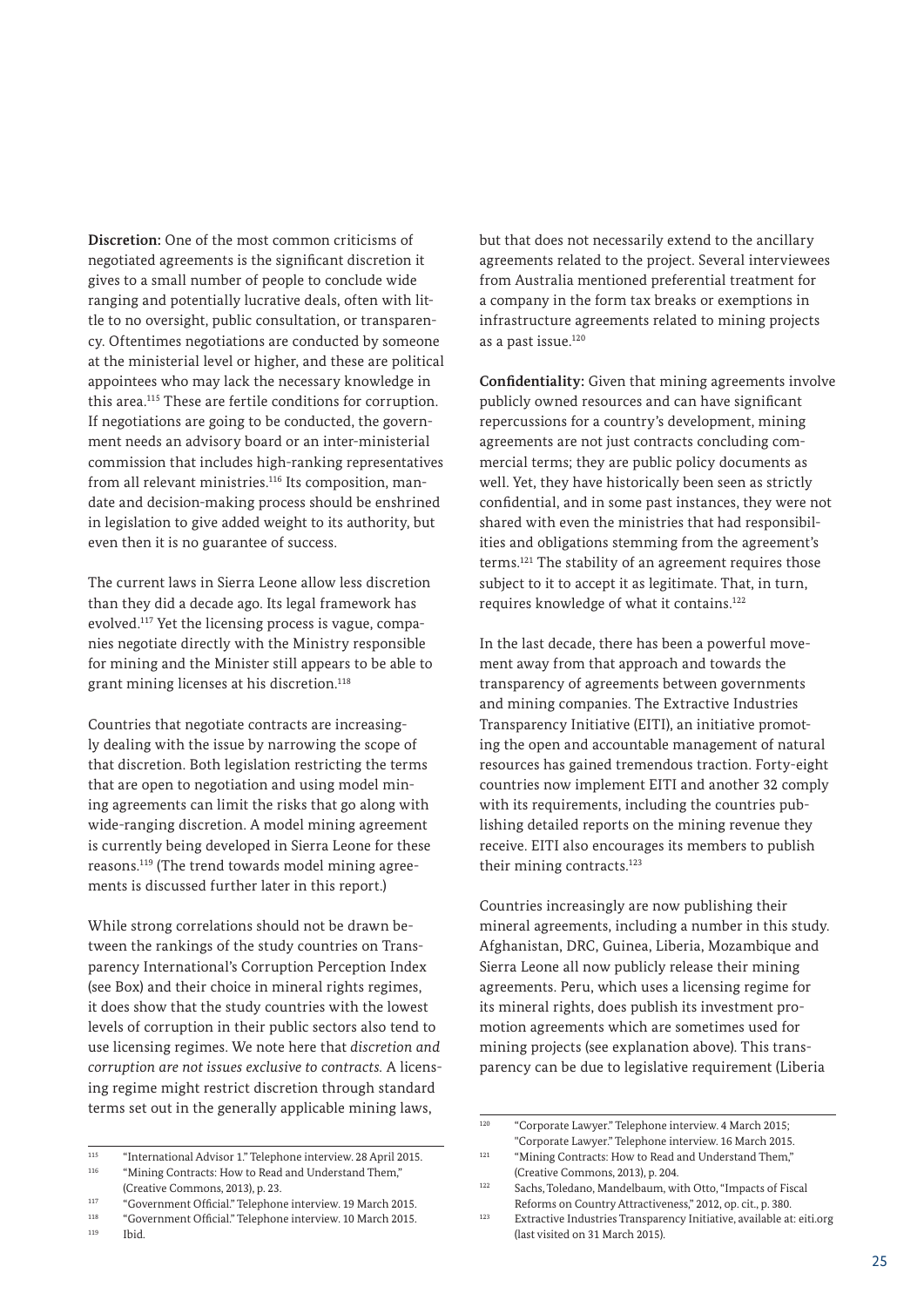and Mozambique), voluntary commitments (DRC and Guinea), or as the result of the ratification of agreements in Parliament (Sierra Leone and Liberia). Recent contracts in Guinea, Liberia and Mongolia reviewed for this study have even included clauses specifically making them public.124 In other instances, companies have made agreements public through the filings and disclosures they are required to make to be listed on various stock exchanges, including several mining agreement between SEMAFO and the government of Burkina Faso.125

The study found no indications supporting a basis for fears that contract disclosure will have a chilling effect on investment. Liberia, for example, has signed a number of large mining agreements since enacting legislation to require public disclosure of the agreements. Disclosing contracts might initially appear to conflict with the confidentiality provisions included in many contracts, but most restrictions typically focus on protecting commercially sensitive data and information, the definition of which usually does not include the contract itself.126 Countries like Guinea that have retroactively made its contracts public have not experienced any issues.<sup>127</sup>

The reality is that many "confidential" agreements are already available, albeit often on expensive commercial databases regularly used by companies. As more than one government advisor observed, companies have access to other companies' contracts either through their lawyers, experts, databases or because they communicate with each other or because in countries like Sierra Leone where contracts are ratified in Parliament, they are public. This allows them to compare terms and ask the government during negotiations to explain why the terms are different.<sup>128</sup> This is another area where the government suffers from asymmetrical information. In that context, disclosing agreements publicly only helps with the information asymmetry between companies and governments.129

Such transparency efforts are also intended to improve governance and accountability and through public accountability combat the risks created by discretion. As one government official posited, there are only two explanations for poor agreements: corruption or a lack of capacity and experience on the part of the government.130 Transparency can address not just the former but also to some extent the latter, by making the agreements available to those with the capacity to analyze and bring attention and scrutiny to poor agreements.<sup>131</sup> This is particularly true when contracts are ratified by parliament. If properly done, the legislative discussion on the contract and opportunity for greater public involvement allows for oversight and review before the contract is finalized and implemented. It can allow for broader support and answer the frequent criticism that the public was not involved in negotiations. In Mongolia, after review Parliament sent the Oyu Tolgoi Project agreements back to the government to make changes.132 Clearly, transparency efforts are having some success in mitigating the issue of discretion in contract negotiations, but in the present they are still insufficient<sup>133</sup>

Corruption, lack of political will, or simple logistical issues can keep contracts hidden even in countries with transparency laws. Afghanistan's new Minerals Act does not require the publication of all mining agreements, preventing civil society organizations (CSOs) from accessing certain mining contracts of interest to them.134 In Sierra Leone, contracts are published online, but the country's high illiteracy rate and low level of Internet penetration render them unavailable to large sections of the population.<sup>135</sup> In many cases when contracts are available, domestic education efforts are still needed to enable the public to understand the often complex agreements. The time and effort required of CSOs and the public to hold the government

<sup>124</sup> BSG Resources and Guinea, Zogota project (2009); African Aura Resources Ltd. and Liberia, Aura project (2004); Western Cluster Ltd. And Liberia, Western Cluster project (2011); Ivanhoe Mines Ltd, Rio Tinto International Holdings Ltd. and Mongolia, Oyu Tolgoi project (2009).

<sup>125 &</sup>quot;Mining Contracts: How to Read and Understand Them," (Creative Commons, 2013), p. 205.

<sup>126</sup> Allen & Overy, "Guide to Extractive Industries Documents – Mining," 2013, op. cit., p. 15.

<sup>127</sup> "Mining Contracts: How to Read and Understand Them," (Creative Commons, 2013), p. 207.

<sup>128</sup> "International Advisor." Telephone interview. 2 March 2015; Sachs, Toledano, Mandelbaum, with Otto, "Impacts of Fiscal Reforms on Country Attractiveness," 2012, op. cit., p. 380.

<sup>&</sup>lt;sup>129</sup> "International Advisor." Telephone interview. 23 April 2015.

<sup>130</sup> "Government Official." Telephone interview. 21 April 2015.

<sup>131</sup> Ibid; "International Advisor." Telephone interview. 23 April 2015.

<sup>132</sup> "International Advisor 2." Telephone interview. 28 April 2015.

<sup>133</sup> "Government Official." Telephone interview. 21 April 2015. <sup>134</sup> "Civil Society Representative." Telephone interview. 24 March

<sup>2015.</sup>

<sup>135</sup> "Civil Society Representative." Telephone interview. 17 March 2015.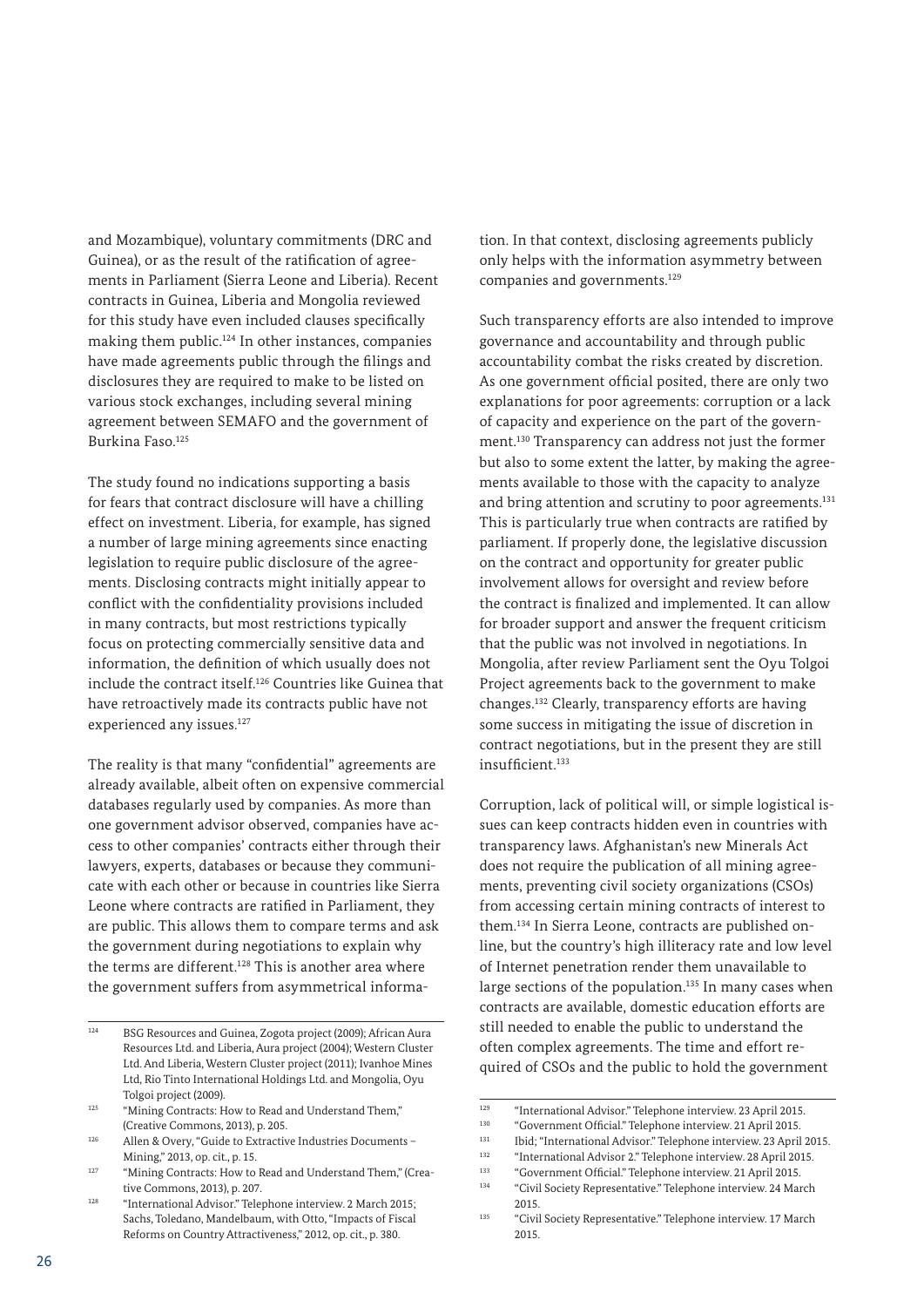accountable for the terms of each negotiated contract still currently remains much more significant than in a licensing regime with its uniform terms.<sup>136</sup>

**Implementation and Monitoring:** Negotiating terms for a mineral agreement often focuses on not only provisions like the rate of income tax, but also the definition of income. Negotiating is determining what can be deducted against income, what losses can be carried forward, or how to calculate base rates to determine royalties. Everything could be open for discussion and thus every contract a government negotiates can be different down to a definitional level. For a country lacking the institutional capacity to monitor and enforce a uniform law, properly monitoring and enforcing a range of differing contractual terms is a practical impossibility. Companies are aware of this, and it may undermine what little leverage the government may have.137

Governments need to think strategically in addressing these challenges during the negotiations. The implementation and administration of mining contracts can be made easier if the government negotiates terms that are best suited to its capacities and limitations.<sup>138</sup> They should also negotiate for the inclusion of provisions to address key implementation issues such as requiring periodic auditing by an international auditor or forensic accounting (at the company's expense) and strict penalties.139 The government should also develop compliance manuals, detailing all of its obligations under an agreement.140 At the same time, governments should be developing implementing institutions, such as Sierra Leone's National Minerals Agency. This is part of a long-term process of capacity building, including bringing professionals to staff the institutions, even if it requires paying higher rates than other civil servants and offering education support and training to increase the pool of available domestic skills.141 *(Implementation is discussed further later in this paper.)* 

**Undermining rule of law:** Perhaps one of the greatest problems presented by negotiating contracts is the risk it creates of hindering the growth, or even actually undermining the stability, of a country's legal framework. There is some basis for concern. Negotiating agreements that depart from, or even supplant the law upset the hierarchy of law. In situations where the legal framework is weak or insufficient to properly regulate the mining sector, agreements often include terms in the contract provisions that should be enshrined in the law.142 Not only can this open terms for negotiation that shouldn't be, such as environmental protection provisions, it can also result in the transfer of the government's administrative and regulatory responsibilities to the company.<sup>143</sup> The government abdicating its duties to a company creates a situation ripe for regulatory inaction, thereby preventing needed evolution and undermining trust in an unresponsive and stagnant legal regime.<sup>144</sup>

The government maintaining its administrative and regulatory powers may not bolster the stability of law either. The terms of many of these agreements put the government in a difficult position of conflicting interests: having an interest in the financial success of a mining project, while simultaneously required to act as a regulator and enforcer of laws and regulations that could negatively impact the profits it is hoping to share. This would be a difficult balance for government regardless, but even more so in a country where the weakness of its administrative and regulatory institutions necessitated negotiating agreements in the first place.145 Even in situations where the government is successful in balancing these countervailing interests, the situation creates the risk of being perceived as favoring companies and profits over enforcing the law.

That can be a significant political risk, particularly as countries with weak institutions frequently also experience a lack of confidence in government by the public. These risks are not limited to government. Negotiated contracts can be closely linked in content or perception to the officials or government that

<sup>136</sup> "Government Official." Telephone interview. 21 April 2015.

<sup>137</sup> "International Advisor." Telephone interview. 5 March 2015.

<sup>138</sup> "International Advisor." Telephone interview. 23 April 2015. <sup>139</sup> "Government Official." Telephone interview. 21 April 2015

<sup>140</sup> "International Advisor 2." Telephone interview. 22 April 2015. <sup>141</sup> "Government Official." Telephone interview. 21 April 2015

<sup>142</sup> Commonwealth Secretariat & International Council on Mining and Metals, "Minerals Taxation Regimes," 2009, op. cit., p. 34

<sup>143</sup> "International Advisor." In-person interview. 8 March 2015. Commonwealth Secretariat & International Council on Mining

and Metals, "Minerals Taxation Regimes," 2009, op. cit., p. 34.

<sup>145</sup> Ibid.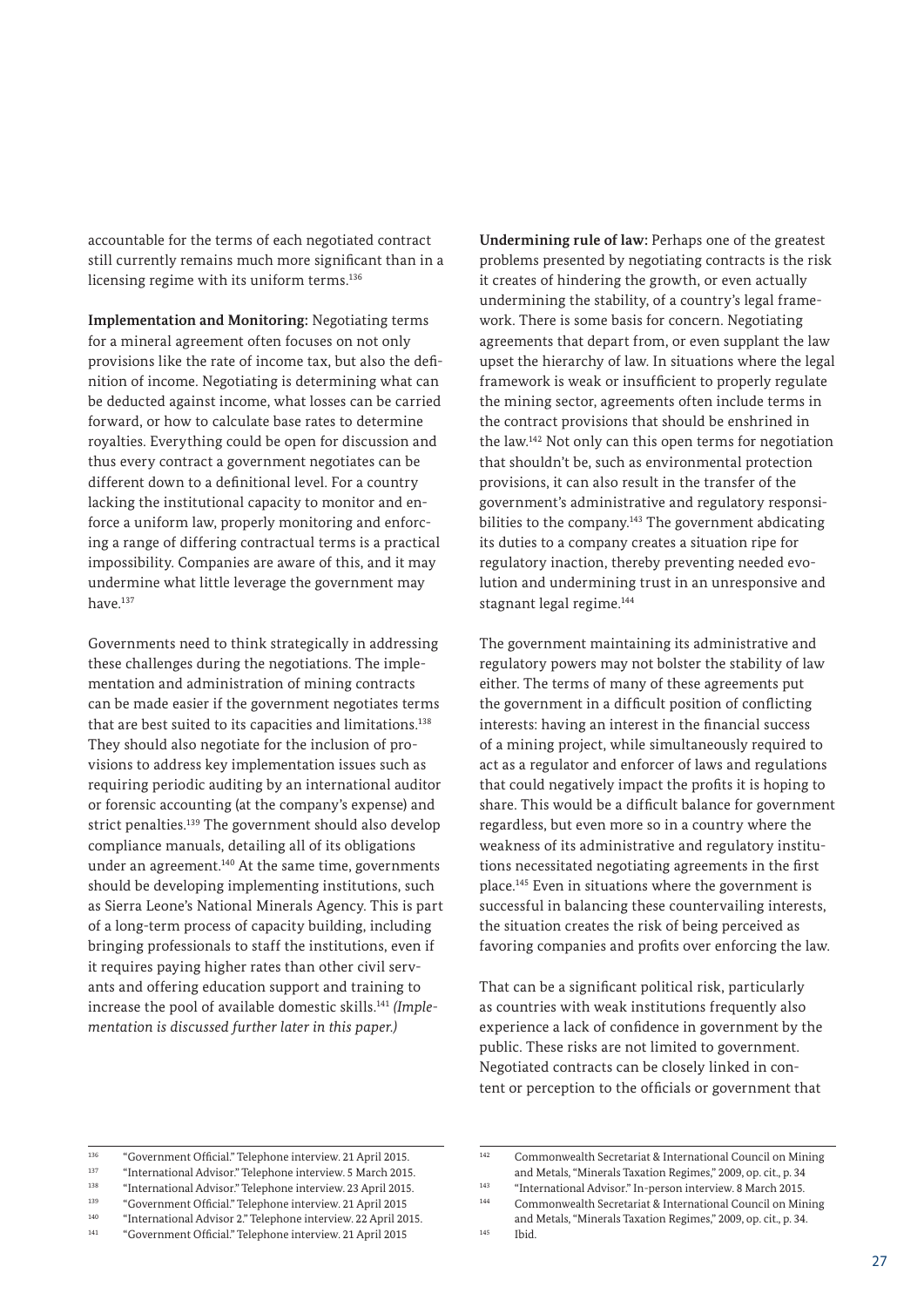negotiated them.146 Following political turnover, new governments have found it politically expedient to, or have had public license to, re-examine the terms of contracts negotiated by their predecessors.<sup>147</sup>

Necessary efforts to develop and strengthen the country's legal regime as well as the government's administrative and financial management capacities can often be stymied by a system of negotiated agreements that prevents coherent treatment of parties and the general applicability of the law.148

**Sanctity of Contract:** While drafting and amending legislation and regulations can be a slow process, laws are not set in stone and can be amended, repealed, or supplemented over the course of the life of a mining project, causing uncertainty as to the terms. To minimize the risk of unfavorable changes in law, particularly to the fiscal provisions, companies may strongly favor stabilization provisions. In a similar vein, companies may strongly resist government requests for an amendment to the contract provisions on the basis that this violates the terms of the deal the parties negotiated and that both parties should be required to honor ("sanctity of contract").<sup>149</sup> However, in practice, while companies may protest when requested to revisit a provision by their state counterpart, companies are equally likely, if not more so, to request amendments to the mining agreements to accommodate the changing circumstances over the life of a mining project. Contracts, no matter how well drafted, are unlikely to be adapted to meet all the needs of a multi-decade project without the flexibility to be amended from time to time.

<sup>&</sup>lt;sup>146</sup> EI Sourcebook, "Model Mine Development Agreement (MMDA)".<br>Commonwealth Socretarist & International Council on Mining.

Commonwealth Secretariat & International Council on Mining and Metals, "Minerals Taxation Regimes," 2009, op. cit., p. 34.

 $148$  Ibid.

Francky Lukanda, "Renegotiating Investment Contracts: The Case of Mining Contracts in Democratic Republic of the Congo," Geo. Mason J. Int'l Com. Law, Vol. 5:3, pp. 301-360 (2014).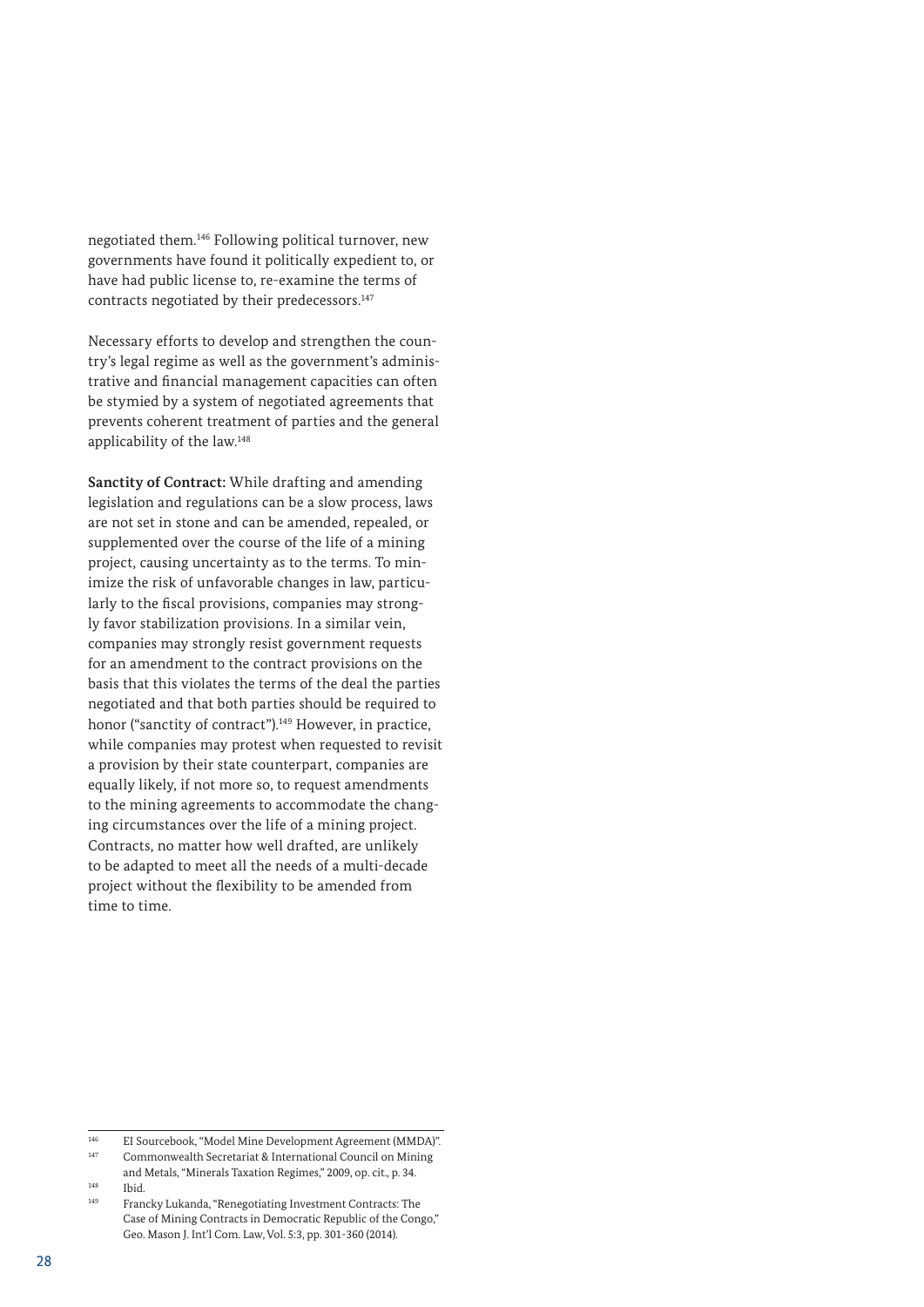# Model Mining Agreements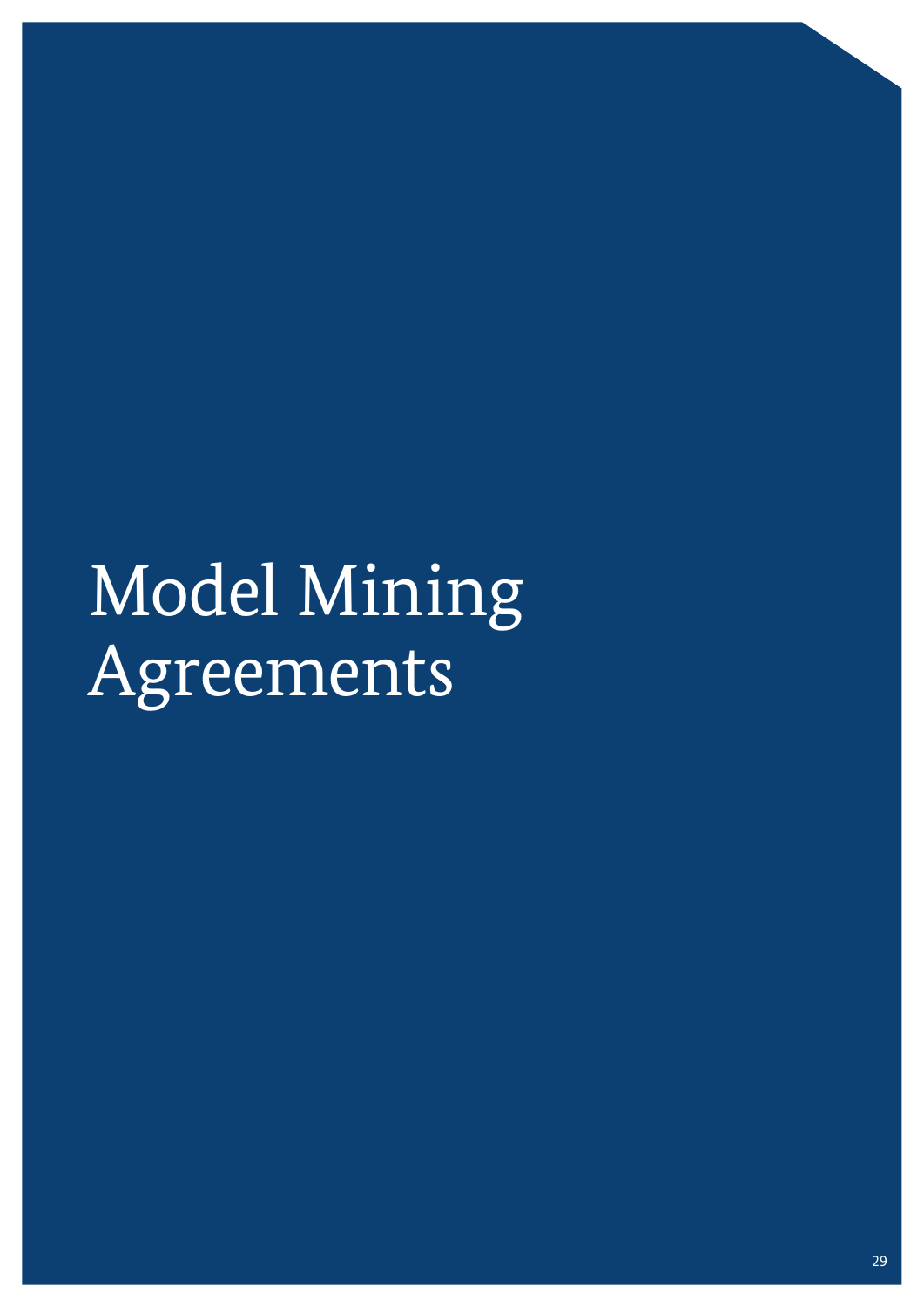In response to many of the issues with contracts, there is a growing trend towards limiting what is negotiable. Many interviewees argued that the logical conclusion of this shift is a pure licensing regime where all terms are set out in legislation and regulations. But that can be a long process and in the interim an option that has been gaining a lot of traction as a bridge between a pure licensing regime and negotiable contracts is a model mining agreement.150 Indonesia for example went through a number of generations of model agreements before eventually converting to a pure licensing regime in 2009.151 One senior government official described a model agreement as "the way forward" for Sierra Leone, one of a number of countries developing a model agreement.152

The experts interviewed have found that drafting a model mining agreement is a faster and easier process than the typically lengthy process of drafting, enacting or amending the numerous laws and regulations necessary to create the strong legal framework required for an effective licensing regime. This is true even if the model agreement is enacted into law (a practice that is recommended to allow for parliamentary review and greater public discussion).153 Liberia's Model Mineral Development Agreement is in its Revenue Code.154

The model is similar to a form contract in that it provides the general structure of the agreement and most terms, all of which are non-negotiable, while including carefully delimited areas that are open for negotiation, such as royalty rates within a certain range and community development and work commitments. It strengthens the government's position by narrowing the focus of negotiations. One of the lawyers who developed the Model Mining Development Agreement, a collection of example provisions from existing mine development agreements, pointed out that a smaller range of negotiable issues that the government team has to be knowledgeable on helps alleviate the government's capacity issues. A model agreement that limits negotiations to the percentage of income tax

<sup>150</sup> Sachs, Toledano, Mandelbaum, with Otto, "Impacts of Fiscal Reforms on Country Attractiveness," 2012, op. cit., p. 381.

<sup>151</sup> "Mining Contracts: How to Read and Understand Them," (Creative Commons, 2013), p. 35.

<sup>152</sup> "Government Official." Telephone interview. 10 March 2015.

<sup>153</sup> "International Advisor." Telephone interview. 5 March 2015. <sup>154</sup> "Liberia: Poverty Reduction Strategy Paper – Annual Progress

Report," International Monetary Fund, p. 18 (February 2012).

as opposed to the definition of income tax can keep a government negotiating team from becoming overwhelmed, despairing and then just signing the agreement, something that has been known to happen.

A model agreement can take away a lot of the risk for inexperienced government teams by restricting the opportunities for discretion and limiting the impact of external pressure on the negotiation. It can facilitate faster and more efficient negotiations. A number of international advisors and government officials noted that often the most difficult part of negotiations is reaching internal government consensus. Having a model agreement can ease that process. They also provide the opportunity to standardize key terms across a country's future agreements, which would be a significant step towards addressing the capacity problems exacerbated in many developing countries by having to implement and monitor different terms for every project.<sup>155</sup>

Model agreements give the government the opportunity to present their terms to companies as opposed to being presented with and negotiating off of the company's draft agreement. Working off a company's proposal not only starts negotiations from the company's perspective but uses their terms and definitions, which can lead to inconsistencies between different agreements within a country and increase the challenges of administration.156

Having a model mining agreement still requires the government to possess the political will to require companies to negotiate based on the model and to refuse to open the non-negotiable terms up to discussion.157 An effective model agreement has to be well drafted and has to have the support of government. Basing negotiations off of a poor model agreement and/or allowing non-negotiable provisions to be modified as a result of political pressure from the company can result in the same problems of negotiations that lack a model.<sup>158</sup> These issues, though far from solely responsible, reportedly contributed to the original, heavily criticized contract between the government of

<sup>&</sup>lt;sup>155</sup> International Advisor." Telephone interview. 23 April 2015.  $156$  Ibid.<br> $157$  "Inte

<sup>&</sup>quot;International Advisor." Telephone interview. 5 March 2015; "International Advisor 1." Telephone interview. 28 April 2015.

<sup>158</sup> "International Advisor 1." Telephone interview. 28 April 2015.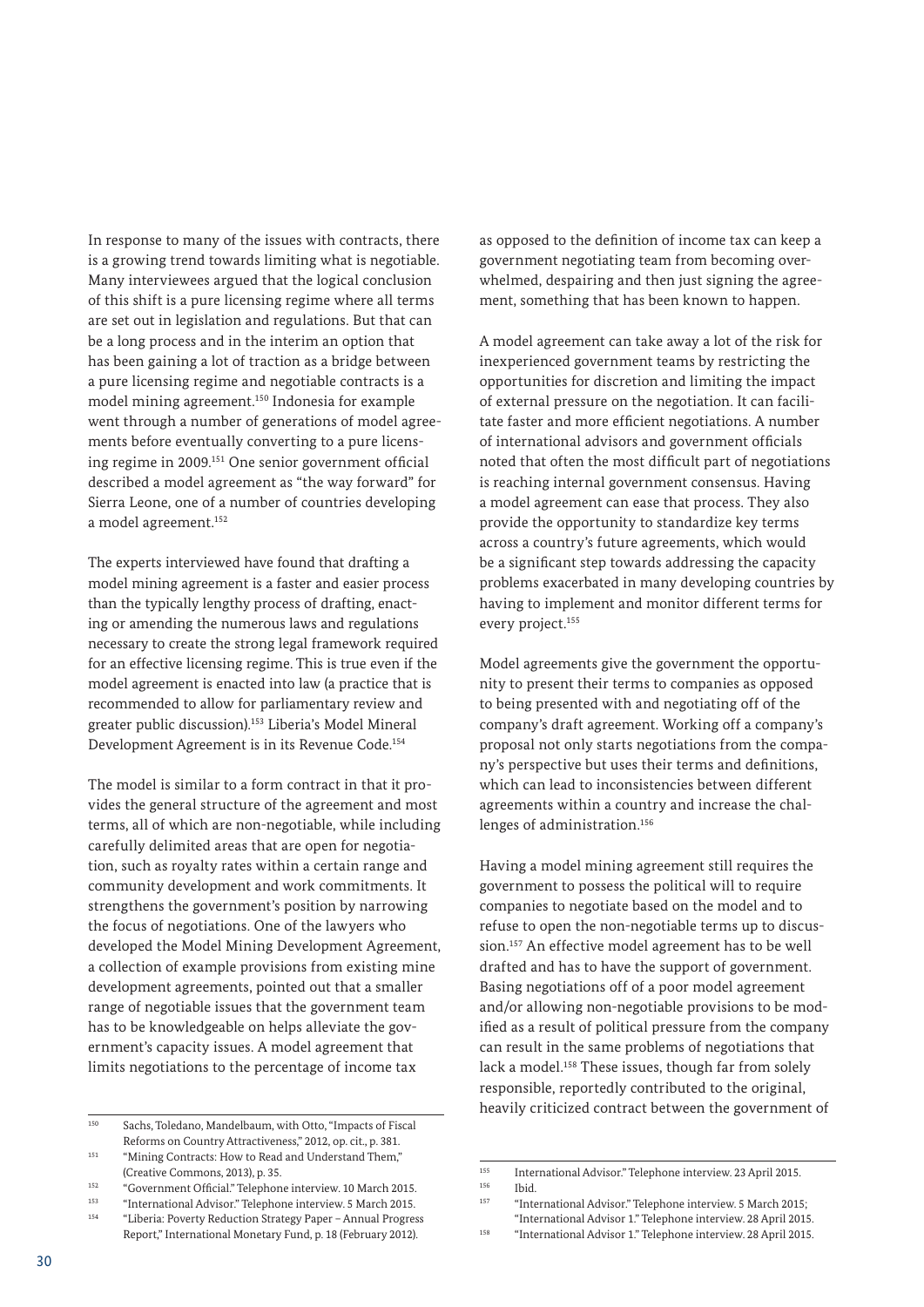Liberia and Mittal Steel.159 Governments report that companies presented with model mining agreements often claim its project is unique and too different to fit under the model. While there might be certain extremely large projects that don't fit within the model agreement, several interviewed experts believe the vast majority can be dealt with through it.160 The model is designed to establish the basic terms while allowing for the necessary project specifics to be negotiated.<sup>161</sup>

If given proper government attention a well-drafted model agreement can be developed relatively quickly. If contracted to an international expert, it could be done in as little as a few weeks. If it is a more complex situation or involves extensive stakeholder engagement, for example, it could take a year or two.<sup>162</sup> However, unlike a contract negotiation with a company, there is no pressure on a government to move quickly to finalize a model agreement, so the process can take much longer than it should. Even when unnecessarily lengthy, the development process for a model agreement is substantially faster and easier than drafting and enacting the legal framework required for a licensing regime.163 For this reason, countries might stop their efforts after finalizing their model mining agreement and not seek to strengthen their laws.

<sup>159</sup> Global Witness, "Heavy Mittal? A State within a State: The inequitable Mineral Development Agreement between the Government of Liberia and Mittal Steel Holdings NV," (October 2006); "International Advisor 1." Telephone interview. 28 April 2015.

<sup>160</sup> "International Advisor." Telephone interview. 9 March 2015.

<sup>161</sup> "Government Official." Telephone interview. 21 April 2015.

<sup>162</sup> "International Advisor 1." Telephone interview. 28 April 2015.

<sup>&</sup>quot;International Advisor 2." Telephone interview. 22 April 2015;

<sup>&</sup>quot;Government Official." Telephone interview. 21 April 2015.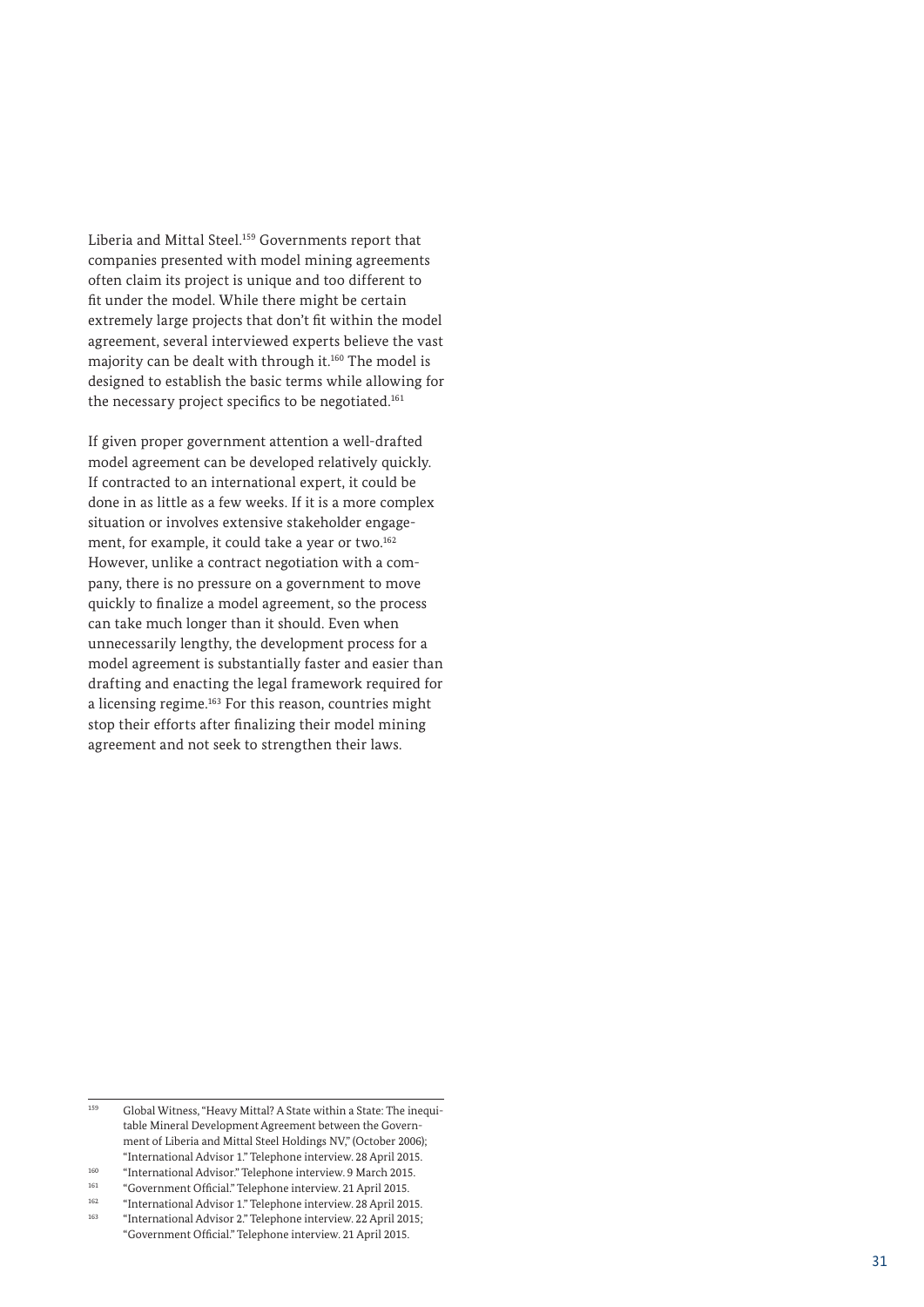# Key Terms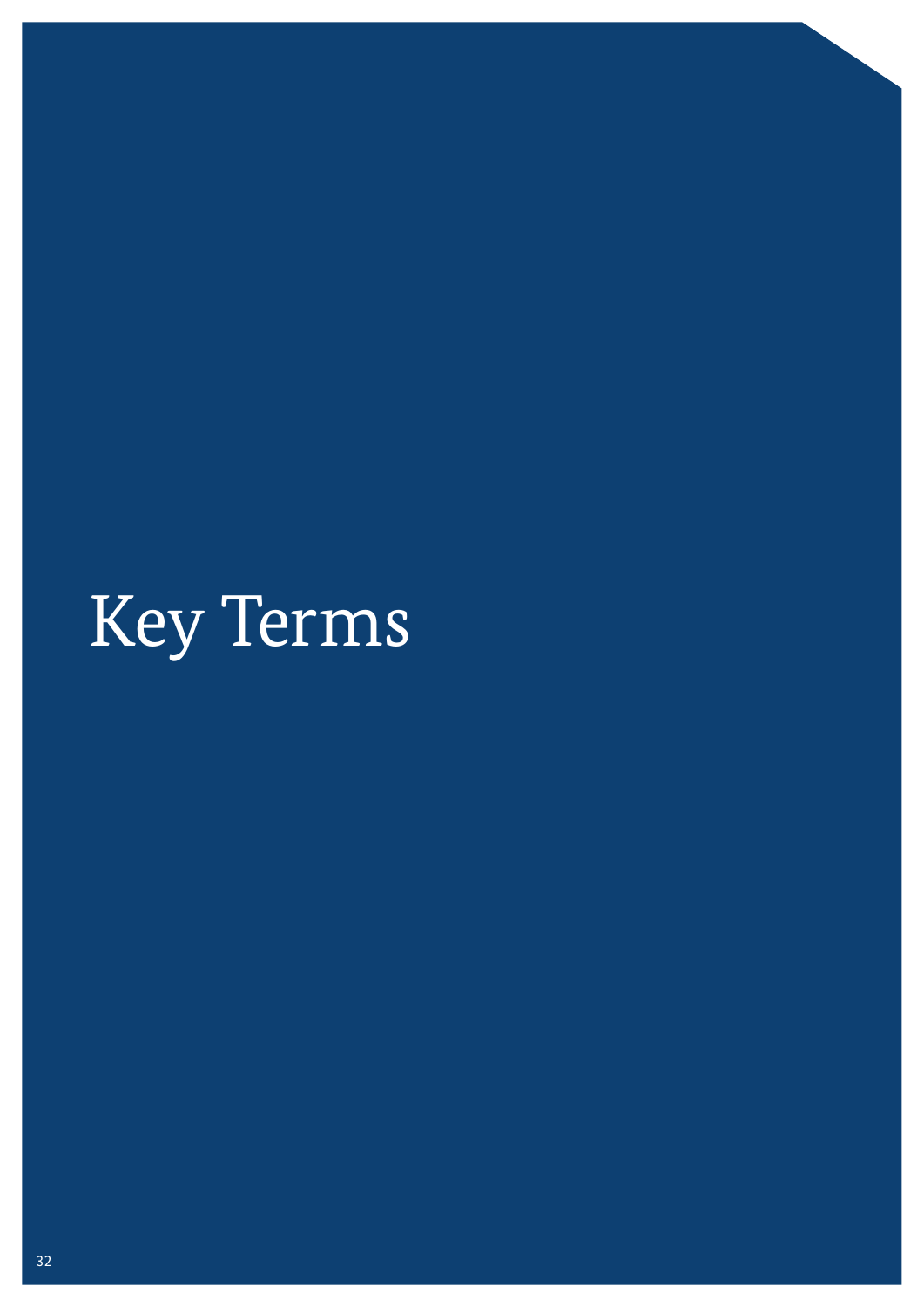The comparative review and analysis of the texts in the legislative and contractual matrices illustrated that key mining provisions are broadly similar, but their placement in legislation or agreements often reflects a country's legal regime governing mining, underlying gaps in the law, and the varying motivations behind the choice to address an issue in an agreement instead of the law. Even when they are included in mining

agreements, the type of agreement used can also vary depending on a range of factors, including but not limited to the priorities of the country, the era in which the agreement was signed, the investment climate, and the political, economic and geographical circumstances of the project. The following sets out the key provisions related to mining projects as well as how and where they are typically dealt with in different

| <b>KEY PROVISIONS</b>                      | <b>LEGISLATION</b>                   | <b>CONTRACT</b>                                                 |
|--------------------------------------------|--------------------------------------|-----------------------------------------------------------------|
| <b>Fiscal Provisions</b>                   |                                      |                                                                 |
| <b>Bonuses</b>                             |                                      | Generally seen in contracts                                     |
| <b>Royalties</b>                           | Commonly seen in both                | Commonly seen in both                                           |
| <b>Progressive Fiscal Terms</b>            | Starting to be introduced in law     |                                                                 |
| <b>Capital Gains</b>                       | Commonly seen in both                | Commonly seen in both                                           |
| <b>Tax Exemptions</b>                      | Poorly suited for contracts          |                                                                 |
| <b>State Participation</b>                 | Commonly seen in both                | Commonly seen in both                                           |
| <b>Environmental and Social Provisions</b> |                                      |                                                                 |
| <b>Impact Assessments</b>                  | Seen in both but applied differently | Seen in both but applied differently                            |
| <b>Water Rights</b>                        | Commonly seen in both                | Commonly seen in both                                           |
| <b>Community Development</b>               |                                      | Appears more frequently and with<br>greater detail in contracts |
| <b>Linkages</b>                            |                                      |                                                                 |
| Procurement                                | Basics established in law            | Often supplement the law                                        |
| Training                                   | Basics established in law            | Often supplement the law                                        |
| Employment                                 | Basics established in law            | Often supplement the law                                        |
| <b>Technology Transfer</b>                 | Basics established in law            | Often supplement the law                                        |
| <b>Value Addition</b>                      | Basics established in law            | Almost always in contracts                                      |
| Infrastructure                             | Basics established in law            | Often supplement the law                                        |
| <b>Third-Party Usage</b>                   | Basics established in law            | Often supplement the law                                        |
| <b>Other</b>                               |                                      |                                                                 |
| Term                                       | Generally set in law                 |                                                                 |
| <b>Stabilization</b>                       |                                      | Almost always in contracts                                      |
| Confidentiality                            |                                      | Almost always in contracts                                      |
| <b>Dispute Resolution</b>                  |                                      | Almost always in contracts                                      |
| <b>Periodic Review</b>                     |                                      | Almost always in contracts                                      |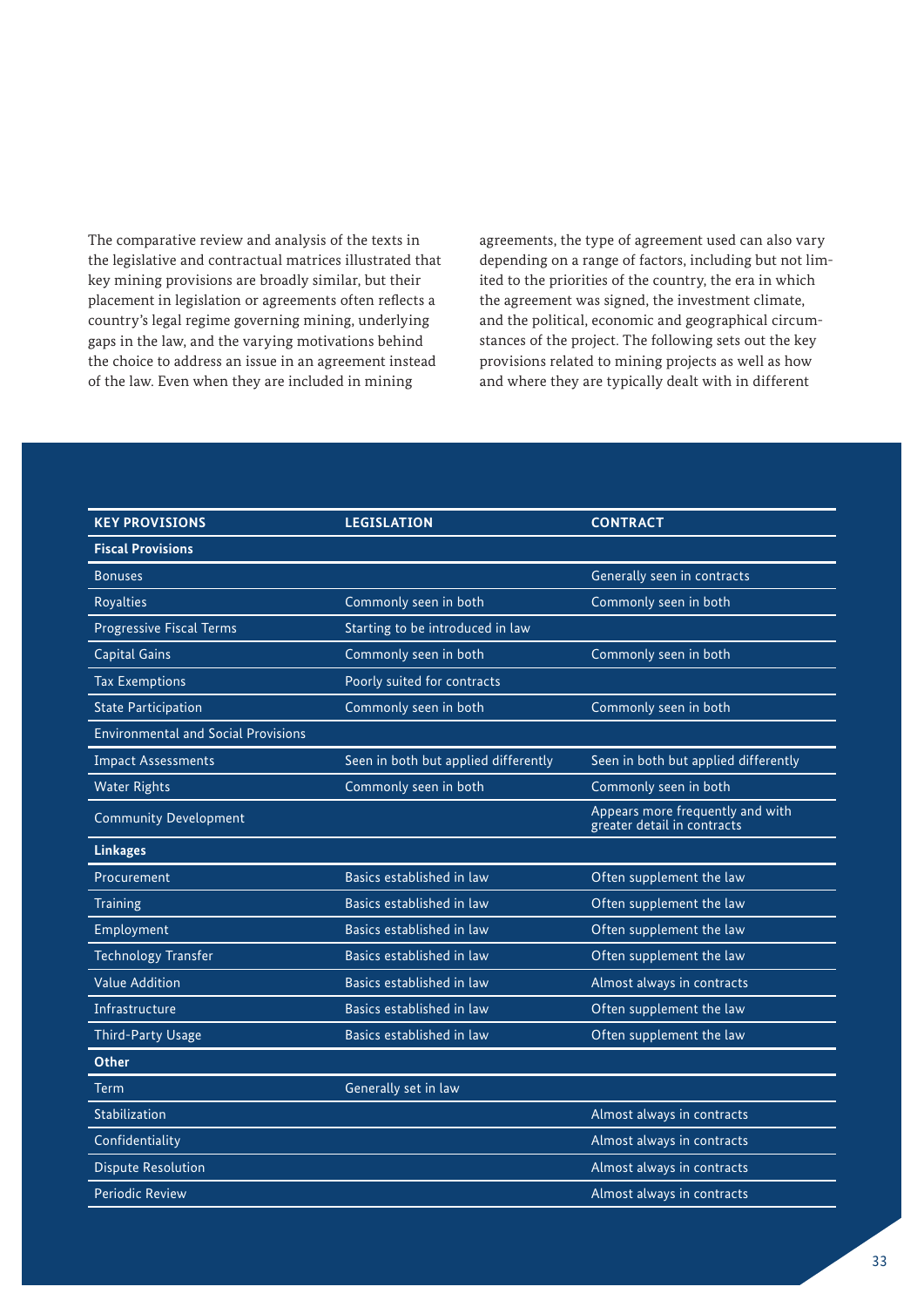regimes. When discussing the inclusion of terms in the law versus in contracts, those terms that do or should appear in legislation should be considered relevant to licensing regimes.

# FISCAL PROVISIONS

One of the challenges for a government is designing a fiscal regime that balances the need to attract foreign investment with capturing a fair return from the country's natural resources. Individual fiscal terms must be considered in the context of the overall fiscal regime. Royalties serve a different purpose than income tax. Some are designed to generate revenue immediately with the start of production, others, like income tax can take years to generate revenue for the government. Some fiscal provisions require higher levels of administrative capacity than others.

Decisions on the fiscal regime and how to impose it should be tailored with an understanding of the capabilities of the government to implement and enforce what are usually quite complex provisions.<sup>164</sup> Fiscal provisions are one of the most likely rationales for a regime that allows agreements to supplant or amend existing law. This can be because, for companies, the fiscal provisions are the priority. According to one expert, it can also be because generally the most developed law in a developing country is its tax law. For that same reason, agreements complementing legislated fiscal terms are less common.<sup>165</sup>

**Royalties:** Royalties are unique to resource extraction and traditionally the sector's primary, and most controversial, form of taxation.166 In the study countries, royalties have been addressed in both agreements and legislation. While companies generally think of royalties as a tax, many countries consider royalties to be compensation for the company's right to exploit and profit from the country's non-renewable mineral resources. For that reason, royalties in these countries tend to be set forth in the mineral laws and overseen by the ministries responsible for mining. In countries

like Peru and the Philippines that consider royalties a form of excise tax, royalties are governed by the fiscal laws and administered by the finance ministries and the tax collection authorities.<sup>167</sup>

Enshrining royalty rates in the law can allow countries to standardize them across all minerals. Some countries, frequently ones with older mining laws, apply varying royalty rates depending on the mineral. This approach is based on old sovereignty issues from the period when the law was enacted and the government viewed certain minerals as more valuable or more important to the country than others. A number of countries with such laws, such as Zambia, have standardized those royalty rates in recent years.<sup>168</sup>

The critical issue for governments charging royalties is ensuring an accurate valuation of the minerals being sold. Mineral sales valuation has proven susceptible to manipulation through mechanisms such as transfer pricing, where companies use below-market sales to affiliated companies to establish an artificially low base for calculating royalty payments.169 To combat such issues, it is critical for governments to require companies to sell to affiliated companies at the same prices they would if it were an "arm's-length transaction." Sierra Leone's Mines and Minerals Act state:

"[T]he holder of a mineral right shall make sales commitments to affiliates only at prices based on or equivalent to arms length sales to non-affiliated purchasers and in accordance with such terms and conditions on which agreements would be made if the parties had not been affiliated."170

To ensure this occurs governments must establish a fixed point where valuation should be measured and ensure that measurement accurately determines the minerals value. Liberia failed to take these steps in the rather infamous Mittal Steel agreement, which clearly illustrates the dangers that can come from negotiating fiscal provisions. Its royalty provision stated: "The concessionaire shall pay to government in dollars a royalty at the rate of four point five (4.5%) percent of

<sup>164</sup> "Mining Contracts: How to Read and Understand Them," (Creative Commons, 2013).

<sup>165</sup> "International Advisor 2." Telephone interview. 22 April 2015. James Otto, "Mining Royalties: A Global Study of Their Impact on Investors, Government, and Civil Society," World Bank, p. 82 (2006).

<sup>167</sup> Ibid.

 $168$  Ibid.

<sup>169</sup> World Bank Centre for Exploration Targeting, "How to Improve Mining and Tax Administration and Collection Frameworks: A Sourcebook," (April 2013).

<sup>170</sup> Mines and Minerals Act, Sierra Leone, Art. 154.2 (2009).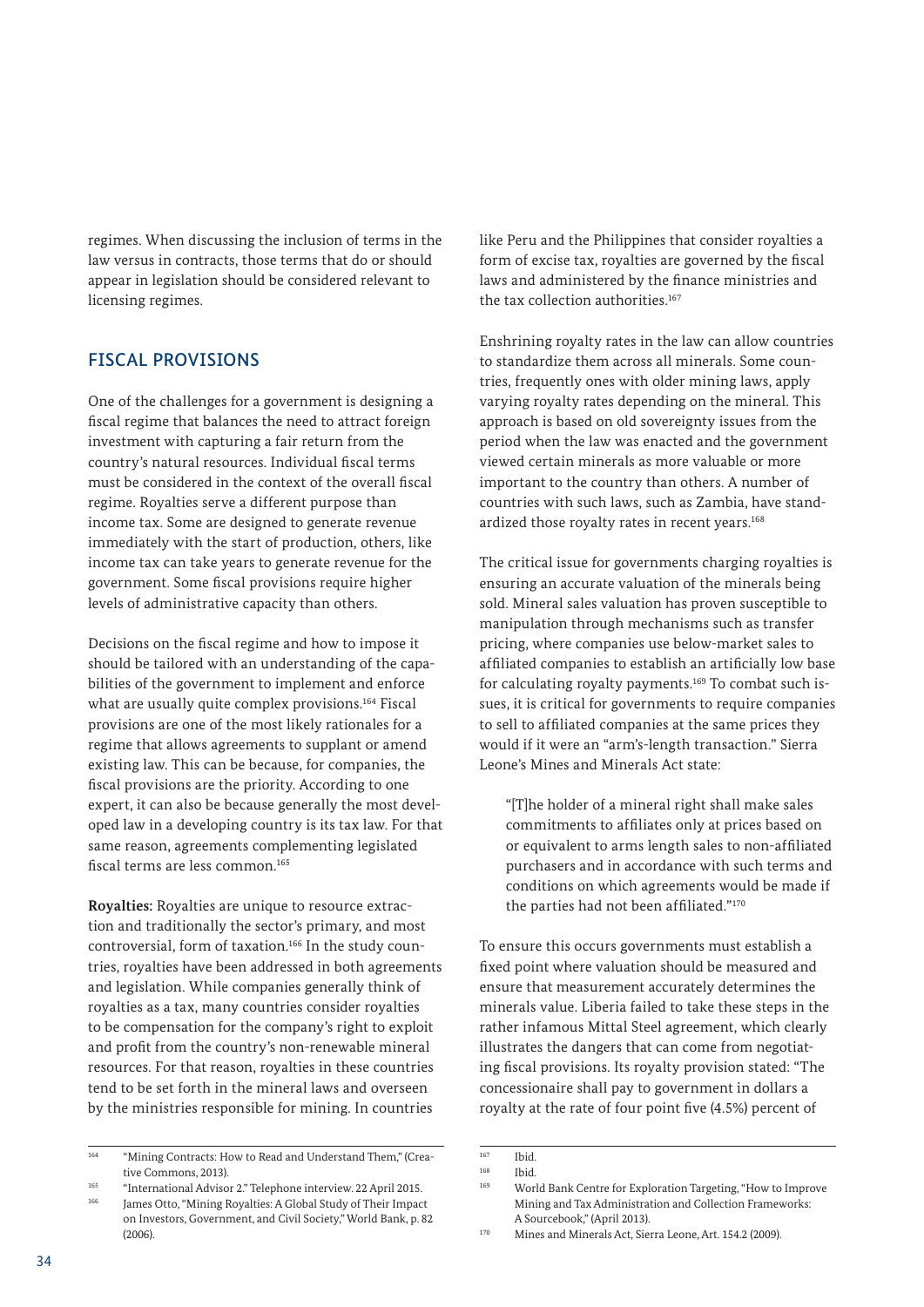the invoiced sales of iron ore FOB Yekepa." Despite the reference to the FOB (free on board) price, the agreement does not specify how the iron ore should be priced or require an arm's length transaction, ceding the power to set the sales price. Since royalties are calculated based on sales price, under the agreement the company could sell iron ore to an affiliated company at artificially low prices which would decrease its tax burden and enable it to pay the government extremely low royalties.<sup>171</sup>

#### **Progressive fiscal terms like windfall tax, resource rent**

**tax:** Progressive taxes like sliding scale royalties, windfall taxes or resource rent taxes are flexible fiscal mechanisms that can self-adjust to fluctuating commodity prices, and they can ensure that countries participate in increased profits when commodity prices rise (in the case of price-based sliding scale royalty or windfall tax) or when costs decrease and the return increases (in the case of the Resource Rent Tax (RRT). Such taxes are not yet common and only recently have countries started to introduce them in legislation. Licensing regimes such as Peru and Chile have included progressive taxes as part of mining law reforms, though Peru has since had to revisit and refine its approach.<sup>172</sup> Thus progressive fiscal terms are not often seen included in contracts. Ecuador's recent Ecuacorriente agreement for example, simply states the company is bound to the 70% tax on windfall profits set out in its tax law.173

**Capital Gains:** Extracting ore is not the only way a company can profit from a mine. The projects or mineral rights themselves can be an incredibly valuable asset for a company. In 2011 Rio Tinto bought Riversdale Mining and its coal reserves in Mozambique for US\$ 3.9 billion. Governments are under increased pressure to ensure that it sees a share of the proceeds of these sales. In response, countries are increasingly attempting to impose a tax on capital gains companies receive from the sale of, or as a result of their rights to, state mineral assets.174 Some countries impose this tax through legislation, often tax legislation, such as

Canada. Burking Faso is considering a new law that will impose a 20% capital gains tax on any transfer of mining title.175 The approach of other countries has been to include provisions in mining agreements requiring governmental approval of any change of control of a company with mineral rights, including indirect changes such as sale of a controlling interest in an external parent or holding company.176 Recent agreements in Mongolia and Liberia reviewed for this study contain capital gains tax provisions.177 Including such provisions in agreements can be a useful interim solution to the problem in situations where legislation on capital gains tax does not exist, but where legislation does exist, addressing capital gains in an agreement creates an opportunity to negotiate exceptions to the law. The annex to the Cam Iron Agreement in Cameroon for example gave the company a three-year exemption to capital gains tax.178

**Signature Bonus:** Bonuses are a fiscal element commonly included in negotiated contracts. They are payments of fixed, lump-sum amounts usually triggered by specific events. The most common are signature bonuses, paid on the signing of the agreement. These bonuses are popular with governments but can be unpopular with companies because they are payable years before a project becomes profitable, if it ever does at all. The analysis of legal frameworks found that a signature bonus is rarely required by law in the study countries. In Cameroon, where the reviewed law made no provision for such payments, the 2012 Cam Iron agreement included a US\$ 11 million signature bonus.179 Even in the rare instances where it is required by law, such as the DRC, the amount of the bonus is negotiated in the contract. In the reviewed Manomin agreement for example, the DRC government required a US\$ 5 million signing bonus.<sup>180</sup>

<sup>&</sup>lt;sup>171</sup> The contract was heavily criticized globally and was renegotiated – and largely rewritten – in 2007. Global Witness, "Heavy Mittal? A State within a State," 2006, op. cit.

<sup>172</sup> Sachs, Toledano, Mandelbaum, with Otto, "Impacts of Fiscal Reforms on Country Attractiveness," 2012, op. cit., p. 360.

<sup>173</sup> Ecuacorriente, S.A. and Ecuador, Ecuacorriente project, Arts. 18.3  $(2.012)$ 

<sup>174</sup> John Skoulding, "Capital Gains Tax - The New Resource Nationalism," Oil Council (September 2012).

<sup>175</sup> Mayer Brown Legal Update, "Issues in relation to mining projects in Burkina Faso" (November 2014).

<sup>176 &</sup>quot;Mining Contracts: How to Read and Understand Them," (Creative Commons, 2013), p. 84.

<sup>177</sup> Ivanhoe Mines Ltd, Rio Tinto International Holdings Ltd. and Mongolia, Oyu Tolgoi project (2009); Western Cluster Ltd. And Liberia, Western Cluster project (2011).

<sup>178</sup> Cam Iron S.A. and Cameroon, Cam Iron project, Annex VII, Art. 3  $(2.012)$ 

<sup>&</sup>lt;sup>179</sup> Cam Iron S.A. and Cameroon, Cam Iron Project, Art. 36(3)(a) (2012).<br> **DRIP PREQUESS CONOGRAPY OF ALL STRAINER CONOGRAPY** 

<sup>180</sup> DBB Resources Corporation and DRC, Manomin project, Art. 11.5 (2009).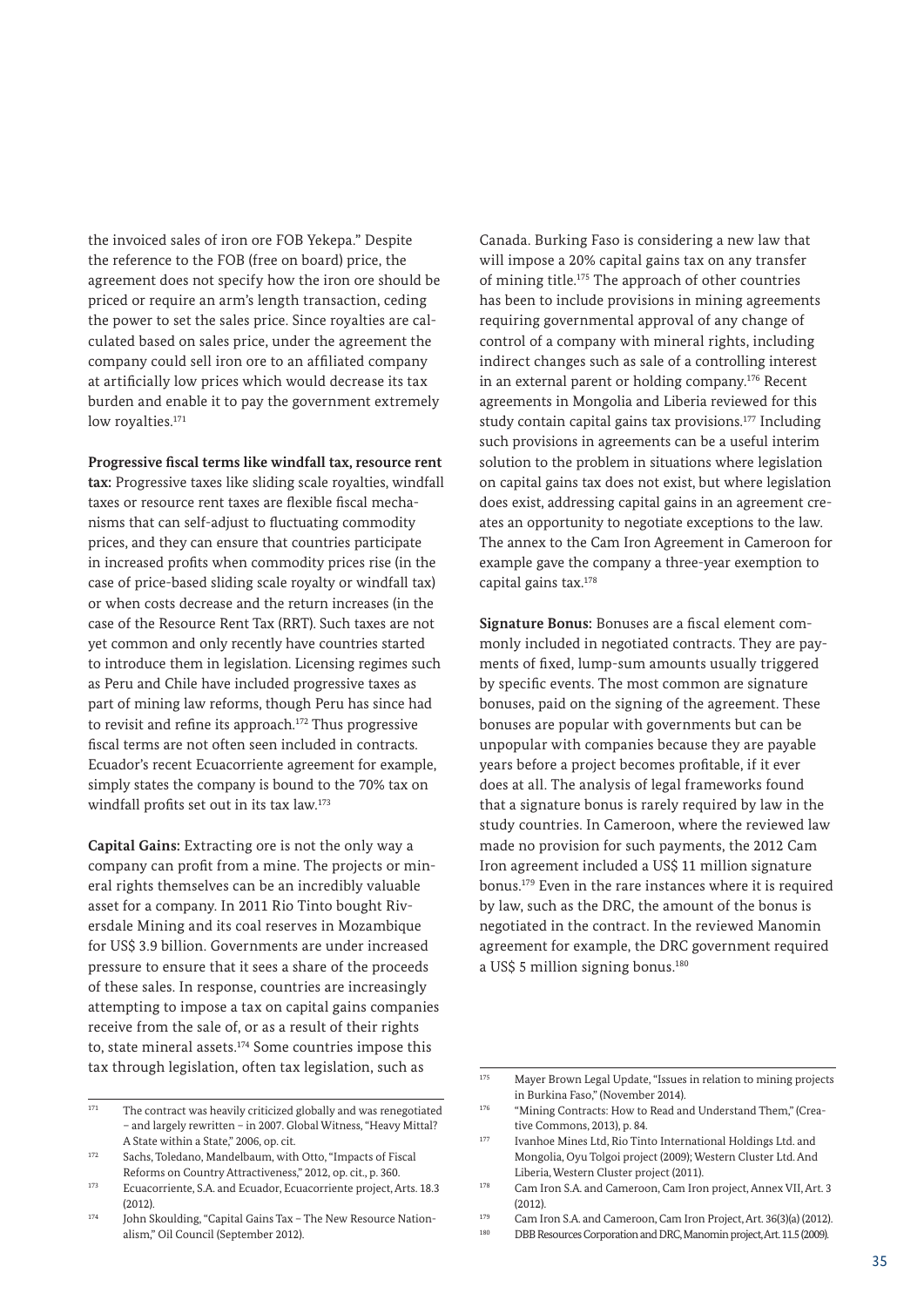**Tax Exemptions:** Often, in an effort to attract foreign investment with a competitive tax regime, governments will include tax incentives in their mining agreements. These incentives, which might include tax holidays, loss carryforward rules, and accelerated depreciation that all decrease the taxable income, can improve the feasibility of marginal projects and promote investment in exploration. These incentives also, however, delay the government receiving revenue from the projects.181

Tax incentives are poorly suited for inclusion in agreements where they are susceptible to the risk of corruption, asymmetrical information, and expertise disparities; instead, they should be incorporated into tax codes.182 It is estimated that Sierra Leone for example will lose an average of US\$ 44 million per year between now and 2016 as a result of tax incentives granted to mining companies.183 The agreements the country negotiated with the companies London Mining and African Minerals included favorable departures from Sierra Leone's corporate income tax rate.184

**State Participation:** State involvement in the extraction of its resources has always been an important and frequently contentious question between governments and companies that usually requires negotiation.<sup>185</sup> State ownership of its resources and the use of national mining companies in the 1960s and 1970s was an outgrowth of post-colonialism politics. State equity participation was less of a priority during the era of privatization without ever going away, and recent years have seen its return to a prominent position. As governments focus on optimizing the benefits of mining to spur development, the training, employment, and technology transfer opportunities provided by state

Leone," (7 November 2014).

<sup>184</sup> London Mining Company and Sierra Leone, London Mining project, Art. 5.3 (2012); African Minerals Ltd. and Sierra Leone, Tonkolili project, Art. 19 (2010).

equity participation offer an avenue to create economic linkages.186

One way to ensure state participation is through joint venture agreements. The Manomin JV agreement in DRC and Aurifere de Guinee in Guinea give the respective government an equity stake in the respective joint venture company and the opportunity to build economic linkages. But a country could also acquire a stake in a company through a non-joint venture negotiated agreement.

# ENVIRONMENTAL AND SOCIAL **PROVISIONS**

Arguably the biggest trend in mining in recent decades has been the rise to prominence of environmental and social issues. Mining operations have historically been associated with significant negative impacts on the environment. Their social impacts are more complex. Impact assessments, community development, human rights, and corporate social responsibility are receiving increased public scrutiny and are being included in both mining legislation and contracts.<sup>187</sup>

**Impact Assessments:** Almost all study countries require mining companies either in legislation or in contracts to conduct some version of an environmental and social impact assessment (ESIA) as a requirement for operations. They are a critical part of the project design phase, identifying potential problems, considering how to mitigate them, and incorporating those considerations into the project's planning.

ESIA requirements can be established in domestic legislation or in the mining agreements, and that placement can result in different applications. In a licensing regime such as Zambia, an EMP or a variation thereof is a requirement for application and it will be evaluated as part of the approval process for granting the license. In contract regimes, the design and requirements of ESIAs and EMPs are terms to be negotiated and only conducted after an agreement is concluded, often making them perfunctory exercises.

<sup>181</sup> Commonwealth Secretariat & International Council on Mining and Metals, "Minerals Taxation Regimes," 2009, op. cit., p. 34. <sup>182</sup> Vale Columbia Center on Sustainable International Invest-

ment, World Bank, and ICA Consulting, Background Paper for the Eighth Columbia International Investment Conference on Investment Incentives: The good, the bad and the ugly, Assessing the costs, benefits and options for policy reform, November 2013. <sup>183</sup> One.org, "British mining companies' exploitation in Sierra

<sup>185</sup> "International Advisor." Telephone interview. 23 April 2015; Louis Wells, "Government-held equity in foreign investment projects: Good for host countries?" Columbia FDI Perspectives, (3 February 2014).

<sup>186</sup> Commonwealth Secretariat & International Council on Mining and Metals, "Minerals Taxation Regimes," 2009, op. cit., p. 34.

<sup>187</sup> "Mining Contracts: How to Read and Understand Them," (Creative Commons, 2013), p. 114.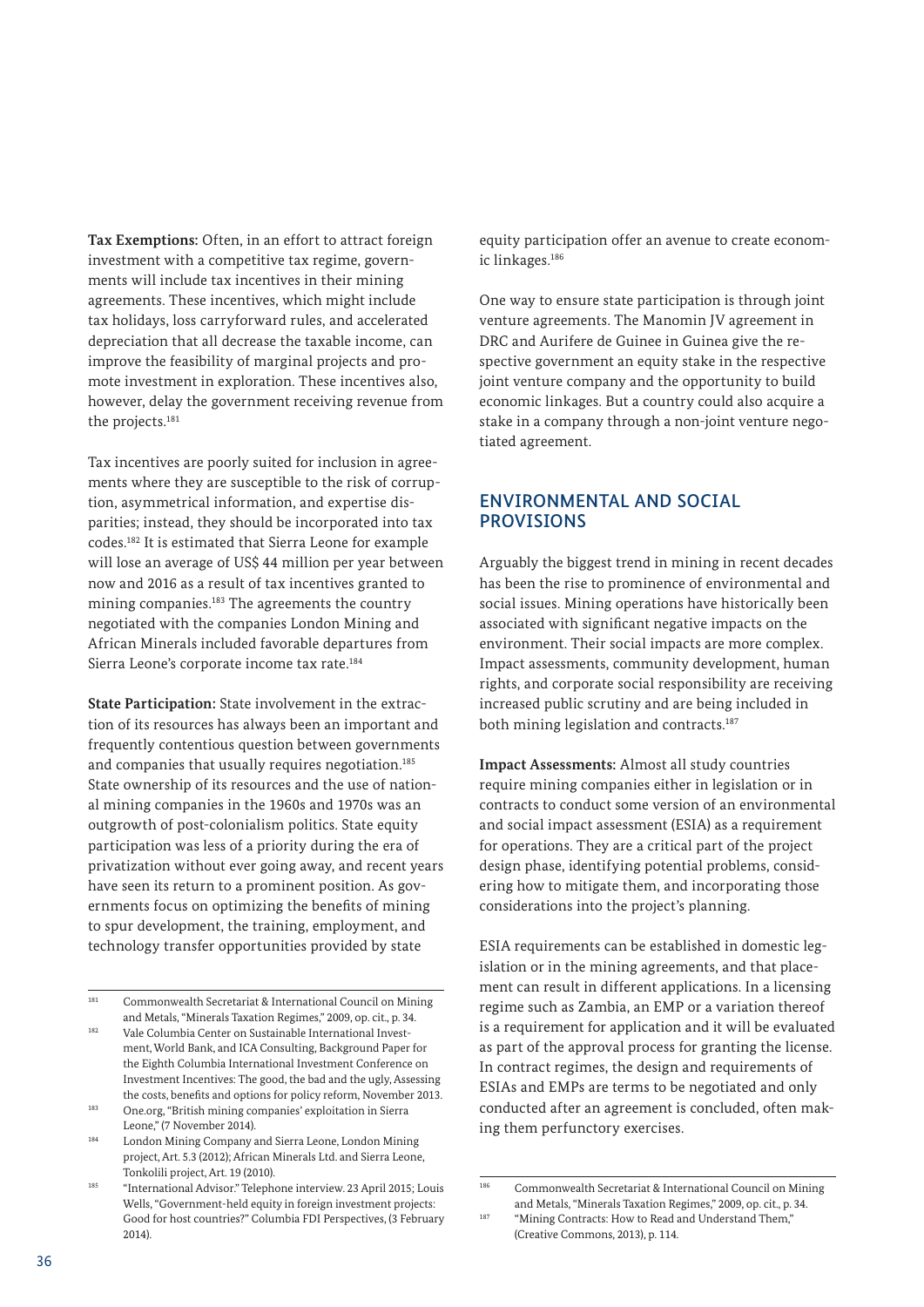ESIA requirements can be included in mining agreements to supplement gaps in the law. For example, in the Philippines contracts reviewed for this study, the 1992 PSA included an environmental impact requirement. Following the introduction of such provisions in the 1995 Mining Act, subsequent PSAs did not include their own impact assessment requirements.<sup>188</sup> However, it is not uncommon to see ESIA provisions in both legislation and agreements in the same jurisdiction. Including ESIA requirements in an agreement even if it is already provided for under the law can complement the law and provide an avenue for remedy in the case of a violation by the company that is not covered under the ESIA provisions of the law.189

It is also not unusual to find ESIA requirements included in both the environmental and mining law of a country.190 Sierra Leone's Environmental Protection Act (EPA) examined in this study requires environmental impact assessment (EIA) licenses for mining projects. The completion of an EIA is also one of the conditions for obtaining a large-scale mining license, and the EIA must contain "the types of information and analysis reflecting international mining best practices."191

**Water Rights:** Mining projects require a tremendous amount of water and, if not properly managed, may have substantial impacts on water resources in their areas of operation. In regions where water is scarce, a project's usage could lower the water table and leave local communities with inadequate access to water.<sup>192</sup> Some agreements address this by simply referring the company to "pertinent laws, rules and regulations."193

In some agreements, you can see the water rights provisions in negotiated agreements supplement the law as the government's understanding of the issue evolve over the course of several iterations. Liberia's 2000

 $190$  Ibid.<br> $191$  Min

Mining Act merely states that unless otherwise specified in the agreement a mineral license gives the company the right of "use of water and other resources necessary for the execution of the work."194 The 2004 agreement with African Aura Resources, Ltd. builds slightly on that, allowing the company to "extract as much water as required so long as it doesn't deprive the surrounding community from a constant and reasonable water source."195 A year later another agreement supplements the law further limiting the company to the:

"right to remove, extract and use water…provided, however that the [company] shall not deprive any person of a constant and reasonable supply of usable water from a previously utilized traditional source without replacing it..."<sup>196</sup>

Liberia's Regulations Governing Exploration Licenses in 2010 limited companies to using water within the license area "solely to the extent reasonably necessary for exploration if the Licensee does so in accordance with applicable environmental laws," as well as prohibited companies from depriving "any person (even temporarily) of a constant and reasonable supply of usable water from a previously utilized traditional source without replacing it, or interfere with any water rights enjoyed by any user under any agreement with the Government."197 The agreement with Western Cluster Ltd. the following year again supplemented the new regulations, expanding and extending them beyond the exploration stage:

"The company shall not deprive any person of a constant and reasonable supply of usable water from or pollute a previously utilized traditional source without providing an alternative source of substantially the same quality and quantity, nor shall the company, without the Minister's consent and at least 30 days prior notice to the affected communities, interfere with any water rights enjoyed by any user under any agreement with the government made prior to the date of execution of this agreement."198

<sup>&</sup>lt;sup>188</sup> Case Construction PSA, 1992, Art. 10.1(l); Mining Act, 1995, Art. 70; Vincent Tan Tiong and Philippines, Tiong project, Art. 13.1 (2009); Mt. Sinai Mining Exploration and Development Corporation and Philippines, Mt. Sinai project (2011).

<sup>189 &</sup>quot;Mining Contracts: How to Read and Understand Them," (Creative Commons, 2013), p. 124.

Mines and Minerals Act, Sierra Leone, Art. 131 (2009); Environmental Protection Act, Sierra Leone, Art. 18, (2000).

<sup>192</sup> "Mining Contracts: How to Read and Understand Them," (Creative Commons, 2013), p. 115.

<sup>193</sup> Mt. Sinai Mining Exploration and Development Corporation and Philippines, Mt. Sinai project, Art. 11.2 (2011).

<sup>194</sup> Minerals and Mining Act, Liberia, Art. 6.7(d) (2000).<br>
African Aura Besources Itd. and Liberia, Aura proj.

African Aura Resources Ltd. and Liberia, Aura project, Art. 6  $(2004)$ 

<sup>196</sup> Mittal Steel NV and Liberia, Mittal project, Arts. 9.3, 27.1 (2005).<br>
Regulations Coverning European Liberia, Art 7.2 (2014).

Regulations Governing Exploration Licenses, Liberia, Art. 7.3 (2010).

<sup>198</sup> Western Cluster Ltd. And Liberia, Western Cluster project, Arts. 6.3 (2011).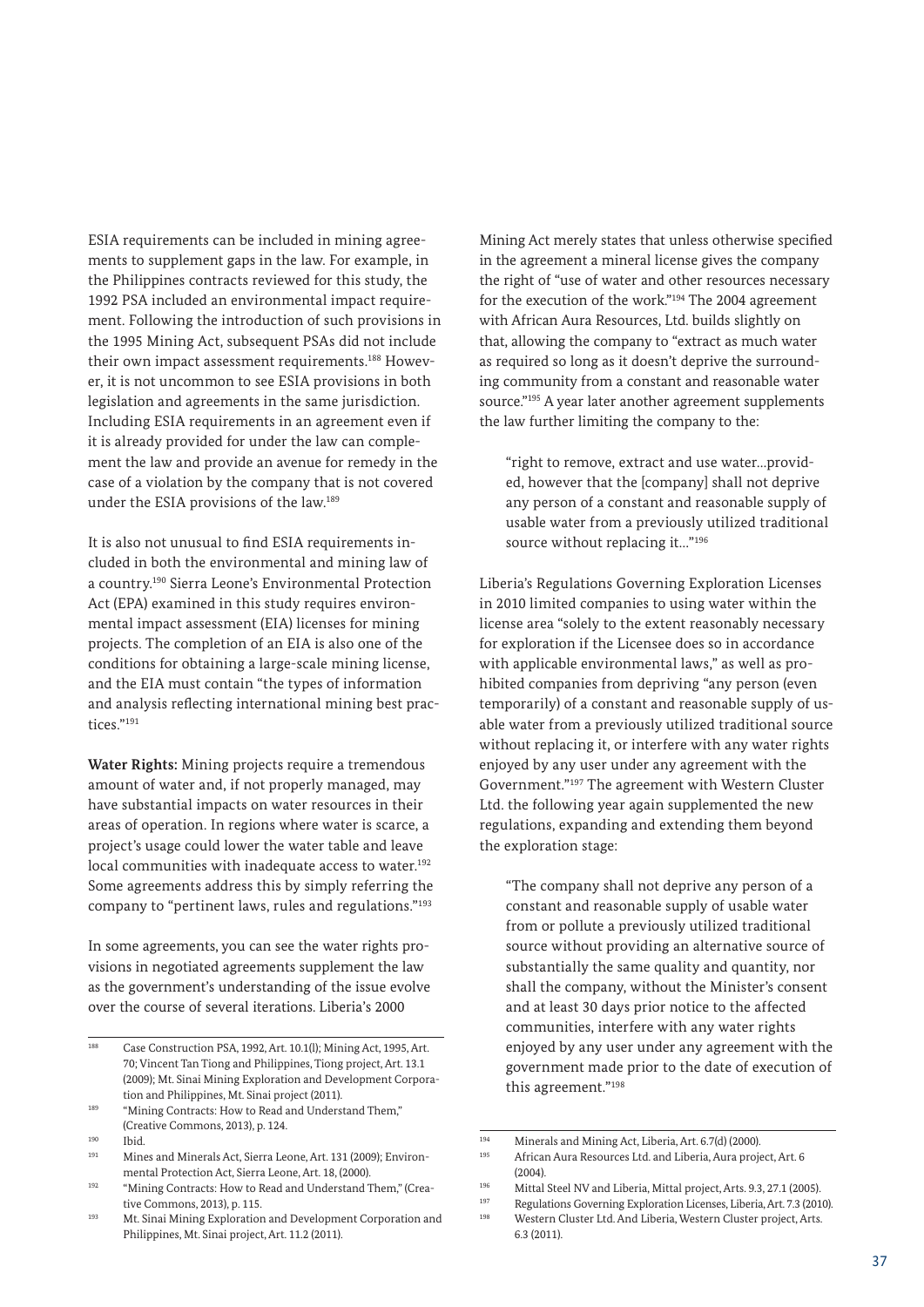Even these protections remain insufficient, a company's use or discharge of water remains conditional on it adopting the most water efficient management procedures and implementing a mechanism for recycling or reuse of water, but the example illustrates the role agreements can play in supplementing the provisions of a legal regime that is by nature slower to develop.<sup>199</sup>

**Community Development Agreements:** In an effort to ensure that local and affected communities see some benefit from the mining projects, countries are increasingly requiring companies to sign community development agreements (CDAs) and sometimes to establish community development funds. While provisions requiring CDAs can be included in either law or mining agreements, in the contract regime countries examined, the detailed terms and provisions these separate agreements need to include were much more frequently detailed in the mining agreements.200 In some countries with strong licensing regimes and indigenous populations, including Canada and Australia, the law requires consultation with the indigenous communities and allows companies to negotiate directly with, and make fund payments directly to, these communities.201 For those countries, these agreements are rare instances of negotiations in otherwise strict licensing-based regimes.<sup>202</sup>

# ECONOMIC LINKAGES AND LOCAL CONTENT

In the last decade, the idea that mining should be an engine of broad-based growth and development has reemerged. As laid out in the African Mining Vision, the key to this broad development is optimizing its linkages

<sup>202</sup> "Corporate Lawyers." Telephone interview. 17 March 2015.

to local economies.<sup>203</sup> Instead of focusing on maximizing government revenue from mining, countries should focus on obtaining optimal benefits. In this strategy, governments can sacrifice some short-term fiscal benefits for medium-to-long-term non-fiscal benefits. In this context, the ability to negotiate, if done correctly, can be quite beneficial in giving the governments the flexibility to optimize economic linkages.<sup>204</sup>

One way to optimize a mining operation's linkages to local economies is through local content provisions. They aim to develop a competitive local workforce, create employment opportunities for citizens, facilitate the transfer of technology, and advance the domestic private sector.205 The need to grow the desired economic linkages while maintaining the economic viability of different projects can require a level of flexibility difficult to achieve solely in generally applicable law. As discussed above, local content provisions need to be specific to the project, and a number of experts and government officials interviewed believe that negotiated agreements can complement generally applicable laws with more detailed provisions.<sup>206</sup>

**Employment:** A case in point comes from the Philippines: In the Philippines, the Mining Act requires companies to give preference to qualified Filipino citizens. PSAs like Mt. Sinai and Vincent Tan Tiong go further in requiring their companies to create time-tables for achieving certain percentages of Filipino citizens at all levels of employment.<sup>207</sup>

**Training:** To achieve the local employment requirements, most of the agreements in this study also include requirements for the training of nationals. These requirements, which typically include creation of a plan for training and promotion of staff, and requirements that the company replace expatriate staff with local employees who have completed that training, are

<sup>199</sup> Perrine Toledano and Clara Roorda, "Leveraging Mining Investments in Water Infrastructure for Broad Economic Development: Models, Opportunities and Challenges," CCSI Policy Paper, (March 2014).

<sup>&</sup>lt;sup>200</sup> Sierra Leone is one of the few countries that has tried to include detailed CDA requirements into Law ([http://www.sdsg.org/](http://www.sdsg.org/wp-content/uploads/2011/06/Sierra-Leone-Mines-Minerals-Act-2009.pdf) [wp-content/uploads/2011/06/Sierra-Leone-Mines-Miner](http://www.sdsg.org/wp-content/uploads/2011/06/Sierra-Leone-Mines-Minerals-Act-2009.pdf)[als-Act-2009.pdf\)](http://www.sdsg.org/wp-content/uploads/2011/06/Sierra-Leone-Mines-Minerals-Act-2009.pdf) and adopt a model CDA [http://www.nma.gov.](http://www.nma.gov.sl/content.php?p=show_news&id=73) [sl/content.php?p=show\\_news&id=73](http://www.nma.gov.sl/content.php?p=show_news&id=73) - While having the virtue of making mandatory some fundamental principles of CDAs, this process is also criticized for making CDAs a box ticking exercise for companies and not being flexible enough to accommodate community-specific needs.

<sup>&</sup>lt;sup>201</sup> "Mining Contracts: How to Read and Understand Them," (Creative Commons, 2013), p. 145.

<sup>203</sup> African Union,"African Mining Vision." African Union. (February 2009).

<sup>204</sup> "Government Official." Telephone interview. 19 March 2015.

<sup>205</sup> Local Content Laws and Contractual Provisions, Columbia Center on Sustainable Investment, available at [http://ccsi.colum](http://ccsi.columbia.edu/work/projects/local-content-laws-contractual-provisions)[bia.edu/work/projects/local-content-laws-contractual-provi](http://ccsi.columbia.edu/work/projects/local-content-laws-contractual-provisions)[sions.](http://ccsi.columbia.edu/work/projects/local-content-laws-contractual-provisions)

<sup>206</sup> "Government Official." Telephone interview. 22 April 2015.

Mining Act, Philippines, Art. 62 (1995); Mt. Sinai Mining Exploration and Development Corporation and Philippines, Mt. Sinai project, Art. 13.1 (2011); Vincent Tan Tiong and Philippines, Tiong project, Art. 13.1 (2009).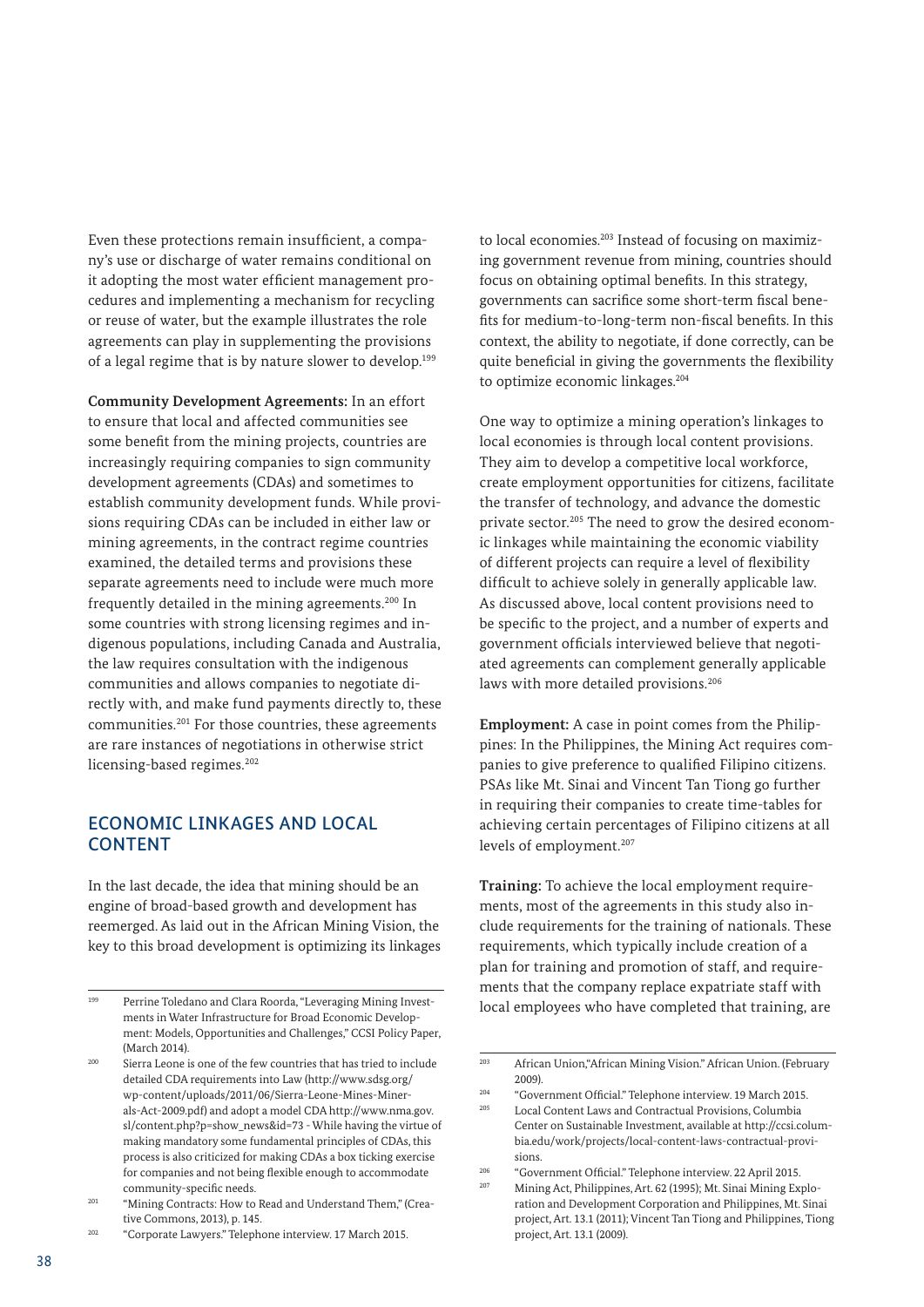often negotiated in agreements.208 The minimum annual expenditures for training when required are often set in agreements.<sup>209</sup>

**Technology Transfer:** In the study countries, technology transfer provisions appear much more frequently in contracts than in the reviewed legislation. Joint venture agreements are by design particularly suited to encourage technology transfer.

**Procurement:** Local procurement provisions are often dealt with in agreements. The success of these provisions is dependent on solid drafting. The definition of what are "best efforts", what constitutes a contractor, a good or service from that country, or what is meant by "local" and "competitive" must be carefully defined to avoid questions of interpretation and ensure the appropriate parties benefit. This is an area where countries could benefit from model mining agreements that ensure such key terms are well defined and standardized. 210

Addressing these provisions in agreements can create problems for countries that are members of the World Trade Organization (WTO), as the national treatment obligation clause of the WTO prevents foreign companies from being forced to purchase local goods or services if a better quality or priced alternative exists outside the country. Local procurement provisions in those countries often only require preferential treatment and do not or cannot specify sanctions for noncompliance.211

**Value Addition:** Most local content provisions are "upstream" linkages, designed to incorporate local involvement in mining and mine supporting operations. But local content also includes "downstream" linkages designed to provide value addition to the raw materials being mined.<sup>212</sup> Beneficiation and other value addition activities are attractive to governments because of

<sup>211</sup> Ana Maria Esteves, Bruce Coyne, Ana Moreno, "Enhancing the subnational benefits of the oil, gas and mining sectors," Revenue Watch Briefing, (July 2013).

the economic benefits, but they can be very expensive operations with very low-profit margins, making them economically unfeasible in many cases.<sup>213</sup> They are also very project specific and so are generally dealt with in agreements where they can be contentious negotiation points. One executive recounted his company's "endless" debates with the government in Liberia that was advocating for local beneficiation provisions during negotiations. The two sides ultimately agreed to a requirement that the company undertake a feasibility study.<sup>214</sup> Liberia's agreement with Western Cluster Ltd. for an iron ore mine included a representative provision illustrating the specificity required for value-addition:

"The Company will work towards and assist the Government in achieving the policy of the establishment or expansion of downstream metals processing facilities in Liberia in relation to pelletization or other further beneficiation, refining and/or metals manufacturing and fabricating (to the extent not already carried out by the Company pursuant to an approved Feasibility Report) if, in light of recognized economic, technical and scientific standards, the Iron Ore mined by the Company is amenable to such additional activities and provided it is economically and practically feasible to do so…

Within five years of first production the Company must finance a pre-feasibility study for the establishment in Liberia of a facility for the next value added step in the transformation of Iron Ore into steel. "Value added" means at a minimum both an increase in value and an increase in purity (grade) of the Product(s) of the Company's Mine(s). If at the time of the study the parties cannot agree on the appropriate next value addition step or steps, the parties will select an international expert in iron and steel production to define the appropriate focus of the pre-feasibility study, with the costs of such expert to be shared equally by the Government and the Company."215

<sup>208</sup> Semafo Burkina Faso S.A. and Burkina Faso, SEMAFO project, Arts. 6, 7.1 (2007); "International Advisor." Telephone interview, 23 April 2015.

<sup>209</sup> Cam Iron SA Agreement, Arts. 10.16, 32.3-6,33.1-3, Mittal Steel Agreement, 2005, Art. 11-13; Koidu Holdings SA and Sierra Leone, Koidu Kimberlite project, Art. 10,11 (2010).

<sup>210</sup> "International Advisor." Telephone interview. 5 March 2015.

<sup>&</sup>lt;sup>212</sup> "Mining Contracts: How to Read and Understand Them," (Creative Commons, 2013), p. 159.

<sup>&</sup>lt;sup>213</sup> Ibid.<br><sup>214</sup> "Can

<sup>214</sup> "Corporate Representative." Telephone interview. 6 March 2015.

<sup>215</sup> Western Cluster Ltd. And Liberia, Western Cluster project, Arts. 6.5 (2011).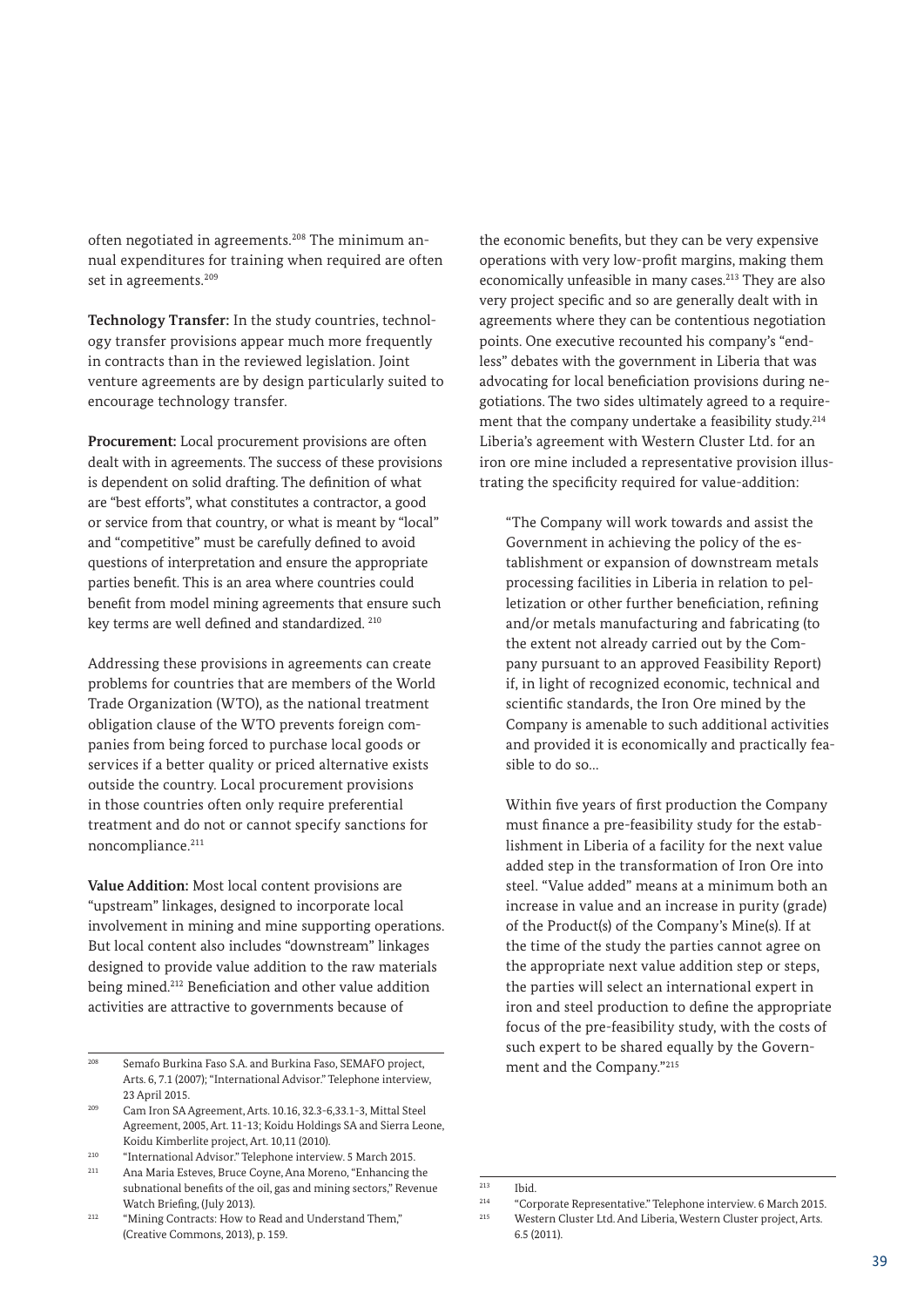**Infrastructure:** One of the biggest challenges to mining in developing countries is infrastructure.<sup>216</sup> Largescale mining projects have tremendous infrastructure demands to bring heavy machinery, equipment, supplies, and staff to the mining site and mined ore from the site. Transportation infrastructure including roads, railways, airstrips or even seaports might be required. There will be tremendous energy, water, communications and other logistical needs. Frequently, little of this is available at often remote mining sites at the beginning of projects. If it does not exist or is not in usable shape, it will have to be built or refurbished.<sup>217</sup> As discussed above, due to the unique infrastructure needs of each project and their significant scale and costs, infrastructure was regularly cited by interviewees as frequently needing the flexibility and specificity provided by mining agreements.218 In some instances, separate infrastructure agreements are required to supplement the mining license. In Mozambique, the Moatize coal mine was put out for tender separately from the tender for the project to construct a railway to transport the coal. This separation can be problematic however, and has caused severe logistical constraints for the Moatize mine.<sup>219</sup>

As explained above, third-party access to infrastructure is another instance where agreements are often negotiated to supplement the law. One way to increase economic linkages is to require companies to give third parties the right to access certain infrastructure to the extent that it does not interfere with the companies' operations. Governments can even mandate certain routes for roads or railroads or locations for infrastructure such as power plants to increase its benefit for third parties.<sup>220</sup> The agreement between Ivanhoe Mines and the government of Mongolia provides for third party access to certain public use infrastructure/ services including, "roads, power, water/heating systems, water drawing facilities…schools, hospitals…an airport [and] community centers." Ivanhoe is allowed to recover the costs of this access by charging tolls for

<sup>220</sup> "International Advisor." Telephone interview. 23 April 2015.

its usage.221 Some companies have argued that having to share infrastructure with third parties who may have different standards for usage and maintenance can jeopardize a company's supply chains, and in some agreements, they still negotiate for an exclusive right to use and to decide who else may use infrastructure it has constructed.222 The very specific nature of these rights and how they might benefit third parties require agreements, but the conflicting priorities of the company and the government on this provision can result in very lengthy negotiations.223 The agreement for the Simandou iron ore project in Guinea took a number of years, in part due to negotiations over the 650km railway and deep-sea port the project required and their availability for third-party access.<sup>224</sup>

### OTHER PROVISIONS

**Term:** The duration of a mining agreement is typically either for a set period of time as established in the agreement or by legislation, or for the economic life of the mine. DRC has done both, awarding licenses for the life of the mine in its joint venture projects, and using fixed terms in its mineral agreements.<sup>225</sup> The purpose of both systems is to offer companies a sufficiently long period to allow it to recoup its investment and make a profit.<sup>226</sup>

In study countries, fixed terms, which are more widely used and decreasing in length, are usually set in the mining laws or regulations. In the only country where agreements included a different length of term than in the legislation, Afghanistan, the law allowed for exploitation licenses for up to 30 years initially and the

<sup>216</sup> "Government Official." Telephone interview. 21 April 2015.

<sup>217</sup> Allen & Overy, "Guide to Extractive Industries Documents – Mining," 2013, op. cit., p. 7.

<sup>218</sup> "International Advisor." Telephone interview. 23 April 2015; "Government Official." Telephone interview. 21 April 2015.

<sup>219</sup> "Corporate Lawyer." Telephone interview. 4 March 2015; "Thai Company at Advantage in Bidding for New Railway," AllAfrica. com (4 August 2013).

<sup>221</sup> vanhoe Mines Ltd, Rio Tinto International Holdings Ltd. and Mongolia, Oyu Tolgoi project, Arts. 7.14, 7.16 (2009).

<sup>222</sup> "Corporate Executive." Telephone interview. 19 March 2015; Allen & Overy, "Guide to Extractive Industries Documents – Mining," 2013, op. cit., p. 8.

<sup>223</sup> "International Advisor." Telephone interview. 23 April 2015.

<sup>224</sup> Mark Aplin and Glen Ireland, "Will Simandou Deliver on the Promise of Shared-Use Mining Infrastructure in Sub-Saharan Africa?" Infra Share, June 2014; "International Advisor." Telephone interview. 23 April 2015.

 $225$  DBB Resources Corporation and DRC, Manomin project (2009); Entreprise Minière de Kisenge Manganese, Cluff Mining Ltd. and DRC, Kisenge Manganese project (1998).

<sup>&</sup>lt;sup>226</sup> "Mining Contracts: How to Read and Understand Them," (Creative Commons, 2013), p. 20.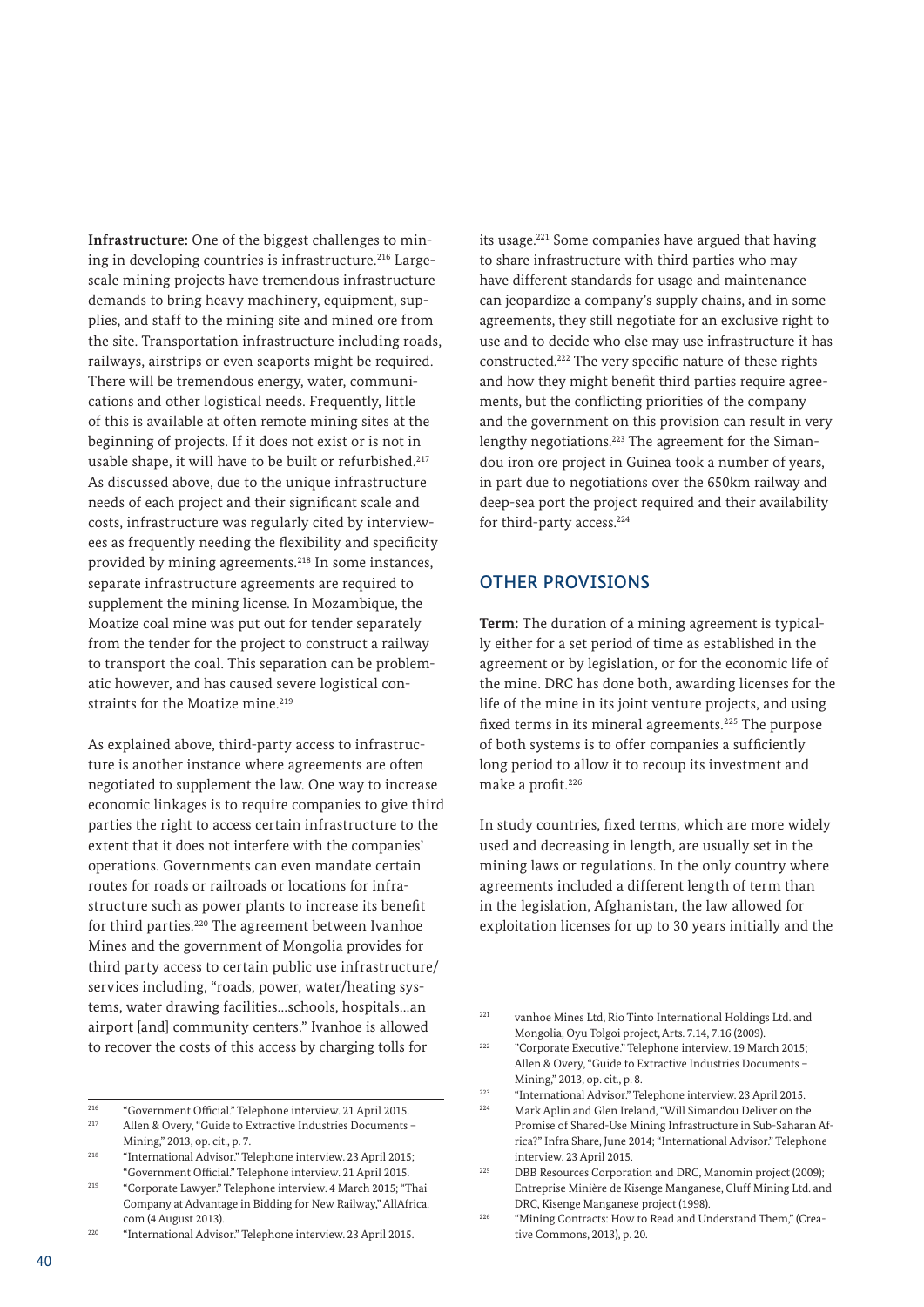agreements under that law actually restricted it to an initial 10 years.<sup>227</sup>

**Stabilization clauses:** Stabilization provisions, which are discussed in a previous section on when contracts are used, are largely unique to contracts. Unlike other key terms, interest in its inclusion is almost exclusive to companies and can be one of their primary motives in seeking a contract. In a few rare cases such as Chile and Peru, the legal framework provides for the possibility of stabilization clauses that supplement the law in exchange for higher tax or royalty rates. $228$ 

**Confidentiality:** To this point, confidentiality provisions have generally been addressed in contracts not legislation. As transparency increases, countries are approaching it in different ways. Some countries, including Liberia and Mozambique now require contract disclosure in legislation. Other countries prefer including clauses requiring public disclosure of contracts in the contracts themselves that can then be ratified.<sup>229</sup> The latter solution is seen as a quicker solution than passing a transparency law or amending an existing law.

**Dispute Resolution:** Dispute resolution mechanisms such as international arbitration (which is discussed in greater detail later in this paper) are generally seen in contract regimes where they are addressed in mining agreements. It is more often addressed there instead of in legislation because typically it is the company which desires its inclusion. This is common in developing countries where a company is concerned about the competence and independence of its judicial system.<sup>230</sup> The mining acts in Liberia and Mozambique, as well as the proposed new mining law in Afghanistan reviewed for this study, all expressly defer to the contracts to set their own dispute mechanisms.231 Dispute resolution

- <sup>227</sup> Minerals Act, Afghanistan, Art. 34 (2010); Khoshak Brothers Company and Afghanistan, Western Garmack Coal Occurance, Art. 3 (2012); Afghan Krystal Natural Resources Company and Afghanistan, Qara Zaghan Gold project, Art. 3 (2011).
- <sup>228</sup> Sachs, Toledano, Mandelbaum, with Otto, "Impacts of Fiscal Reforms on Country Attractiveness," 2012, op. cit., p. 360.
- <sup>229</sup> "Mining Contracts: How to Read and Understand Them," (Creative Commons, 2013), p. 205.
- <sup>230</sup> Allen & Overy, "Guide to Extractive Industries Documents Mining," 2013, op. cit., p. 16.

mechanisms can also sometimes be set out in investment treaties, agreements between states setting out terms and conditions for investment by the companies of one country in the other.<sup>232</sup>

**Periodic Review:** As discussed above, periodic review provisions are an obligation imposed on the parties to meet on a regular basis, upon request of one of the parties or following a trigger event. While this type of provision can be set in law in Tanzania, if it is included in contracts it can be more detailed, specifying the trigger events and the variables to be adjusted to adapt to the change in circumstances.

<sup>231</sup> Minerals Law, Afghanistan, Art.92 (2012); Minerals and Mining Act, Liberia, Art. 19 (2000); Mining Law, Mozambique, Art. 8.2 (2014).

<sup>&</sup>lt;sup>232</sup> "Mining Contracts: How to Read and Understand Them," (Creative Commons, 2013), p. 197.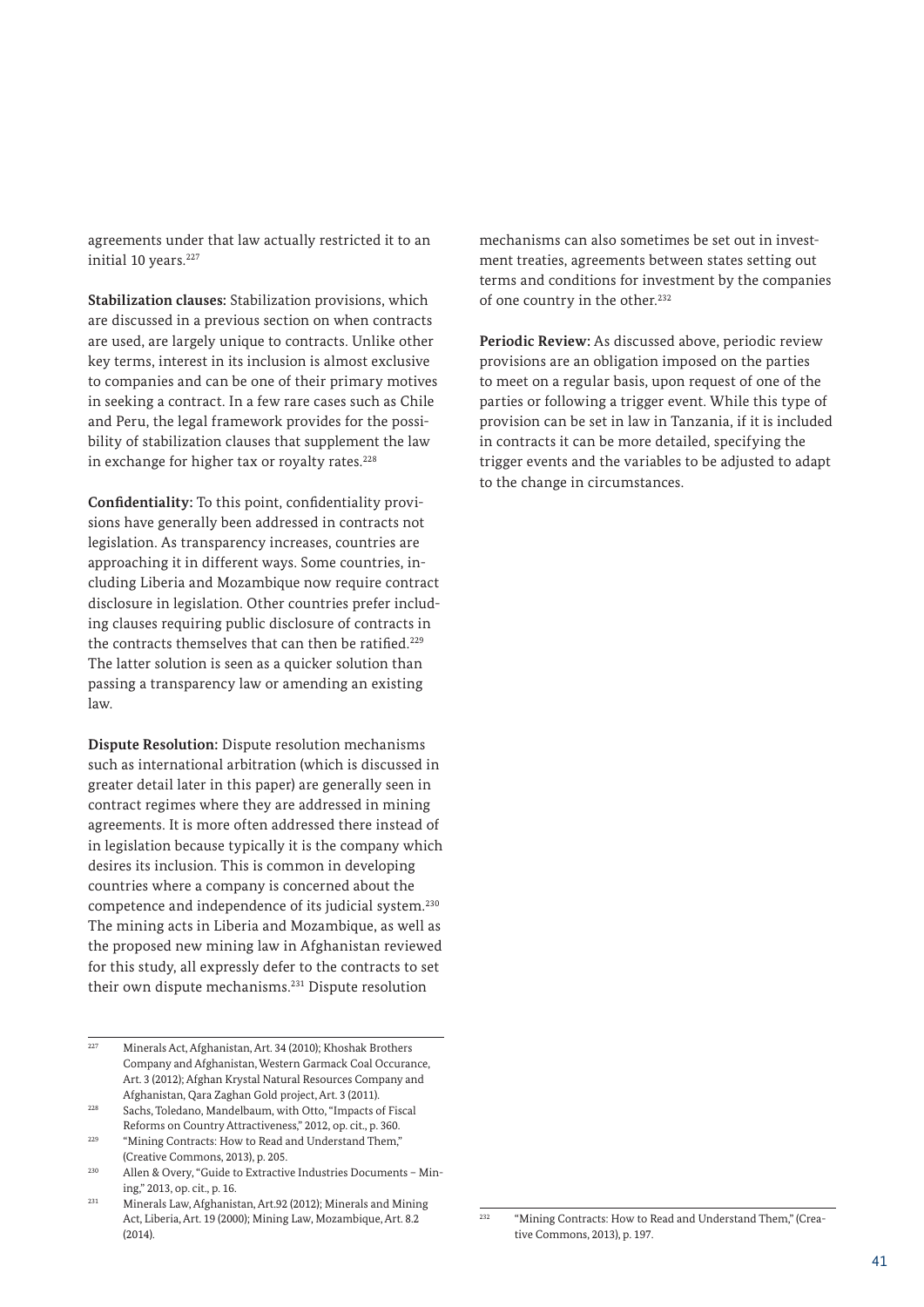# The Negotiation Experience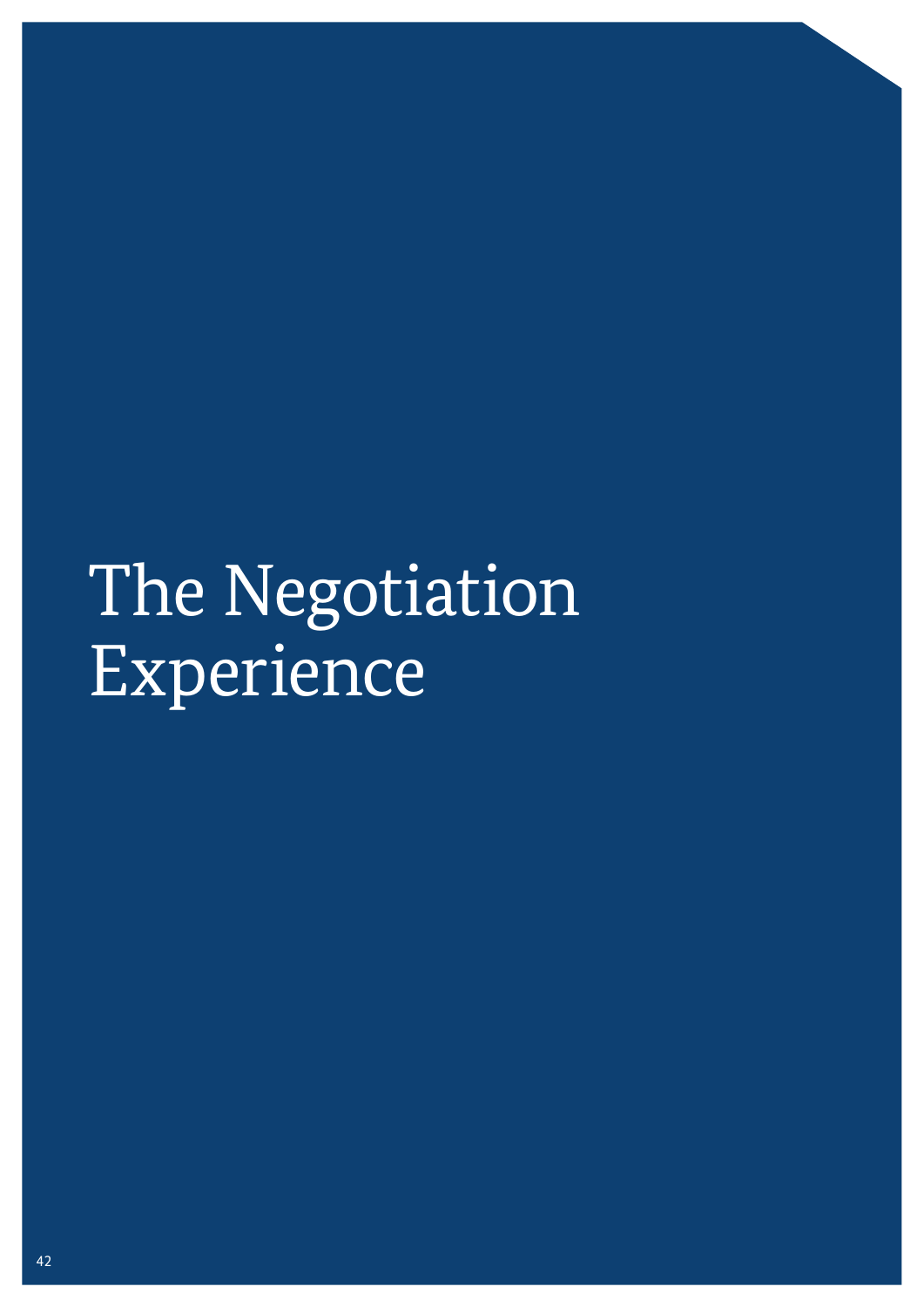This section of the report examines the experience of preparing for, negotiating, drafting, and implementing mining contracts and legislation. It includes information drawn from 44 interviews with 39 government officials, company representatives, external advisors, and civil society members on their experiences in the entire process of negotiating mining contracts in 18

countries. The report examines negotiation preparation activities such as the building of the negotiating teams and consultations with stakeholders. It reviews the negotiation itself, including points of contention within the agreement and issues that affect negotiations. Post-negotiation issues, such as implementation and monitoring, renegotiation, the use of model agree-

# AN EXAMPLE OF A MINING CONTRACT NEGOTIATION FROM A CORPORATE PERSPECTIVE

An executive who led the company team during the negotiation of an iron ore project in a West African country in the late-2000s related his experience:

The government had a large negotiation team that was well advised and was working off of a model development agreement. Nevertheless, negotiations were slow and lasted almost two years. It took a year to get the government to engage fully with the company and have concrete talks. Following three months of negotiation, there was a six-month period with little progress or communication, followed by another two months of negotiation before there was an agreement. This was highly problematic for the company because it was conducting exploration during these negotiations for the mining concession, and the longer the process took, the more the company was spending on exploration with no guarantee of reaching an agreement.

In part, the slow pace of negotiations was the result of several factors. The government's negotiating team included seven government ministers or equivalent officials. They were frequently distracted or called away by their other responsibilities. Capacity was also a problem, but this was mitigated to some degree by the government retaining experienced external advisors. On some points the company consulted with those advisors directly before negotiating with the government which made the process easier. The company had prepared for the negotiation by determining its opening positions and how far it would move on key issues. With that mandate, the company's negotiating team came in with a fair amount of discretion. The government's team did not have that same mandate.The power-centric approach to politics in the country and a lack of trust between officials on the government team restricted the

team's authority to agree to terms. The government's negotiation team also excluded representatives from the region where the project was located. Local leaders were so frustrated by their exclusion that they actually reached out to the company to ask for a seat at the table.

Another obstacle was the short-term focus of both sides. Individual government officials were seeking to secure political capital and company negotiators wanted to please their superiors by "winning" the negotiation. That approach requires a "loser" which undermines the long term prospects for the agreement. Approaching it as a partnership would have been better.

There were several particular points of contention during the negotiations. The first centered on local beneficiation, which is frequently an issue during negotiations around iron ore. The other was over periodic review of the agreement. From the company's perspective, negotiation is an uncertain, expensive, and time-consuming process that generates unnecessary uncertainty for its investment. The company neither wants nor sees the need to repeat that process in only a few years. Instead, the company preferred a pre-agreed to sliding-scale royalty or windfall tax.

Once the negotiations concluded and project operations began, the company did not refer to the agreement at all as so much of it concerned future goals that would not be relevant for the project for some time. The government came under heavy criticism for the deal and the general public perception was that it conceded too much.233

<sup>233</sup> "Corporate Representative." Telephone interview. 6 March 2015.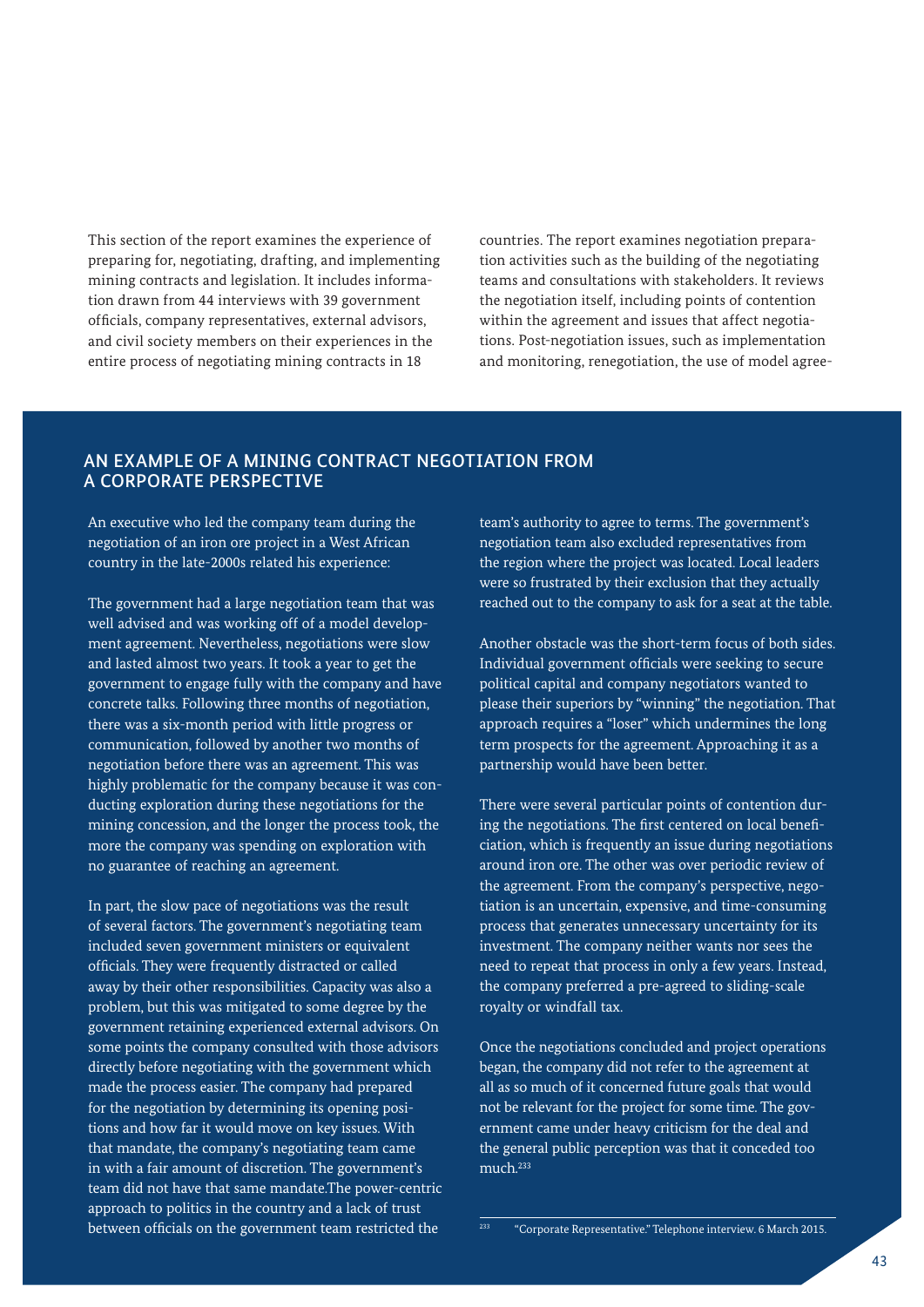ments and the question of external assistance, are also considered.

### PREPARING FOR CONTRACT NEGOTIATIONS

While the term "negotiation" tends to evoke images of people arguing across a long table (an essential aspect of any negotiation), the majority of the negotiation process is spent doing equally (if not more) important work in advance away from the table, including but not limited to conducting research and studies, drafting terms, reviewing the other side's proposed terms, and achieving internal consensus. Ideally, for governments and companies, walking into the negotiating room should be the culmination of many months or even years of advance work, and if the parties successfully reach an agreement, that is just the start of the work of implementation.<sup>234</sup> In many instances however, negotiations end in flawed agreements that are not in the interests of the country, precisely because the necessary preparatory work for negotiations, including feasibility studies and asset evaluations, was not carried out by the government.

Ideally, from a company perspective, unless it is negotiating an agreement for a surveyed or established mineral deposit, it generally will have spent a considerable amount of time and resources merely determining if there is even something to negotiate over. The company must conduct airborne geophysical surveys, mapping, and seismic analysis, often under reconnaissance permits, even just to identify potential sites for deeper exploration.<sup>235</sup>

If a mineral deposit is found, best practice, according to corporate representatives interviewed for this study, would have the company's project development team step in and conduct pre-feasibility and feasibility studies. The company would need financial analyses, including the development of a financial model that predicts the return on investment at different commodity prices. Mine design and site risks would need to be considered. Mining projects – particularly in developing countries – tend to operate in an enclave where they supply their own power, water, transport and ICT infrastructure,

but a project that might require a substantial additional infrastructure component, such as railways or a port for the export of bulk commodities, introduces additional complexities and requires even more analysis.236 The company would need to understand the political interests of the government, particularly the ruling party, as well as the political environment.<sup>237</sup> In an ideal scenario the company would also conduct social, environmental and human rights impact assessments to understand and mitigate such risks. Realistically speaking, companies generally only conduct such assessments if required by law or internal company policy. Human rights impact assessments are particularly rare.<sup>238</sup>

On the other side, in an ideal scenario, the government would be performing its own due diligence during this time. It is not enough to have a potential investor in the country's mining sector; it needs to be the right kind of investor.<sup>239</sup> Taking the time and effort to target and attract a world class investor with a history of success and a strong environmental, health and human rights track-record can be quite a political dilemma for a developing country. On one hand, as is often the case, it is in desperate need of the investment, development, employment opportunities and revenue that can come from mining and its government can be under intense political pressure to deliver those results. On the other hand simultaneously, weak institutions, political instability, recent past conflicts, or rumors of widespread corruption often mean that the country is considered high-risk, and as such is only attracting high-risk investors, junior companies, or companies with questionable records. Caught in this catch-22, it is tempting for a government to go after the quick resource flows and make a deal with the first company to arrive, setting a potentially dangerous precedent. The early investors and initial agreements set the tone for the sector and the wrong companies playing significant roles in the mining sector can attract more of the same and discourage responsible investors.<sup>240</sup>

<sup>&</sup>lt;sup>234</sup> "Corporate Executive." Telephone interview. 19 March 2015.<br><sup>235</sup> "Mining Contracts: How to Pead and Understand Tham." "Mining Contracts: How to Read and Understand Them," (Creative Commons, 2013), pp. 37-40.

 $\frac{236}{2}$  "Corporate Representative." Telephone interview. 6 March 2015.

<sup>237</sup> "Corporate Representative." Telephone interview. 9 March 2015.

Columbia Center on Sustainable Investment, "Governing Natural Resources: Lessons learned from good governance initiatives for extractive industry investments and large land-based agricultural investments," p.9, 11 November 2014; "International Advisor," Telephone interview, 29 April 2015.

<sup>&</sup>lt;sup>239</sup> "Government Official." Telephone interview. 19 March 2015. Ibid; Herbert M'cleod, "Sustainable development and iron ore

production in Sierra Leone: The next 50 years," International Growth Centre (9 December 2013).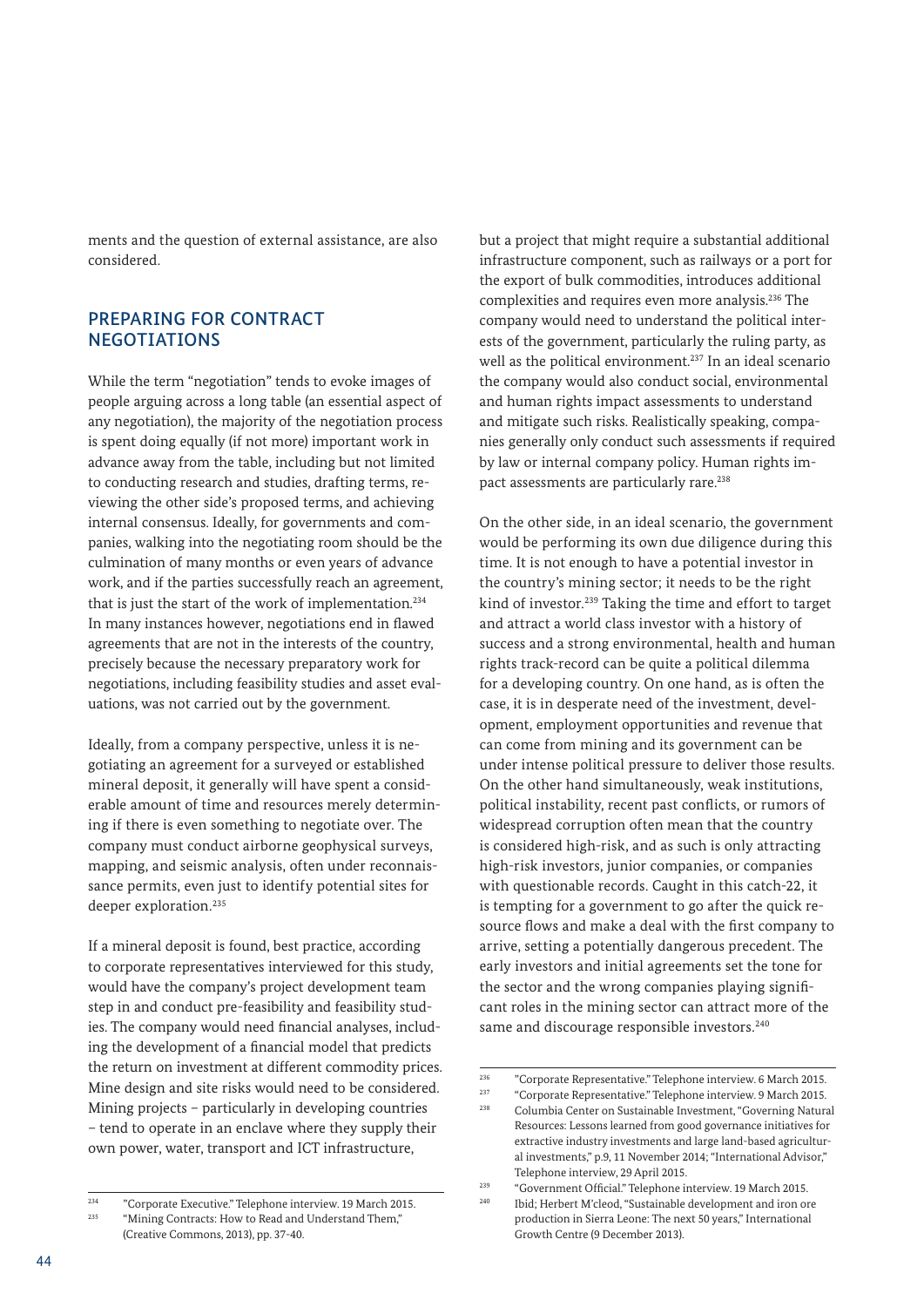If the company did not provide the necessary information in the process of seeking a license, the government should investigate the company's past experience, expertise, finances, environmental and human rights records, etc. Best practice would have it require the company to share its feasibility report.<sup>241</sup> The goal is to uncover anything that could potentially prevent a company from fulfilling its obligations. This exercise is particularly important for small junior companies or privately-held company suitors whose record is not as transparent or well documented as publicly-listed companies. This research can, and often is, done by the government itself, but thorough due diligence can be a complex process, and governments often lack the necessary expertise and capacity. In such cases governments could choose to hire outside firms that specialize in such investigations.<sup>242</sup>

### CONSULTATIONS WITH STAKEHOLDERS

In addition to these preparations, many of those interviewed emphasized that both sides should consult with other stakeholders, particularly sub-national governments, CSOs and local communities in the area of the proposed project. There is increasing international recognition that local communities must be consulted and made part of public decisions that will affect them, and the principle of free, prior, and informed consent (FPIC) protects the right of indigenous peoples to also be consulted on matters that can affect their interests.243 Governments and companies should ideally continue this engagement throughout the process, though this is frequently reported not to be the case. While on rare occasions CSOs might be in the negotiating room – Afghanistan EITI was present as an observer during past negotiations – most likely the opportunity for local communities, indigenous peoples, and CSOs to make their concerns heard will come during pre-negotiation consultations.<sup>244</sup> A civil society representative noted that the government engaged with them in advance of negotiations for a mining agreement. However, despite the CSO's efforts to have local communities included in the actual negotiations,

they were not consulted in any way during talks, nor did the government or the company come back after the deal was completed to inform the people what was agreed to.245

Not only are consultations critical to achieving FPIC from communities, they are also an important step in setting reasonable expectations for the timeline and revenue of a project. Increasing expectations of the benefits that will come from a mining project is an issue companies and governments should be very sensitive to, as failure to achieve unrealistic expectations can create resentment towards both the government and the company.246 Frequently however, what happens are overly optimistic predictions by credit seeking politicians or company statements to shareholders that only serve to inflate public expectations.<sup>247</sup>

Despite their importance there is considerable variance in whether and how consultations are conducted in the countries studied. The government in the Philippines, for example, holds consultations with the public, local government units and indigenous people (when projects are located in or around ancestral land). In Burkina Faso, the government goes to local communities to discuss the mine and the development plan with them. But in a number of surveyed countries, consultations were not done at all.<sup>248</sup> Civil society organizations "Mining Contracts: How to Read and Understand Them," (Creative Commons, 2013), p. 109. "Mining Contracts: How to Read and Understand Them," (Creative Commons, 2013), p. 109. in Azerbaijan report that neither the government nor the companies consult with them at any point in the negotiation process. Often in past negotiations in Mozambique, local communities were not involved which had a negative effect on subsequent interactions between companies and local communities as well as subsequent negotiations for other mining projects.<sup>249</sup>

<sup>241</sup> "International Advisor 1." Telephone interview. 22 April 2015.

<sup>&</sup>lt;sup>242</sup> "Mining Contracts: How to Read and Understand Them," (Creative Commons, 2013), p. 48.

<sup>243</sup> Negotiations Portal for Host Country Governments, available at: www.negotiationsupport.org (last visited 31 March 2015).

<sup>244</sup> "Government Official." Telephone interview. 4 March 2015.

<sup>245</sup> "Civil Society Representative." Telephone interview. 17 March 2015.

<sup>246</sup> "Corporate Executive." Telephone interview. 19 March 2015. <sup>247</sup> "Mining Contracts: How to Read and Understand Them," (Creative Commons, 2013), p. 109.

<sup>248</sup> "Corporate Representative." Email interview. 18 March 2015; "Government Official." Telephone interview. 4 March 2015.

<sup>249</sup> "Civil Society Representative." Telephone interview. 6 March 2015; "Corporate Representative." Telephone interview. 9 March 2015.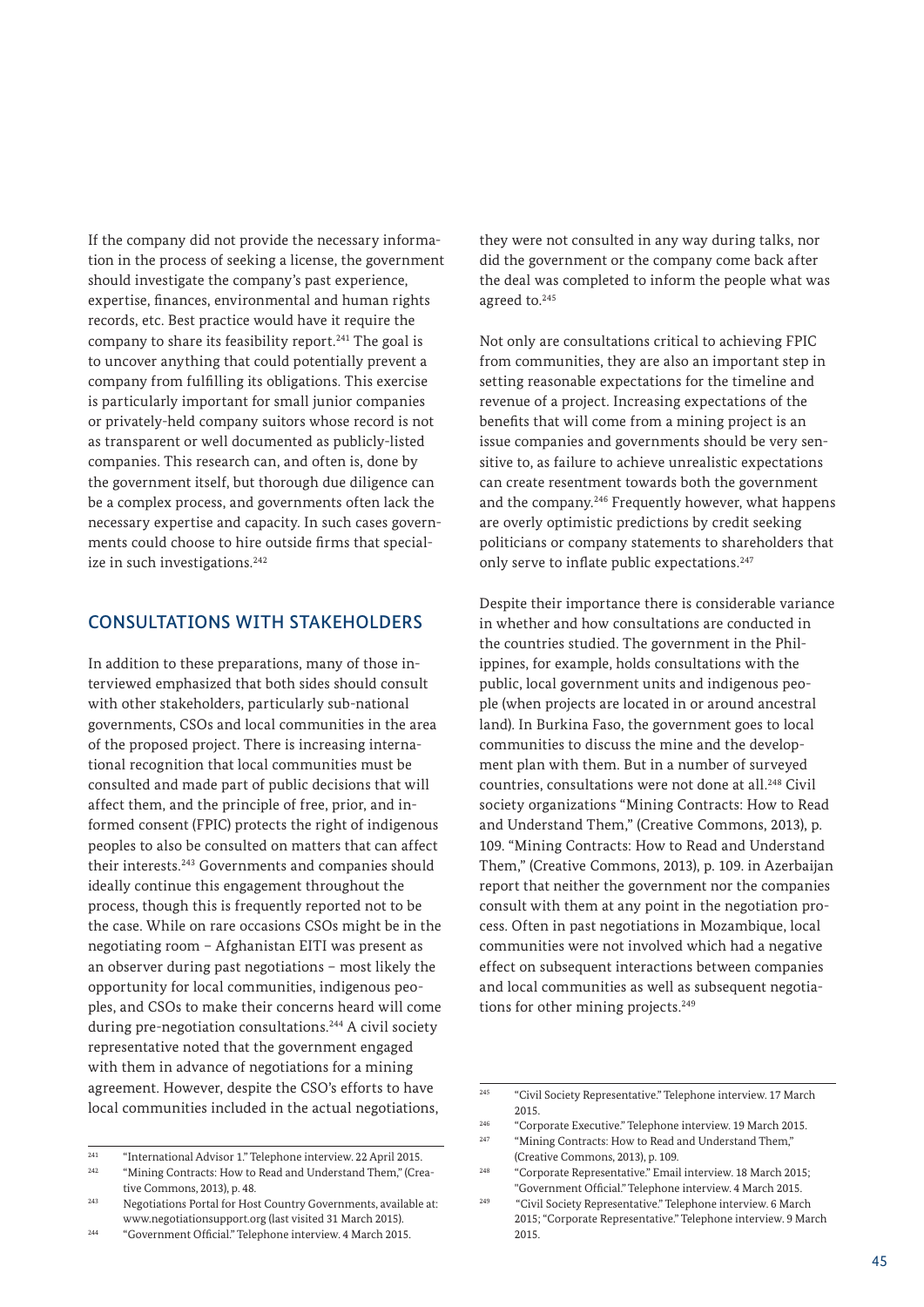# BUILDING A NEGOTIATION TEAM

One of the most significant decisions in the negotiation process is determining the composition of the negotiating teams.250 The structure of the government's team can vary significantly, depending on the importance of the project, the complexity of the agreement, and/or the country's governance structure. Typically government teams are led by the ministry responsible for mining, an inter-ministerial commission (IMC) or the national mining company, if it exists.251

An IMC generally includes high-level representatives of relevant ministries responsible for finance, environment, economic planning, and labor. Ideally, members should have experience working together and on multiple negotiations. The team in Liberia negotiating its major mining licenses is led by the Minerals Technical Committee, giving it the authority to make high-level decisions during negotiations. In Sierra Leone, a Minerals Advisory Board advises the Minister.<sup>252</sup> Cameroon has a similar structure comprised of a strategic counsel for negotiating mining contracts that includes political and technical units. Ministers sit on the political unit, technical advisors sit on the other, and six or seven ministries can be represented at a negotiation.253 Some advisors would suggest it is best that the leader of the negotiating team or the IMC not be a minister or other political appointee, but the leader does need to be someone with access to, and the full support of, the head of government.<sup>254</sup>

Even when not led by an IMC, the government team can be expected to include representatives from mining-related ministries including Justice, Finance, and Strategic Planning. Ideally the ministries of Environment, Labor, and the National Investment Commission (where they exist) would also be included.255 Best practice would include a representative from every ministry that will be affected by the agreement in the negotiating team. The result can often be a large negotiating team which can create problems includ-

#### **INTERVIEWEES' RECOMMENDED BEST PRACTICES FOR GOVERNMENTS IN NEGOTIATIONS**

- Negotiating team, especially the team leader, must have the full support and confidence of the head of government
- Team leader should not be a minister or other political appointee. Better if led by an experienced civil servant
- Team should include representatives from every ministry the contract will involve
- Government team should have experience working together and should stay together to oversee implementation
- Government should be willing to invest in hiring expert assistance
- Government must do its homework on its mineral resources and the company
- Negotiations should take place in the host country and in a language with which the government team is comfortable
- Include local lawyers in the team to get experience and be trained by the outside advisors
- Government should draft agreement so they are clear what was agreed to
- Set negotiation timetable
- Get access to the data used in the company's feasibility study

ing confusion, internal conflict and a divided front at the negotiating table. For that reason, some countries prefer to have a larger advisory team when preparing for negotiations, but keep the actual negotiation team itself small.

Best practices would be for the government's negotiating and/or advisory teams to meet shortly before meeting with the company to go over key points and its national negotiating position. The Cameroonian government uses these meetings to set its priorities and its non-negotiable terms, for example.256 This should take into account the stakeholder consultations, impact assessments, feasibility studies, and the differing priorities and positions of all the relevant govern-

<sup>250</sup> "International Advisor 1." Telephone interview, 29 April 2015. <sup>251</sup> "Mining Contracts: How to Read and Understand Them,"

<sup>(</sup>Creative Commons, 2013), p. 23. <sup>252</sup> Minerals Act, Sierra Leone, Art. 107.3 (2009).

 $^{253}$  "Government Official." Telephone interview. 17 March 2015. <sup>254</sup> "International Advisor 1." Telephone interview. 27 April 2015;

<sup>&</sup>quot;International Advisor 2." Telephone interview. 27 April 2015. <sup>255</sup> "Mining Contracts: How to Read and Understand Them," (Creative Commons, 2013), p. 24.

<sup>256</sup> "Government Official." Telephone interview. 17 March 2015.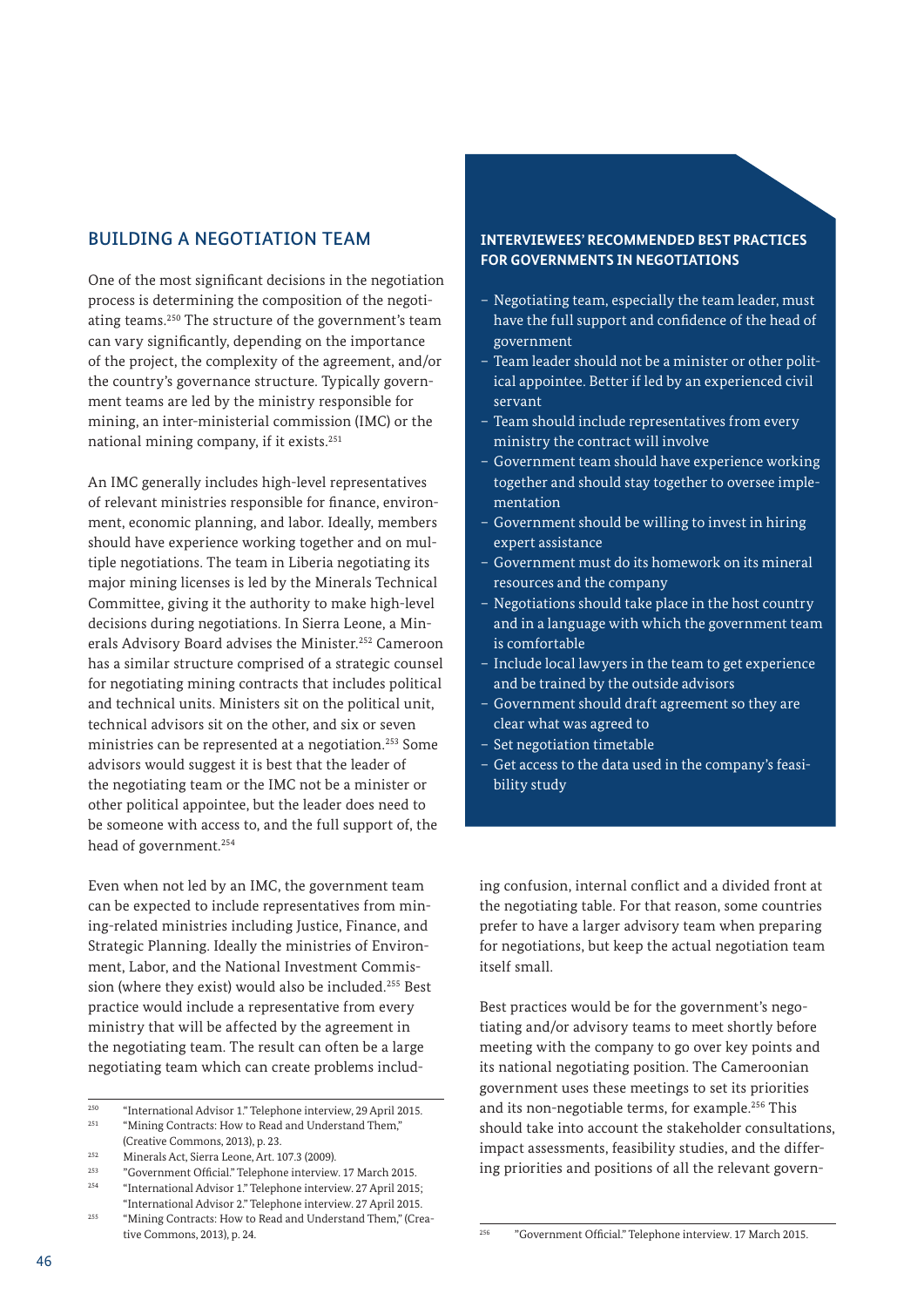ment ministries and agencies.<sup>257</sup> This might involve 30-40 people in a room discussing negotiation strategy. This process is important not just for achieving consensus on the issues before going into the negotiating room and identifying areas where more information or assistance is necessary, but also for getting buy-in from the other government agencies. Having broad-based inter-governmental support from the outset can prevent the development of opposition to the agreement within government.<sup>258</sup>

The company on the other side of the table is simultaneously putting together its team. Similarly, interviewed corporate representatives highlighted the amount of variation in the composition and size of the negotiating team, depending on the company involved, its relationship to the government and the size of the project. Small projects involving junior companies might involve a team of only five or less, just one or two business development or strategy specialists including the financial modeler, the company's in-country representative, a lawyer, and possibly a technical person (geologist, infrastructure expert, etc.).259 Situations where the scope for negotiation is fairly limited, such as World Bank or IFC auction leading to an agreement, the small team might be all that is necessary.<sup>260</sup> Teams for larger projects might also include engineers, economists, the company's country manager, marketing and finance advisors and legal teams including both in-house and outside counsel.261 Some companies will also include community relations and corporate social responsibility specialists.<sup>262</sup> Depending on how important the company considers the project to be, it might also include high-level corporate representatives, even the CEO. The negotiations for the license for the Moatize coal mine in Mozambique, for example, involved 20 people spread out between Mozambique and the company's home office.<sup>263</sup>

### CONTRACT NEGOTIATIONS

It is only after all of those preparations are concluded that both sides commence the actual negotiation process. The process should take place in the host country and both negotiations and drafts of the agreement should be in a language with which the government team is comfortable.264 The two sides will spend comparatively little time in actual/face-to-face contract negotiations. Once the process starts, frequently with the company responding to the government's proposed draft mining agreement circulated in advance of the first negotiation session, days of negotiation might be interspersed over months while drafts are exchanged and reviewed, new drafts are developed, and internal consensus or approval sought.265 Interviewees frequently cited several issues as particular points of contention that have held up or dominated negotiations. These include: stabilization, royalties and other fiscal provisions and state participation.

The first and most often referenced source of contention between the parties relates to **stabilization provisions.** Governments have a clear interest in limiting the scope of stabilization clauses. Such clauses can reduce a country's ability to respond to economic and political developments. For companies, stabilization clauses provide assurance against their investment being subject to unpredictable legal, regulatory or political changes that could affect the commercial viability of the project, such as a change in the applicable level of tax on a project.<sup>266</sup> From a company perspective it can also serve as protection, as the bargaining power shifts from companies in the early stages when governments are anxious for investment, to the governments as a project develops and the company commits large amounts of capital which cannot be withdrawn from the country.267 It is in the interests of both parties to keep stabilization clauses narrowly focused on fiscal provisions and limited in time and scope, typically just long enough for the company to recoup the costs of its investment plus a reasonable return on that investment. Overbearing stabilization clauses can actually

 $\frac{262}{263}$  Ibid.

<sup>257</sup> Negotiations Portal for Host Country Governments, available at: www.negotiationsupport.org (last visited 31 March 2015).

<sup>258</sup> "International Advisor." Telephone interview. 5 March 2015.

<sup>&</sup>lt;sup>259</sup> "Corporate Executive." Telephone interview. 19 March 2015.<br><sup>260</sup> "Corporate Laurear" Telephone interview. 4 March 2015.

 $^{260}$  "Corporate Lawyer." Telephone interview. 4 March 2015. <sup>261</sup> "Corporate Representative." Telephone interview. 9 March 2015.

<sup>263</sup> "Corporate Lawyer." Telephone interview. 4 March 2015.

<sup>264</sup> "International Advisor 1." Telephone interview. 22 April 2015.

<sup>265</sup> "Corporate Executive." Telephone interview. 19 March 2015; Mining Guide

<sup>266</sup> Negotiation Support: Glossary, available at [http://negotiation](http://negotiationsupport.org/glossary/stabilization-clause)[support.org/glossary/stabilization-clause](http://negotiationsupport.org/glossary/stabilization-clause) (last visited 31 March 2015).

<sup>267</sup> Otto, "Mining Royalties," 2006, op. cit., p. 82.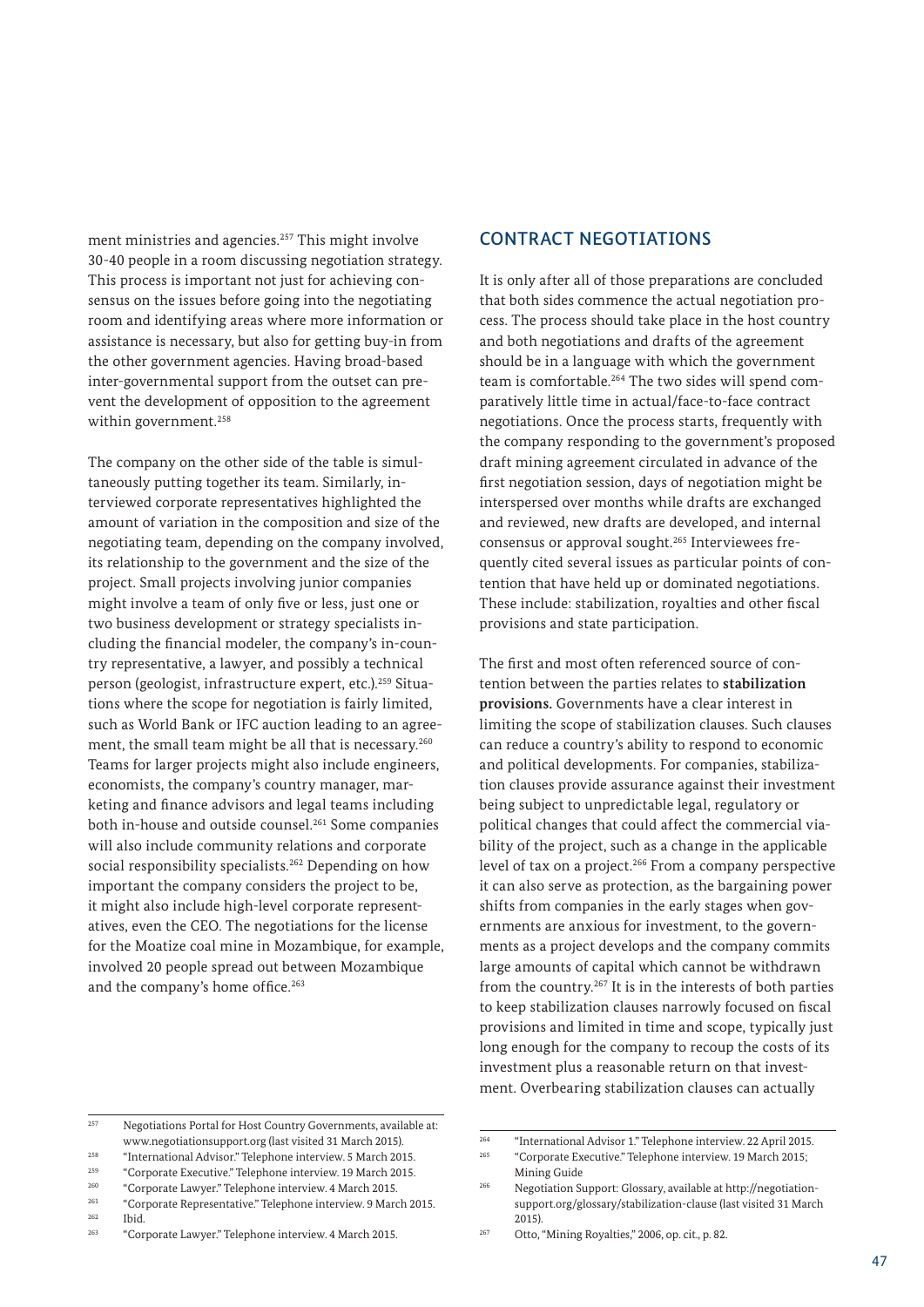undermine the stability of the overall agreement and force renegotiation when they are too restrictive on a government's ability to implement important or necessary policy changes.<sup>268</sup>

Periodic review provisions, usually time-based though occasionally triggered by certain specified events, are increasingly being seen.269 A five-year review provision was included in Liberia's mining contracts. Periodic review can provide some flexibility. It is an acknowledgement that changes occur over the course of a project and allows for review of the agreement in light of current circumstances to see if any renegotiation is necessary. While companies are quick to request renegotiation when it is in their interest, they tend not look favorably upon a periodic review mechanism that provides governments with a similar opportunity. Most see it as undercutting the security of the deal and creating the possibility of having to repeat a time- and resource-consuming negotiation process again just a few years later.270 As one company representative put it, "[Periodic review] makes a mockery of the two years they spent negotiating the original deal."271 Corporate reception to the provision improves if the period between reviews is extended or is triggered by certain events, such as mineral prices exceed a certain range.<sup>272</sup>

The other most frequently invoked points of contention were aspects of the **fiscal provisions** aside from the stabilization issue, particularly **royalties.** It was regularly described as the area where negotiators spent the most time.273 Discussions typically are more complex than merely setting a royalty rate, for example. The mineral valuation process on which royalties are based can be susceptible to manipulation if not well drafted. Governments frequently lack a clear understanding of the size and grade of mineral deposits, as well as the experience or capacity to build their own financial models or analyze those of the companies, putting them at a distinct disadvantage in this area of negotiations.

<sup>268</sup> Natural Resource Charter, "Precept 4. Fiscal Regimes and Contract Terms," 6 August 2014.

<sup>270</sup> "Corporate Representative." Telephone interview. 9 March 2015.

Another regularly invoked issue was **state participation,** via paid equity, carried equity or free carry.<sup>274</sup> Project schedules and time frames for development were also mentioned. From the company perspective, governments always want a more aggressive schedule. But if you start with an impossible schedule you are only creating the basis for future problems.275 Other regularly cited provisions include the details of local content, such as fixed percentages and schedules, local beneficiation, and third party access to infrastructure.<sup>276</sup>

### ISSUES AFFECTING NEGOTIATIONS

Disagreement over specific clauses is just one of the issues that can hinder negotiations and undermine efforts to reach an agreement. Respondents raised a number of issues many governments face that have negatively impacted negotiations, including:

**Capacity:** According to many of those interviewed, despite the economic scale of mining most countries do not understand the industry or the market. One lawyer described the lack of understanding of basic concepts in his conversations with government officials as "mind-blowing."277 They are often inexperienced and lacking basic understanding of all areas of the process. Advice is needed on everything from the composition of the negotiating team to how commodity markets work.278 It is not unheard of for a government to have to rely entirely on the technical information provided by the company or try and repurpose existing contracts no matter how ill-suited because it lacks the expertise to conduct its own review of the data or draft the appropriate contracts.<sup>279</sup> The problem is not limited to developing countries; even countries with significant mining experience can fail to recognize basic concepts. Australia, for example introduced a mining super profits tax right as the most recent mineral boom was going bust.<sup>280</sup> The money never came, and it

<sup>269</sup> "International Advisor." Telephone interview. 9 March 2015.

<sup>271</sup> "Corporate Representative." Telephone interview. 6 March 2015.

<sup>272</sup> Ibid; "International Advisor." Telephone interview. 9 March 2015. <sup>273</sup> "Corporate Representative." Telephone interview. 11 March 2015.

 $274$  "Corporate Representative." Telephone interview. 6 March 2015; "Corporate Representative." Telephone interview. 11 March 2015.

<sup>275</sup> "Corporate Representative." Telephone interview. 6 March 2015.

<sup>276</sup> Ibid; "Corporate Representative." Telephone interview. 11 March 2015.

<sup>277</sup> "Corporate Lawyer." Telephone interview. 4 March 2015.

<sup>278</sup> "Government Official." Telephone interview. 17 March 2015. <sup>279</sup> "Corporate Representative." Telephone interview. 9 March 2015;

<sup>&</sup>quot;Corporate Lawyer." Telephone interview. 4 March 2015.

<sup>280</sup> Stephen King, "How the MRRT 'Super Profits' tax failed on basic economics," Essa, 28 May 2013.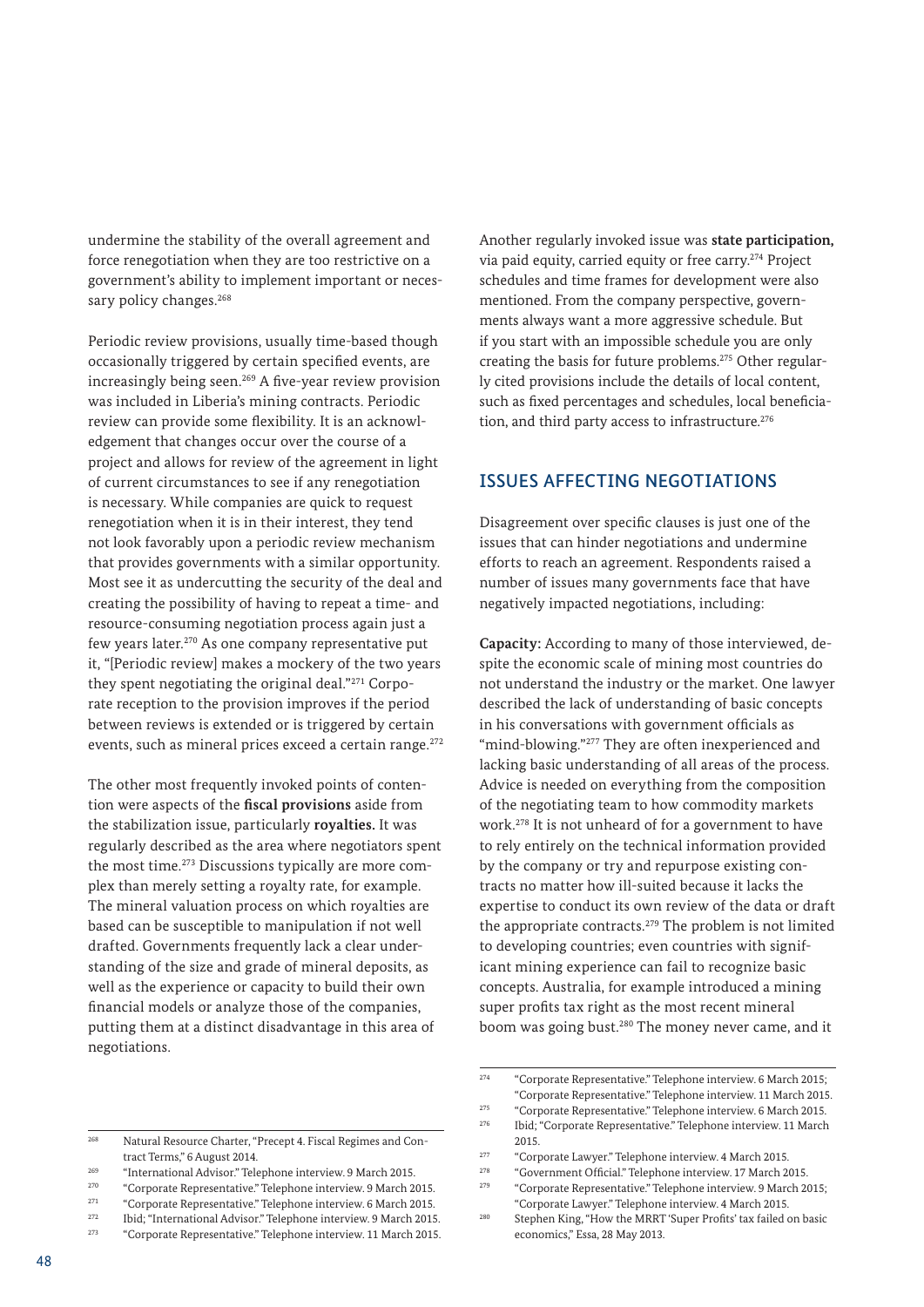contributed to the downfall of Prime Minister Kevin Rudd.281 These problems do not just affect governments; companies have an interest in an organized and experienced negotiating partner. Not only does it decrease the cost and length of negotiations, the better prepared and supported the government side is, the better the chances of the government being a true partner and the agreement being implemented and complied with.282

A common issue that contributes to the capacity problem in developing countries is personnel turnover in government.283 This can be due to financial constraints, political instability, or trust issues between the government and its advisors, but it can be difficult to build a tenable agreement when one side of the negotiation is constantly changing.284 Guinea is an excellent example. During one negotiation the government went through three legal advisors, and another company representative worked with four presidents and eight ministers of mining in his time in the country.285 At other times, companies themselves can create the turnover. It is not unheard of for companies to hire away members of the government negotiating team *during negotiations.* Not only can this strengthen the company's position in negotiations by undermining the government's, the newly hired employee brings with him inside knowledge of the government's negotiation strategy. Given most companies' ability to offer higher wages, this migration of talent from government can continue throughout the life of the project. This can have a discouraging effect on the government investing resources in training and capacity building.286 Retaining external advisors is one option to help address these issues, but that comes with another set of issues discussed in a later section.

**Decision-making Authority:** The discretion given to company representatives in negotiations varies but they usually go in with a mandate.<sup>287</sup> It is not efficient for representatives to constantly refer back to their head office on when to move on to various provisions, so, frequently, the company's opening position, how

<sup>283</sup> "International Advisor 2." Telephone interview. 28 April 2015.

<sup>287</sup> "Corporate Executive." Telephone interview. 19 March 2015.

far it is willing to go on certain terms, and its priority issues have been agreed to internally before negotiations commence.<sup>288</sup>

The decision making authority of the government's team is not always as clear. In Afghanistan, when negotiators couldn't reach consensus on certain provisions, they went to the IMC to make a decision.<sup>289</sup> In Liberia, the president is responsible for clearing serious disagreements.<sup>290</sup> These processes can add to the duration and uncertainty of negotiations.

For that reason, and to avoid decision paralysis that can come from having an insufficiently empowered negotiating team, some countries have their minister or an IMC lead their negotiations to ensure that there is decision making authority in the room. That solution can frequently create its own problems. A government official sufficiently high-ranking to have decision making authority can often be less informed on the project and sometimes unwilling to listen to the input of his technical advisors.<sup>291</sup> Negotiating with an IMC can mean negotiating with six or seven ministers. It is impossible to take people on that level away from their other work for the length of the negotiation, so talks were hampered by constant distractions.<sup>292</sup> Another issue with IMCs is the frequent lack of trust and conflicting personal interests between its members. It is not always easy for a politically sensitive minister to do what he sees as sacrificing political capital by making a concession in exchange for a benefit that will go to another ministry.293

One negotiator saw success in Guinea using a working group composed solely of business and development representatives from the company and officials from the relevant government ministries, no lawyers. By leaving the lawyers out of the early stages they kept the discussion focused solely on the business issues not legal issues and the phrasing of terms. Only once the group reached an agreement in principle did they bring in the lawyers.<sup>294</sup> Even then, discussions were

<sup>281</sup> Jeff Sparrow, "Where it all went wrong for Kevin Rudd and the Australian Labor party," The Guardian, 6 September 2013.

<sup>&</sup>lt;sup>282</sup> Corporate Representative." Telephone interview. 11 March 2015.<br><sup>283</sup> "International Advisor.<sup>2</sup>" Telephone interview. <sup>29</sup> April 2015.

<sup>284</sup> "International Advisor." In-person interview. 8 March 2015. <sup>285</sup> "Corporate Representative." Telephone interview. 6 March 2015; "Corporate Representative." Telephone interview. 11 March 2015.

<sup>286</sup> "International Advisor." In-person interview. 8 March 2015.

<sup>&</sup>lt;sup>288</sup> "Corporate Representative." Telephone interview. 6 March 2015.<br><sup>289</sup> "Covernment Official" Telephone interview. 4 March 2015.

<sup>289</sup> "Government Official." Telephone interview. 4 March 2015.

<sup>&</sup>lt;sup>290</sup> "Government Official." Telephone interview. 17 March 2015.<br><sup>291</sup> "International Advisor <sup>12</sup> Telephone interview. 29 April 2015.

<sup>&</sup>lt;sup>291</sup> "International Advisor 1." Telephone interview. 28 April 2015.<br><sup>292</sup> "Comparete Frequency" Telephone interview. 10 Marsh 2015.

<sup>292</sup> "Corporate Executive." Telephone interview. 19 March 2015.

<sup>&</sup>lt;sup>293</sup> "Corporate Representative." Telephone interview. 6 March 2015.<br><sup>294</sup> Ibid

Ibid.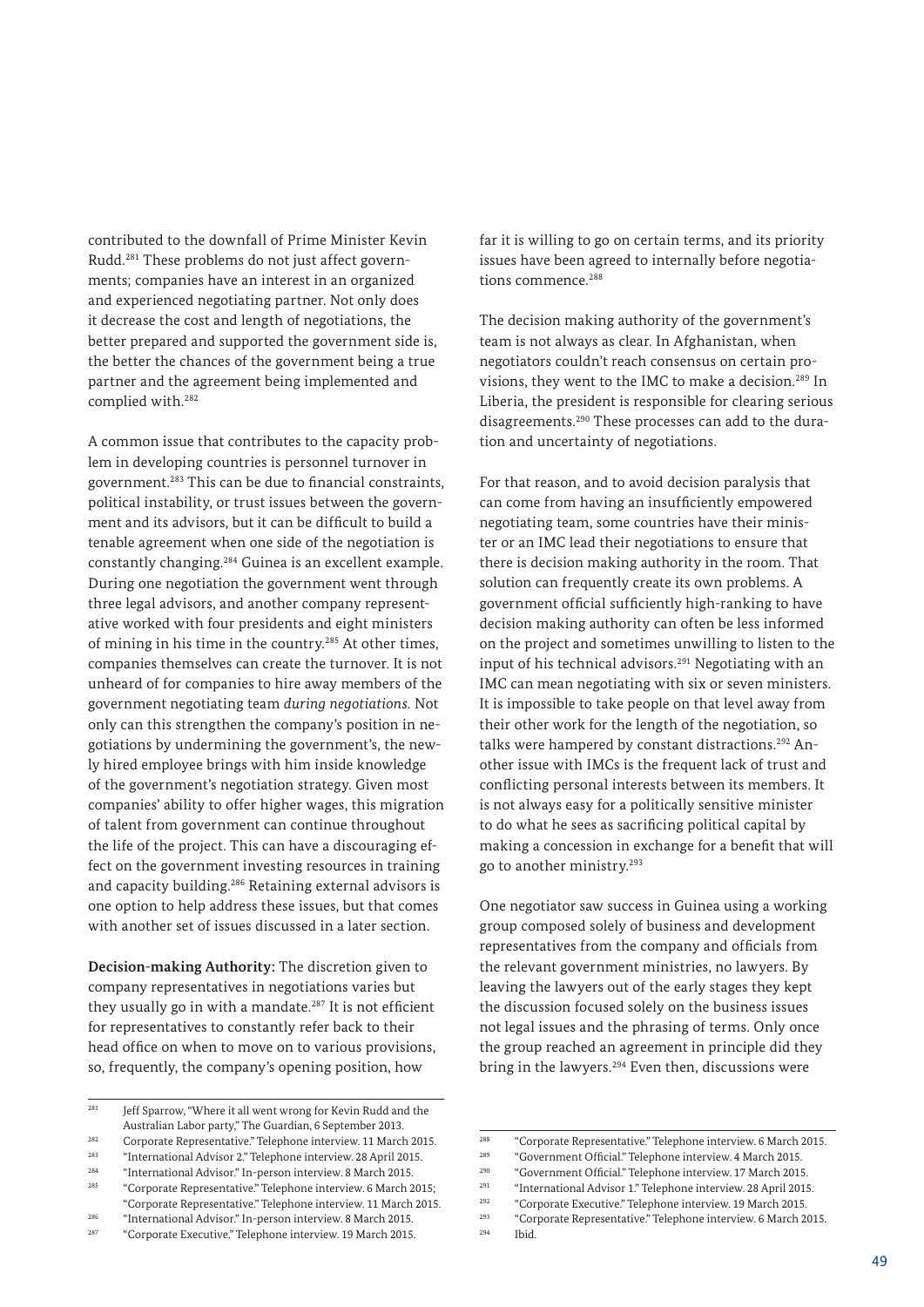led by the principals not the lawyers.<sup>295</sup> In fact, this particular negotiation did not work off written agreements at all during the talks. Instead, they created tables aligning their positions for comparison. In this situation where the government speaks French and the company English it also facilitated quicker negotiations by largely avoiding the expensive and time-consuming process of constantly translating new drafts of the contract.296

**External Pressures:** Another big concern around negotiation is external influences. Negotiations do not take place in a vacuum, and due to the enormous financial interests and policy issues involved, the negotiating teams on both sides of the table are frequently operating under various pressures from the public and their superiors, politicians and rival companies. This creates myriad opportunities for corruption, political interference, and decision paralysis.

A good, multidisciplinary government negotiating team, with representatives from all the relevant agencies and with all the necessary technical support can still be completely undermined by political interference.297 A review of the Western Garmack coal mine and Qara Zaghan gold mine in Afghanistan revealed clear signs of political interference in the tendering processes, issuing of contracts, and mine operations, all favoring inexperienced bidders.298 An official in Sierra Leone related an incident where the National Minerals Agency negotiated an agreement only for the President's Chief of Staff to get involved and by the time the agreement reached the President for signature the terms had been changed. <sup>299</sup>In another instance the premature end of discussions of a possible renegotiation of a mining agreement was attributed to the close relationship between the CEO of Sierra Rutile Ltd. and high-ranking members of the Sierra Leonean government.300

<sup>295</sup> Among experts interviewed there was a lack of consensus around the effectiveness of this approach.

 $\frac{296}{297}$  Ibid.

<sup>297</sup> "Government Official." Telephone interview. 10 March 2015. <sup>298</sup> William Byrd and Javed Noorani, "Exploitation of Mineral Resources in Afghanistan Without Government Revenues or Development Benefits," USIP Peace Brief (November 2014).

<sup>299</sup> "Government Official." Telephone interview. 10 March 2015.<br><sup>300</sup> Ibid Ibid.

External pressures are not limited to politicians:

**Donors:** International organizations have their own political agendas, ranging from promoting neo-liberal economic models to opposing Chinese investment, and can use their influence as donors to push those agendas. As donor country aid agencies are increasingly incorporated into their foreign ministries, their aid and advice is increasingly politicized and potentially not always in the receiving government's interest.301

**The Public:** While negotiations should be a transparent process, and the public should have some level of input, ultimately, the negotiation team should consider those views and then decide what is best for the country. If it is too public, it can paralyze negotiations. As one international advisor put it, "You don't want to negotiate in an auditorium<sup>"302</sup>

**Other Companies:** Companies competing for the same project can make extravagant claims in an effort to win the deal, in the process creating unrealistic demands from government negotiators.303

**Timetable:** Unsurprisingly, the time it takes to conclude a negotiation varies wildly. They can take anywhere from 1-2 weeks to 18-24 months.304 Negotiations that include infrastructure projects generally are reported to be more complicated and take longer.<sup>305</sup> The timeline can have serious implications and several corporate representatives emphasized the increased risk that results from prolonged negotiations. The longer they continue, the greater the chances that circumstances change and what was previously seen as a reasonable outcome is now perceived differently by at least one of the parties. This can result in renegotiating previously agreed to terms which erodes credibility and makes for an inefficient process.306 This can be particularly problematic when a company is already operating under an exploration license and has

<sup>301</sup> "International Advisor." Telephone interview. 5 March 2015.

<sup>302</sup> "International Advisor." Telephone interview. 2 March 2015.

<sup>303</sup> "Corporate Executive." Telephone interview. 19 March 2015.

<sup>304</sup> "Government Official." Telephone interview. 4 March 2015; "Government Official." Telephone interview. 17 March 2015.

<sup>305</sup> "Government Official." Telephone interview. 4 March 2015.

<sup>306</sup> "Corporate Executive." Telephone interview. 19 March 2015.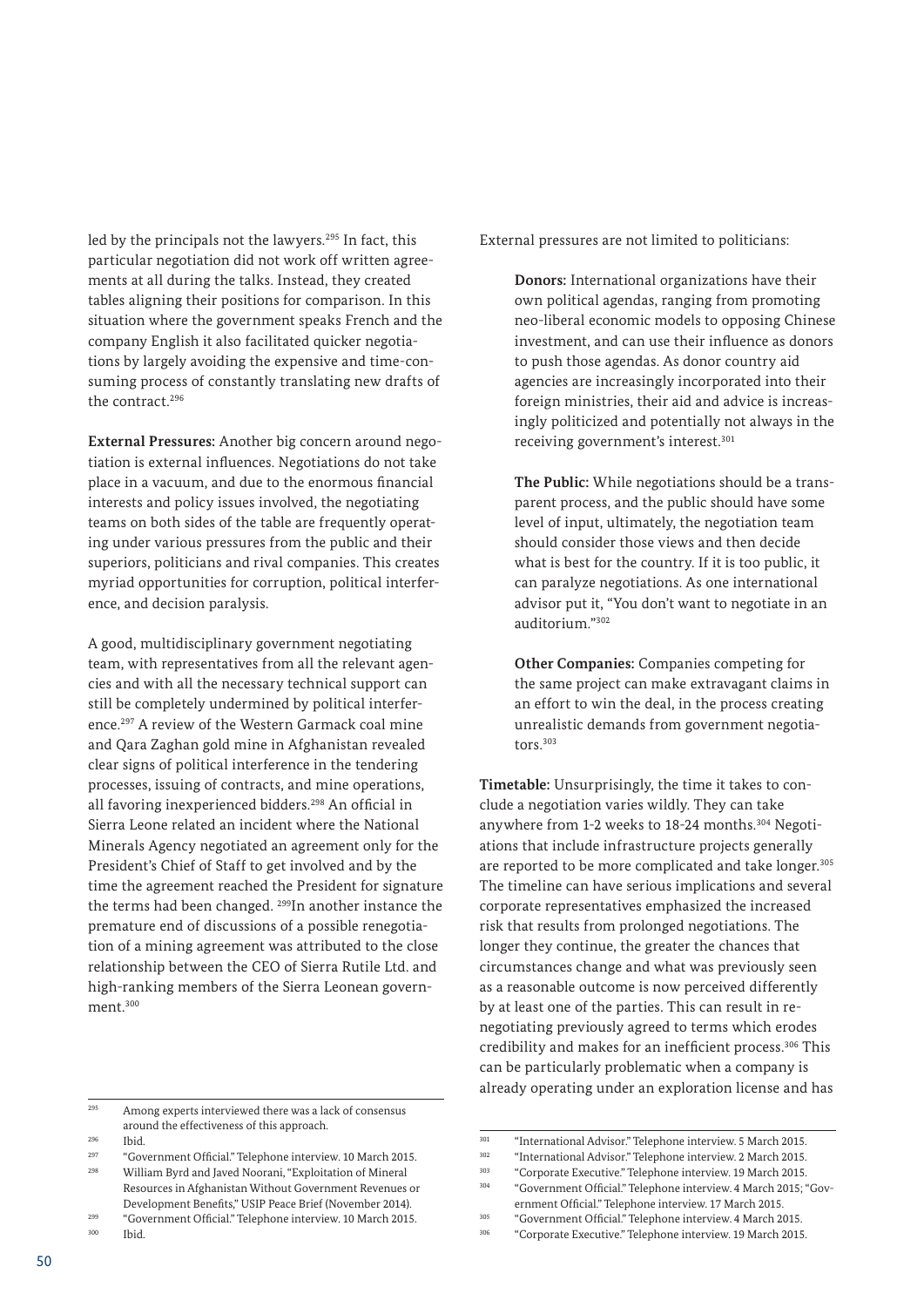to make decisions on further investment without the certainty of a concluded agreement for development.<sup>307</sup>

# AFTER NEGOTIATION: IMPLEMENTATION AND MONITORING

While the contract negotiation process tends to receive significant attention and effort from government and donors, insufficient time and resources are spent preparing for negotiations and implementing and monitoring the signed agreement.<sup>308</sup> The best drafted agreement, with the most advantageous terms will do a government little good if it is not properly implemented and monitored. The government needs to map out the obligations and commitments in the agreement and relevant legislation.<sup>309</sup> It must commit to managing its relationship and staying in regular communication with the company and local communities. There must be coordination between the various ministries and agencies responsible for ensuring that both the government and the company fulfill their contractual commitments.310 There needs to be a strong inspectorate that regularly visits project sites, enforces mining and environmental regulations and assists in conflict resolution.311 The government needs to conduct regular audits of production, export volumes, mineral valuations and cost calculations.

Yet governments tend to face even more severe capacity restraints when it comes to the necessary technical and monitoring capabilities necessary to oversee a project and ensure a company complies with its obligations. Institutional capacity building is a regular concern for companies who want efficient and reliable counterparts.<sup>312</sup> These issues can be compounded by the fact that all too often on the government side, those responsible for overseeing implementation are not the same as those who were in the negotiations.313

<sup>313</sup> "Corporate Representative." Telephone interview. 9 March 2015.

This can even lead to situations where the authorities lack knowledge of the terms and agreements they are responsible for implementing.314 One best practice suggested by interviewees is to have the same technical staff (not subject to political cycles) who were on the government team which negotiated an agreement, be in charge of its implementation.<sup>315</sup>

The dangers of this lack of capacity are readily apparent. In Afghanistan, under contracts reviewed for this study, the Khoshak Brothers Company and Afghan Krystal Natural Resources Company did not provide the government with the required documentation for their respective projects, including ESIAs. There are reports that both companies are extracting minerals under exploration licenses yet effective inspections of the projects have not occurred and they have not been held accountable for the little to no taxes and royalties being made to the government.<sup>316</sup> In Liberia, a mining agreement obligated the government to establish a committee, to allocate the community development funds paid by the company between the three affected regions. The committee was never established and the funds paid by the company were never spent.<sup>317</sup>

Governments can take steps to address the issues with implementation, many of which they will encounter under a licensing regime as well as with contracts. The government's capacity, or lack thereof, for oversight should be taken into account when developing the agreement. The terms chosen cannot simply be the best terms; they need to be the terms that will work best given the abilities and limitations of that country. This could mean choosing certain fiscal provisions that are easier to administer over ones that are theoretically more lucrative.<sup>318</sup> "Renting" capacity is another option. While it can be a difficult process politically to fit in the budget, external assistance can be hired. Angola, for example, uses international auditors for the government audits of the country's oil leases.<sup>319</sup> In some situations, the costs of hiring external assistance, such as the hiring of a technical expert to monitor compli-

<sup>&</sup>lt;sup>307</sup> "Corporate Representative." Telephone interview. 6 March 2015.

<sup>308</sup> "International Advisor." Telephone interview. 22 April 2015.

<sup>309</sup> Negotiations Portal for Host Country Governments, available at: www.negotiationsupport.org (last visited 31 March 2015). <sup>310</sup> Ibid.

<sup>&</sup>lt;sup>311</sup> "Mining Contracts: How to Read and Understand Them," (Creative Commons, 2013), p. 57; Eleodoro Mayorga Alba, "Extractive Industries Value Chain: A Comprehensive Integrated Approach to Developing Extractive Industries," World Bank Africa Region Working Paper No. 125 (March 2009).

<sup>312</sup> "Corporate Representative." Telephone interview. 11 March 2015.

<sup>&</sup>lt;sup>314</sup> "Corporate Representative." Telephone interview. 11 March 2015.

<sup>315</sup> "International Advisor." Telephone interview. 22 April 2015.

<sup>316</sup> William Byrd and Javed Noorani, "Exploitation of Mineral Resources in Afghanistan Without Government Revenues or Development Benefits," USIP Peace Brief, (November 2014).

<sup>&</sup>lt;sup>317</sup> "Corporate Representative." Telephone interview. 6 March 2015. "Mining Contracts: How to Read and Understand Them," (Crea-

tive Commons, 2013). <sup>319</sup> "International Advisor 2." Telephone interview. 28 April 2015.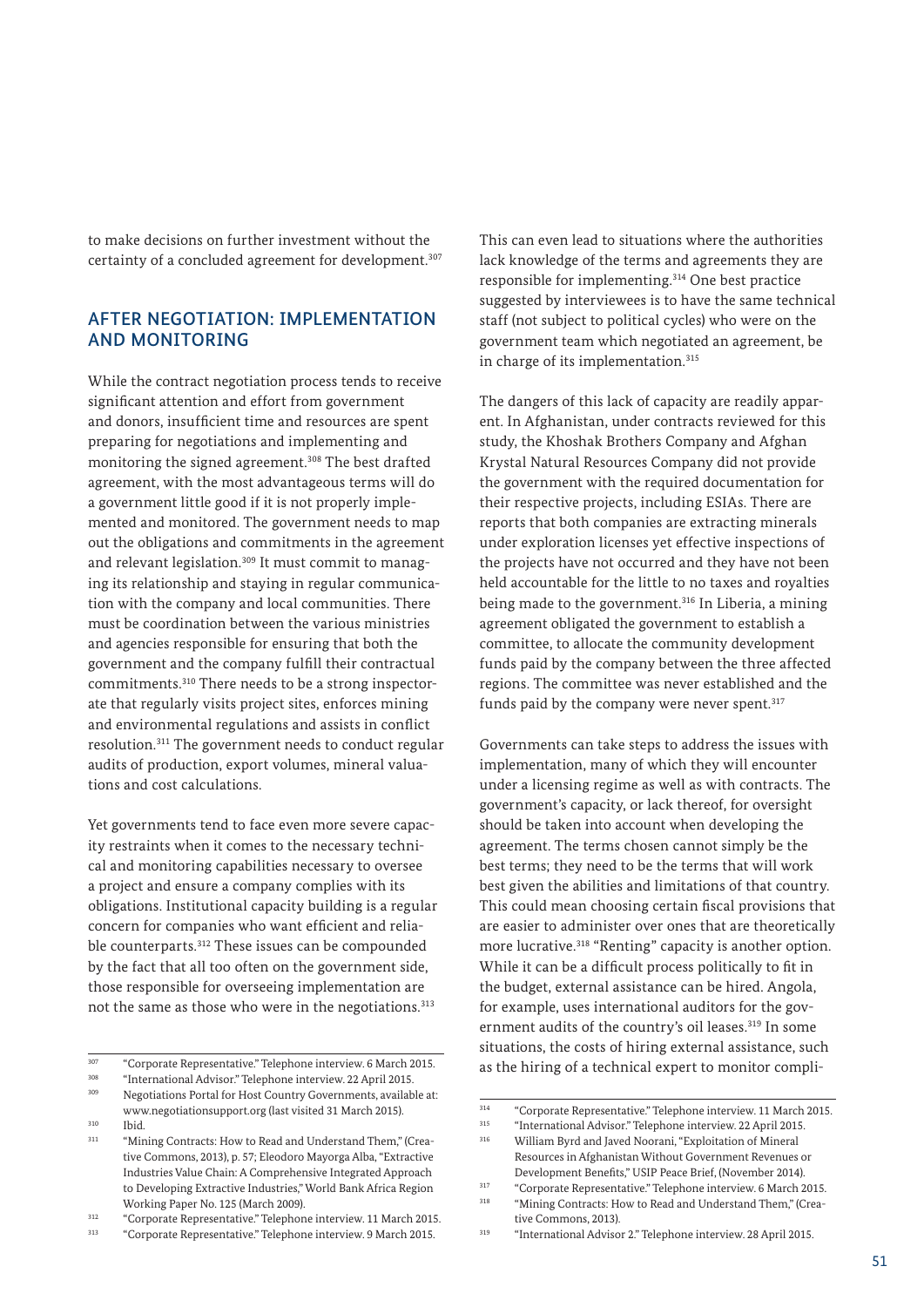ance with mine closure requirements at the company's expense, can be included in the contract.<sup>320</sup> The other benefit of contracting assistance is that it avoids the serious challenge of retaining trained staff encountered by many developing governments.<sup>321</sup> In the longer-term, governments will need to devote effort and attention to developing implementing institutions, such as Sierra Leone is doing with its National Minerals Agency, and building their capacity.

## RENEGOTIATIONS AND ARBITRATION

It is inevitable that circumstances and conditions that were the basis for the original terms will change over the life of the agreement. Unanticipated changes in market conditions and commodity prices could fundamentally change the investment landscape and the fairness of the agreed-upon terms. Inexperienced countries that previously were overmatched in negotiations or felt it necessary to offer particularly company-friendly terms to attract investors might have later developed a robust mining sector and now are seen as a desirable investment destination. Or a new government comes into power and initiates a review of agreements negotiated by the prior regime. This was the case in Guinea in 2010 when the new president Alpha Conde immediately began an examination of deals of deceased former ruler Lansana Conte.<sup>322</sup> Additionally, the terms of most agreements were made when there was still significant uncertainty about the geology, duration, economics, political stability and other factors that could affect the commercial viability of the project.<sup>323</sup> While an agreement should ensure security of tenure, it should not preclude the ability to make necessary corrections.324

Companies often push for the inclusion of stability provisions in contracts, frequently the protections are asymmetrical, specifically allowing companies to take advantage of changes to the legal or regulatory regime

that benefit them.325 Even with that, companies regularly ask governments to renegotiate terms. In fact, one international lawyer related that a high-ranking executive at his client, a major multinational mining company, told him that the company knows that these contracts will be renegotiated over time. From its perspective, the key issue is establishing clear triggers and processes for renegotiation so that it is not a surprise when it does happen.<sup>326</sup> The company would much rather build in an orderly safety valve than pretend the contract is set in stone.<sup>327</sup> This idea is conceptually similar to the concept of periodic review, whether predicated on a time interval or specific triggers, discussed earlier, which suggests this company's perspective might be an outlier.

Additionally, companies can take steps to avoid renegotiations by negotiating balanced agreements. A mining project is a long and collaborative process, and prioritizing short-term wins at the negotiating table over building on a strong working relationship lays the groundwork for future situations where the government has no choice but to force renegotiation or cancellation.328 One international advisor observed however that some companies have the cynical view that it is better to negotiate imbalanced agreements with the expectation of later renegotiation because it will allow the company to appease the government by making concessions, but will generally still not fully correct the initial imbalance.

Generally agreements can be renegotiated or cancelled if the original negotiation involved fraud or corruption. Last year, the Guinean government cancelled the deeply controversial Simandou iron ore mine operated by BSG Resources, alleging that the company gained the concession through corruption.329 Section 157 of the country's (then) Mining Code allowed for a mining title to be revoked if a company violates the prohibition on bribery.

<sup>320</sup> "Mining Contracts: How to Read and Understand Them," (Creative Commons, 2013), p. 60.

<sup>&</sup>lt;sup>321</sup> "International Advisor 2." Telephone interview. 28 April 2015.<br><sup>322</sup> International Uliette Garside and Appe Penketh "Guinea to str

Ian Cobain, Juliette Garside and Anne Penketh, "Guinea to strip Beny Steinmetz company of mining concessions," The Guardian, 9 April 2014.

<sup>323</sup> Sachs, Toledano, Mandelbaum, with Otto, "Impacts of Fiscal Reforms on Country Attractiveness," 2012, op. cit., p. 377.

<sup>324</sup> "Government Official." Telephone interview. 17 March 2015.

<sup>325</sup> BSG Resources and Guinea, Zogota project (2009).

<sup>326</sup> "International Advisor." Telephone interview. 5 March 2015.  $327$  Ibid.

Ibid; Sachs, Toledano, Mandelbaum, with Otto, "Impacts of Fiscal Reforms on Country Attractiveness," 2012, op. cit., p.382.

<sup>329</sup> "Corporate Representative." Telephone interview. 6 March 2015; Ian Cobain, Juliette Garside and Anne Penketh, "Guinea to strip Beny Steinmetz company of mining concessions," The Guardian, 9 April 2014.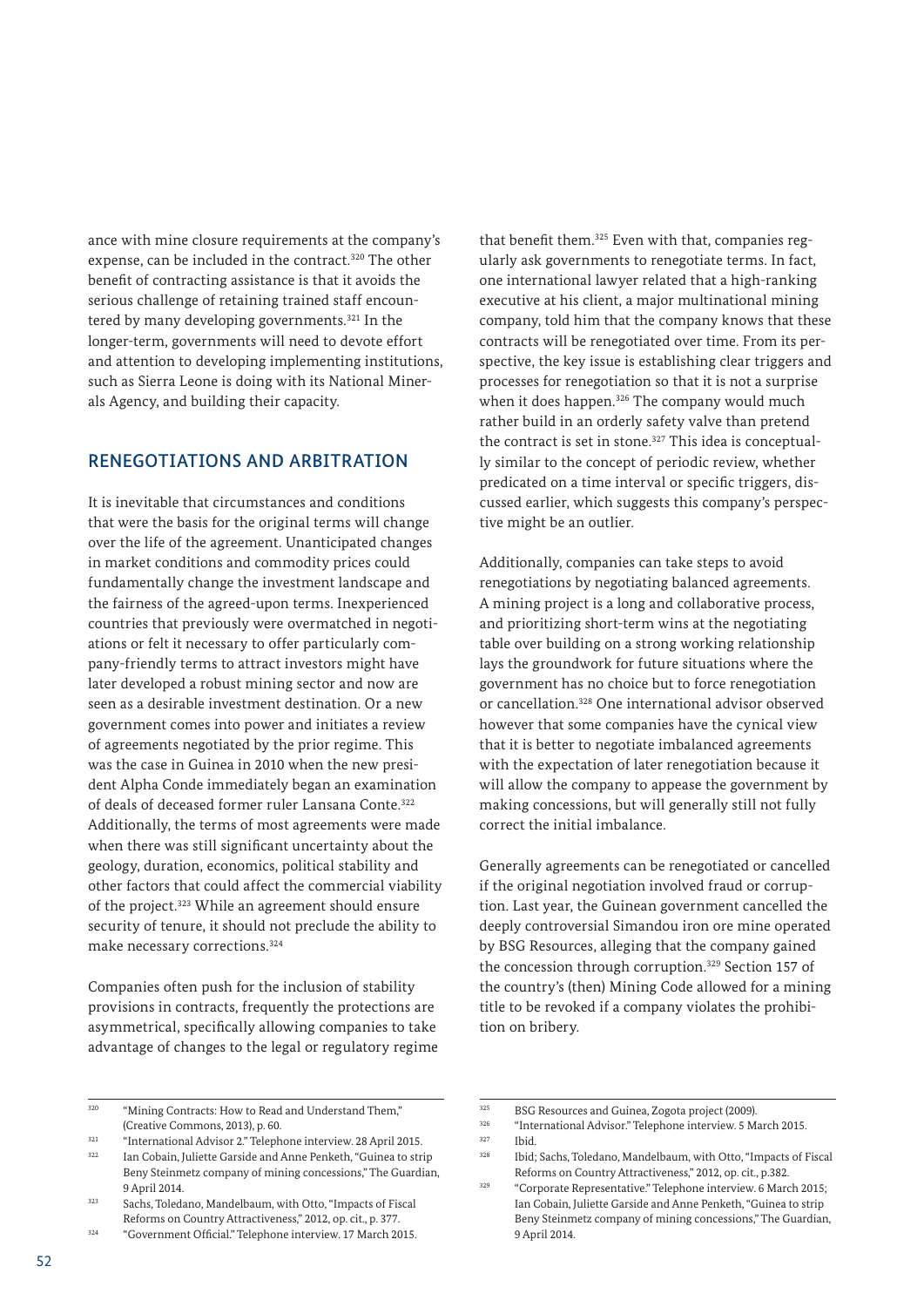But renegotiation is as much a political issue as a legal one, and if after a few years, the perception is that the country got "a raw deal," the government might demand to renegotiate.<sup>330</sup> The government will review the legality of the contract and confirm whether it is bound by its terms. Was it just signed by the minister? Did he have the proper authority? Was it in conflict with the laws? If it was, was it enacted by parliament to give it force of law? If not, perhaps the government can claim it is invalid. A four-year review of more than 60 contracts by the DRC government resulted in the renegotiation of two-thirds and the cancellation of the rest.331

Usually, the company wants to maintain its operations and working relationship with the government. It also might be concerned about the many ways the government could legally impair its operations (slow the issuance of necessary permits, etc.), so it might be amenable to sitting down and discussing an alteration of terms. The company might be particularly willing to talk if it is aware it had negotiated too good a deal for itself.332 Nevertheless, for a government, the decision to cancel or force the renegotiation of a natural resources agreement can be a risky tactic that could have significant ramifications including financial penalties and damage to the country's reputation with investors.

The corruption that caused the Guinean government to revoke BSG Resource's mining title could only have happened because the Conte government previously revoked the licenses from Rio Tinto on claims that the company was not developing the site fast enough. This appeared to be a pretext so the rights could be sold to BSG Resources on very attractive terms for the company and with no upfront payments to the government. That ultimately prompted the bribery investigation when the new government came to power as well as a tangle of lawsuits between the companies and little to show for it all in terms of development of the iron ore deposit.<sup>333</sup>

Disputes that cannot be settled amicably can also be submitted to arbitration. Most agreements include clauses providing for international arbitration. It is commonly used in international commercial disputes and included in mining agreements, particularly when a company is concerned about the competence and independence of the judicial system of its state-partner.<sup>334</sup>

Unlike litigation, arbitration tends to be a closed proceeding and the parties and the arbitrators have much more discretion in how it will be conducted.335 Arbitration provisions in agreements establish the law that will govern the dispute and the method of resolution. Often the agreements leave the other terms vague which can cause further complications in the midst of a dispute. The agreement usually designates one of the established sets of procedural rules to govern the arbitration, which include the United Nations Commission on International Trade Law (UNCITRAL), the International Centre for Settlement of Investment Disputes (ICSID) or the International Chamber of Commerce (ICC). It will also designate the "seat" of the arbitration, which determines what set of laws will supplement any gaps in the arbitral rules.<sup>336</sup>

The result is that arbitration can be extremely expensive and time consuming.<sup>337</sup> It can also be highly problematic, particularly for governments. The penalties awarded can also be quite high and the grounds for appeal narrow. Large penalties against governments as a result of confidential procedures have been criticized for being in conflict with principles of good governance, transparency and accountability.338 Countries that negotiated regulatory terms into agreements can also find themselves in situations where areas are subject to arbitration that shouldn't be, like environmental law.339 Some experts have also expressed concern about the potential chilling effect that can result from threats of arbitration; countries lacking the finances or capacity, afraid of potential arbitration choosing not to enact or improve regulations that would improve the environment or public welfare.<sup>340</sup> The number of cases related to natural resources brought under arbitration

<sup>&</sup>lt;sup>330</sup> "International Advisor." Telephone interview. 2 March 2015. "Asset laundering and AIM: Congo, corporate misconduct and the market value of human rights," Mining Watch, (July 2012).

<sup>&</sup>lt;sup>332</sup> "International Advisor." Telephone interview. 9 March 2015.<br><sup>333</sup> "Crying foul in Guinea" The Economist (6 December 2014). <sup>333</sup> "Crying foul in Guinea," The Economist (6 December 2014).

<sup>&</sup>lt;sup>334</sup> Allen & Overy, "Guide to Extractive Industries Documents – Mining," 2013, op. cit., p. 16.

<sup>&</sup>lt;sup>335</sup> "International Advisor." Telephone interview. 5 March 2015.<br><sup>336</sup> "Mining Contracts: How to Pead and Understand Them." <sup>336</sup> "Mining Contracts: How to Read and Understand Them,"

<sup>(</sup>Creative Commons, 2013), p. 193.

<sup>337</sup> "International Advisor." Telephone interview. 5 March 2015. <sup>338</sup> "Mining Contracts: How to Read and Understand Them," (Crea-

tive Commons, 2013), p. 193.

<sup>339</sup> "International Advisor." In-person interview. 8 March 2015. Ibid; Kevin P. Gallagher and Elen Shrestha, "Investment Treaty Arbitration and Developing Countries: A Re-Appraisal," Global Development and Environment Institute Working Paper No. 11-01 (May 2011).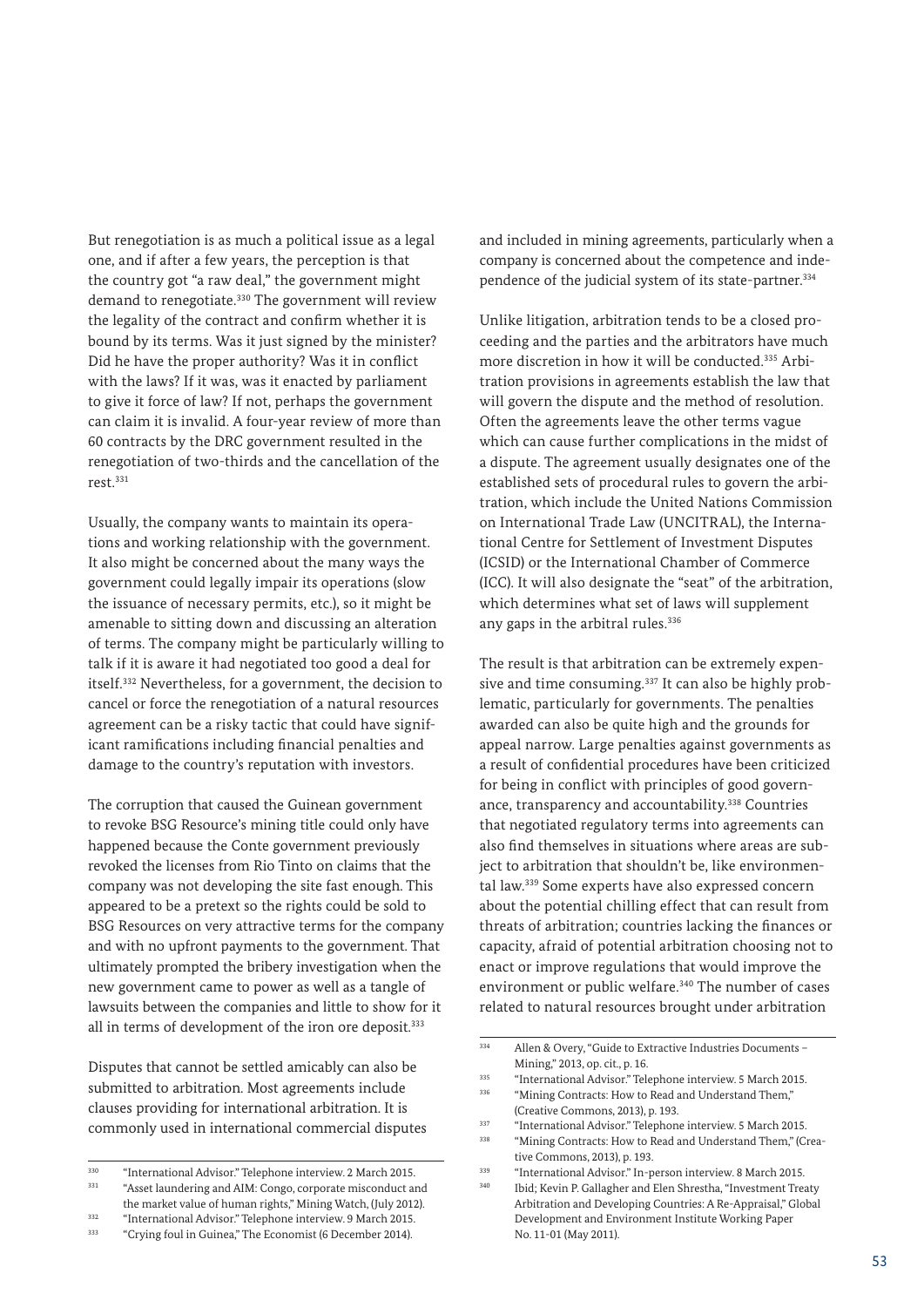by foreign companies against countries has increased significantly in recent years further exacerbating the concern.341

In addition, companies have the added protection of investment treaties – where the host country has concluded one with the home country of the company – and can separately (or in addition) sue the government in an investment arbitration. Investment treaties are agreements between states that establish terms, conditions and protections for private investment by companies of one state in the other state.<sup>342</sup>

# THE QUESTION OF EXTERNAL **ASSISTANCE**

It is clear many governments – especially in developing countries – face significant challenges in negotiations including asymmetrical information, inferior resources, and inexperience with the complexities of many resource contracts.<sup>343</sup> For that reason, many countries will bring in external advisors, experts, and negotiators.344 That assistance is not limited to legal help. Expertise is often needed in geology, estimating mineral potential, mineral economics, mining operation and management, and developing financial models. Even an experienced mining negotiator will not have all the necessary knowledge, so it is not unusual to have a number of advisors contributing to different specific areas of the negotiation. But these are highly technical and increasingly expensive skill sets and the government has to decide which help to bring in and how to do that.

The study found there is no one way external advisors are brought into the process. They can be brought in on the basis of personal relationships with the government or because they were recommended by other governments. Sometimes help can be brought in by donor institutions. Pro bono legal assistance might be available for developing countries from organizations like the International Senior Lawyers

Project. Frequently regional development banks, legal support funds or international financial institutions will provide governments with financial support for advisors.345 However, the fact that the government did not choose that expert can cause a disconnect between government and expert, potentially leading to the government doubting the expert's loyalty and ignoring the expert's advice.<sup>346</sup> Sometimes the company will hire experts to assist the government because the government's lack of understanding or its unrealistic expectations are hampering negotiations. This route can put the advisor at risk of being perceived by the government as an agent of the mining company.347 The government's concerns regarding experts hired by the company or other third parties are not unreasonable. Conflicts of interest in this area are an oft overlooked but frequent occurrence, and unscrupulous advisors have caused harm to countries.<sup>348</sup> Corporate law firms, concerned about alienating better paying potential corporate clients, can censor themselves or assign inexperienced associates.<sup>349</sup> As discussed in the context of external pressures, international institutions have their own agendas which may not always be aligned with those of the government and yet can filter through their selection of experts and advisors.350 Referring advisors with undisclosed interests is a subtle but effective way to influence an agreement.<sup>351</sup>

Ulterior motives are not the only potential issue with donor assistance. According to several international advisors, donor-provided expertise is often not the best available. Donors are inexperienced in evaluating and hiring the appropriate experts and matching expertise to right project. They do not pay rates competitive for top of the line legal assistance and fail to appreciate that resource extraction is a business which requires that type of management.<sup>352</sup> The opportunity costs required to find contracting opportunities or prepare bid tenders can shrink the pool of available talent.<sup>353</sup>

<sup>341</sup> Sachs, Toledano, Mandelbaum, with Otto, "Impacts of Fiscal Reforms on Country Attractiveness," 2012, op. cit., p. 370.

<sup>&</sup>lt;sup>342</sup> "Mining Contracts: How to Read and Understand Them," (Creative Commons, 2013), p, 197.

<sup>343</sup> Commonwealth Secretariat & International Council on Mining and Metals, "Minerals Taxation Regimes," 2009, op. cit., p. 34. <sup>344</sup> Ibid.

 $\frac{345}{345}$  "International Advisor." Telephone interview. 9 March 2015. <sup>346</sup> "International Advisor." Telephone interview. 2 March 2015;

<sup>&</sup>quot;International Advisor." Telephone interview. 11 March 2015. <sup>347</sup> "International Advisor." Telephone interview. 9 March 2015;

<sup>&</sup>quot;International Advisor." Telephone interview. 5 March 2015.

<sup>348</sup> "International Advisor." Telephone interview. 5 March 2015.

<sup>349</sup> "International Advisor." In-person interview. 8 March 2015; "International Advisor 1." In-person interview. 22 April 2015.

<sup>&</sup>lt;sup>350</sup> "International Advisor." Telephone interview. 5 March 2015.  $351$  Ibid.<br> $352$  "Inte

<sup>352</sup> "International Advisor." In-person interview. 8 March 2015; "International Advisor 1." In-person interview. 22 April 2015.

<sup>353</sup> "International Advisor." In-person interview. 8 March 2015.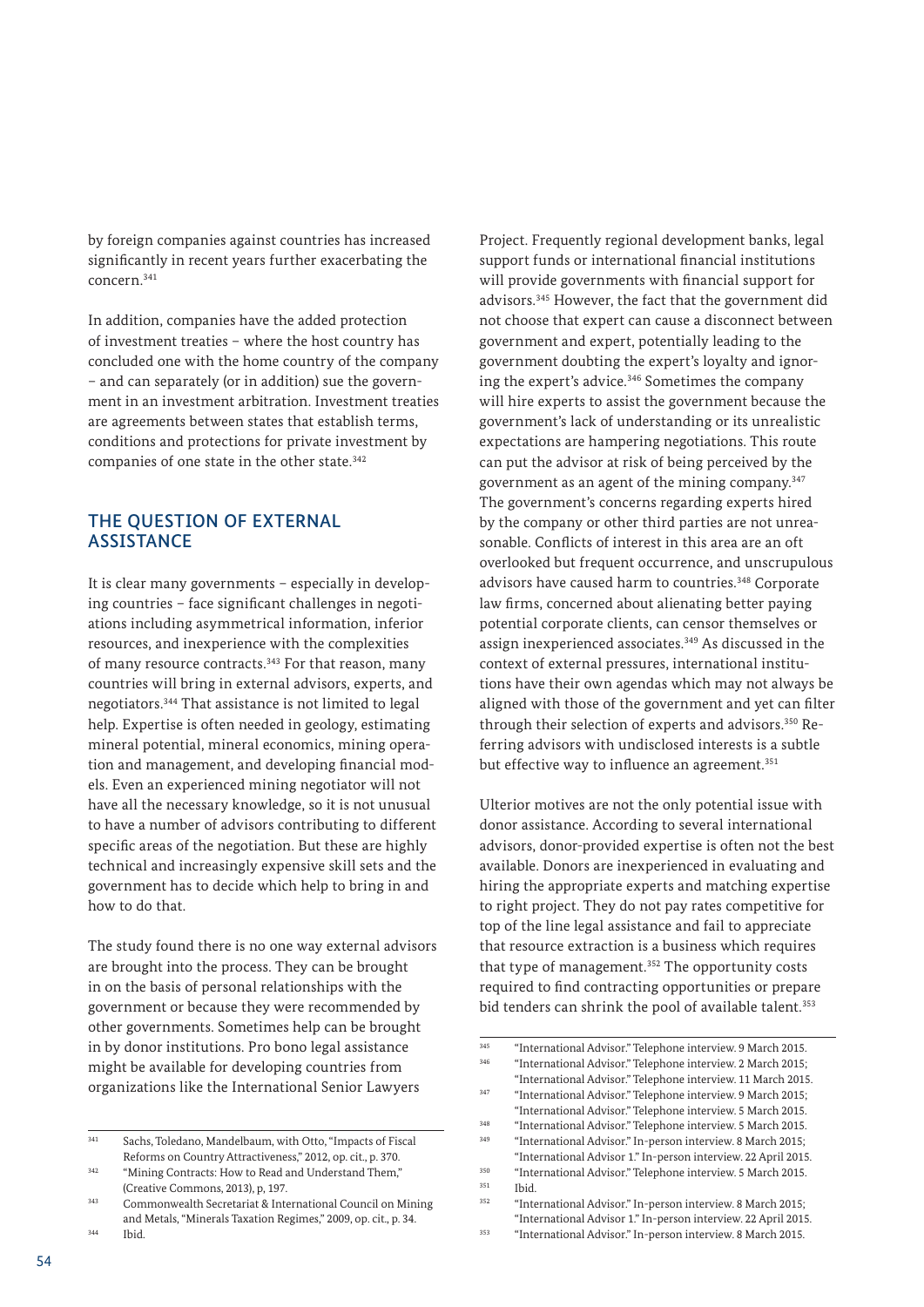Many donors are non-profits and so have to take the help they are offered. But a U.S. securities lawyer doing some pro bono work advising the government will not match up well with a company lawyer who has made a career of this work.354 More than one expert described seeing agreements drafted by such external advisors full of holes big enough "you could drive a truck through it."355

In addition to providing sub-optimal assistance, donor institutions can provide too much assistance related to mining law, contracts and capacity building. International aid organizations do not necessarily coordinate well and many are focused on spending their yearly budget, which can result in a government being overwhelmed by advisors with conflicting mandates, overlapping expertise, and different opinions. So many experts, missions and consultations make it even harder for advisors to develop relationships with the recipient government. Of course, the government lacks the capacity to manage all this advice, but since it is not the one paying, it does not turn it down. Afghanistan is a prime example of this problem.356

For these reasons, a developing government might be better advised to retain its own external advisors. There are some donor institutions, like the African Legal Support Facility, that supply loans or grants to facilitate developing governments in hiring external advisors, but this would otherwise require a government to be willing to make the financial commitment necessary to secure the best possible expert assistance.357 This is something that many developing governments seem reluctant to do until an issue reaches international arbitration, when it may be too late. Greater investment in assistance during the negotiation process could prevent the larger expenditures (and higher risk of a binding, unfavorable outcome) when a poor deal results in arbitration.358

Another argument for a developing government taking ownership of its expert assistance is the value of cultivating long-term relationships with its advisors. Every country deals with its natural resources in different

<sup>357</sup> "International Advisor." Telephone interview. 9 March 2015.

ways that reflect its values and experience.<sup>359</sup> Some emphasize the rights of landowners to the minerals on their property; others maintain that minerals belong to the country as a whole. External advisors will need to be educated on legal, economic and political circumstances, and perspectives in the country that will influence the negotiations, as well as the government's often conflicting priorities and objectives.<sup>360</sup> This is quite difficult when international advisors are so often not retained throughout the entire process.<sup>361</sup> The government further benefits from an existing relationship between the advisor and the rest of the negotiating team. There can be distrust in new relationships. The loyalty of the advisor to government has to be demonstrated. The cultural disconnect must be overcome. These are not issues in countries where there is past working experience.<sup>362</sup> In one instance in Sierra Leone, the World Bank awarded a contract for four mining concession negotiations which gave the advisor time to establish a working relationship with the government there and which reportedly worked very well.<sup>363</sup> Unfortunately, political instability and the usual turnover of government officials can mean that frequently within a few years of one project the advisor's connection is severed, or new donors are unfamiliar with who worked on past projects and so the previous advisor is not invited back.364 Those interviewed suggested that "governments tend to have very short memories."365

However once external advisors are brought in and present, the question becomes, what is the role they should play in the negotiation process? Some advisors describe their role as simply that, to advise.<sup>366</sup> The government has the prerogative to disagree.<sup>367</sup> In fact, advisors should demure if the government wants them to tell it what to do. The government is the entity that needs to have ownership of the negotiation process.<sup>368</sup> Those interviewed who supported this position expressed concern that an international advisor active

<sup>354</sup> "International Advisor." Telephone interview. 9 March 2015.

<sup>355</sup> Ibid; "International Advisor." In-person interview. 8 March 2015.

<sup>356</sup> "International Advisor." Telephone interview. 2 March 2015.

<sup>358</sup> "International Advisor." In-person interview. 8 March 2015.

<sup>&</sup>lt;sup>359</sup> "International Advisor." Telephone interview. 11 March 2015. <sup>360</sup> Commonwealth Secretariat & International Council on Mining and Metals, "Minerals Taxation Regimes," 2009, op. cit., p. 34.

<sup>361</sup> "International Advisor 1." Telephone interview. 22 April 2015.

<sup>362</sup> "International Advisor." Telephone interview. 2 March 2015.  $363$  Ibid.<br> $364$  "Inte

<sup>364</sup> "International Advisor." Telephone interview. 9 March 2015; "International Advisor." Telephone interview. 2 March 2015.

<sup>365</sup> "International Advisor." Telephone interview. 9 March 2015. <sup>366</sup> "International Advisor." Telephone interview. 23 April 2015.

<sup>367</sup> "International Advisor." Telephone interview. 2 March 2015. <sup>368</sup> "International Advisor." Telephone interview. 5 March 2015.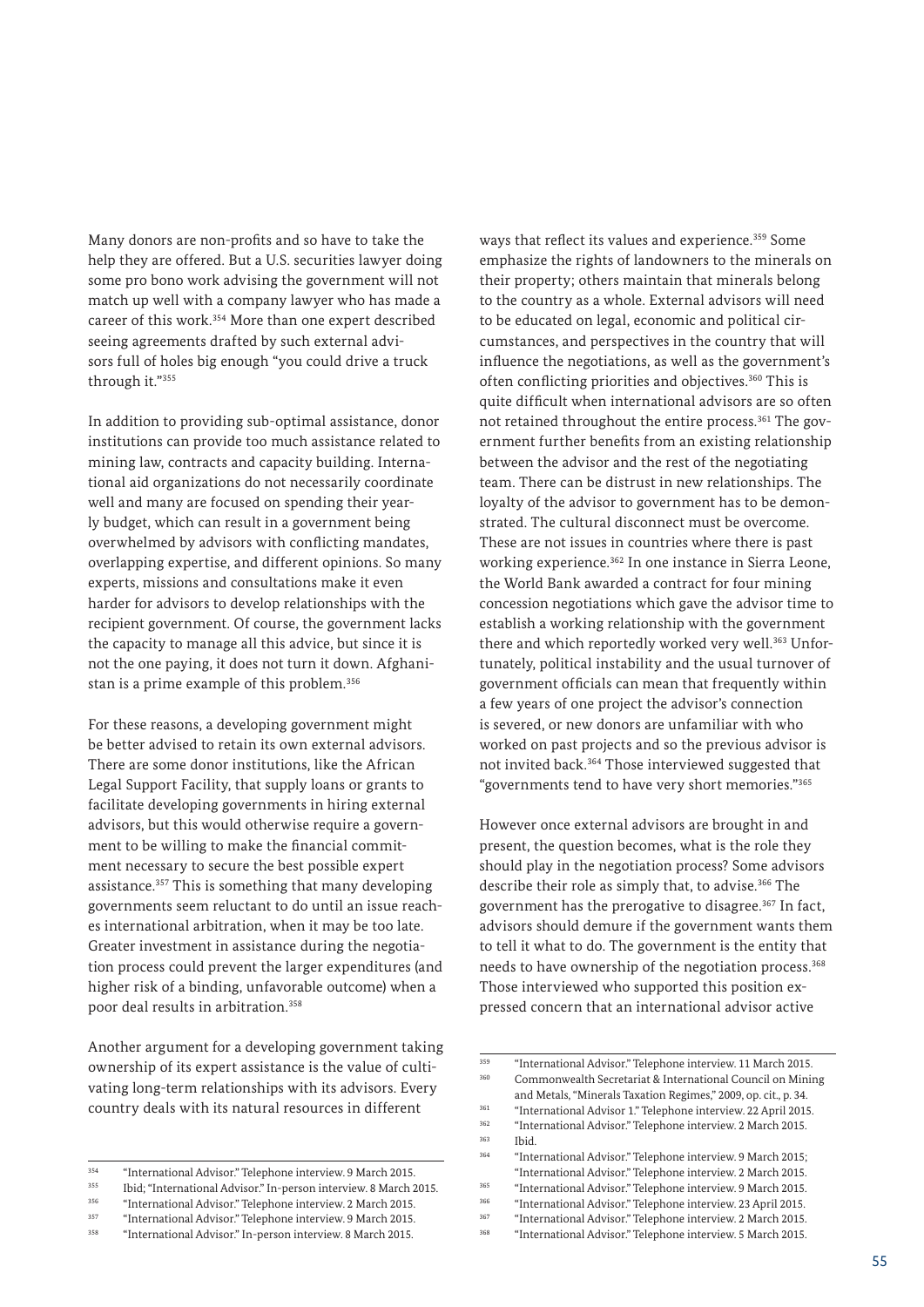at the negotiating table can lessen the government's buy-in into the resulting agreement and allow it to later blame foreign advisors for its terms.<sup>369</sup> In this conception, best practice for the advisor is to develop a core of government officials and lawyers who understand the contract and what its impacts will be and assist them as they gain experience.370 The advisor will do most of his or her work during negotiation preparations helping build consensus from the disparate views of the representatives from all the relevant government ministries/agencies. This approach has the benefit of building internal consensus which makes the resulting agreement more stable.<sup>371</sup> This could also include the government team drafting the agreement (with the assistance of advisors) so it is clear what they are agreeing to.372 For some advisors, this approach extends to restricting themselves from speaking at the negotiating table; however, others take the view that if the team has prepared properly and everyone is on the same page, then it shouldn't matter who speaks.<sup>373</sup>

Other advisors advocate for a much more active role at the negotiating table, arguing that if advisors are empowered to engage with the company, they are in a position to play a role, if necessary, that the government representatives cannot. As a result of their outsider status, they have the ability to say things that government representatives might not want, or might not be able to say out of fear of damaging their relationships with the company. The external advisors can operate as the proverbial "bad cop," an aggressive advocate putting forward the government's positions and challenging the company's, while allowing the government the option of supporting the advisors' positions or backing down.374

<sup>369</sup> "International Advisor." Telephone interview. 23 April 2015.

<sup>370</sup> "International Advisor 1." Telephone interview. 22 April 2015.

<sup>&</sup>lt;sup>371</sup> "International Advisor." Telephone interview. 5 March 2015.

 $372$  "International Advisor 2." Telephone interview. 27 April 2015. <sup>373</sup> "International Advisor." Telephone interview. 2 March 2015.

<sup>374</sup> "International Advisor." In-person interview. 8 March 2015.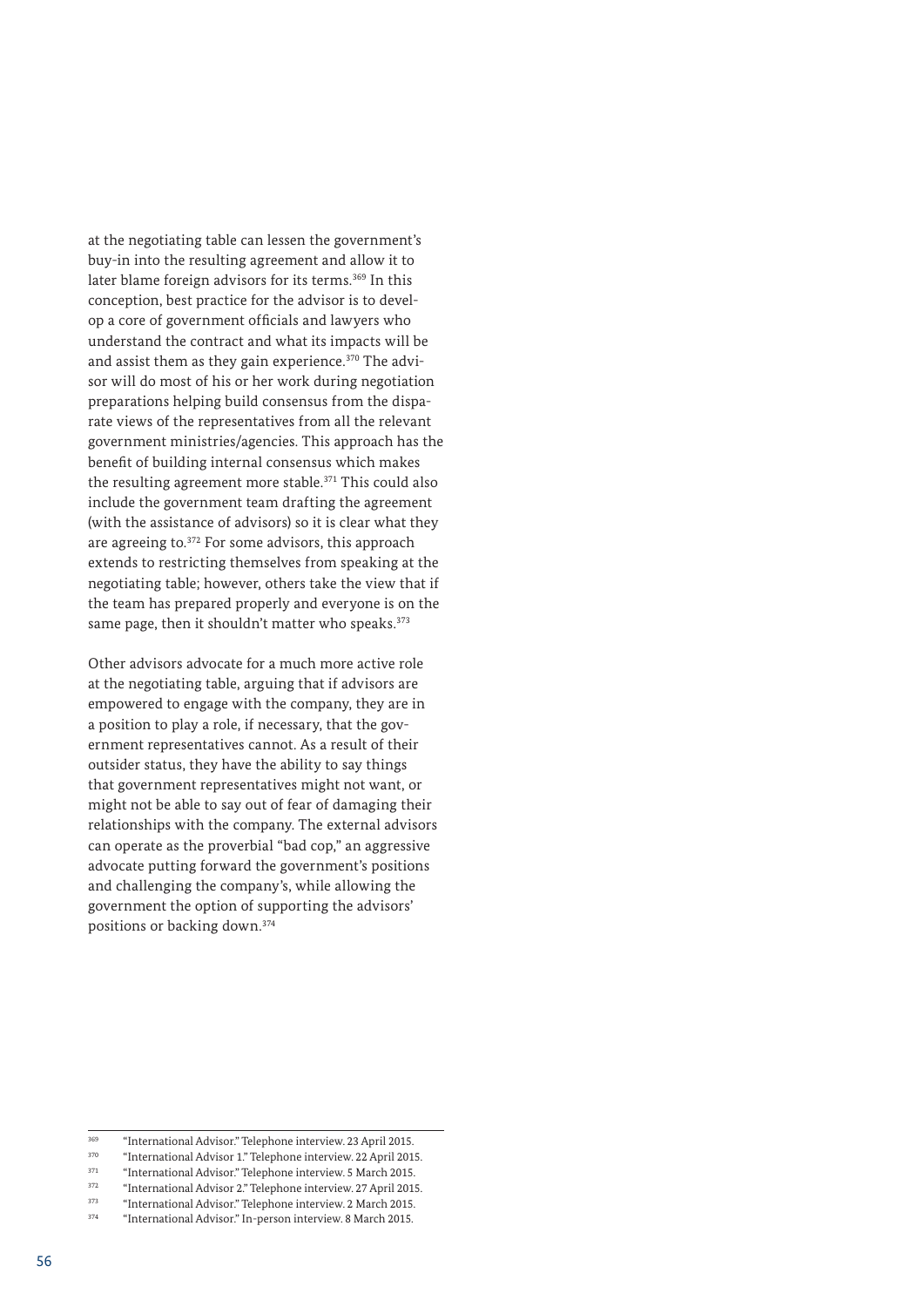# Summary and Recommendations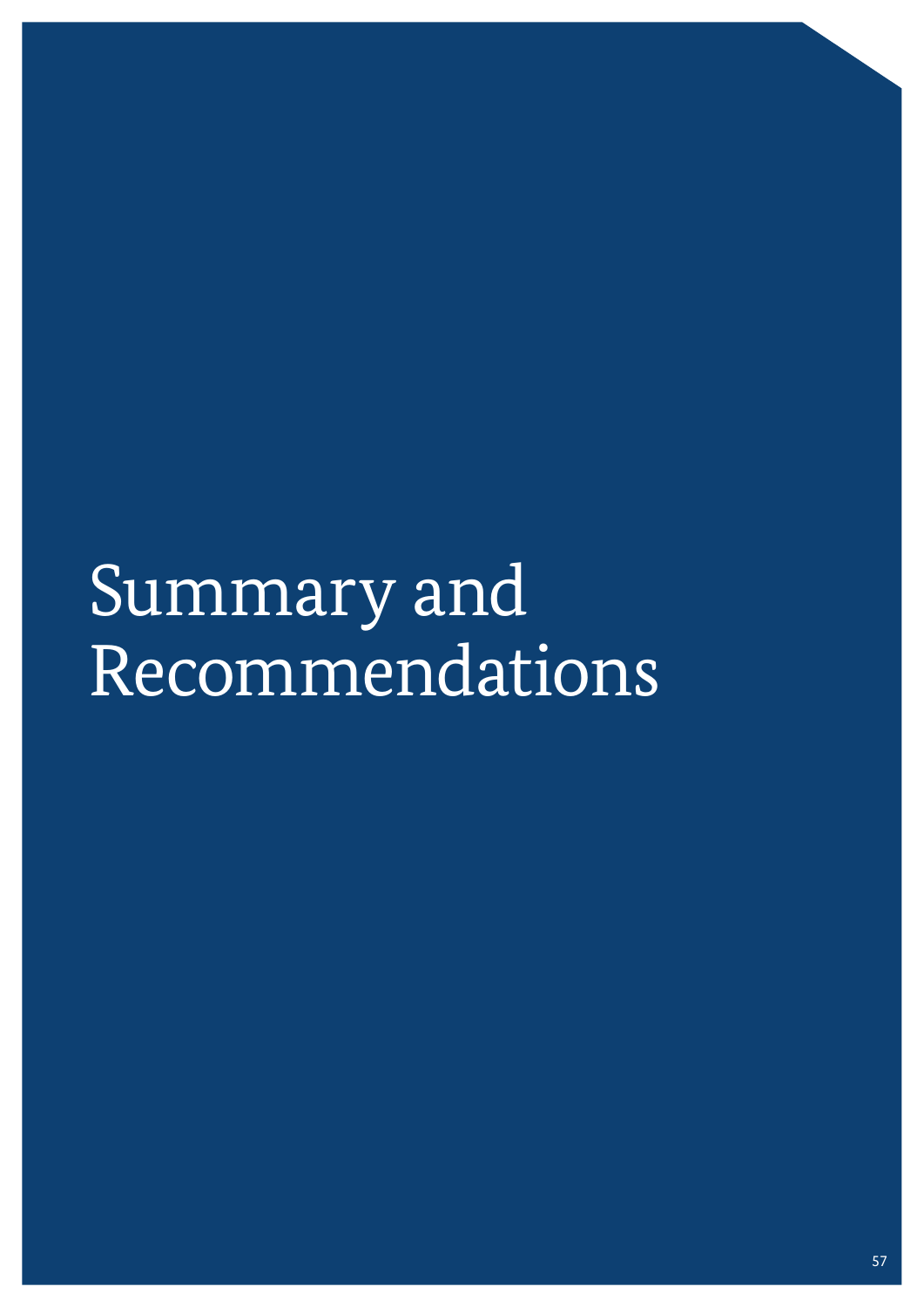The laws governing mining and related contracts are different across the world. They differ in every country. In most countries, natural resources are owned by the state, but private companies – sometimes in partnership with state-owned mining companies – do the actual exploration and extraction of the minerals. The granting of mineral rights is the point of entry for companies into a country's mining sector. A mineral right gives a company the exclusive ability to undertake mining-related activities within a designated area and sets out the responsibilities and obligations that that right entails.

The two primary regimes for granting and administrating mineral rights are contracts and licensing. Licensing regimes, based on generally applicable laws and with limited discretionary term-setting are the typical method for awarding mineral rights in countries with robust legal frameworks and strong government institutions. In countries with young mining sectors, often incomplete or inadequate legal frameworks, and inexperienced and capacity-limited government institutions, mineral rights are often granted through negotiated agreements.

There is a range of different types of resource contracts depending on the needs of the country, its political and economic circumstances, its legal regime, and the mining project in question, among others. Joint venture agreements might be used to facilitate the financing of an expensive mining project, or to develop economic linkages and promote technology transfer. Service agreements might be used because of the importance of asserting state ownership over its mineral rights.

#### Relationship Between Contracts and Law

Agreements in a contract-based regime are the primary texts, establishing the terms of and governing mining projects. In licensing regimes, negotiated agreements can supplement or supplant existing laws. They are often used when countries are beginning to develop their mineral sectors and existing laws are inadequate. Negotiated agreements are also sometimes seen when countries – even those with well-developed legal regimes – need greater flexibility for special mining projects, such as extremely large or remote projects.<sup>375</sup>

Agreements supplementing the law generally contain substantial detail on the provisions being supplemented, while otherwise referring to existing law. Provisions dependent on factors specific to the project are the ones most often supplemented and can include those related to infrastructure or local communities.<sup>376</sup> Agreements supplanting the law do not. Those interviewed suggest that fiscal terms are the ones most often supplanted.377

#### Contract Issues

While all these types of agreements, detailing the terms and conditions for managing a specific project, can compensate for the shortcomings of the existing legal structures, they frequently fail to achieve optimal results for the country. The very benefits that make negotiated agreements so common for the mining sectors of developing countries can be the source of the problems that frequently result.

One of the biggest criticisms of negotiating agreements is that it gives significant discretion to a small number of people, often with little to no oversight, public consultation, or transparency. Given the financial potential and economic value of mining agreements, discretion without proper accountability can create serious risks of corruption. Unlike legislation that is public and allows for political accountability, many negotiations are confidential and often the resulting contracts are kept confidential as well. This can extend so far that in some cases, other government ministries tasked with obligations resulting from the agreement were still not informed of its terms.<sup>378</sup>

Some studies suggest it is possible that negotiated agreements might also undermine the long-term growth and stability of a country's legal framework.379 Negotiated agreements can depart from or even supplant the law. Regulatory terms that should not be open for negotiation may be included in the contract, which can result in the transfer of the government's administrative and regulatory responsibilities to the company. In countries where weak institutions have

(Creative Commons, 2013).

<sup>376</sup> "International Advisor 2." Telephone interview. 22 April 2015.  $377$  Ibid. "Mining Contracts: How to Read and Understand Them,"

<sup>&</sup>lt;sup>375</sup> Commonwealth Secretariat & International Council on Mining and Metals, "Minerals Taxation Regimes," 2009, op. cit., p. 34.

<sup>379</sup> Commonwealth Secretariat & International Council on Mining and Metals, "Minerals Taxation Regimes," 2009, op. cit., p. 34.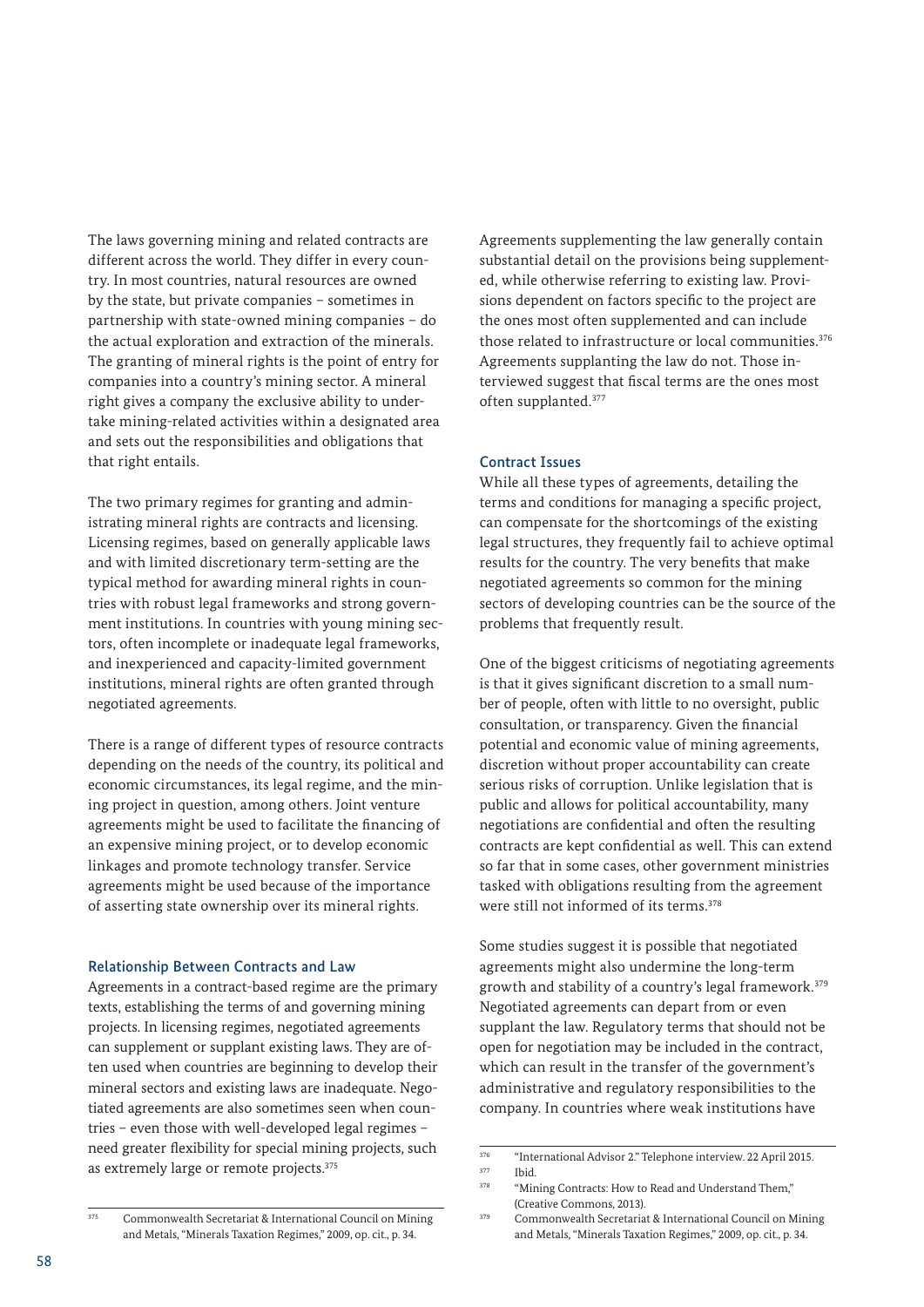already created a public lack of confidence in the government, this can create a significant political risk.

#### The Negotiation Process

The process of negotiating a mineral agreement can create additional issues for developing countries. Inexperience and a desperate need for investment and development put governments in very poor bargaining positions. Asymmetrical information and a poor understanding of the complexities of the agreement undermine negotiations. Weak central government and public institutions hamper government coordination and management. Capacity restraints and the high cost of enforcement hinder effective oversight

A common problem that contributes to the issues that governments face in negotiations is capacity and experience. The officials tasked with negotiating a mineral agreement are often inexperienced and lack the basic understanding needed for all aspects of the process. Due to financial constraints, political instability, or trust issues between the government and its advisors, government negotiating teams can also experience significant personnel turnover. It is difficult for a government to advocate effectively for its interests in a negotiation when facing such challenges.

Another concern in the negotiation process is external influences. Far from taking place in a vacuum, due to the enormous financial, economic, and political implications at stake, the negotiating team is often operating under intense pressure from a variety of stakeholders. While in some cases this influence can be necessary and useful for the process, it can also paralyze decision-making and create opportunities for corruption and political interference.

#### Implementation

A successful agreement can depend as much on proper implementation as it does on proper drafting.380 Yet a government often faces even more daunting technical and capacity challenges in implementation than in negotiation. It must oversee the obligations and commitments of the agreement, conduct audits and inspections, coordinate between relevant government ministries and communicate regularly with the

company and local communities. The individuals and institutions responsible for implementing agreements can often be different than those who negotiated the agreements, and in some cases due to poor government coordination or a failure to include relevant institutions in the negotiations, they can be unaware of its terms and obligations. The difficulty of these implementation, monitoring and enforcement responsibilities for inexperienced and capacity-restricted government institutions can be greatly exacerbated in contract regimes where they have to administer the varying terms, standards and definitions of individually negotiated agreements.<sup>381</sup>

#### External Assistance

Many countries will bring in external advisors, experts, and negotiators to assist with the resource, experience, and information asymmetry issues they face.<sup>382</sup> For inexperienced governments negotiating complex and far reaching mining agreements against companies with extensive expertise in these areas, the need for this external support is often undeniable. Yet in interviews for this report, a reoccurring complaint from many external experts who assist governments in such negotiations was the lack of coordination between donors in providing this support. Issues of conflicting advice, duplication of efforts, and undermined efforts to build relationships were all raised. Governments and donor institutions tend to focus most of their attention on the actual contract negotiation process while devoting insufficient effort and resources on both government preparations for negotiations and monitoring and implementation of the agreements once they are signed.

Too many different aid agencies or institutions are providing the same assistance and services. One expert complained that an institution like the World Bank could conduct training for government officials in a country on mining contract negotiation and then a few months later, an international NGO would conduct their own training on contract negotiation. Not only can this be an issue of resources spent on redundant support, it can often result in governments receiving conflicting advice. Different donors and different

<sup>&</sup>lt;sup>381</sup> "International Advisor." Telephone interview. 5 March 2015.

<sup>380</sup> "Government Official." Telephone interview. 10 March 2015.

<sup>382</sup> Commonwealth Secretariat & International Council on Mining

and Metals, "Minerals Taxation Regimes," 2009, op. cit., p. 34.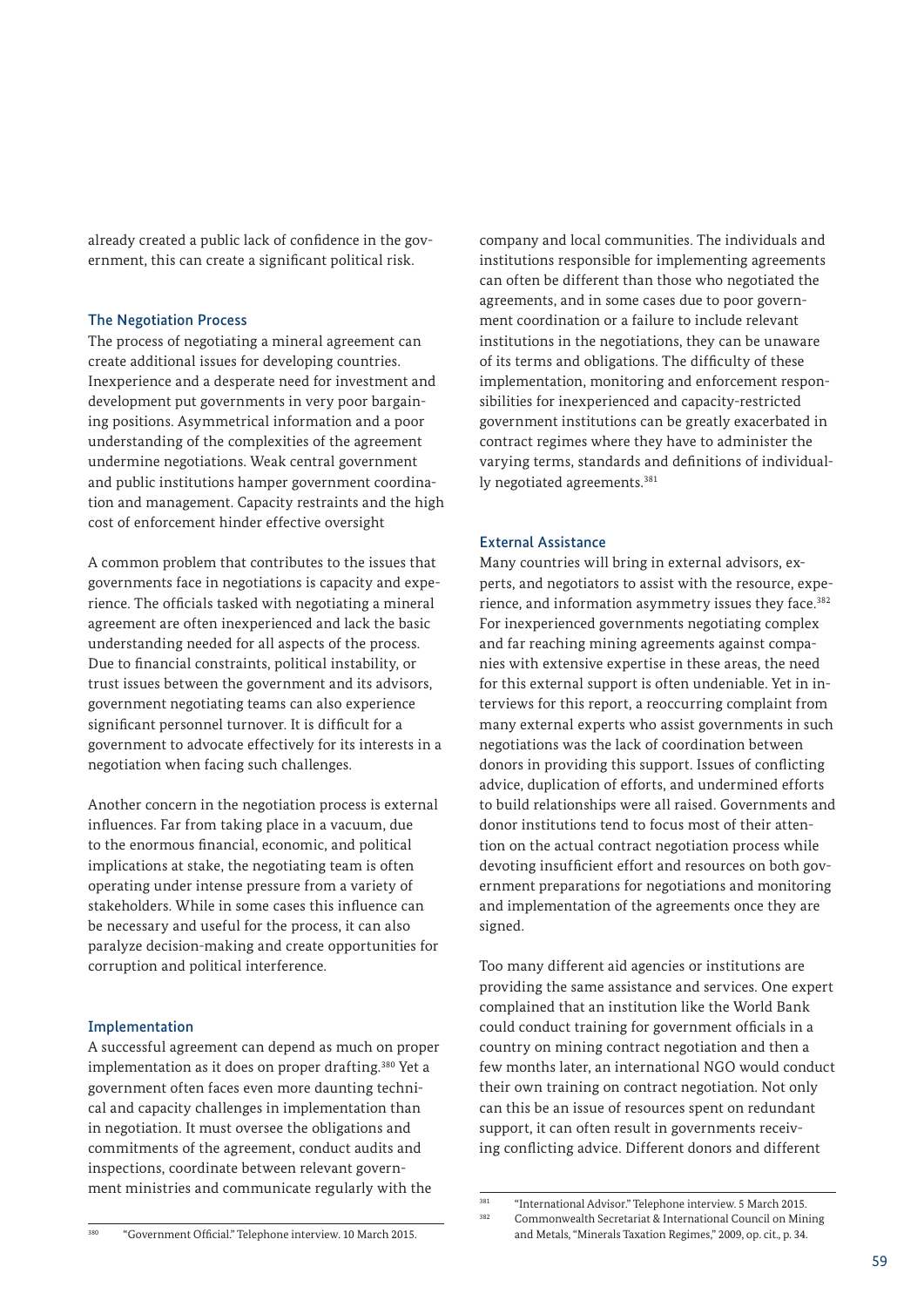experts provide different guidance. Their best practices and approach to the issues might conflict. While multiple perspectives are often beneficial, for governments with little experience in properly evaluating conflicting guidance to determine their own best practice, they can in some cases add to the capacity issues.383 There can be a freezing effect from too much assistance.

Lack of coordination between donors can also hinder relationship building between governments and expert advisors. To maximize the benefits of expert assistance to governments during contract negotiations, the external advisors need to be well informed on the nuances of the country's legal, economic, and political situations, and there must be mutual trust between the advisor and the government's negotiating team. Having existing relationships can expedite the development of that understanding and trust. However, external advisors say donor institutions often initiate the advisors' work providing assistance to developing governments. Due to poor communication, donor organizations hiring experts to assist a government are usually unaware of which experts were involved in past projects in that country. This adds to the existing challenges external advisors encounter in trying to build long-standing relationships with governments.

#### Global Trends

The continued development of legal frameworks and government institutions in developing countries coupled with the issues entailed by negotiating and implementing contracts has led to a global trend towards fewer discretionary mechanisms for granting mineral rights. This is reflected in the licensing practices of developed countries in the study, such as Australia, Brazil, Canada and Chile which have a long history of mineral development and leave only narrowly circumscribed areas open to negotiation.

Increasingly, developing countries – still the primary users of contract regimes – have begun reviews of the legal frameworks governing their mineral sectors. The results of these reform efforts are almost universally systems with less discretion.

Recently, Guinea amended its Mining Code to make it generally applicable to all agreements, to restrict the government's ability to negotiate tax provisions and limit agreements to supplementing not supplanting the Code.384 A new minerals law was also enacted in Afghanistan in August 2014 to improve the governance of the mining sector and ensure that any mining contracts entered into must comply with the laws of the land.385 Liberia is considering a licensing system over its current contract regime.<sup>386</sup>

Other countries have adopted model mining agreements and are using them as the basis for their negotiations. Model agreements are similar in concept to form contracts. Most of the document is established and non-negotiable; however, it includes certain well defined areas that are negotiable. These areas can also frequently only be negotiated within a pre-established range. Governments are finding that they strengthen their bargaining position and reduce the capacity challenges they face with more experienced companies if the topics available for negotiation are terms like the royalty rate, not how royalties are calculated. In this study alone, Burkina Faso, Guinea, Mongolia, Mozambique and Sierra Leone have all either developed or are considering developing model mining agreements.

In fact, the only study countries not fitting this trend are those that are very new to large-scale international mining (Afghanistan, Cameroon, Ecuador), a country that lacks even a distinct mining law (Azerbaijan), and the Philippines, which is the outlier to this global trend.

#### Recommendations

The following recommendations are the result of the comparative analysis of 30 contracts from 13 countries, a review of the legal frameworks of 18 countries, and interviews with 37 external experts, government officials, company representatives, and CSOs. They are intended to provide some initial guidance and help fo-

Alix, "The Liberian mining law reform,"2014, op. cit.

<sup>384</sup> KPMG Global Mining Institute, "Guinea: Country Mining Guide," 2014; "Corporate Representative." Telephone interview. 18 March 2015.

<sup>&</sup>lt;sup>385</sup> Unofficial translation of Afghanistan's Mineral Law dated 16 August 2014 (Issue 1143), available at: [http://mom.gov.af/Con](http://mom.gov.af/Content/files/Afghanistan-%20Minerals%20Law-%20English%2003_09_2015.pdf)[tent/files/Afghanistan-%20Minerals%20Law-%20English%20](http://mom.gov.af/Content/files/Afghanistan-%20Minerals%20Law-%20English%2003_09_2015.pdf) [03\\_09\\_2015.pdf](http://mom.gov.af/Content/files/Afghanistan-%20Minerals%20Law-%20English%2003_09_2015.pdf).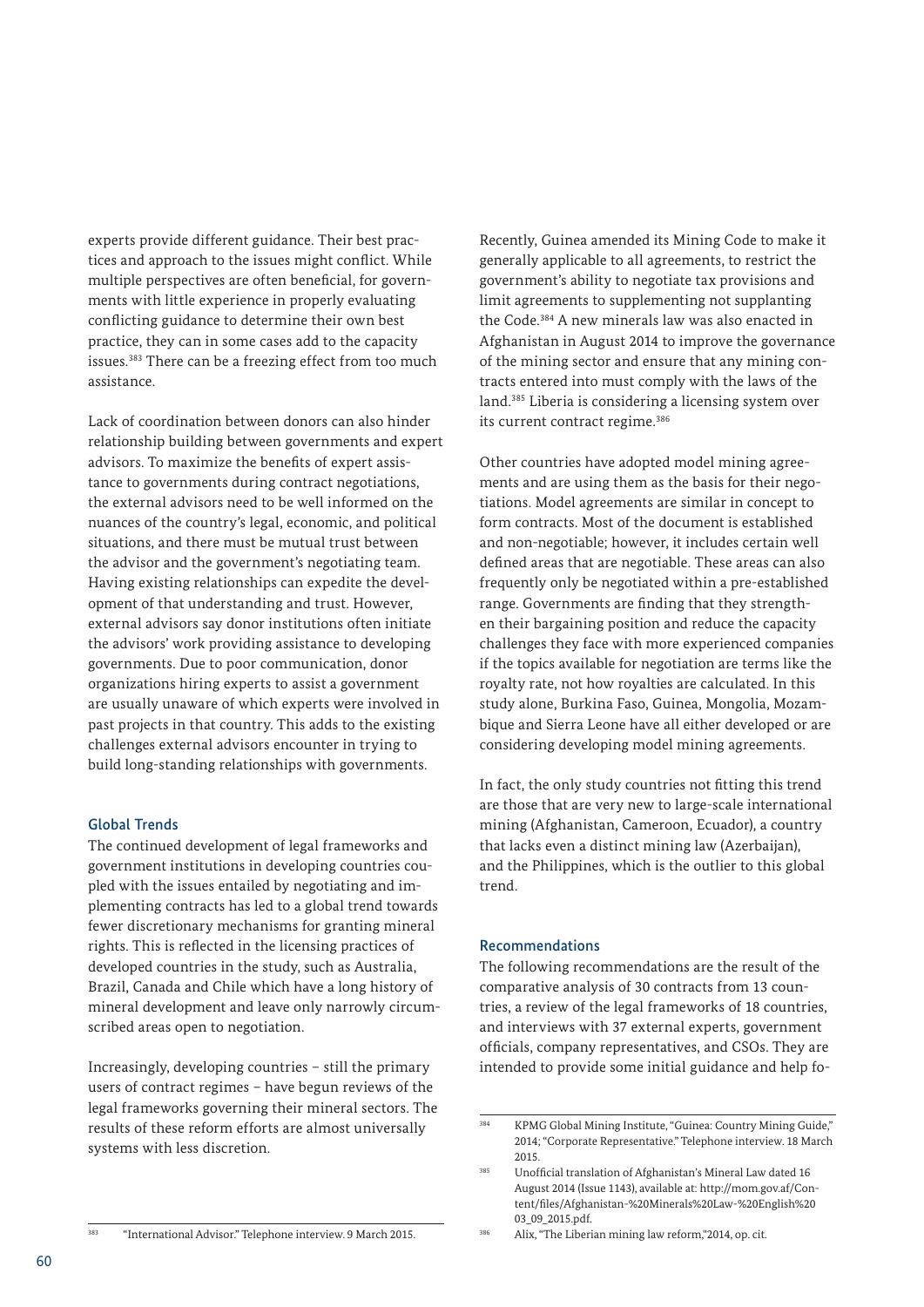cus further discussion on the best potential approaches for German development cooperation in supporting developing countries in granting and administering their mineral rights.

### **Recommendation: Support the development of strong legal frameworks for mining and supporting model mining agreements as an interim measure**

Countries are increasingly dealing with the issues of discretion, corruption, and government capacity by limiting the scope of what is negotiable through robust legal frameworks and a license-based system of granting mineral rights. If done properly, this can facilitate a country's sustainable development while keeping it attractive to foreign investment. Strong mining laws and a license-based system can strengthen a government's bargaining position, decrease the information asymmetries, alleviate government capacity issues, and decrease the risks, impacts or perception of corruption or outside interference. It reduces transaction costs by decreasing the amount of time negotiations require.<sup>387</sup> To achieve such successes, there is both the need and the opportunity to provide governments with support for drafting, enacting, and implementing the legislation and regulations needed for a strict license regime.

While not a replacement for a strong legal framework, model mining agreements can give countries a method for continuing development of its mining sector during the often lengthy transition to a licensing regime. Model mining agreements are an increasingly popular mechanism, but the countries most in need of model agreements are often the exact ones lacking the expertise necessary to develop them. There is the opportunity in those countries to support the development of strong model agreements and to support their enactment into law as an interim measure, to provide the opportunity for parliamentary review, public discussion and transparency. In countries in the longterm process of developing its legal framework, model agreements – even those not enacted into law – can provide a viable mechanism for meeting the country's short-term needs.

For foreign support providers, the development of a model mining agreement has the added benefit of being a large-impact project of finite duration with a clear deliverable.

### **Recommendation: Support the negotiation of ancillary agreements, including those that govern the development of infrastructure for a mining project, the local content plans and community development agreements**

Certain aspects of mining projects, such as those related to local content requirements, infrastructure, or the benefits to be conferred on affected communities, are more specifically addressed in ancillary agreements. This is because such issues tend to be more project-specific than other mining provisions governing the rights and obligations of the parties – whether it be in a mining contract, or in law where a project is governed by a licensing regime.

While the principle government local content obligations can be addressed in generic laws, and some project-specific principles can be addressed in contracts, the details of the implementation plan of the local content provisions are typically found in a local content plan that must be approved by a government representative or committee. It usually requires an assessment of the present and future skills available in the country as compared with the evolving demands of the company. It should propose sliding scale targets to be reached over time, enabling means such as training programs, review periods and enforcement mechanisms. While it is often seen as a company's exercise, it should in fact proceed from a public-private partnership around the issue, stating the obligations of the government as well. Therefore, we consider this local content plan as being an agreement between the parties as well. Given its impact on the realization of local content, assistance for managing the local content process is also needed.

In turn, while some basic infrastructure requirements – such as the need for transport or power infrastructure, or the right to use water from a particular source, may be included in a mining contract or license, detailed requirements for the construction, financing, operation, and maintenance of key infrastructure is likely to require additional agreements. Special care in

<sup>387</sup> Peter Rosenblum & Susan Maples, "Contracts Confidential: Ending Secret Deals in the Extractive Industries," Revenue Watch Institute (2009).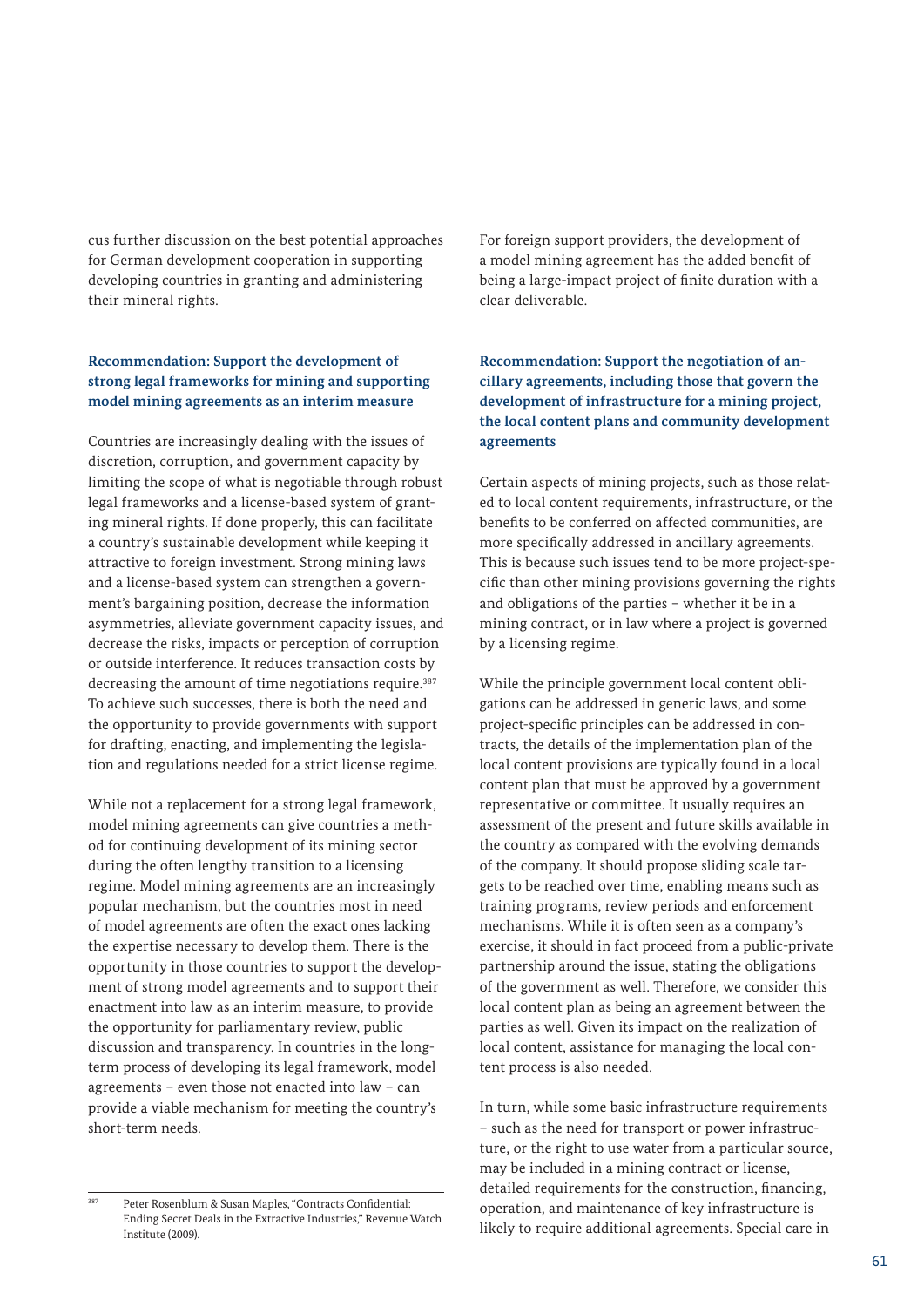negotiating such agreements will be required where the government wishes to promote open access of the mining–related infrastructure and when the infrastructure serving the mine is operated by a third party.

Finally, in respect of affected communities, separate community development agreements are increasingly common to set out particular company obligations. The requirement to consult with affected community representatives may be set out in the mining contract itself, but the details of when, how, and with which community representatives to do so is more likely to be found in a CDA.

Such mining-related agreements should of course present no contradiction with the mining agreement, which could expressly require such agreements to be entered into and may even set out the principles that should govern those agreements.

While most of the emphasis on contract negotiations is placed on the mining contract itself, the specific nature of each of these types of agreements requires specialized expertise that may be lacking in a government negotiating team. External assistance with the preparation for, and negotiation and implementation of such agreements could go a long way towards promoting the sustainability of mining projects.

#### **Recommendation: Promote contract transparency**

Open and transparent contracts are critical to good governance and the publicly accountable management of natural resources in contract-based regimes. Transparency can mitigate the issues of discretion in contract negotiation and facilitate effective management. An increasing number of countries now publish their mining agreements and contract transparency initiatives are seeing growing traction globally. To further this progress, support is needed for the development and passage of laws on contract transparency in developing countries, as well for accompanying the process of disclosure of contracts in a way that is most beneficial to all stakeholders.<sup>388</sup> While less optimal, support should also be given to efforts requiring the ratification of mining agreements which will improve oversight and allow for public accountability earlier in the contract process.

#### **Recommendation: Better coordinate donor assistance.**

Improved coordination among multilateral aid organizations, donor governments, and the pool of experts and advisors working in this space would make negotiation assistance more efficient and effective. Establishment of a donor coordination framework specific to supporting the mineral sector in developing countries or another mechanism for increased communication between donor governments, multilateral institutions and international experts could address such issues. It would increase information sharing on past and future projects and facilitate complementary projects by donor institutions instead of conflicting ones. Improved coordination would make it easier to develop multi-project or multi-negotiation relationships between developing governments and advisors. One advisor interviewed noted that a coordination framework could also encourage the involvement of more advisors and experts by lowering the opportunity costs of finding consultancies and project opportunities.

#### **Recommendation: Provide support both before and after a contract negotiation.**

Granting a mineral right may take months or even years, but the terms of the right may have repercussions for governments for decades. Yet too often, there is the perception on the part of donor institutions and developing governments that the granting of a mineral right is the final endpoint. Donor support in advance of a mineral right might include geological mapping, financial modeling, and business strategy

<sup>&</sup>lt;sup>388</sup> In Guinea, CCSI and NRGI supported by the World Bank partnered with the government's mining contract review committee to produce www.contratsminiersguinee.org, which has significantly increased the transparency of the Guinean mining sector and the knowledge of Guinea's government officials, citizens, and investors.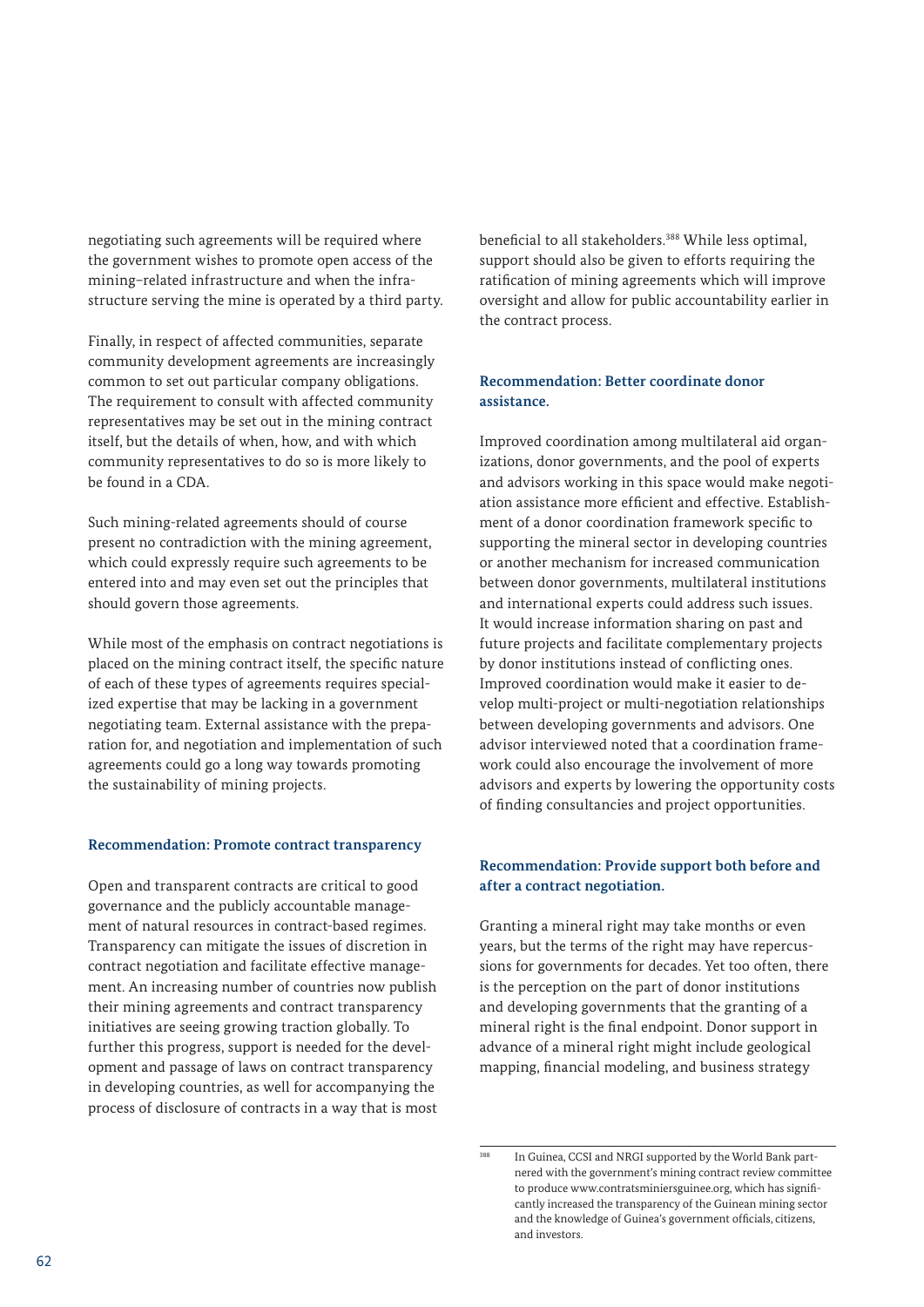and negotiation support.<sup>389</sup> After the right is granted, while there may be donor agencies that provide some level of implementation support – OECD for example is developing Tax Inspectors Without Borders – very little support is given to building integrated government oversight over the project. From a government perspective, mining projects involve coordinating a number of government ministries and agencies, addressing administrative and technical issues, and making complex, sector-specific decisions.390 Such capacity building and support efforts can be especially useful in contract regimes where the implementing institutions are faced with terms, standards and definitions that vary due to individually negotiated agreements.<sup>391</sup>

Support is needed for a government implementation committee that would monitor the ongoing obligations set out in the right, resolve technical issues, and make those complex, sector-specific decisions. Provisions for such a committee should be included in licenses and mining agreements, including funding provisions for any external advisor the government may wish to retain. Support efforts should begin by advocating for the inclusion of implementation committee provisions and provisions for its financing in the rights granting process. Support after the right was granted should focus on developing compliance manuals detailing all of the government's obligations under the agreement, and on a continued engagement to identify the government's technical assistance needs as they develop, for which assistance will be directed through the implementation committee. Support could also be given for embedding advisors in relevant ministries such as mining or finance for extended periods to assist during the early stages of implementation, or hiring domestic professionals to staff the institutions even if it requires paying higher rates than other civil service positions.392

#### **Recommendation: Provide nonlegal support to the negotiation and implementation process.**

In addition to expanding support to the entirety of the negotiation and implementation process, support needs to be expanded beyond just legal and negotiation assistance. Governments are often in even greater need of support with mineral economics, mining operation and management, which can be entirely new to them. One particular need is assistance in building and evaluating financial models, a critical area where governments often operate at a significant informational disadvantage. Governments also are frequently in need of access to greater geological information, such as their own geological surveys.

The institutions implementing the agreements need support and training as well. Capacity building is needed for the inspectorate responsible for enforcing mining, safety and environmental regulations. Government auditors as well as economic and ore geologists monitoring revenue and production levels could benefit from training and assistance.

#### **Recommendation: Support regional legal harmonization efforts.**

The African Mining Vision adopted by the African Union in 2009 put forth a holistic framework for mining in Africa that included the need to build and integrate mining networks regionally. African countries have responded, and there have been legal harmonization efforts around mining at the sub-regional level. The Economic Community of West African States is attempting to establish a common code of conduct for mining in its draft Directive on the Harmonization of Guiding Principles and Policies in the Mining Sector.<sup>393</sup>

Such endeavors at regional coordination and eventually regional integration in mining are in the early stages. These efforts should be supported in developing countries worldwide. Regional cooperation could potentially accelerate the optimization of mineral resources and expand the scope of economic linkages.<sup>394</sup> For countries competing with each other for foreign investment, regional legal harmonization would reduce the pressure to engage in a war of incentives. It would make it easier to develop cross-border mineral deposits

<sup>389</sup> Sachs, Toledano, Mandelbaum, with Otto, "Impacts of Fiscal Reforms on Country Attractiveness," 2012, op. cit., p. 374. <sup>390</sup> "International Advisor." Telephone interview. 9 March 2015.

<sup>&</sup>lt;sup>391</sup> "International Advisor." Telephone interview. 5 March 2015.<br><sup>392</sup> "International Advisor.<sup>2</sup>" Telephone interview. 22 April 2014

<sup>392</sup> "International Advisor 2." Telephone interview. 22 April 2015.

<sup>393</sup> Hany Besada and Philip Martin, "Mining Codes in Africa: Emergence of a "Fourth" Generation?" The North-South Institute (March 2013)

<sup>394</sup> "Government Official." Telephone interview. 19 March 2015.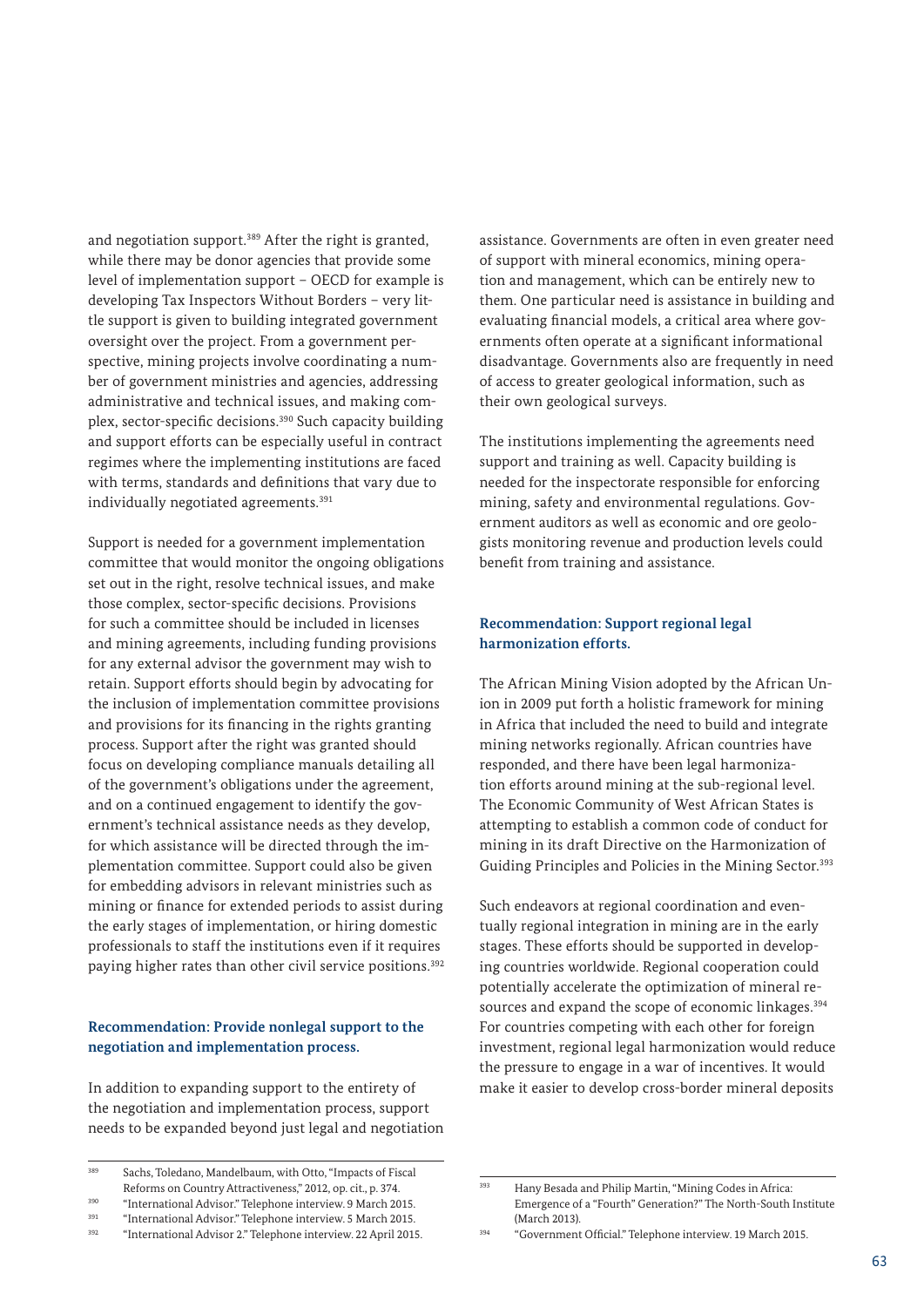and increase markets for minerals.<sup>395</sup> Regional harmonization of mining-related law would also increase stability of and trust in the law while strengthening the position of those countries' negotiators.

#### **Recommendation: Build government capacity and understanding of commodity markets.**

According to many of those interviewed, despite the economic scale of mining, most countries do not understand the mining industry or commodities markets. One corporate representative expressed the belief that a lack of understanding of the volatile nature of mining's "boom and bust" cycle contributed to the political downfall of the prime minister of Australia in 2013.396 Given the impact that these commodity cycles can have on the success or failure of mining projects, more effort is needed to build government understanding of these complex markets.

Support needs to be given to training programs on mining commodities and commodities markets for government decision-makers in the mining sector and for those involved in negotiations around mining projects. Additional more substantive support should be given for the education and training of mineral economists and commodities specialists in government in developing countries.

<sup>395</sup> AU Conference of Ministers Responsible for Mineral Resources Development, "Minerals and Africa's Development," (December 2011).

<sup>396</sup> "Corporate Lawyer." Telephone interview. 4 March 2015; Jeff Sparrow, "Where it all went wrong for Kevin Rudd and the Australian Labor party," The Guardian, 6 September 2013.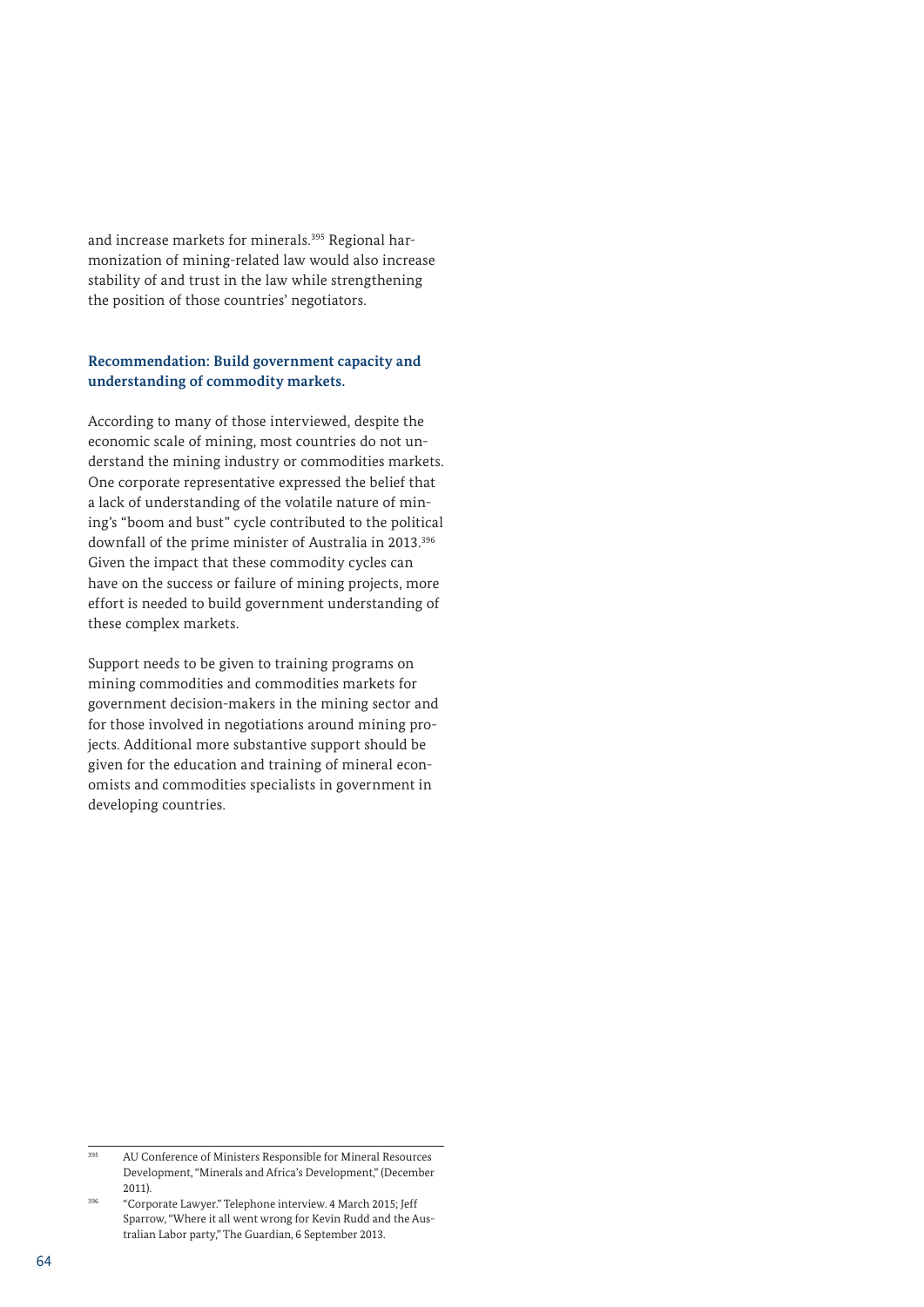# List of Sources

Adam Wanke, "Financing in Difficult Times: Joint Ventures," Mining Prospects, 13 March 2013, available at [http://www.miningprospectslawblog.com/2013/03/13/](http://www.miningprospectslawblog.com/2013/03/13/financing-in-difficult-times-joint-ventures/) [financing-in-difficult-times-joint-ventures/.](http://www.miningprospectslawblog.com/2013/03/13/financing-in-difficult-times-joint-ventures/)

African Union, "African Mining Vision," February 2009, available at [http://www.eisourcebook.org/cms/](http://www.eisourcebook.org/cms/files/attachments/other/African%20Mining%20vision.pdf) [files/attachments/other/African%20Mining%20vision.](http://www.eisourcebook.org/cms/files/attachments/other/African%20Mining%20vision.pdf) [pdf.](http://www.eisourcebook.org/cms/files/attachments/other/African%20Mining%20vision.pdf)

EI Sourcebook, "Algeria Appendix: Country Specific Regulations," available at [http://www.eisourcebook.](http://www.eisourcebook.org/cms/files/algeria,_granting_mining_rights.pdf) [org/cms/files/algeria,\\_granting\\_mining\\_rights.pdf.](http://www.eisourcebook.org/cms/files/algeria,_granting_mining_rights.pdf)

Allen & Overy, "Guide to Extractive Industries Documents – Mining," World Bank Institute Governance for Extractives Industries Programme, January 2013, available at [http://wbi.worldbank.org/wbi/Data/wbi/](http://wbi.worldbank.org/wbi/Data/wbi/wbicms/files/drupal-acquia/wbi/World%20Bank%20Extractive%20Industries%20Programme%20-%20Mining%20Guide.pdf) [wbicms/files/drupal-acquia/wbi/World%20Bank%20](http://wbi.worldbank.org/wbi/Data/wbi/wbicms/files/drupal-acquia/wbi/World%20Bank%20Extractive%20Industries%20Programme%20-%20Mining%20Guide.pdf) [Extractive%20Industries%20Programme%20-%20Min](http://wbi.worldbank.org/wbi/Data/wbi/wbicms/files/drupal-acquia/wbi/World%20Bank%20Extractive%20Industries%20Programme%20-%20Mining%20Guide.pdf)[ing%20Guide.pdf](http://wbi.worldbank.org/wbi/Data/wbi/wbicms/files/drupal-acquia/wbi/World%20Bank%20Extractive%20Industries%20Programme%20-%20Mining%20Guide.pdf).

Norton Rose Fulbright, "Amendments to the Guinean Mining Code," June 2013, available at [http://www.nor](http://www.nortonrosefulbright.com/knowledge/publications/99188/amendments-to-the-guinean-mining-code)[tonrosefulbright.com/knowledge/publications/99188/](http://www.nortonrosefulbright.com/knowledge/publications/99188/amendments-to-the-guinean-mining-code) [amendments-to-the-guinean-mining-code.](http://www.nortonrosefulbright.com/knowledge/publications/99188/amendments-to-the-guinean-mining-code)

Ana Maria Esteves, Bruce Coyne, Ana Moreno, "Enhancing the subnational benefits of the oil, gas and mining sectors," Revenue Watch Briefing, July 2013, available at [http://www.resourcegovernance.org/](http://www.resourcegovernance.org/sites/default/files/RWI_Sub_Enhance_Benefits_EN_20131118.pdf) [sites/default/files/RWI\\_Sub\\_Enhance\\_Benefits\\_](http://www.resourcegovernance.org/sites/default/files/RWI_Sub_Enhance_Benefits_EN_20131118.pdf) [EN\\_20131118.pdf.](http://www.resourcegovernance.org/sites/default/files/RWI_Sub_Enhance_Benefits_EN_20131118.pdf)

Anne Fitzgerald, "Mining Agreements: Negotiated Frameworks in the Australian Minerals Sector," Prospect Media, 2001.

Mining Watch, "Asset laundering and AIM: Congo, corporate misconduct and the market value of human rights," July 2012, available at [http://www.mining](http://www.miningwatch.ca/sites/www.miningwatch.ca/files/AIM_Report_2012.pdf)[watch.ca/sites/www.miningwatch.ca/files/AIM\\_Re](http://www.miningwatch.ca/sites/www.miningwatch.ca/files/AIM_Report_2012.pdf)[port\\_2012.pdf.](http://www.miningwatch.ca/sites/www.miningwatch.ca/files/AIM_Report_2012.pdf)

One.org, "British mining companies' exploitation in Sierra Leone," 7 November 2014, available at [http://www.one.org/international/blog/british](http://www.one.org/international/blog/british-mining-companies-exploitation-in-sierra-leone/)[mining-companies-exploitation-in-sierra-leone/](http://www.one.org/international/blog/british-mining-companies-exploitation-in-sierra-leone/).

Global Witness, "China and Congo: Friends in Need," March 2011, available at [http://www.globalwitness.org/](http://www.globalwitness.org/sites/default/files/library/friends_in_need_en_lr.pdf) [sites/default/files/library/friends\\_in\\_need\\_en\\_lr.pdf](http://www.globalwitness.org/sites/default/files/library/friends_in_need_en_lr.pdf).

Chris Melville, "Note on the Amendment to the Law of Mongolia on Minerals dates 1 July 2014," Hogan Lovells, 26 August 2014, available at [http://](http://www.hoganlovells.com/note-on-the-amendment-to-the-law-of-mongolia-on-minerals-dated-1-july-2014-08-26-2014/) [www.hoganlovells.com/note-on-the-amendment](http://www.hoganlovells.com/note-on-the-amendment-to-the-law-of-mongolia-on-minerals-dated-1-july-2014-08-26-2014/)[to-the-law-of-mongolia-on-minerals-dated-1](http://www.hoganlovells.com/note-on-the-amendment-to-the-law-of-mongolia-on-minerals-dated-1-july-2014-08-26-2014/) [july-2014-08-26-2014/](http://www.hoganlovells.com/note-on-the-amendment-to-the-law-of-mongolia-on-minerals-dated-1-july-2014-08-26-2014/).

Commonwealth Secretariat & International Council on Mining and Metals, "Minerals Taxation Regimes: A Review of Issues and Challenges in their Design and Application, The Challenge of Mineral Wealth: Using Resource Endowments to Foster Sustainable Development," February 2009, available at https://www.icmm. com/document/520.

"Crying foul in Guinea," The Economist, 6 December 2014, available at [http://www.economist.com/news/](http://www.economist.com/news/business/21635522-africas-largest-iron-ore-mining-project-has-been-bedevilled-dust-ups-and-delays-crying-foul) [business/21635522-africas-largest-iron-ore-mining](http://www.economist.com/news/business/21635522-africas-largest-iron-ore-mining-project-has-been-bedevilled-dust-ups-and-delays-crying-foul)[project-has-been-bedevilled-dust-ups-and-delays](http://www.economist.com/news/business/21635522-africas-largest-iron-ore-mining-project-has-been-bedevilled-dust-ups-and-delays-crying-foul)[crying-foul](http://www.economist.com/news/business/21635522-africas-largest-iron-ore-mining-project-has-been-bedevilled-dust-ups-and-delays-crying-foul).

Eleodoro Mayorga Alba, "Extractive Industries Value Chain: A Comprehensive Integrated Approach to Developing Extractive Industries," World Bank Africa Region Working Paper No. 125, March 2009, available at [http://siteresources.worldbank.org/INTOGMC/](http://siteresources.worldbank.org/INTOGMC/Resources/ei_for_development_3.pdf.) [Resources/ei\\_for\\_development\\_3.pdf](http://siteresources.worldbank.org/INTOGMC/Resources/ei_for_development_3.pdf.).

Extractive Industries Transparency Initiative, available at: [http://www.eiti.org.](http://www.eiti.org)

Francky Lukanda, "Renegotiating Investment Contracts: The Case of Mining Contracts in Democratic Republic of the Congo," Geo. Mason J. Int'l Com. Law, Vol. 5:3, pp. 305-360, 2014.

Columbia Center on Sustainable Investment, "Governing Natural Resources: Lessons learned from good governance initiatives for extractive industry investments and large land-based agricultural investments," Outcome Note of round table held at Columbia University, 11 November 2014, [http://ccsi.columbia.](http://ccsi.columbia.edu/files/2014/11/Governing-Natural-Resources-Outcome-Note-Columbia-Center-on-Sustainable-Investment-1.pdf) [edu/files/2014/11/Governing-Natural-Resources-Out](http://ccsi.columbia.edu/files/2014/11/Governing-Natural-Resources-Outcome-Note-Columbia-Center-on-Sustainable-Investment-1.pdf)[come-Note-Columbia-Center-on-Sustainable-Invest](http://ccsi.columbia.edu/files/2014/11/Governing-Natural-Resources-Outcome-Note-Columbia-Center-on-Sustainable-Investment-1.pdf)[ment-1.pdf](http://ccsi.columbia.edu/files/2014/11/Governing-Natural-Resources-Outcome-Note-Columbia-Center-on-Sustainable-Investment-1.pdf).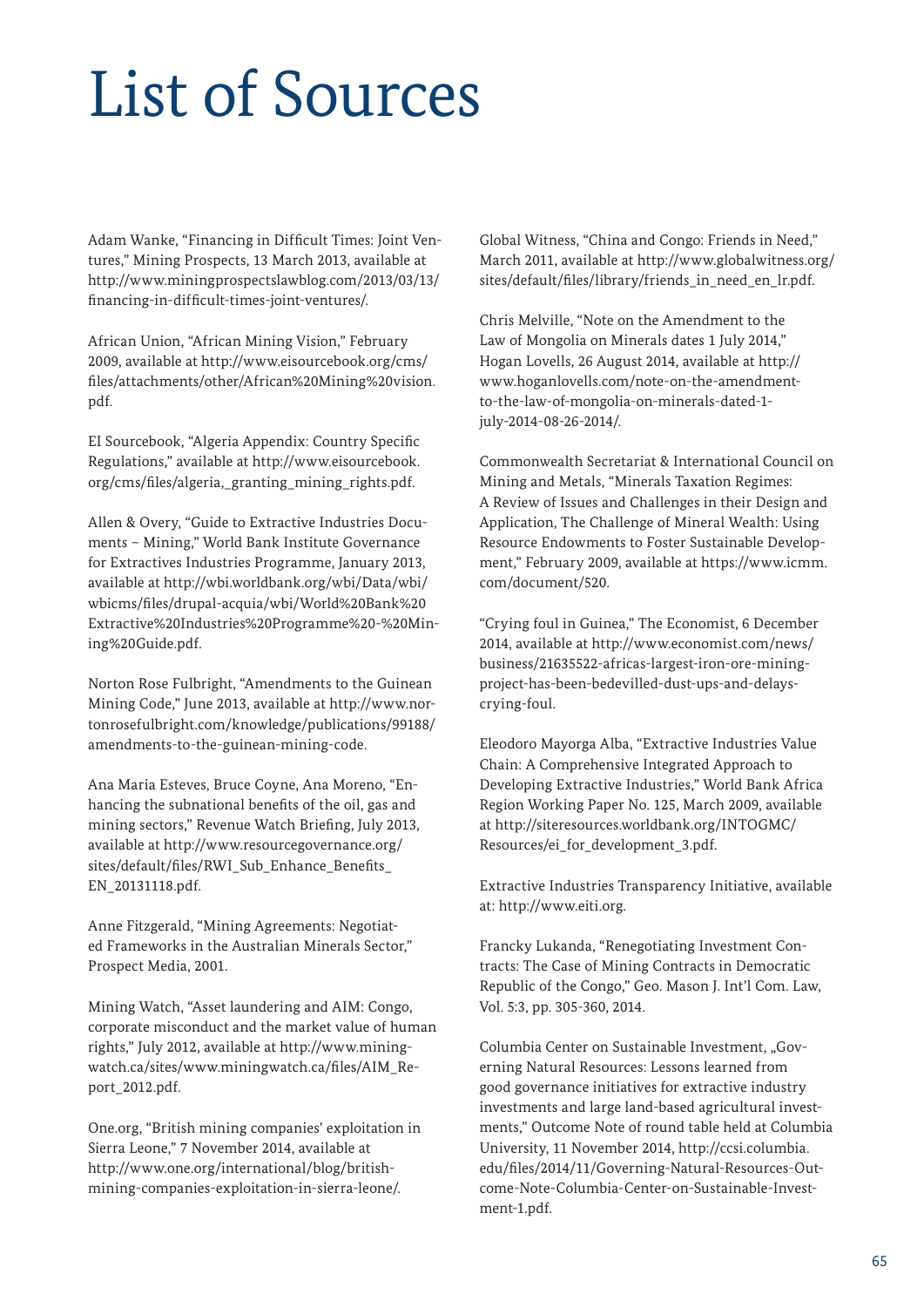Hany Besada and Philip Martin, "Mining Codes in Africa: Emergence of a "Fourth" Generation?," The North-South Institute (March 2013), available at [http://www.nsi-ins.ca/wp-content/uploads/2013/04/](http://www.nsi-ins.ca/wp-content/uploads/2013/04/Mining-Codes-in-Africa-Emergence-of-a-%E2%80%9CFourth%E2%80%9D-Generation-Hany-Besada1.pdf) [Mining-Codes-in-Africa-Emergence-of-a-%E2%80%9C-](http://www.nsi-ins.ca/wp-content/uploads/2013/04/Mining-Codes-in-Africa-Emergence-of-a-%E2%80%9CFourth%E2%80%9D-Generation-Hany-Besada1.pdf)[Fourth%E2%80%9D-Generation-Hany-Besada1.pdf](http://www.nsi-ins.ca/wp-content/uploads/2013/04/Mining-Codes-in-Africa-Emergence-of-a-%E2%80%9CFourth%E2%80%9D-Generation-Hany-Besada1.pdf).

Global Witness, "Heavy Mittal? A State within a State: The inequitable Mineral Development Agreement between the Government of Liberia and Mittal Steel Holdings NV," October 2006.

Herbert M'cleod, "Sustainable development and iron ore production in Sierra Leone: The next 50 years," International Growth Centre, 9 December 2013.

Ian Cobain, Juliette Garside and Anne Penketh, "Guinea to strip Beny Steinmetz company of mining concessions," The Guardian, 9 April 2014, available at [http://www.theguardian.com/business/2014/apr/09/](http://www.theguardian.com/business/2014/apr/09/guinea-strips-beny-steinmetz-bsg-resources-mining-contracts-corruption.) [guinea-strips-beny-steinmetz-bsg-resources-min](http://www.theguardian.com/business/2014/apr/09/guinea-strips-beny-steinmetz-bsg-resources-mining-contracts-corruption.)[ing-contracts-corruption.](http://www.theguardian.com/business/2014/apr/09/guinea-strips-beny-steinmetz-bsg-resources-mining-contracts-corruption.)

International Bar Association, "Model Mine Development Agreement 1.0," 2011, available at [http://www.mmdaproject.org](http://www.mmdaproject.org ).

James Otto and John Cordes, "The regulation of mineral enterprises: A global perspective on economics, law and policy," Chapter 4, p. 5 (Westminster, Colorado: Rocky Mountain Mineral Law Foundation), 2002.

James Otto, "Mineral Agreements," in The Regulation of Mineral Enterprises: A Global Perspective on Economics, Law and Policy (Institute for Global Resources Policy and Management Colorado School of Mines), 2002.

James Otto, "Mining Royalties: A Global Study of Their Impact on Investors, Government, and Civil Society," World Bank, 2006, available at [http://documents.](http://documents.worldbank.org/curated/en/2006/06/7045893/mining-royalties-global-study-impact-investors-government-civil-society-vol-1-2) [worldbank.org/curated/en/2006/06/7045893/mining](http://documents.worldbank.org/curated/en/2006/06/7045893/mining-royalties-global-study-impact-investors-government-civil-society-vol-1-2)[royalties-global-study-impact-investors-government](http://documents.worldbank.org/curated/en/2006/06/7045893/mining-royalties-global-study-impact-investors-government-civil-society-vol-1-2)[civil-society-vol-1-2.](http://documents.worldbank.org/curated/en/2006/06/7045893/mining-royalties-global-study-impact-investors-government-civil-society-vol-1-2)

Jeff Sparrow, "Where it all went wrong for Kevin Rudd and the Australian Labor party," The Guardian, 6 September 2013, available at [http://www.the](http://www.theguardian.com/commentisfree/2013/sep/06/infighting-rudd-gillard-election-victory)[guardian.com/commentisfree/2013/sep/06/infight](http://www.theguardian.com/commentisfree/2013/sep/06/infighting-rudd-gillard-election-victory)[ing-rudd-gillard-election-victory.](http://www.theguardian.com/commentisfree/2013/sep/06/infighting-rudd-gillard-election-victory)

John Skoulding, "Capital Gains Tax – The New Resource Nationalism," Oil Council, available at [http://www.oilcouncil.com/expert\\_insight\\_articles/](http://www.oilcouncil.com/expert_insight_articles/capital-gains-tax-new-resource-nationalism) [capital-gains-tax-new-resource-nationalism.](http://www.oilcouncil.com/expert_insight_articles/capital-gains-tax-new-resource-nationalism)

International Monetary Fund, "Liberia: Poverty Reduction Strategy Paper – Annual Progress Report," p. 18, February 2012, available at [https://www.imf.org/](https://www.imf.org/external/pubs/ft/scr/2012/cr1245.pdf.) [external/pubs/ft/scr/2012/cr1245.pdf](https://www.imf.org/external/pubs/ft/scr/2012/cr1245.pdf.).

Lisa Sachs, Perrine Toledano, Jacky Mandelbaum, with James Otto, "Impacts of Fiscal Reforms on Country Attractiveness: Learning from the Facts," in Karl Sauvant, ed., Yearbook on International Investment Law & Policy 2011-2012 (Oxford University Press), 2012.

Local Content Laws and Contractual Provisions, Columbia Center on Sustainable Investment, available at [http://ccsi.columbia.edu/work/projects/local-content](http://ccsi.columbia.edu/work/projects/local-content-laws-contractual-provisions)[laws-contractual-provisions](http://ccsi.columbia.edu/work/projects/local-content-laws-contractual-provisions).

Louis Wells, "Government-held equity in foreign investment projects: Good for host countries?" Columbia FDI Perspectives, 3 February 2014.

Mark Aplin and Glen Ireland, "Will Simandou Deliver on the Promise of Shared-Use Mining Infrastructure in Sub-Saharan Africa?" Infra Share, June 2014

AU Conference of Ministers Responsible for Mineral Resources Development, "Minerals and Africa's Development," December 2011, available at [http://www.au.int/en/sites/default/files/Overview%20](http://www.au.int/en/sites/default/files/Overview%20of%20the%20ISG%20Report.pdf) [of%20the%20ISG%20Report.pdf.](http://www.au.int/en/sites/default/files/Overview%20of%20the%20ISG%20Report.pdf)

"Mining Contracts: How to Read and Understand Them," (Creative Commons), 2013, available at [https://www.documentcloud.org/documents/1279596](https://www.documentcloud.org/documents/1279596-mining-contracts-how-to-read-and-understand-them.html) [mining-contracts-how-to-read-and-understand-them.](https://www.documentcloud.org/documents/1279596-mining-contracts-how-to-read-and-understand-them.html) [html](https://www.documentcloud.org/documents/1279596-mining-contracts-how-to-read-and-understand-them.html).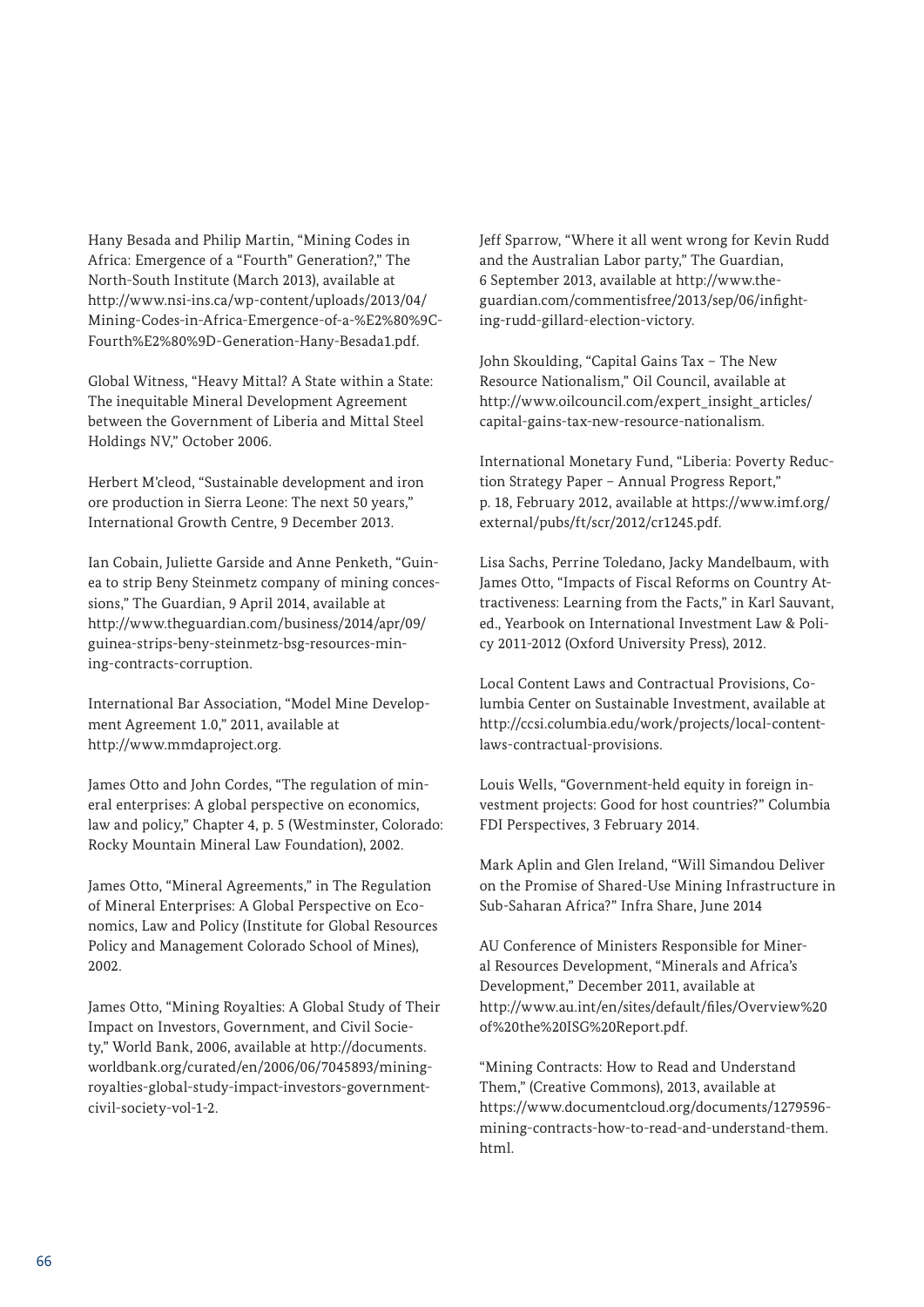EI Sourcebook, "Model Mine Development Agreement (MMDA)," available at [http://www.eisourcebook.org/](http://www.eisourcebook.org/cms/files/attachments/other/5point4-Final-MODEL-MINE-DEVELOPMENT-AGREEMENT.pdf) [cms/files/attachments/other/5point4-Final-MOD-](http://www.eisourcebook.org/cms/files/attachments/other/5point4-Final-MODEL-MINE-DEVELOPMENT-AGREEMENT.pdf)[EL-MINE-DEVELOPMENT-AGREEMENT.pdf.](http://www.eisourcebook.org/cms/files/attachments/other/5point4-Final-MODEL-MINE-DEVELOPMENT-AGREEMENT.pdf)

Sustainable Development Strategies Group, "Model Mining Development Agreement – Transparency Template," May 2012, available at [http://www.iisd.org/](http://www.iisd.org/pdf/2013/mmda_transparency_report.pdf) [pdf/2013/mmda\\_transparency\\_report.pdf.](http://www.iisd.org/pdf/2013/mmda_transparency_report.pdf)

Clifford Chance Briefing Note, "Mozambique's new Mining Law and the key changes it introduces," December 2014.

Natural Resource Charter, available at [http://www.naturalresourcecharter.org/.](http://www.naturalresourcecharter.org/)

Negotiation Support: Glossary, available at <http://negotiationsupport.org/glossary/>.

Peter Rosenblum & Susan Maples, "Contracts Confidential: Ending Secret Deals in the Extractive Industries," Revenue Watch Institute, 2009, available at [http://www.revenuewatch.org/publications/con](http://www.revenuewatch.org/publications/contracts-confidential-ending-secret-deals-extractive-industries)[tracts-confidential-ending-secret-deals-extractive-in](http://www.revenuewatch.org/publications/contracts-confidential-ending-secret-deals-extractive-industries)[dustries.](http://www.revenuewatch.org/publications/contracts-confidential-ending-secret-deals-extractive-industries)

Natural Resource Charter, "Precept 4. Fiscal Regimes and Contract Terms," 6 August 2014, [http://naturalre](http://naturalresourcecharter.org/sites/default/files/Precept%204%20-%20revised.pdf)[sourcecharter.org/sites/default/files/Precept%204%20](http://naturalresourcecharter.org/sites/default/files/Precept%204%20-%20revised.pdf) [-%20revised.pdf.](http://naturalresourcecharter.org/sites/default/files/Precept%204%20-%20revised.pdf)

Richard Hillman, "The Future Role for State Agreements in Western Australia," Australian Resources and Energy Law Journal 293, 2006.

San Bilal, "Regulatory Reform in the Liberian Mining Sector: Striking the Right Balance," GREAT Insights, July/August 2014.

World Bank Group, "Sector Licensing Studies: Mining Sector," January 2009, available at [https://www.wbginvestmentclimate.org/uploads/](https://www.wbginvestmentclimate.org/uploads/Sector_Licensing_Mining.pdf) [Sector\\_Licensing\\_Mining.pdf.](https://www.wbginvestmentclimate.org/uploads/Sector_Licensing_Mining.pdf)

Stephen King, "How the MRRT 'Super Profits' tax failed on basic economics," Essa, 28 May 2013, available at [http://economicstudents.com/2013/05/how-the-mrrt](http://economicstudents.com/2013/05/how-the-mrrt-super-profits-tax-failed-on-basic-economics/.)[super-profits-tax-failed-on-basic-economics/.](http://economicstudents.com/2013/05/how-the-mrrt-super-profits-tax-failed-on-basic-economics/.)

Upio Kakura Wapol, "A New Legal Framework to Promote the Public-Private Partnership in the Democratic Republic of the Congo," Cabemery, 29 April 2014, available at [http://www.cabemery.org/2014/04/29/a](http://www.cabemery.org/2014/04/29/a-new-legal-framework-to-promote-the-public-private-partnership-in-the-democratic-republic-of-the-congo/#.VRQim_l4o1k.)[new-legal-framework-to-promote-the-public-private](http://www.cabemery.org/2014/04/29/a-new-legal-framework-to-promote-the-public-private-partnership-in-the-democratic-republic-of-the-congo/#.VRQim_l4o1k.)[partnership-in-the-democratic-republic-of-the-con](http://www.cabemery.org/2014/04/29/a-new-legal-framework-to-promote-the-public-private-partnership-in-the-democratic-republic-of-the-congo/#.VRQim_l4o1k.)[go/#.VRQim\\_l4o1k.](http://www.cabemery.org/2014/04/29/a-new-legal-framework-to-promote-the-public-private-partnership-in-the-democratic-republic-of-the-congo/#.VRQim_l4o1k.)

Vale Columbia Center on Sustainable International Investment, World Bank, and ICA Consulting, "Background Paper for the Eighth Columbia International Investment Conference on Investment Incentives: The good, the bad and the ugly, Assessing the costs, benefits and options for policy reform", November 2013.

Norton Rose Fulbright, "West Africa's wave of mining reform," January 2014, available at [http://www.nor](http://www.nortonrosefulbright.com/knowledge/publications/111317/west-africas-wave-of-mining-reform)[tonrosefulbright.com/knowledge/publications/111317/](http://www.nortonrosefulbright.com/knowledge/publications/111317/west-africas-wave-of-mining-reform) [west-africas-wave-of-mining-reform.](http://www.nortonrosefulbright.com/knowledge/publications/111317/west-africas-wave-of-mining-reform)

William Byrd and Javed Noorani, "Exploitation of Mineral Resources in Afghanistan Without Government Revenues or Development Benefits," USIP Peace Brief, November 2014.

World Bank Centre for Exploration Targeting, "How to Improve Mining and Tax Administration and Collection Frameworks: A Sourcebook," April 2013, available at [http://www-wds.worldbank.org/external/](http://www-wds.worldbank.org/external/default/WDSContentServer/WDSP/IB/2013/10/11/000442464_20131011125523/Rendered/PDF/818080WP0P12250Box0379844B00PUBLIC0.pdf) [default/WDSContentServer/WDSP/IB/2013/10/11/00](http://www-wds.worldbank.org/external/default/WDSContentServer/WDSP/IB/2013/10/11/000442464_20131011125523/Rendered/PDF/818080WP0P12250Box0379844B00PUBLIC0.pdf) [0442464\\_20131011125523/Rendered/PDF/818080WP-](http://www-wds.worldbank.org/external/default/WDSContentServer/WDSP/IB/2013/10/11/000442464_20131011125523/Rendered/PDF/818080WP0P12250Box0379844B00PUBLIC0.pdf)[0P12250Box0379844B00PUBLIC0.pdf](http://www-wds.worldbank.org/external/default/WDSContentServer/WDSP/IB/2013/10/11/000442464_20131011125523/Rendered/PDF/818080WP0P12250Box0379844B00PUBLIC0.pdf).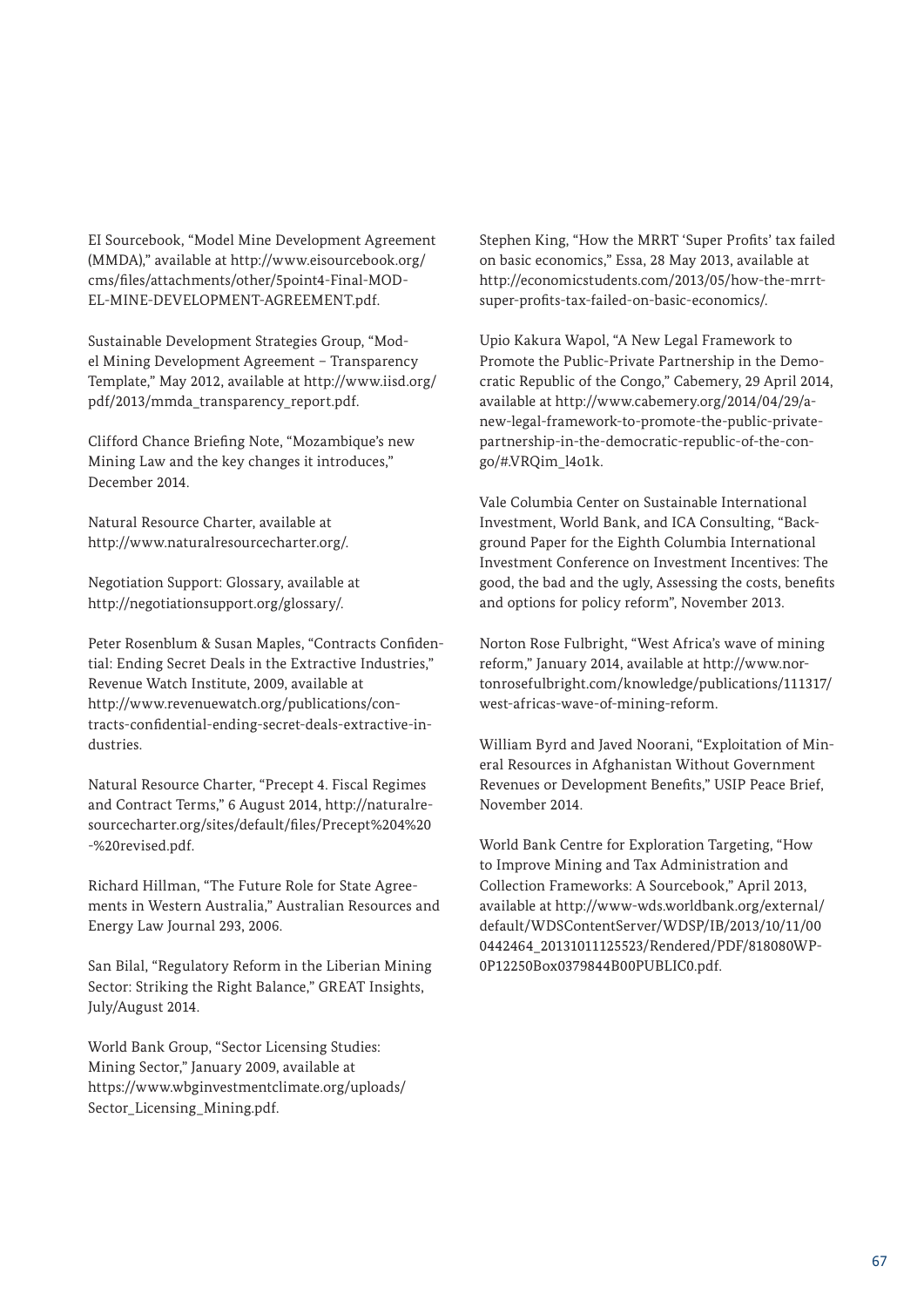# Appendix A

#### STUDY COUNTRY SELECTION CRITERIA<sup>397</sup>

**Regulatory regime section describes the current state of the countries. The other sections describe the contracts collected for the study - and their relationship with the Law at the date the contract was signed.** 

- <sup>t1</sup> Civil law mixed with customary & Islamic law.<br><sup>t2</sup> Mixed legal system of English common law Fre
- Mixed legal system of English common law, French civil law, & customary law.
- t3 Mixed with some customary law.
- t4 Mixed with customary & Islamic law.
- <sup>t5</sup> The new Minerals Law is being revised.<br> $^{16}$  I iberia began examining a transition to
- Liberia began examining a transition to a licensing regime in 2012 but has an MMDA since 2008.
- t7 Still unclear if Mozambique's new law will prohibit contract negotiations.
- t8 Zambia fully transitioned to a licensing regime in 2008, annulling all previous mining contracts.
- $^{t9}$  Upper Middle Income.<br> $^{t10}$  Upper Middle Income
- Upper Middle Income.
- t<sup>11</sup> Lower Middle Income.

| Country      | Regulatory regime |                |                         |                        |                                                          | Contract Type <sup>x</sup> |                               |                               |                         |                       |                       | <b>Country Income Level</b> |                |                  | <b>Mining Sector Experience</b> |              | Era          |          |          |              |                     |
|--------------|-------------------|----------------|-------------------------|------------------------|----------------------------------------------------------|----------------------------|-------------------------------|-------------------------------|-------------------------|-----------------------|-----------------------|-----------------------------|----------------|------------------|---------------------------------|--------------|--------------|----------|----------|--------------|---------------------|
|              | Common Law        | Civil Law      | <b>Licensing Regime</b> | <b>Contract Regime</b> | Transitioning from Contract<br>to Licening               | Concession                 | Joint<br>Venture<br>Agreement | Devel-<br>opment<br>Agreement | Investment<br>Promotion | Production<br>Sharing | Supplement<br>the Law | Supplant the<br>Law         | High<br>Income | Middle<br>Income | Low Income                      | None/Limited | Established  | 1960-70s | 1980-90s | 2000-2008    | $2009 -$<br>Present |
| Afghanistan  |                   | $X^1$          |                         |                        | X (2014 Minerals Law) <sup>5</sup>                       | $\times$                   |                               |                               |                         |                       |                       | $\times$                    |                |                  | X                               | $\times$     |              |          |          |              | X                   |
| Australia    | $\chi$            |                | $\times$                |                        | N/A                                                      |                            |                               |                               |                         |                       | N/A                   | N/A                         | $\mathsf{X}$   |                  |                                 |              | $\mathsf{X}$ |          |          |              |                     |
| Azerbaijan   |                   | $\times$       |                         | $\mathsf{X}$           |                                                          |                            |                               | X                             |                         |                       |                       | $\times$                    |                | $X^9$            |                                 |              | $\chi$       |          | $\sf X$  |              |                     |
| Brazil       |                   | $\times$       | $\times$                |                        | N/A                                                      |                            |                               |                               |                         |                       | N/A                   | N/A                         |                | $X^{10}$         |                                 |              | $\times$     |          |          |              |                     |
| Burkina Faso |                   |                |                         |                        | Working on a new mining<br>law and has an MMDA<br>(2005) |                            |                               |                               |                         |                       | $\times$              |                             |                |                  | X                               |              | $\times$     |          | X        | $\mathsf{X}$ |                     |
| Cameroon     |                   | $X^2$          |                         |                        |                                                          |                            |                               | $\mathsf{X}$                  |                         |                       |                       | X                           |                | X                |                                 | $\mathsf{X}$ |              |          |          |              | X                   |
| Canada       | $\chi$            |                | $\times$                |                        | N/A                                                      |                            |                               |                               |                         |                       | N/A                   | N/A                         | $\mathsf{X}$   |                  |                                 |              | $\times$     |          |          |              |                     |
| Chile        |                   | $\times$       | $\times$                |                        | N/A                                                      |                            |                               |                               |                         |                       | N/A                   | N/A                         | $\mathsf{X}$   |                  |                                 |              | $\mathsf{X}$ |          |          |              |                     |
| DRC Congo    |                   | X              |                         |                        | Working on a new mining<br>law                           |                            | X                             |                               |                         |                       |                       | X                           |                |                  | X                               |              | $\mathsf{X}$ |          | X        | $\mathsf{X}$ | X                   |
| Ecuador      |                   | $\times$       |                         |                        |                                                          | $\times$                   |                               |                               |                         |                       |                       | $\times$                    |                | X                |                                 | $\times$     |              |          |          |              | X                   |
| Guinea       |                   | $\times$       |                         |                        | X (New Mining Code: 2011)                                |                            |                               |                               |                         |                       |                       | $\chi$                      |                |                  | X                               |              | $\times$     | $\times$ | X        |              | $\times$            |
| Liberia      | $\chi$            |                |                         |                        | X (MMDA: 2008) <sup>6</sup>                              |                            |                               | X                             |                         |                       |                       | X (pre-2008)                |                |                  | X                               |              | X            |          |          | $\chi$       | X                   |
| Mongolia     |                   | $\times$       |                         |                        | X (Draft MMDA not yet<br>passed)                         |                            |                               | X                             |                         |                       | $\times$              |                             |                | X                |                                 |              | $\times$     |          |          |              | X                   |
| Mozambique   |                   | $X^3$          |                         |                        | X (New Mining Law: 2014) <sup>7</sup>                    | $\times$                   |                               |                               |                         |                       |                       | X                           |                |                  | X                               |              | $\times$     |          |          | $\chi$       |                     |
| Peru         |                   | $\times$       | X                       |                        |                                                          |                            |                               |                               | $\mathsf{X}$            |                       | X                     |                             |                | X                |                                 |              | $\times$     |          |          |              | $\times$            |
| Philippines  |                   | X <sup>4</sup> |                         |                        |                                                          |                            |                               |                               |                         | $\sqrt{ }$            | $\times$              |                             |                | X                |                                 |              | $\times$     |          | X        |              | X                   |
| Sierra Leone | $\chi$            |                |                         |                        | X (Draft MMDA not yet<br>passed)                         |                            |                               | X                             |                         | X                     |                       | $\times$                    |                |                  | X                               |              | $\times$     |          |          | $\mathsf{X}$ | X                   |
| Zambia       | $\mathsf{X}$      |                |                         |                        | X (Mining Law: 2008) <sup>8</sup>                        |                            |                               |                               |                         |                       | N/A                   | N/A                         |                | $X^{11}$         |                                 |              | $\mathsf{X}$ |          |          |              |                     |

<sup>397</sup> Note that this study limited its review to publicly available mining contracts, which are more readily available since 2000 owing to the recent rise of transparency initiatives in the mining sector. The higher representation of mining contracts in recent years in the comparison, however, distorts the finding of a trend towards licensing regimes rather than negotiated contracts.